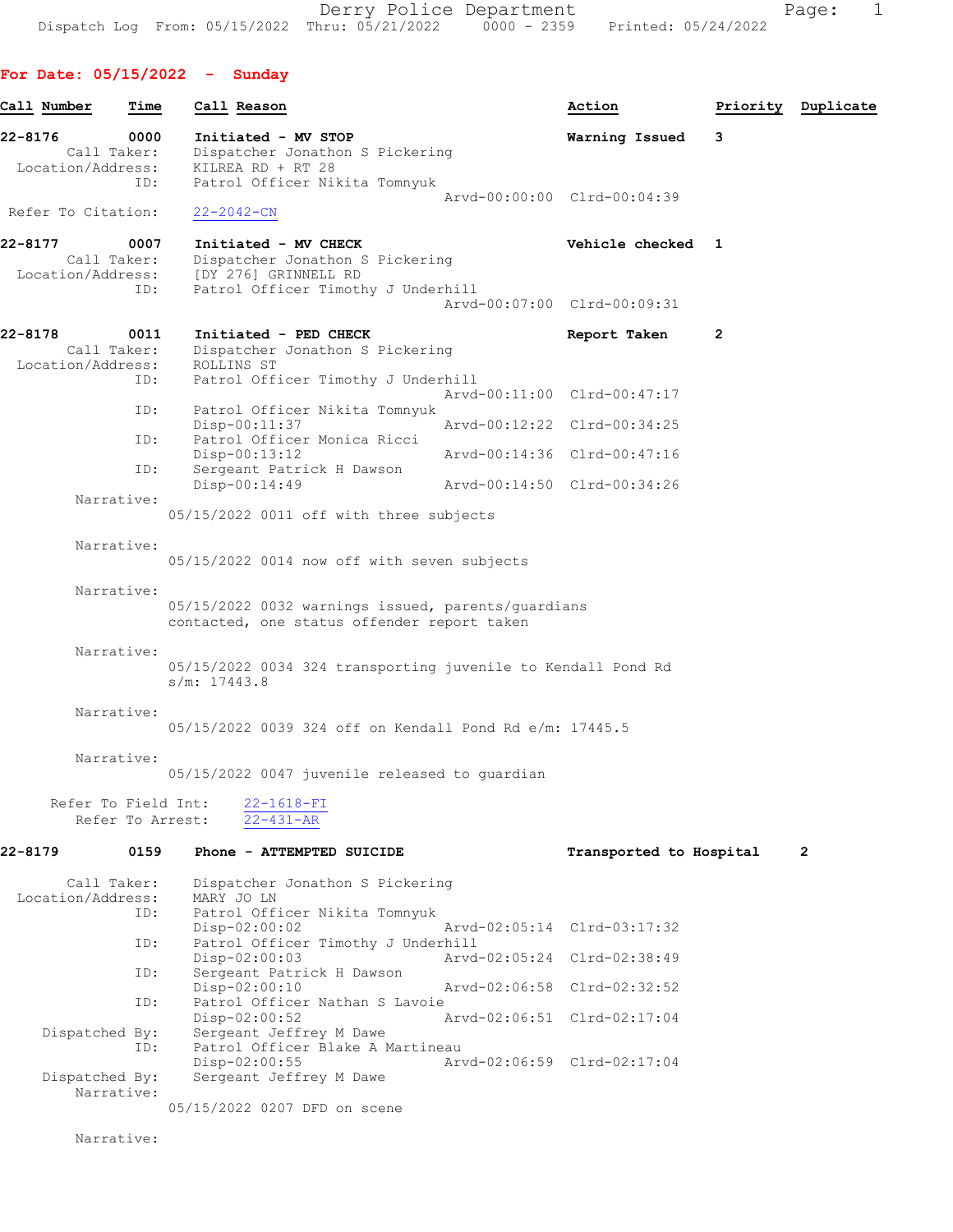05/15/2022 0226 units off at PMC

| 22-8180      |                                          | 0318 Phone - ASSIST OTHER AGENCY                                                 |                                    |                                                                   |  | Assistance Rendered                                          |                | 3 |
|--------------|------------------------------------------|----------------------------------------------------------------------------------|------------------------------------|-------------------------------------------------------------------|--|--------------------------------------------------------------|----------------|---|
|              | Call Taker:                              | Location/Address: [DY 997] PARKLAND DR<br>ID: Patrol Officer Timothy J Underhill |                                    | Dispatcher Jonathon S Pickering                                   |  |                                                              |                |   |
|              |                                          |                                                                                  | Disp-03:22:30                      |                                                                   |  | Arvd-03:22:33 Clrd-04:22:53                                  |                |   |
|              | ID:                                      |                                                                                  | Disp-03:22:31                      | Patrol Officer Nathan S Lavoie                                    |  | Arvd-03:22:33 Clrd-04:22:53                                  |                |   |
|              | Narrative:                               | their custody                                                                    |                                    |                                                                   |  | 05/15/2022 0422 assisted Windham PD with a unruly subject in |                |   |
| 22-8181 0742 |                                          | Call Taker: Dispatcher Jess W Arcand<br>Location/Address: [DY 997] PARKLAND DR   | Phone - DISTURBANCE                |                                                                   |  | Report Taken                                                 | 1              |   |
|              |                                          | ID: Patrol Officer Andrew J Teaque                                               | Disp-07:44:25                      | Patrol Officer Ryan M Panaro                                      |  | Arvd-07:44:35 Clrd-08:30:03                                  |                |   |
|              | ID:                                      | $Disp-07:44:28$                                                                  |                                    | Patrol Officer Casey J Noyes                                      |  | Arvd-07:46:33 Clrd-08:29:48                                  |                |   |
|              | ID:                                      |                                                                                  |                                    | Patrol Officer Timothy J Underhill<br>Disp-07:44:33               |  | Arvd-07:48:46 Clrd-08:00:38                                  |                |   |
|              | Narrative:                               | 05/15/2022 0754 DISRUPTIVE PATIENT                                               |                                    |                                                                   |  |                                                              |                |   |
|              | Refer To Incident:<br>Refer To Incident: |                                                                                  | $22 - 836 - OF$<br>$22 - 837 - OF$ |                                                                   |  |                                                              |                |   |
| 22-8182      |                                          | 0756 911 - ABANDONED 911                                                         |                                    |                                                                   |  | Services Rendered 1                                          |                |   |
|              | ID:                                      | Call Taker: Dispatcher Jess W Arcand<br>Location/Address: ROCKINGHAM RD          |                                    | Patrol Officer Joshua W Morse                                     |  |                                                              |                |   |
|              |                                          | Refer To Field Int: 22-1655-FI                                                   |                                    |                                                                   |  | Disp-07:59:48 Arvd-08:07:14 Clrd-08:27:11                    |                |   |
| 22-8183      | 0800<br>Call Taker:                      |                                                                                  |                                    | Phone - Wildlife Complaint<br>Dispatcher Jess W Arcand            |  | Report Taken                                                 | $\overline{2}$ |   |
|              |                                          | Location/Address: SOUTH AVE<br>ID: Patrol Of:<br>$Disp-08:01:14$                 |                                    | Patrol Officer Timothy J Underhill                                |  | Arvd-08:02:31 Clrd-09:01:22                                  |                |   |
|              | ID:                                      |                                                                                  | Disp-08:34:27                      | Patrol Officer Andrew J Teague                                    |  | Arvd-08:34:29 Clrd-09:01:20                                  |                |   |
|              | Narrative:                               |                                                                                  |                                    | Patrol Officer Ryan M Panaro<br>05/15/2022 0800 POSSIBLE SICK FOX |  |                                                              |                |   |
|              | Refer To Incident:                       |                                                                                  | $22 - 838 - OF$                    |                                                                   |  |                                                              |                |   |
| 22-8184      | 0903<br>Call Taker:<br>Location/Address: | JUNIPER RD                                                                       | 911 - DRUG OVERDOSE                | Dispatcher Jess W Arcand                                          |  | Report Taken                                                 | $\overline{2}$ |   |
|              | ID:                                      | $Disp-09:05:30$                                                                  |                                    | Patrol Officer Joshua W Morse                                     |  | Arvd-09:09:32 Clrd-09:23:14                                  |                |   |
|              | ID:                                      | Disp-09:05:32                                                                    |                                    | Patrol Officer Andrew J Teague                                    |  | Arvd-09:09:34 Clrd-09:23:12                                  |                |   |
|              | Refer To Incident:                       |                                                                                  | $22 - 839 - OF$                    | Patrol Officer Ryan M Panaro                                      |  |                                                              |                |   |
| 22-8185      | 0924<br>Call Taker:<br>Location/Address: | MANCHESTER RD                                                                    |                                    | Phone - ANIMAL COMPLAINT<br>Detective Victoria M Kidd             |  | Could Not Locate 1                                           |                |   |
|              | ID:<br>Arrived By:                       | Disp-09:25:26                                                                    |                                    | Patrol Officer Timothy J Underhill<br>Dispatcher Jess W Arcand    |  | Arvd-09:30:55 Clrd-09:34:36                                  |                |   |
|              | Cleared By:<br>Narrative:                |                                                                                  |                                    | Dispatcher Jess W Arcand                                          |  |                                                              |                |   |
|              |                                          |                                                                                  |                                    | 05/15/2022 0924 TURTLE IN THE ROAD                                |  |                                                              |                |   |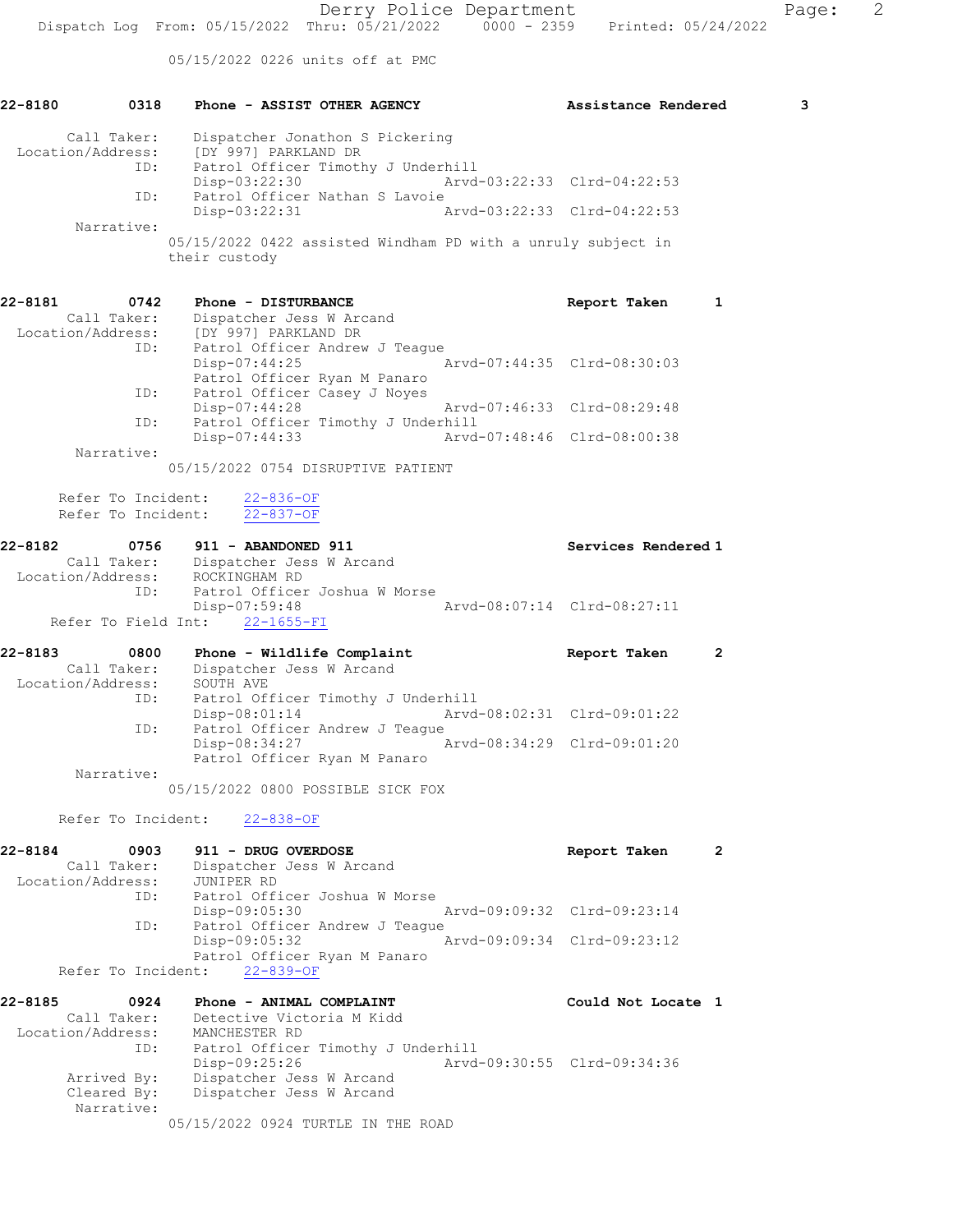| 22-8186<br>0931   | 911 - SUSPICIOUS ACTIVITY     |                             | SENT ON THEIR WAY 2 |
|-------------------|-------------------------------|-----------------------------|---------------------|
| Call Taker:       | Dispatcher Jess W Arcand      |                             |                     |
| Location/Address: | LINLEW DR                     |                             |                     |
| ID:               | Patrol Officer Joshua W Morse |                             |                     |
|                   | Disp-09:33:51                 | Arvd-09:35:01 Clrd-09:58:40 |                     |
| ID:               | Patrol Officer Monica Ricci   |                             |                     |
|                   | Disp-09:34:00                 | Arvd-09:39:43 Clrd-09:58:37 |                     |
| Narrative:        |                               |                             |                     |

05/15/2022 0935 SUSPICIOUS MALE WALKING IN THE AREA

Narrative:

05/15/2022 0936 137 ON A PED CHECK ON LINLEW DR

Refer To Field Int: 22-1619-FI

| 22-8187<br>1024   | Phone - DOMESTIC DISTURBANCE          | Verbal in Nature 1          |  |
|-------------------|---------------------------------------|-----------------------------|--|
| Call Taker:       | Dispatcher Jess W Arcand              |                             |  |
| Location/Address: | PELICAN CIR                           |                             |  |
| ID:               | Patrol Officer Casey J Noyes          |                             |  |
|                   | Disp-10:25:26                         | Arvd-10:29:55 Clrd-10:52:42 |  |
| Arrived By:       | Detective Victoria M Kidd             |                             |  |
| Cleared By:       | Detective Victoria M Kidd             |                             |  |
|                   | ID: Patrol Officer Andrew J Teaque    |                             |  |
|                   | $Disp-10:25:28$                       | Arvd-10:28:19 Clrd-10:52:24 |  |
|                   | Patrol Officer Ryan M Panaro          |                             |  |
|                   | Cleared By: Detective Victoria M Kidd |                             |  |
|                   | Refer To Field Int: 22-1620-FI        |                             |  |

| 22-8188<br>1101   | Phone - ASSIST CITIZEN             | <b>ADVICE GIVEN</b>         |  |
|-------------------|------------------------------------|-----------------------------|--|
| Call Taker:       | Dispatcher Jess W Arcand           |                             |  |
| Location/Address: | N MAIN ST                          |                             |  |
| ID:               | Patrol Officer Timothy J Underhill |                             |  |
|                   | Disp-11:02:15                      | Arvd-11:05:15 Clrd-11:26:38 |  |
|                   | Refer To Field Int: 22-1676-FI     |                             |  |

| 22-8189 | 1103              | Phone - ROAD HAZARD                                                     | Removed Hazard |  |
|---------|-------------------|-------------------------------------------------------------------------|----------------|--|
|         | Call Taker:       | Dispatcher Jess W Arcand                                                |                |  |
|         | Location/Address: | DERRYFIELD RD                                                           |                |  |
|         | ID:               | Patrol Officer Monica Ricci                                             |                |  |
|         |                   | Arvd-11:23:18 Clrd-11:26:13<br>Disp-11:10:28                            |                |  |
|         | Narrative:        |                                                                         |                |  |
|         |                   | 05/15/2022 1103 GO SLOW SIGN PLACED IN THE MIDDLE OF THE<br><b>ROAD</b> |                |  |

Narrative:

05/15/2022 1126 MOVED TO THE SIDE OF THE ROAD

| 22-8190                                       | 1130 Phone - Loose Dog Complaint                                                                                      | Cancelled Prior to Arrival 2 |  |
|-----------------------------------------------|-----------------------------------------------------------------------------------------------------------------------|------------------------------|--|
| Location/Address: N SHORE (BL) RD             | Call Taker: Dispatcher Jess W Arcand                                                                                  |                              |  |
| 22-8191 1138<br>Location/Address: BARKLAND DR | Initiated - SUBPOENA DELIVERY<br>Call Taker: Dispatcher Jess W Arcand<br>ID: Patrol Officer Joshua W Morse            | 1<br>Served                  |  |
|                                               |                                                                                                                       | Arvd-11:38:00 Clrd-11:48:30  |  |
| 22-8192                                       | 1152 Phone - SUSPICIOUS ACTIVITY<br>Call Taker: Dispatcher Jess W Arcand<br>Location/Address: CORPORATE PARK DR       | Services Rendered 2          |  |
|                                               | ID: Patrol Officer Timothy J Underhill<br>Disp-11:53:36 Arvd-11:58:25 Clrd-12:20:28<br>Refer To Field Int: 22-1675-FI |                              |  |
| 22-8193<br>Location/Address: ROLLINS ST       | 1214 Phone - NEIGHBORHOOD DISPUTE<br>Call Taker: Dispatcher Jess W Arcand<br>ID: Patrol Officer Monica Ricci          | Services Rendered 2          |  |
|                                               | $Disp-12:16:25$                                                                                                       | Arvd-12:23:54 Clrd-12:53:39  |  |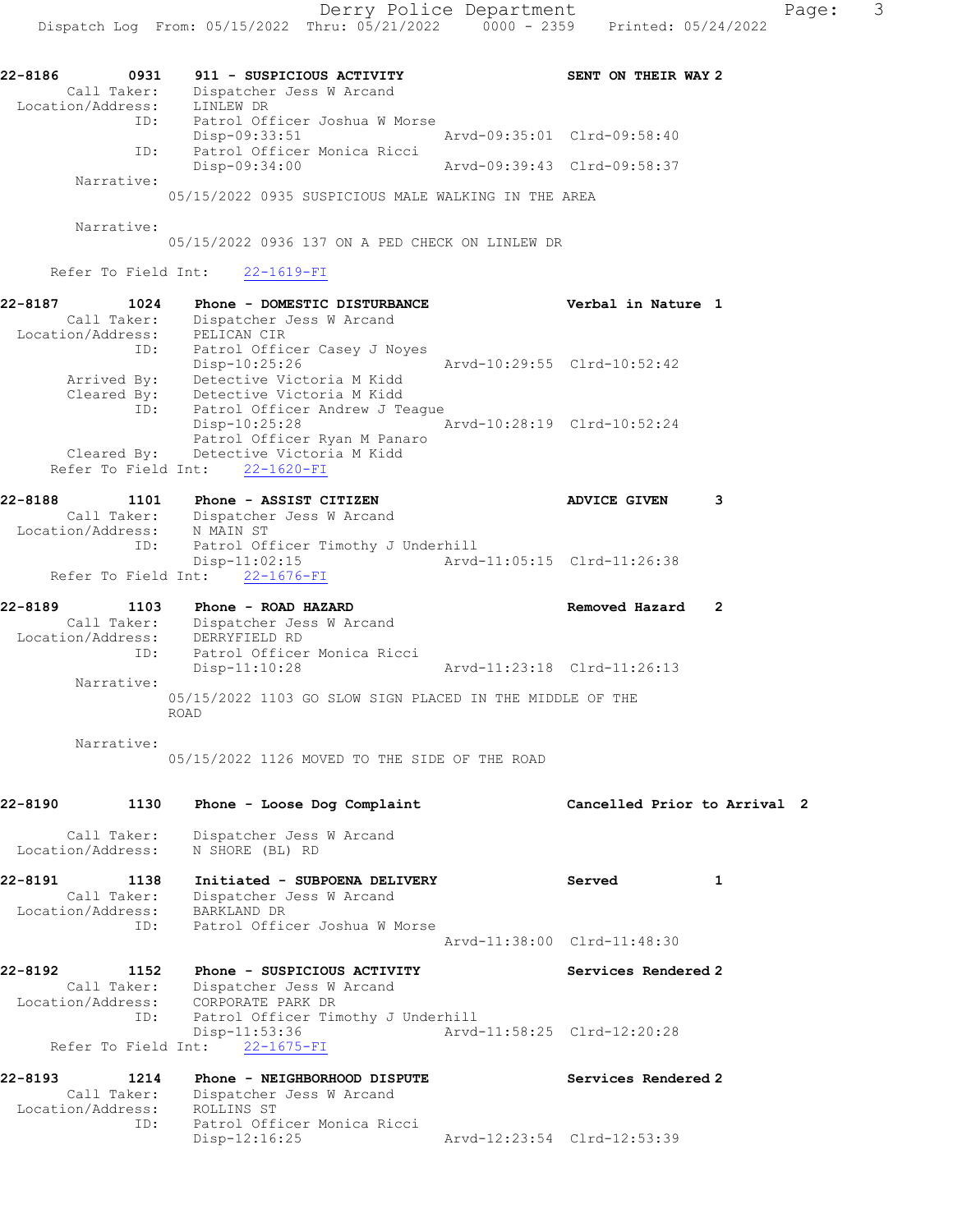Derry Police Department Page: 4 Dispatch Log From: 05/15/2022 Thru: 05/21/2022 0000 - 2359 Printed: 05/24/2022 Narrative: 05/15/2022 1214 NEIGHBOR SMOKING MARIJUANA Refer To Field Int: 22-1656-FI 22-8194 1217 911 - CUSTOMER PROBLEM SENT ON THEIR WAY 2 Call Taker: Dispatcher Jess W Arcand Location/Address: MANCHESTER RD ID: Patrol Officer Andrew J Teague<br>Disp-12:19:15 Arvd-12:21:42 Clrd-12:44:22 Patrol Officer Ryan M Panaro ID: Patrol Officer Joshua W Morse<br>Disp-12:19:30 Disp-12:19:30 Arvd-12:25:19 Clrd-12:44:24 Refer To Field Int: 22-1642-FI 22-8195 1220 Initiated - FOLLOW-UP No Action Required 2 Call Taker: Dispatcher Jess W Arcand Location/Address: N HIGH ST ID: Patrol Officer Timothy J Underhill Arvd-12:20:00 Clrd-12:22:04 22-8196 1243 Phone - NEIGHBORHOOD DISPUTE No Action Required 2 Call Taker: Dispatcher Jess W Arcand Location/Address: FORDWAY EXT ID: Patrol Officer Casey J Noyes Disp-12:44:45 Arvd-12:51:19 Clrd-13:43:36 Narrative: 05/15/2022 1243 JUVENILES DRIVING ERRATICALLY Refer To Field Int: 22-1621-FI 22-8197 1337 Initiated - FOLLOW-UP No Action Required 2 Call Taker: Detective Victoria M Kidd Location/Address: [DY 146] ASHLEIGH DR ID: Patrol Officer Monica Ricci Arvd-13:37:00 Clrd-13:56:14 Cleared By: Dispatcher Jess W Arcand 22-8198 1532 Initiated - FOLLOW-UP Cleared 2 Call Taker: Dispatcher Christina L Power Location/Address: ISLAND POND RD ID: Patrol Officer Andrew R Kennedy Arvd-15:32:00 Clrd-15:36:36 22-8199 1557 Initiated - MV STOP Warning Issued 3 Call Taker: Dispatcher Christina L Power Location/Address: ISLAND POND RD ID: Patrol Officer Andrew R Kennedy Arvd-15:57:00 Clrd-16:04:48 Refer To Citation: 22-2044-CN 22-8200 1614 Initiated - SUBPOENA DELIVERY Not Served 1 Call Taker: Dispatcher Christina L Power Location/Address: ROCKINGHAM RD ID: Patrol Officer Andrew R Kennedy Arvd-16:14:00 Clrd-16:19:58 22-8201 1620 Initiated - MV STOP Warning Issued 3 Call Taker: Dispatcher Christina L Power Location/Address: CRYSTAL AVE ID: Patrol Officer Nathan S Lavoie Arvd-16:20:00 Clrd-16:28:53 Refer To Citation: 22-2045-CN 22-8202 1627 Initiated - ATTEMPTED PAPER SERVICE Not Served 2 Call Taker: Dispatcher Christina L Power Location/Address: UPSTONE LN ID: Patrol Officer Andrew R Kennedy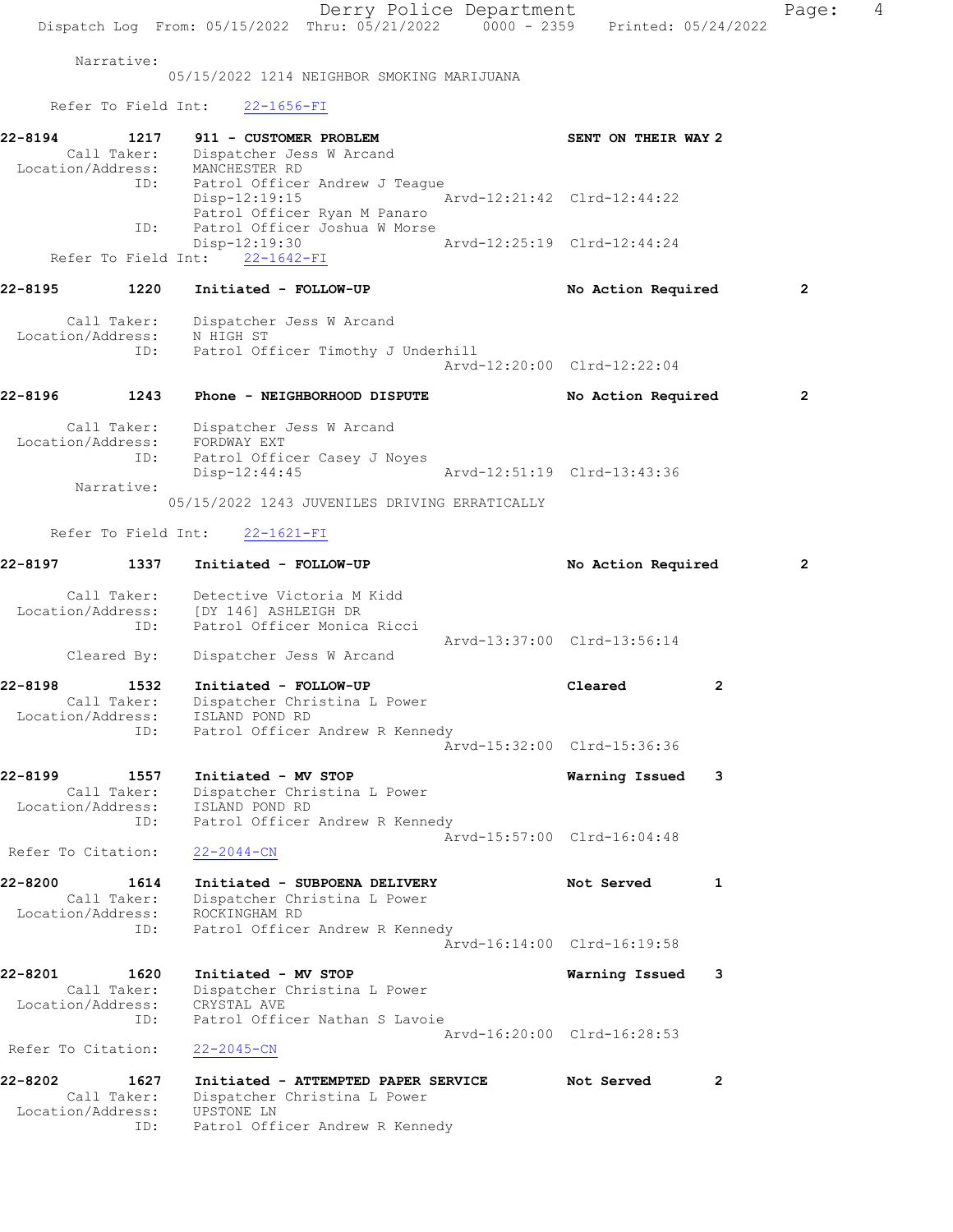Arvd-16:27:00 Clrd-16:36:25

22-8203 1627 Phone - ANIMAL COMPLAINT Vehicle checked 1 Call Taker: Dispatcher Kaitlyn A Fitzgerald Location/Address: W BROADWAY ID: Patrol Officer Casey J Noyes Disp-16:29:36 Arvd-16:32:25 Clrd-16:35:05 Arrived By: Dispatcher Christina L Power Cleared By: Dispatcher Christina L Power Narrative: 05/15/2022 1629 DOG LOCKED IN VEHICLE WITH WINDOWS UP Narrative: no dog in the mv 22-8204 1633 Initiated - MV STOP Warning Issued 3 Call Taker: Dispatcher Christina L Power Location/Address: MANCHESTER RD ID: Patrol Officer Nathan S Lavoie Arvd-16:33:00 Clrd-16:43:46 Refer To Citation: 22-2046-CN 22-8205 1643 Initiated - MV STOP Warning Issued 3 Call Taker: Dispatcher Christina L Power Location/Address: MANCHESTER RD ID: Patrol Officer Nathan S Lavoie Arvd-16:43:00 Clrd-16:48:15 Refer To Citation: 22-2047-CN 22-8206 1759 Initiated - MV STOP Warning Issued 3 Call Taker: Dispatcher Kaitlyn A Fitzgerald Location/Address: ISLAND POND RD ID: Patrol Officer Andrew R Kennedy Arvd-17:59:00 Clrd-18:07:15 Cleared By: Dispatcher Christina L Power Refer To Citation: 22-2048-CN 22-8207 1831 Initiated - MV STOP Warning Issued 3 Call Taker: Dispatcher Christina L Power Location/Address: ASH ST EXT ID: Patrol Officer Nathan S Lavoie Arvd-18:31:00 Clrd-18:36:53 Refer To Citation: 22-2049-CN 22-8208 1831 Phone - WELFARE CHECK Services Rendered 2 Call Taker: Dispatcher Kaitlyn A Fitzgerald Location/Address: PROSPERITY DR Narrative: 05/15/2022 1832 CHECKED, AT PMC. 22-8209 1847 Initiated - MV STOP Warning Issued 3 Call Taker: Dispatcher Christina L Power Location/Address: E BROADWAY ID: Patrol Officer Nathan S Lavoie Arvd-18:47:00 Clrd-18:56:14 Refer To Citation: 22-2050-CN 22-8210 1928 Phone - SUSPICIOUS ACTIVITY Vehicle checked 2 Call Taker: Dispatcher Kaitlyn A Fitzgerald Location/Address: FAIRWAY DR ID: Patrol Officer Nathan S Lavoie<br>Disp-19:34:30 Disp-19:34:30 Arvd-19:38:22 Clrd-19:57:38 Dispatched By: Dispatcher Christina L Power Arrived By: Dispatcher Christina L Power Cleared By: Dispatcher Christina L Power ID: Patrol Officer Scott M Beegan Disp-19:44:17 Arvd-19:44:18 Clrd-19:57:37 Dispatched By: Dispatcher Christina L Power Arrived By: Dispatcher Christina L Power Cleared By: Dispatcher Christina L Power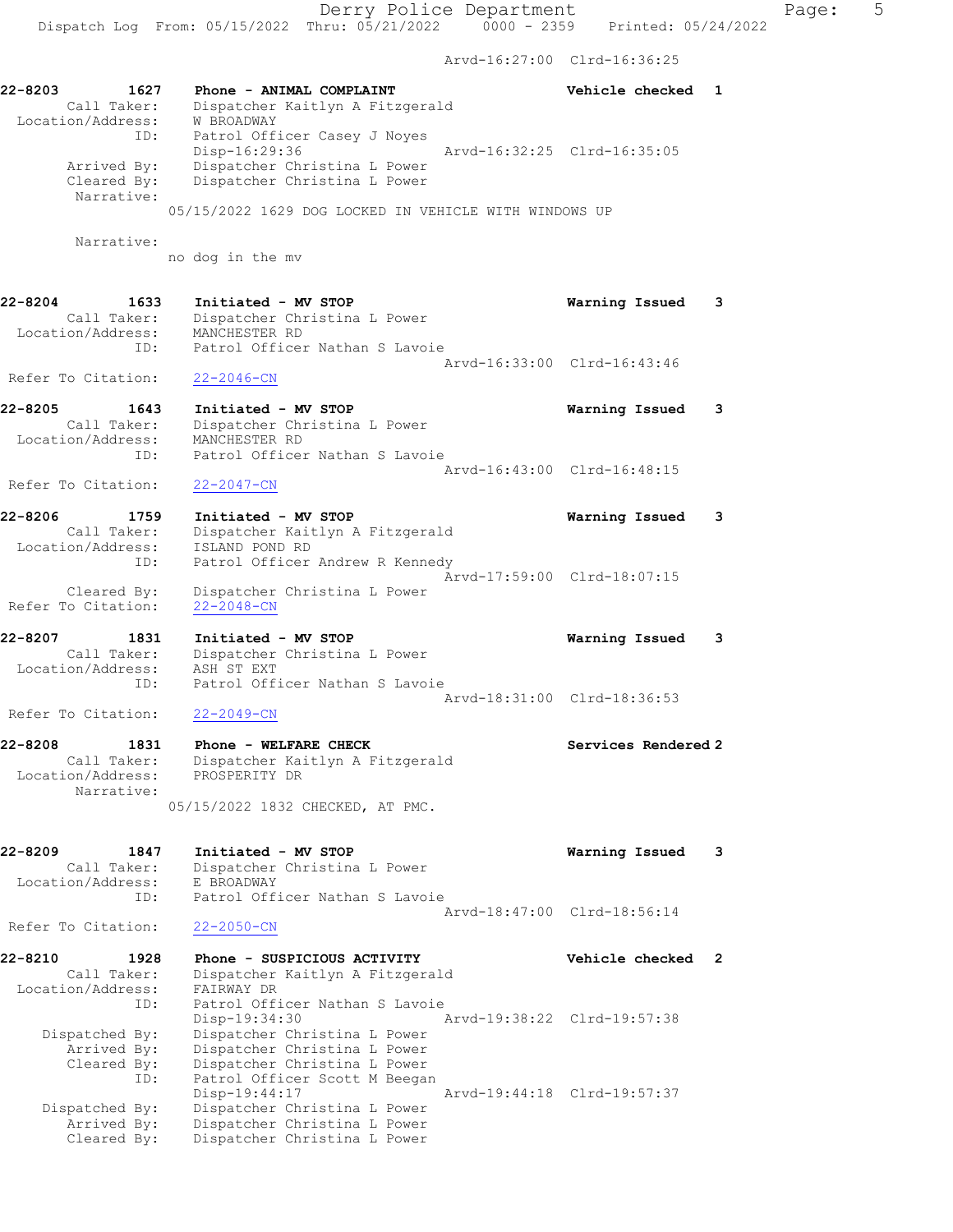Derry Police Department The Page: 6 Dispatch Log From: 05/15/2022 Thru: 05/21/2022 0000 - 2359 Printed: 05/24/2022 Narrative: 05/15/2022 1928 BLUE JEEP WITH CT PLATES. LOUD MUSIC AND SCREAMING FOR OVER TWO HOURS Narrative: request to take it in for the night. Refer To Field Int: 22-1636-FI 22-8211 2002 Initiated - MV STOP Warning Issued 3 Call Taker: Dispatcher Kaitlyn A Fitzgerald Location/Address: E DERRY RD + LANE RD ID: Patrol Officer Andrew R Kennedy Arvd-20:02:00 Clrd-20:10:13 Cleared By: Dispatcher Christina L Power Refer To Citation: 22-2051-CN 22-8212 2002 Phone - SUSPICIOUS ACTIVITY Gone on Arrival 2 Call Taker: Dispatcher Christina L Power Location/Address: FAIRWAY DR ID: Patrol Officer Nathan S Lavoie<br>Disp-20:03:46 Disp-20:03:46 Arvd-20:07:49 Clrd-20:20:41 ID: Patrol Officer Scott M Beegan<br>Disp-20:03:49 Disp-20:03:49 Arvd-20:06:48 Clrd-20:20:40 Narrative: male acting strangely 22-8213 2116 Phone - ASSIST OTHER AGENCY Assistance Rendered 3

 Call Taker: Dispatcher Christina L Power Location/Address: LORRI RD ID: Patrol Officer Andrew R Kennedy Disp-21:17:05 Arvd-21:23:59 Clrd-21:49:51 ID: Patrol Officer Scott M Beegan<br>Disp-21:17:07 Mrvd-21:23:56 Clrd-21:49:49 Disp-21:17:07 Narrative: DFD

Refer To Field Int: 22-1631-FI

22-8214 2154 Phone - ASSIST OTHER AGENCY Vehicle Moved 3 Call Taker: Dispatcher Kaitlyn A Fitzgerald Location/Address: RT 93 ID: Patrol Officer Casey J Noyes Disp-21:56:46 Arvd-21:58:56 Clrd-22:38:05 Dispatched By: Dispatcher Christina L Power Arrived By: Dispatcher Christina L Power Cleared By: Dispatcher Christina L Power<br>ID: Patrol Officer Nathan S Lavo: Patrol Officer Nathan S Lavoie Disp-21:56:55 Arvd-21:58:57 Clrd-22:38:03 Dispatched By: Dispatcher Christina L Power Arrived By: Dispatcher Christina L Power<br>Cleared By: Dispatcher Christina L Power Dispatcher Christina L Power Narrative: 05/15/2022 2155 ASSIST STATE POLICE

Narrative:

05/15/2022 2223 next on the list requested, Spacetown Auto assigned

Narrative:

05/15/2022 2237 wrecker was cancelled

| 22-8215           | 2211 |           | Initiated - PED CHECK          |                             | SENT ON THEIR WAY 2 |  |
|-------------------|------|-----------|--------------------------------|-----------------------------|---------------------|--|
| Call Taker:       |      |           | Dispatcher Christina L Power   |                             |                     |  |
| Location/Address: |      | FOLSOM RD |                                |                             |                     |  |
|                   | ID:  |           | Patrol Officer Scott M Beegan  |                             |                     |  |
|                   |      |           |                                | Aryd-22:11:00 Clrd-22:18:54 |                     |  |
|                   |      |           | Refer To Field Int: 22-1627-FI |                             |                     |  |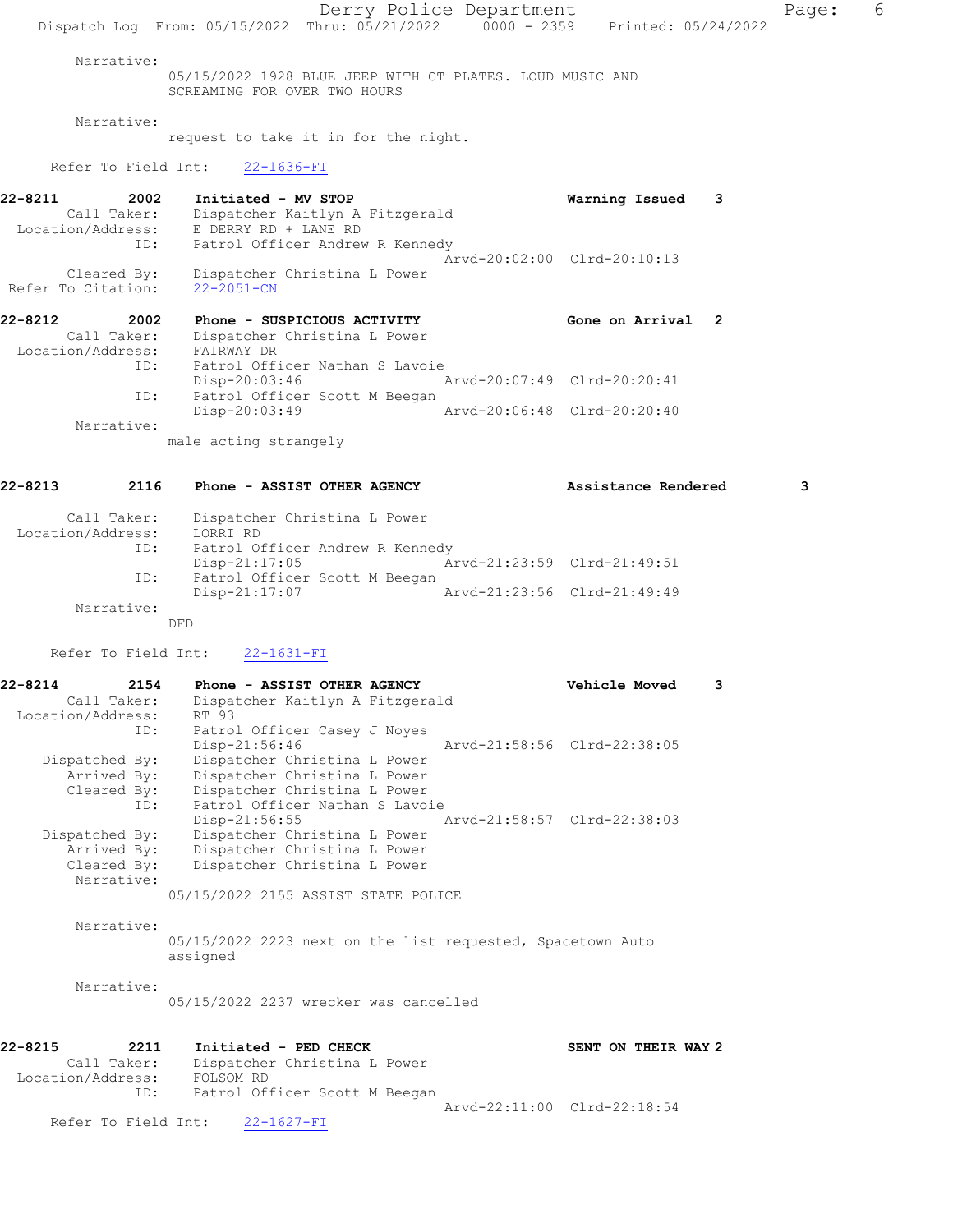| 22-8216           | 2237           | Phone - DISTURBANCE                             |                             | Services Rendered 1 |
|-------------------|----------------|-------------------------------------------------|-----------------------------|---------------------|
|                   | Call Taker:    | Dispatcher Kaitlyn A Fitzgerald                 |                             |                     |
| Location/Address: |                | BRISTOL CT                                      |                             |                     |
|                   | ID:            | Patrol Officer Andrew R Kennedy                 |                             |                     |
|                   |                | Disp-22:38:11                                   | Arvd-22:40:32 Clrd-22:54:53 |                     |
|                   | Dispatched By: | Dispatcher Christina L Power                    |                             |                     |
|                   | Arrived By:    | Dispatcher Christina L Power                    |                             |                     |
|                   | Cleared By:    | Dispatcher Christine D Carlson                  |                             |                     |
|                   | ID:            | Patrol Officer Scott M Beegan                   |                             |                     |
|                   |                | Disp-22:38:13                                   | Arvd-22:40:33 Clrd-22:54:55 |                     |
|                   | Dispatched By: | Dispatcher Christina L Power                    |                             |                     |
|                   | Arrived By:    | Dispatcher Christina L Power                    |                             |                     |
|                   | Cleared By:    | Dispatcher Christine D Carlson                  |                             |                     |
|                   | Narrative:     |                                                 |                             |                     |
|                   |                | 05/15/2022 2255 Subjects refused to answer door |                             |                     |

### 22-8217 2257 Initiated - MV CHECK Vehicle checked 1

Call Taker: Dispatcher Christine D Carlson

| Location/Address: | ROLLINS ST                         |                             |                             |
|-------------------|------------------------------------|-----------------------------|-----------------------------|
| ID:               | Patrol Officer Melissa M Houde     |                             |                             |
|                   |                                    | Aryd-22:57:00 Clrd-23:01:10 |                             |
| ID:               | Patrol Officer Timothy J Underhill |                             |                             |
|                   | Disp-22:57:43                      |                             | Aryd-22:57:44 Clrd-22:59:16 |
|                   | Refer To Field Int: 22-1648-FI     |                             |                             |

### 22-8218 2315 Phone - DOMESTIC DISTURBANCE Verbal in Nature 1 Call Taker: Dispatcher Christine D Carlson Location/Address: REDFIELD CIR ID: Patrol Officer Timothy J Underhill Disp-23:17:18 Arvd-23:23:17 Clrd-23:42:19 ID: Patrol Officer Scott M Beegan<br>Disp-23:17:19 Arvd-23:25:09 Clrd-23:42:10 Refer To Field Int: 22-1622-FI

| 22-8219            | 2327        | Initiated - MV STOP            | Warning Issued 3 |  |
|--------------------|-------------|--------------------------------|------------------|--|
|                    | Call Taker: | Dispatcher Christine D Carlson |                  |  |
| Location/Address:  |             | W BROADWAY + ABBOTT CT         |                  |  |
|                    | ID:         | Patrol Officer Melissa M Houde |                  |  |
|                    |             | Arvd-23:27:00 Clrd-23:31:33    |                  |  |
| Refer To Citation: |             | 22-2052-CN                     |                  |  |

| 22-8220           | 2333                      | Phone - ERRATIC OPERATION       |                             | Could Not Locate 2 |  |
|-------------------|---------------------------|---------------------------------|-----------------------------|--------------------|--|
|                   | Call Taker:               | Patrol Officer Robert Corwin    |                             |                    |  |
| Location/Address: |                           | MANCHESTER RD                   |                             |                    |  |
|                   | ID:                       | Patrol Officer Melissa M Houde  |                             |                    |  |
|                   |                           | Disp-23:34:21                   | Arvd-23:35:44 Clrd-23:39:15 |                    |  |
|                   | Arrived By:               | Dispatcher Christine D Carlson  |                             |                    |  |
|                   | Cleared By:               | Dispatcher Christine D Carlson  |                             |                    |  |
|                   | ID:                       | Patrol Officer Andrew R Kennedy |                             |                    |  |
|                   |                           | Disp-23:34:58                   | Arvd-23:34:59 Clrd-23:39:13 |                    |  |
| Dispatched By:    |                           | Dispatcher Christine D Carlson  |                             |                    |  |
|                   | Arrived By:               | Dispatcher Christine D Carlson  |                             |                    |  |
|                   | Cleared By:<br>Narrative: | Dispatcher Christine D Carlson  |                             |                    |  |

white SUV

| 22-8221            | 2351        | Initiated - MV STOP            | Warning Issued              | - 3 |
|--------------------|-------------|--------------------------------|-----------------------------|-----|
|                    | Call Taker: | Dispatcher Christine D Carlson |                             |     |
| Location/Address:  |             | CRYSTAL AVE                    |                             |     |
|                    | TD:         | Patrol Officer Melissa M Houde |                             |     |
|                    |             |                                | Aryd-23:51:00 Clrd-23:56:38 |     |
| Refer To Citation: |             | $22 - 2053 - CN$               |                             |     |

| 22-8222           | 2352        | Phone - SUSPICIOUS ACTIVITY     |                                          | SENT ON THEIR WAY 2 |  |
|-------------------|-------------|---------------------------------|------------------------------------------|---------------------|--|
|                   | Call Taker: | Patrol Officer Robert Corwin    |                                          |                     |  |
| Location/Address: |             | [DY 1198] BYPASS 28             |                                          |                     |  |
|                   | ID:         | Patrol Officer Andrew R Kennedy |                                          |                     |  |
|                   |             | Disp-23:53:39                   | Arvd-23:56:13 Clrd-05/16/2022 @ 00:09:03 |                     |  |
| Arrived By:       |             | Dispatcher Christine D Carlson  |                                          |                     |  |
|                   | Cleared By: | Dispatcher Christine D Carlson  |                                          |                     |  |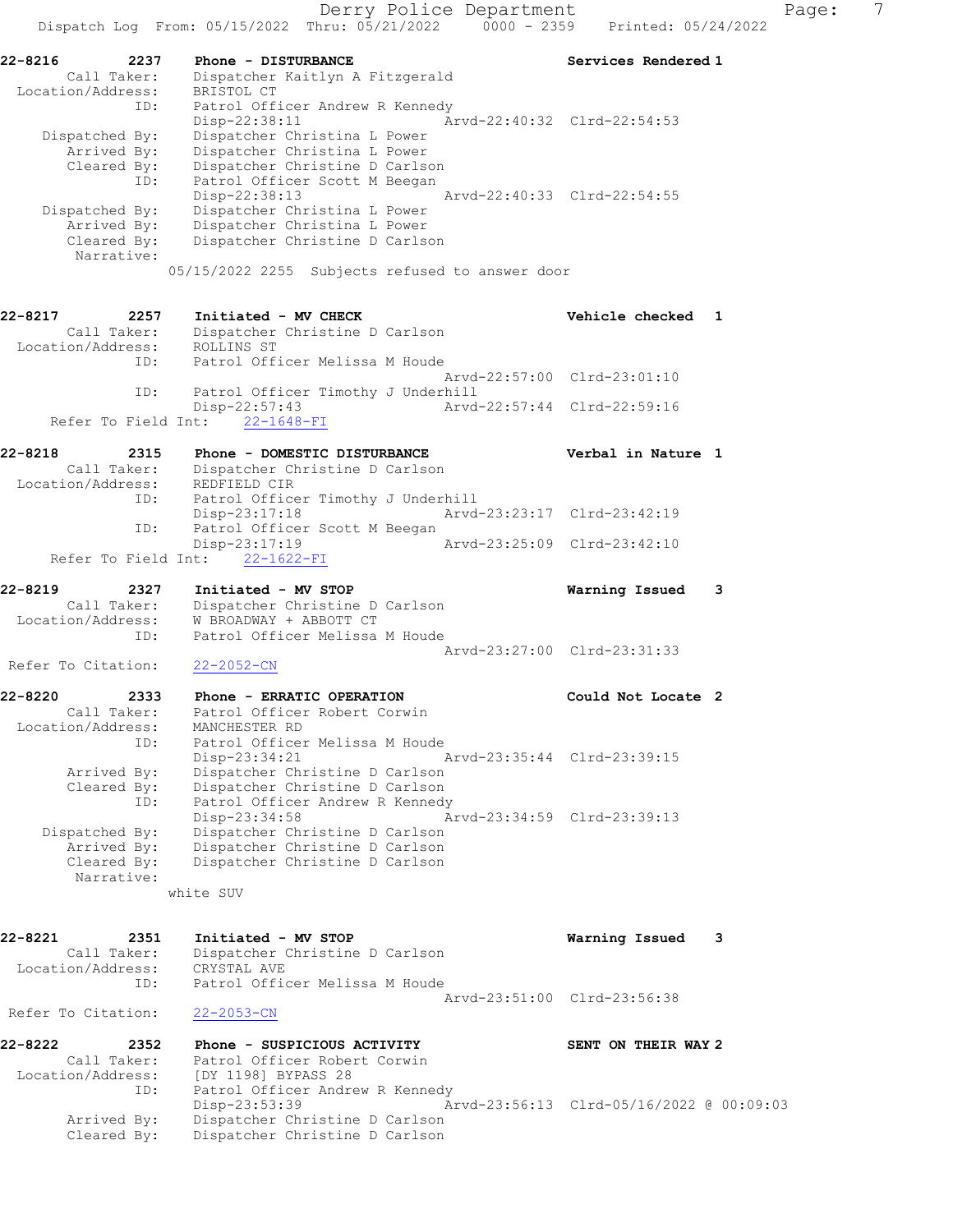Derry Police Department The Rage: 8 Dispatch Log From: 05/15/2022 Thru: 05/21/2022 0000 - 2359 Printed: 05/24/2022 ID: Patrol Officer Scott M Beegan Disp-23:53:43 Arvd-23:58:10 Clrd-05/16/2022 @ 00:09:01 Arrived By: Dispatcher Christine D Carlson Cleared By: Dispatcher Christine D Carlson Refer To Field Int: 22-1628-FI For Date: 05/16/2022 - Monday 22-8223 0014 Initiated - MV CHECK SENT ON THEIR WAY 1 Call Taker: Dispatcher Christine D Carlson Location/Address: [DY 146] ASHLEIGH DR ID: Patrol Officer Melissa M Houde Arvd-00:14:00 Clrd-00:18:53 Refer To Field Int: 22-1649-FI 22-8224 0037 Phone - DOMESTIC DISTURBANCE Verbal in Nature 1 Call Taker: Dispatcher Christine D Carlson Location/Address: REDFIELD CIR ID: Patrol Officer Timothy J Underhill Disp-00:37:21 Arvd-00:43:59 Clrd-01:01:08 ID: Patrol Officer Scott M Beegan Disp-00:37:23 Arvd-00:44:44 Clrd-01:00:57 Refer To Field Int: 22-1623-FI 22-8225 0107 Phone - DOMESTIC DISTURBANCE Verbal in Nature 1 Call Taker: Patrol Officer Robert Corwin Location/Address: LARAWAY CT ID: Patrol Officer Melissa M Houde Disp-01:07:45 Arvd-01:07:57 Clrd-01:22:30 Arrived By: Dispatcher Christine D Carlson Cleared By: Dispatcher Christine D Carlson ID: Patrol Officer Scott M Beegan Disp-01:07:46 Arvd-01:09:36 Clrd-01:22:18 Arrived By: Dispatcher Christine D Carlson Cleared By: Dispatcher Christine D Carlson Refer To Field Int: 22-1624-FI 22-8226 0335 Phone - ALARM, BURGLAR False Alarm 1 Call Taker: Dispatcher Christine D Carlson Location/Address: [DY 3495] KENDALL POND RD ID: Patrol Officer Timothy J Underhill Disp-03:36:00 Arvd-03:39:23 Clrd-03:50:56 ID: Patrol Officer Robert Corwin Disp-03:36:00 Arvd-03:39:23 Clrd-03:50:54 Narrative: 05/16/2022 0336 Warehouse overhead door Refer To Field Int: 22-1625-FI 22-8227 0507 Phone - ALARM, BURGLAR No Action Required 1 Call Taker: Dispatcher Christine D Carlson Location/Address: [DY 3756] AMHERST DR ID: Patrol Officer Andrew R Kennedy Disp-05:08:25 Clrd-05:09:04 ID: Patrol Officer Robert Corwin<br>Disp-05:08:26 Clrd-05:09:02 Narrative: 05/16/2022 0507 Porch door Narrative: 05/16/2022 0509 Cancelled by alarm co 22-8228 0520 Phone - ALARM, BURGLAR False Alarm 1 Call Taker: Dispatcher Christine D Carlson Location/Address: [DY 3166] ASH ST EXT ID: Patrol Officer Timothy J Underhill Disp-05:21:21 Arvd-05:23:35 Clrd-05:28:31<br>ID: Patrol Officer Melissa M Houde Patrol Officer Melissa M Houde<br>Disp-05:21:22 A

Arvd-05:26:19 Clrd-05:28:30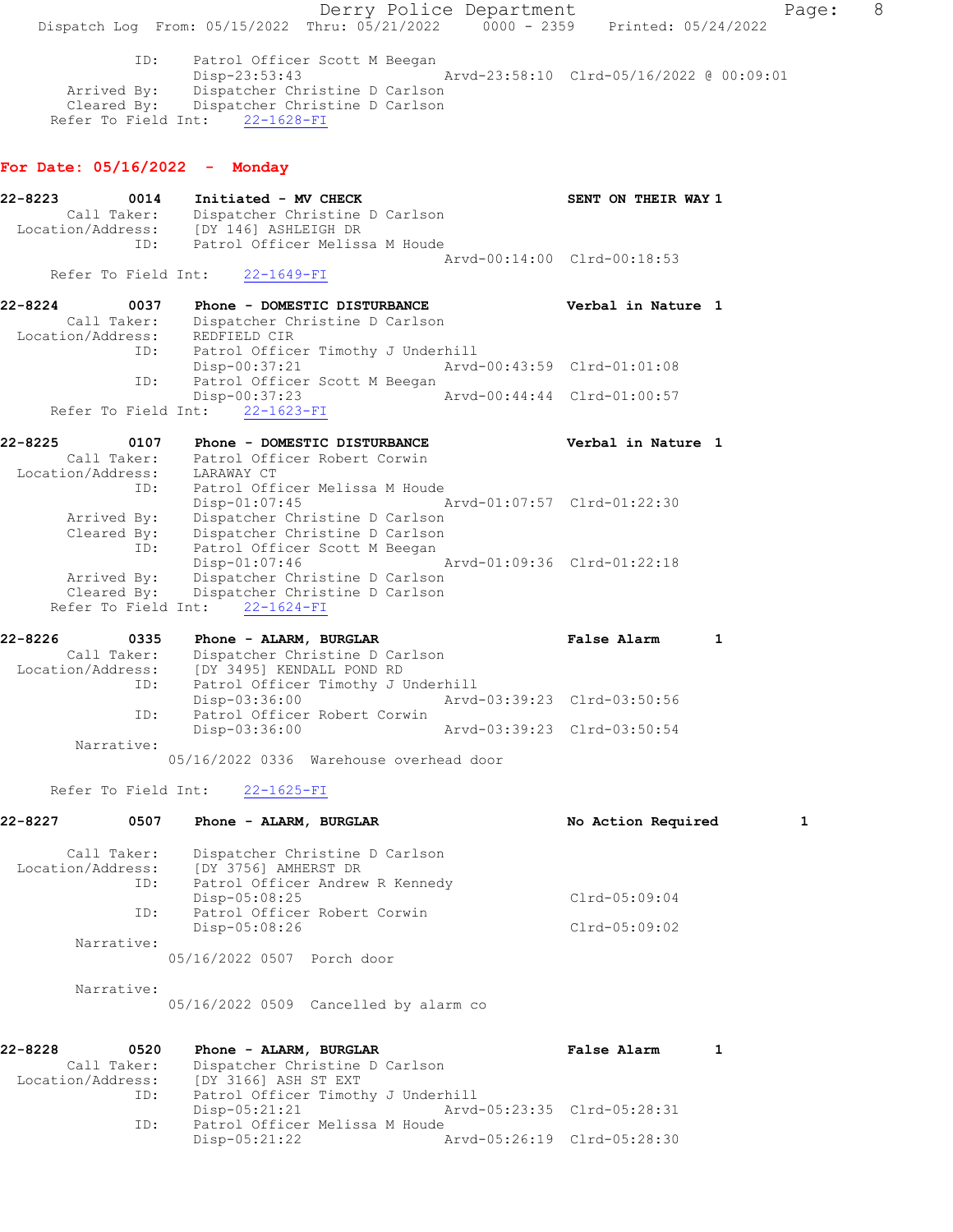Derry Police Department Fage: 9 Dispatch Log From:  $05/15/2022$  Thru:  $05/21/2022$  0000 - 2359 Printed: 05/24/2022 Narrative: 05/16/2022 0520 General 22-8229 0543 Initiated - ANIMAL COMPLAINT Services Rendered 1 Call Taker: Dispatcher Christine D Carlson Location/Address: S MAIN ST ID: Patrol Officer Melissa M Houde Arvd-05:43:00 Clrd-05:50:07 22-8230 0613 Phone - ROAD HAZARD Removed Hazard 2 Call Taker: Dispatcher Christine D Carlson Location/Address: WARNER HILL RD ID: Patrol Officer Andrew R Kennedy Disp-06:13:34 Arvd-06:16:25 Clrd-06:20:29 Narrative: 05/16/2022 0613 Large rock in roadway 22-8231 0708 Phone - TRAFFIC CONTROL Services Rendered 3 Call Taker: Dispatcher Jonathon S Pickering Location/Address: KILREA RD + RT 28 ID: Patrol Officer James M McClafferty Disp-07:08:12 Arvd-07:15:19 Clrd-07:27:59 Narrative: 05/16/2022 0708 report of traffic light not cycling properly Narrative: 05/16/2022 0728 lights reset, no issues found 22-8232 0825 Phone - ANIMAL COMPLAINT Gone on Arrival 1 Call Taker: Dispatcher Jonathon S Pickering Location/Address: [DY 3574] SOUTH AVE ID: Patrol Officer Andrew J Teague Disp-08:25:19 Arvd-08:28:40 Clrd-08:37:24 Patrol Officer Ryan M Panaro Narrative: 05/16/2022 0837 report of sick raccoon in yard, fled into woods prior to PD arrival 22-8233 0851 Initiated - MV STOP Warning Issued 3 Call Taker: Dispatcher Jonathon S Pickering Location/Address: CRYSTAL AVE ID: Captain Vernon L Thomas Arvd-08:51:00 Clrd-08:57:37 22-8234 0854 Initiated - MV STOP Warning Issued 3 Call Taker: Dispatcher Jonathon S Pickering Location/Address: ASHLEIGH DR ID: Patrol Officer Joshua W Morse Arvd-08:54:00 Clrd-09:01:26 Refer To Citation: 22-2054-CN 22-8235 0930 Initiated - SUBPOENA DELIVERY Not Served 1 Call Taker: Dispatcher Jonathon S Pickering Location/Address: PINKERTON ST ID: Patrol Officer Joshua W Morse Arvd-09:30:00 Clrd-09:36:27 22-8236 0940 Initiated - MV STOP Warning Issued 3 Call Taker: Dispatcher Jonathon S Pickering Location/Address: S MAIN ST + FAIRWAY DR ID: Patrol Officer Joshua W Morse Arvd-09:40:00 Clrd-09:58:32 Refer To Citation: 22-2055-CN Narrative: 05/16/2022 0940 white highlander, no plate

22-8238 1049 Initiated - MV STOP Summons Issued 3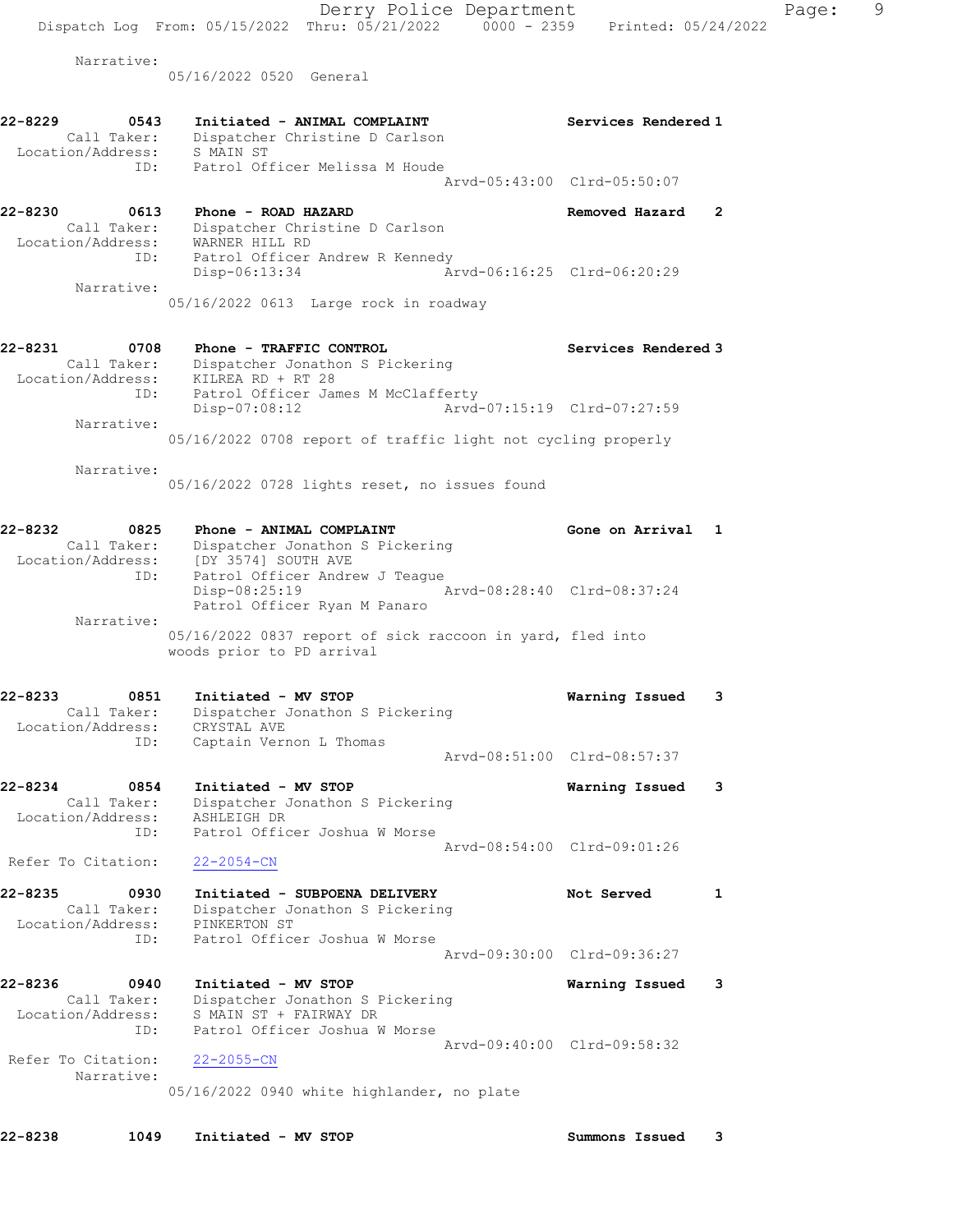Derry Police Department Fage: 10 Dispatch Log From: 05/15/2022 Thru: 05/21/2022 0000 - 2359 Printed: 05/24/2022 Call Taker: Lieutenant Michael T Muncey Location/Address: MANCHESTER RD ID: Patrol Officer Joshua W Morse Arvd-10:49:00 Clrd-10:57:08 Cleared By: Dispatcher Jonathon S Pickering Refer To Citation: 22-816-003033 22-8237 1050 Phone - ALARM, BURGLAR Services Rendered 1 Call Taker: Dispatcher Jonathon S Pickering Location/Address: BIRCH ST ID: Patrol Officer Andrew J Teague Disp-10:50:49 Arvd-10:53:33 Clrd-11:02:32 Patrol Officer Ryan M Panaro ID: Patrol Officer James M McClafferty<br>Disp-10:50:52 Arvd- Disp-10:50:52 Arvd-10:53:42 Clrd-11:02:33 Narrative: 05/16/2022 1051 front door alarm Narrative: 05/16/2022 1100 off with an unsecured door Narrative: 05/16/2022 1102 property checked and secured, no issues 22-8239 1116 Walk-In - FINGERPRINTS Services Rendered 3 Call Taker: Patrol Officer Scott M Beegan Location/Address: [DY 2] MUNICIPAL DR ID: Patrol Officer Scott M Beegan Disp-11:17:16 Arvd-11:17:17 Clrd-11:17:18 22-8240 1117 Walk-In - FOUND/LOST PROPERTY Report Taken 3 Call Taker: Patrol Officer Scott M Beegan Location/Address: [DY 2258] E BROADWAY ID: Patrol Officer Scott M Beegan Disp-11:17:49 Arvd-11:17:51 Clrd-12:23:46 Cleared By: Dispatcher Jonathon S Pickering Refer To Incident: 22-840-OF 22-8241 1203 Phone - MEDICAL EMERGENCY 1 Report Taken 1 Call Taker: Dispatcher Jonathon S Pickering Location/Address: [DY 146] ASHLEIGH DR ID: Patrol Officer Joshua W Morse Disp-12:03:49 Arvd-12:06:25 Clrd-12:40:25 ID: Patrol Officer Charles L Doherty<br>Disp-12:03:52 Arv Disp-12:03:52 Arvd-12:09:09 Clrd-12:32:41<br>ID: Sergeant Michael W Hughes Sergeant Michael W Hughes<br>Disp-12:18:16 Arvd-12:18:18 Clrd-12:22:17 Narrative: 05/16/2022 1206 elderly female appearing confused Narrative: 05/16/2022 1212 DFD requested and responding Narrative: 05/16/2022 1221 DFD on scene Narrative: 05/16/2022 1239 DFD transporting to PMC Refer To Field Int: 22-1630-FI 22-8242 1232 Phone - DISABLED MV Gone on Arrival 3 Call Taker: Dispatcher Jonathon S Pickering Location/Address: MANCHESTER RD + LINLEW DR ID: Patrol Officer Charles L Doherty<br>Disp-12:33:23 Arw Disp-12:33:23 Arvd-12:39:18 Clrd-12:39:19 22-8243 1313 Initiated - MV STOP Summons Issued 3 Call Taker: Dispatcher Jonathon S Pickering Location/Address: FAIRWAY DR ID: Patrol Officer James M McClafferty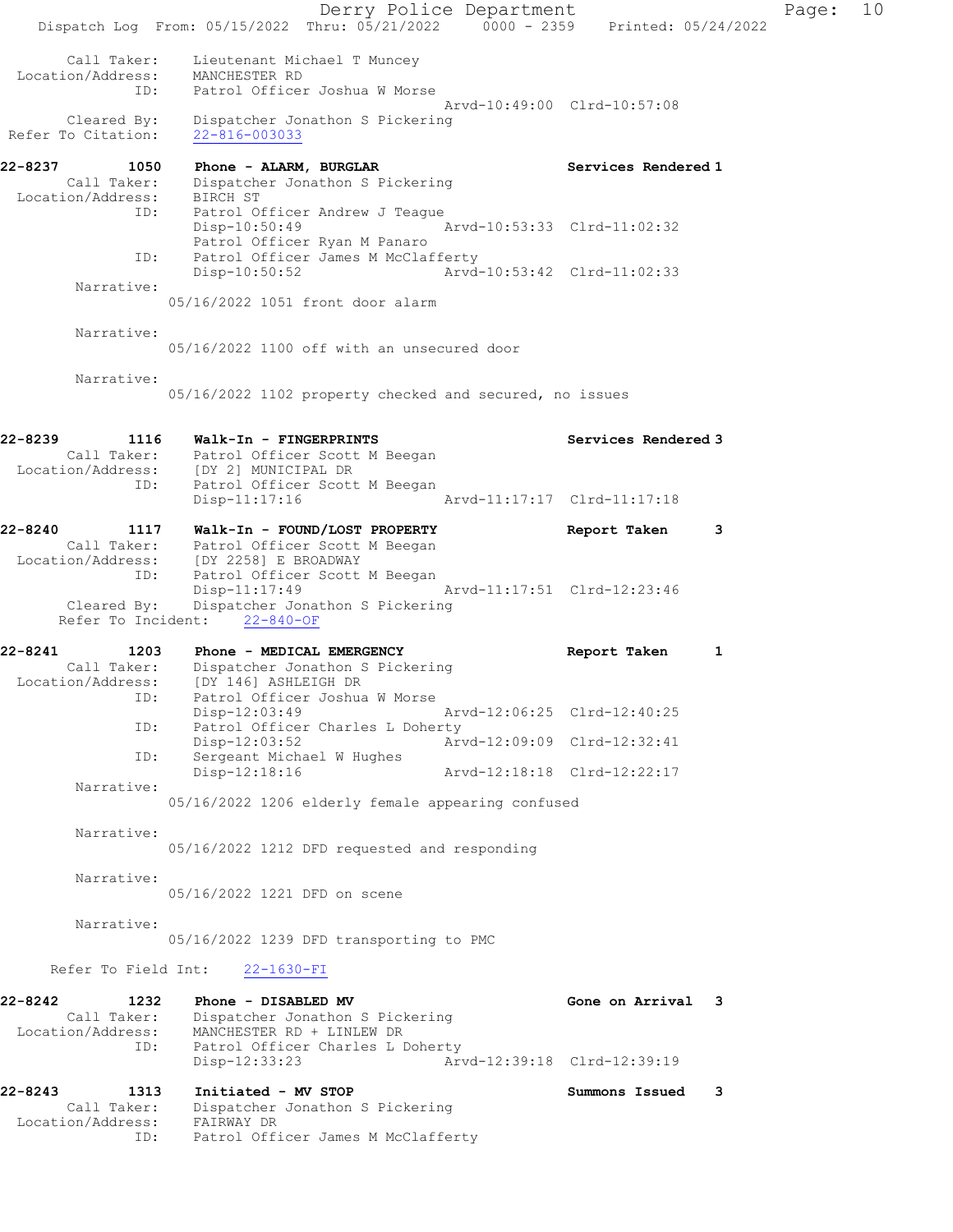Derry Police Department Page: 11 Dispatch Log From: 05/15/2022 Thru: 05/21/2022 0000 - 2359 Printed: 05/24/2022 Arvd-13:13:00 Clrd-13:33:05 ID: Patrol Officer Joshua W Morse Disp-13:18:25 Arvd-13:18:26 Clrd-13:33:06 Refer To Citation: 22-816-001024 22-8244 1323 Phone - ANIMAL COMPLAINT Warning Issued 1 Call Taker: Dispatcher Jonathon S Pickering Location/Address: [DY 1060] MANCHESTER RD ID: Patrol Officer Andrew J Teague Disp-13:24:33 Arvd-13:27:47 Clrd-13:31:55 Patrol Officer Ryan M Panaro Narrative: 05/16/2022 1332 dog in a car, spoke with owner, dog not in vehicle for lengthy amount of time and had water 22-8245 1357 Phone - TRAFFIC CONTROL Services Rendered 3 Call Taker: Dispatcher Jonathon S Pickering Location/Address: [DY 236] MARTIN ST ID: Patrol Officer Andrew J Teague Disp-13:57:39 Arvd-14:03:32 Clrd-14:13:11 Patrol Officer Ryan M Panaro 22-8246 1505 Phone - Loose Dog Complaint Gone on Arrival 2 Call Taker: Dispatcher Kaitlyn A Fitzgerald Location/Address: WALNUT HILL RD ID: Patrol Officer Michael Carnazzo Disp-15:21:09 Arvd-15:34:01 Clrd-15:37:34 Narrative: 05/16/2022 1505 GERMAN SHEPPARD 22-8247 1505 Phone - MV ACCIDENT Report Taken 1 Call Taker: Dispatcher Kaitlyn A Fitzgerald Location/Address: E BROADWAY + MOUNT WASHINGTON ST ID: Patrol Officer Jack Stafford Disp-15:09:00 Arvd-15:14:16 Clrd-16:15:40 Disp-10.00000<br>ID: Sergeant Jared Knox<br>Disp-16:08:22 Disp-16:08:22 Arvd-16:08:24 Clrd-16:15:42 Narrative: 05/16/2022 1506 BLACK MUSTANG Narrative: 05/16/2022 1514 OFF WITH NH 4532820 Narrative: 05/16/2022 1539 NEXT ON LIST NOTIFIED AND RESPONDING, SPACETOWN AUTO Narrative: 05/16/2022 1553 SPACETOWN ON SCENE Narrative: 05/16/2022 1739 GUILMETTE VS CURB. REPORTABLE. Refer To Accident: 22-239-AC Refer To Incident: 22-841-OF 22-8248 1506 Phone - WELFARE CHECK COULD Could Not Locate 2 Call Taker: Dispatcher Kaitlyn A Fitzgerald Location/Address: BOYD RD ID: Sergeant Jared Knox Disp-16:17:25 Arvd-16:20:02 Clrd-16:36:31 ID: Patrol Officer Jack Stafford<br>Disp-16:17:30 Arvd-16:20:00 Clrd-16:36:30 Narrative: 05/16/2022 1709 UNABLE TO LOCATE #22 22-8249 1513 Phone - SUSPICIOUS ACTIVITY Could Not Locate 2

Call Taker: Dispatcher Kaitlyn A Fitzgerald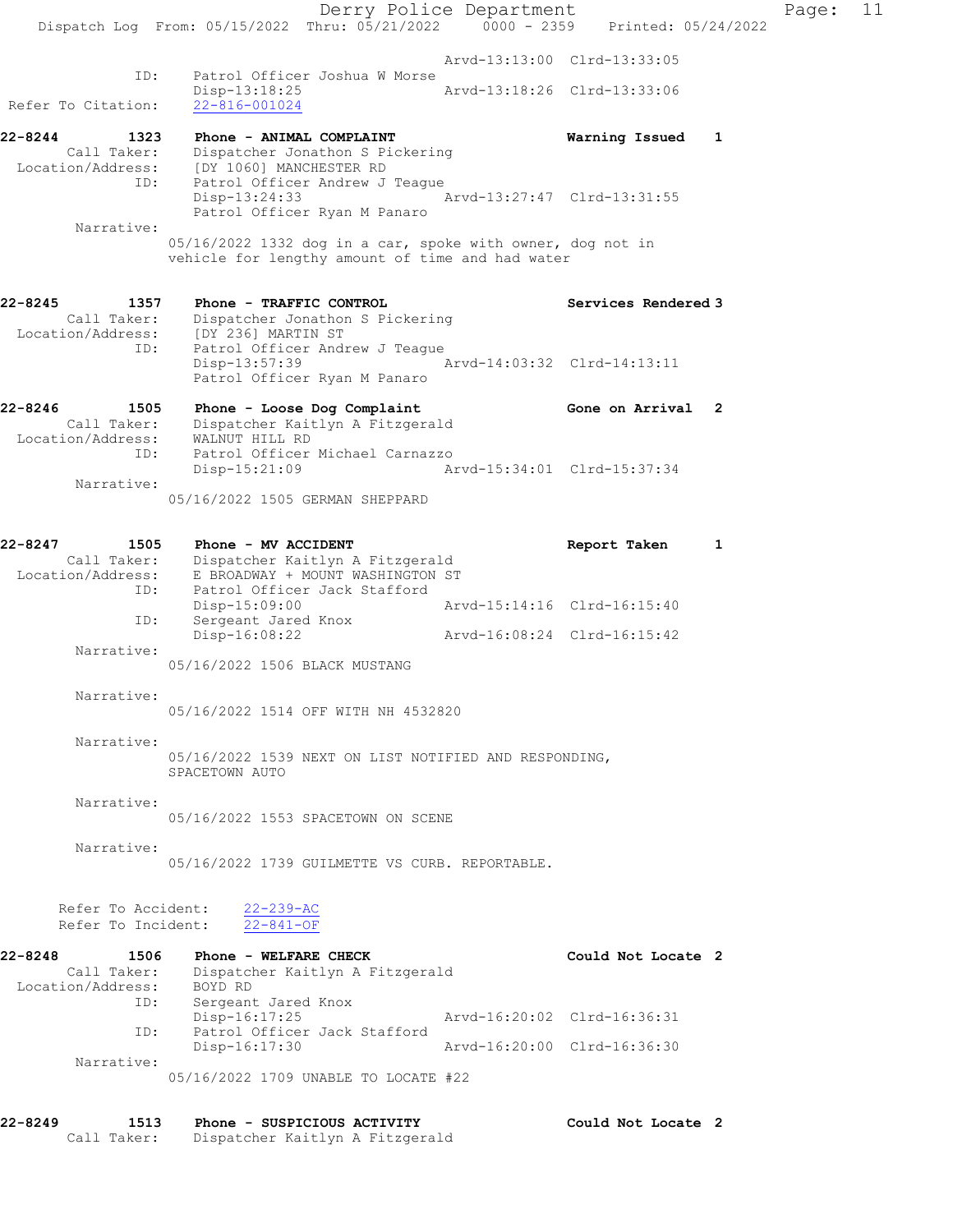Derry Police Department Fage: 12 Dispatch Log From: 05/15/2022 Thru: 05/21/2022 0000 - 2359 Printed: 05/24/2022 Location/Address: ISLAND POND RD + STONEFENCE DR<br>ID: Patrol Officer Andrew R Kennedy ID: Patrol Officer Andrew R Kennedy Disp-15:16:40 Arvd-15:19:52 Clrd-15:36:59 ID: Sergeant Jared Knox Disp-15:20:02 Arvd-15:20:04 Clrd-15:34:53 Narrative: 05/16/2022 1520 TWO JUVENILES GETTING INTO AN AMAZON TRUCK 22-8250 1515 Walk-In - WARRANT ARREST Arrest(s) Made 2 Call Taker: Patrol Officer Scott M Beegan Location/Address: [DY 2] MUNICIPAL DR ID: Patrol Officer Scott M Beegan Disp-15:16:14 Arvd-15:16:17 Clrd-15:50:01 Cleared By: Dispatcher Kaitlyn A Fitzgerald Narrative: 05/16/2022 1535 SUBJECT IN THE LOBBY TURNING HIMSELF IN ON A DERRY WARRANT FOR CONDUCT AFTER AN ACCIDENT Narrative: 05/16/2022 1535 SUBJECT IDENTIFIED AS: JOSEF MESSENHEIMER 7 WALNUT HILL ROAD DERRY, NH DOB: 10/28/2003 Narrative: 05/16/2022 1549 SUBJECT RELEASED ON A SUMMONS WITH A COURT DATE OF 6/23/22. Refer To Arrest: 22-432-AR 22-8251 1552 Phone - SUBPOENA DELIVERY 1982 Served 1 Call Taker: Dispatcher Kaitlyn A Fitzgerald Location/Address: PEMBROKE DR ID: Patrol Officer Michael Carnazzo Disp-15:52:36 Arvd-15:55:21 Clrd-16:00:57 22-8252 1602 Phone - KEEP THE PEACE 1 2 Call Taker: Dispatcher Kaitlyn A Fitzgerald Location/Address: ROCKINGHAM RD ID: Patrol Officer Andrew R Kennedy Disp-16:02:29 Arvd-16:11:47 Clrd-16:29:10 Refer To Field Int: 22-1663-FI 22-8253 1606 Phone - DELIVER A MESSAGE Nessage Delivered 1 Call Taker: Dispatcher Kaitlyn A Fitzgerald Location/Address: FAITH DR ID: Patrol Officer Michael Carnazzo Disp-16:15:09 Arvd-16:21:31 Clrd-16:24:29 22-8254 1628 Phone - ROAD HAZARD Removed Hazard 2 Call Taker: Dispatcher Kaitlyn A Fitzgerald Location/Address: ELM ST + BEACON ST ID: Patrol Officer Collin Kennedy Disp-16:33:03 Arvd-16:33:04 Clrd-16:37:47 Narrative: 05/16/2022 1629 WATER DRAINAGE GRATE 22-8255 1631 Initiated - INTERNET OFFENSES Report Taken 2 Call Taker: Dispatcher Kaitlyn A Fitzgerald Location/Address: MUNICIPAL DR ID: Detective Scott A Tompkins Arvd-16:31:00 Clrd-16:31:51 Refer To Incident: 22-842-OF 22-8256 1645 Phone - TRAFFIC CONTROL 1645 Services Rendered 3 Call Taker: Dispatcher Kaitlyn A Fitzgerald Location/Address: E BROADWAY + CRYSTAL AVE ID: Patrol Officer Jack Stafford Disp-16:47:06 Arvd-16:48:20 Clrd-17:17:50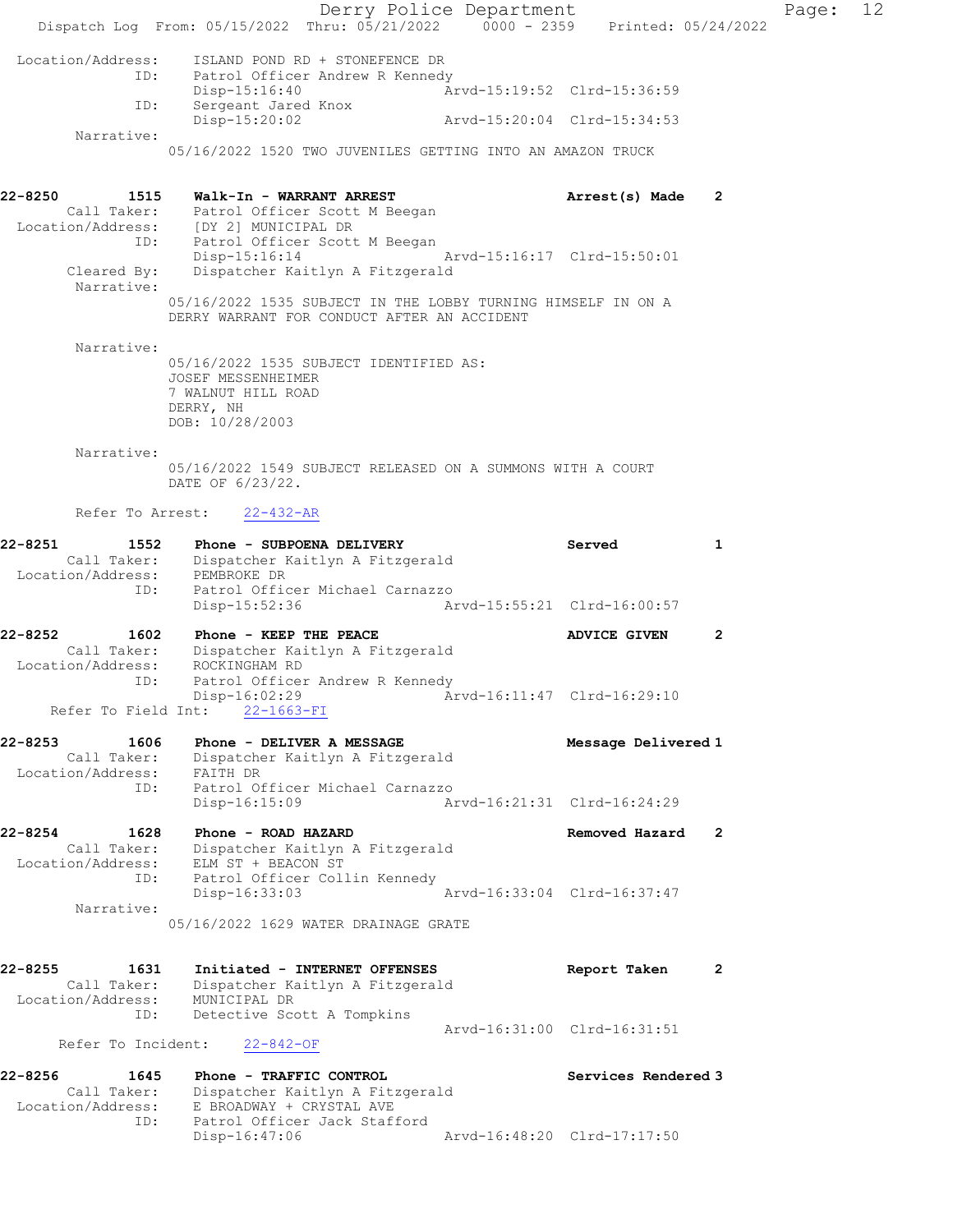Derry Police Department Page: 13 Dispatch Log From: 05/15/2022 Thru: 05/21/2022 0000 - 2359 Printed: 05/24/2022 ID: Sergeant Jared Knox<br>Disp-16:48:17 Disp-16:48:17 Arvd-16:48:22 Clrd-16:55:44 Narrative: 05/16/2022 1646 TRAFFIC LIGHTS WITHOUT POWER Narrative: 05/16/2022 1706 EVERSOURCE NOTIFIED 22-8257 1652 Phone - DOMESTIC DISTURBANCE Verbal in Nature 1<br>Call Taker: Dispatcher Kaitlyn A Fitzgerald<br>Location/Address: PRADEODA OF Call Taker: Dispatcher Kaitlyn A Fitzgerald Location/Address: BRADFORD ST ID: Patrol Officer Andrew R Kennedy<br>Disp-16:54:23 A: Disp-16:54:23 Arvd-16:55:18 Clrd-17:12:22<br>ID: Patrol Officer Collin Kennedy Patrol Officer Collin Kennedy<br>Disp-16:54:28 Disp-16:54:28 Arvd-16:58:02 Clrd-17:12:21 ID: Sergeant Jared Knox<br>Disp-16:55:47 Disp-16:55:47 Arvd-16:58:04 Clrd-17:12:17<br>ID: Detective Benjamin J Doyle Detective Benjamin J Doyle<br>Disp-16:57:20 Disp-16:57:20 Arvd-16:57:31 Clrd-17:06:14 Cleared By: Lieutenant Shawn P O'Donaghue ID: Detective Peter A Houlis Disp-16:57:29 Arvd-16:57:32 Clrd-17:06:12<br>Cleared By: Lieutenant Shawn P O'Donaghue Lieutenant Shawn P O'Donaghue Refer To Field Int: 22-1633-FI Refer To Incident:  $22-844-OF$ 22-8258 1703 Phone - TRAFFIC CONTROL 1988 Services Rendered 3 Call Taker: Dispatcher Kaitlyn A Fitzgerald Location/Address: BYPASS 28 + SCOBIE POND RD ID: Patrol Officer Michael Carnazzo Disp-17:04:44 Arvd-17:07:58 Clrd-18:15:00 ID: Sergeant Jared Knox Disp-17:26:29 Arvd-17:26:31 Clrd-18:19:49 ID: Patrol Officer Michael Carnazzo<br>Disp-18:15:45 A Disp-18:15:45 Arvd-18:19:42 Clrd-20:22:49 Narrative: 05/16/2022 1704 LIGHT FLASHING Narrative: 05/16/2022 1733 STATE DOT (TRAFFIC LIGHTS) NOTIFIED 22-8259 1710 Phone - FOUND/LOST PROPERTY Services Rendered 3 Call Taker: Lieutenant Shawn P O'Donaghue Location/Address: [DY 874] WINDHAM DEPOT RD ID: Patrol Officer Andrew R Kennedy Disp-17:20:53 Arvd-17:26:12 Clrd-17:36:17 Dispatched By: Dispatcher Kaitlyn A Fitzgerald Arrived By: Dispatcher Kaitlyn A Fitzgerald Cleared By: Dispatcher Kaitlyn A Fitzgerald Narrative: dog collar Narrative: 05/16/2022 1750 RETURNED TO OWNER Refer To Field Int: 22-1661-FI 22-8260 1715 Phone - MV ACCIDENT 1 1 Report Taken 1 Call Taker: Dispatcher Kaitlyn A Fitzgerald Location/Address: W BROADWAY + CENTRAL ST ID: Patrol Officer Collin Kennedy Disp-17:16:33 Arvd-17:18:54 Clrd-17:38:28 Narrative: 05/16/2022 1719 OFF WITH NH 3860805 AND NH 4586823 Narrative: 05/16/2022 2032 FOSKITT VS LEBLANC. REPORTABLE.

Refer To Accident: 22-240-AC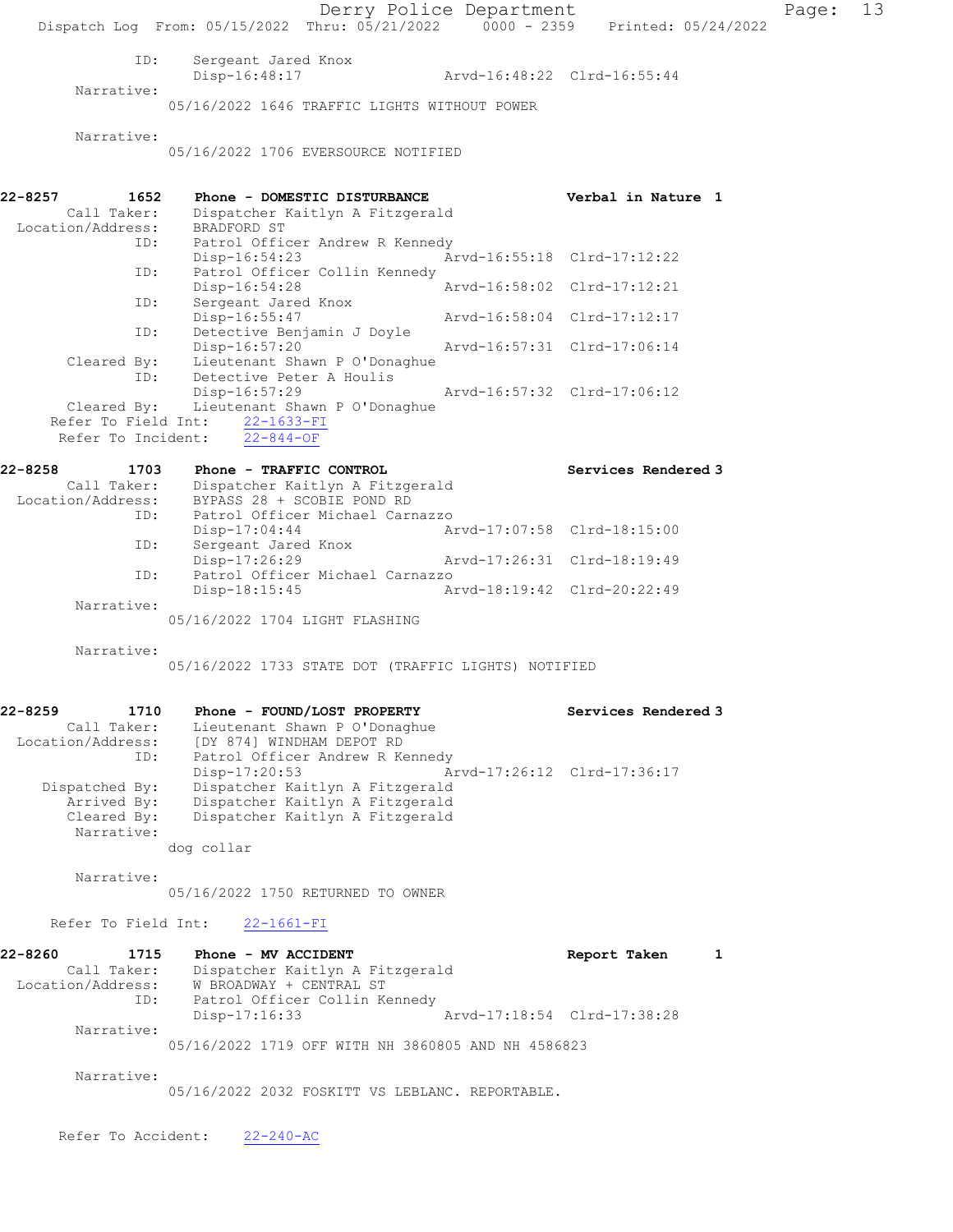22-8261 1736 Initiated - FOLLOW-UP No Action Required 2 Call Taker: Dispatcher Kaitlyn A Fitzgerald Location/Address: WINDHAM DEPOT RD ID: Patrol Officer Andrew R Kennedy Arvd-17:36:00 Clrd-17:40:21 22-8262 1745 Phone - VANDALISM Report Taken 3 Call Taker: Lieutenant Shawn P O'Donaghue Location/Address: LINLEW DR ID: Patrol Officer Monica Ricci Disp-17:47:08 Arvd-17:51:38 Clrd-18:11:07 Arrived By: Dispatcher Kaitlyn A Fitzgerald Cleared By: Dispatcher Kaitlyn A Fitzgerald Refer To Incident: 22-843-OF 22-8263 1756 Phone - DISABLED MV Services Rendered 3 Call Taker: Dispatcher Kaitlyn A Fitzgerald Location/Address: MANCHESTER RD + LINLEW DR ID: Patrol Officer Jack Stafford<br>Disp-17:57:07 Disp-17:57:07 Arvd-18:00:08 Clrd-18:21:46 Narrative: 05/16/2022 1758 WHITE NISSAN ULTIMA Narrative: 05/16/2022 1800 OFF WITH NH POPICE 22-8264 1815 Initiated - TREE(S) DOWN Services Rendered 1 Call Taker: Dispatcher Kaitlyn A Fitzgerald Location/Address: SCOBIE POND RD ID: Patrol Officer Michael Carnazzo Arvd-18:15:00 Clrd-18:15:45 Narrative: 05/16/2022 1815 TREE LEANING AGAINST WIRES Narrative: 05/16/2022 1815 TREE FOUND, NOT BELIEVED TO BE A HAZARD 22-8265 1841 Initiated - Community Relations Services Rendered 2 Call Taker: Dispatcher Kaitlyn A Fitzgerald Location/Address: SUMMIT AVE ID: Patrol Officer Jack Stafford Arvd-18:41:00 Clrd-18:50:52 22-8266 1849 Phone - JUVENILE OFFENSES Services Rendered 2 Call Taker: Dispatcher Kaitlyn A Fitzgerald Location/Address: FRANKLIN ST ID: Patrol Officer Collin Kennedy Disp-18:50:40 Arvd-18:56:07 Clrd-19:12:31 ID: Patrol Officer Jack Stafford Disp-18:50:59<br>Sergeant Jarod Mass ID: Sergeant Jared Knox Disp-18:51:46 Arvd-18:54:38 Clrd-19:12:32 Refer To Field Int: 22-1634-FI 22-8267 1856 Phone - Loose Dog Complaint Gone on Arrival 2 Call Taker: Dispatcher Kaitlyn A Fitzgerald Location/Address: CILLEY RD ID: Patrol Officer Monica Ricci Disp-19:10:07 Arvd-19:16:17 Clrd-19:18:51 Narrative: 05/16/2022 1857 BLACK POODLE 22-8268 1917 Radio - Community Relations Services Rendered 2 Call Taker: Dispatcher Kaitlyn A Fitzgerald Location/Address: ROLLINS ST ID: Patrol Officer Collin Kennedy Disp-19:17:31 Arvd-19:22:32 Clrd-19:35:53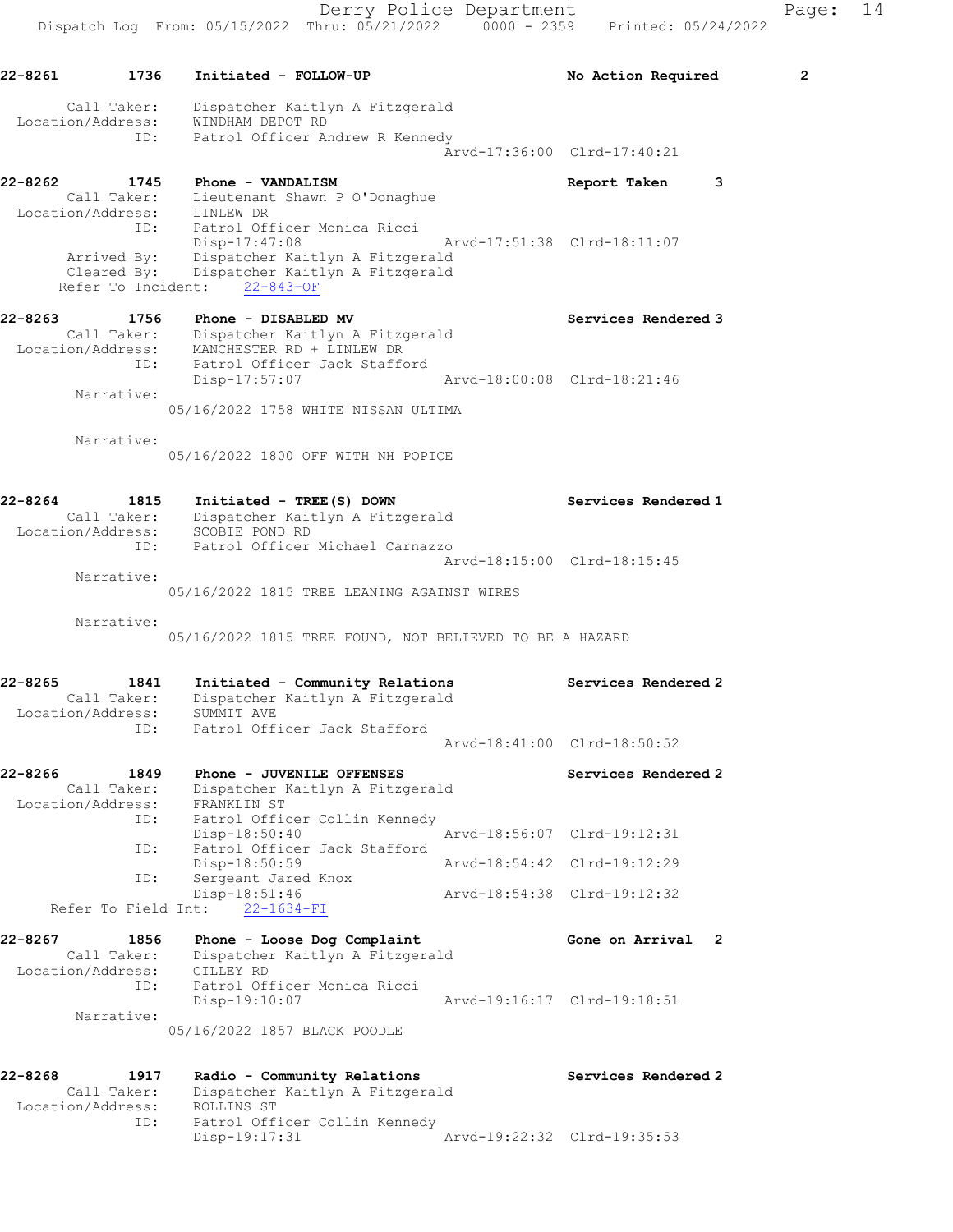Derry Police Department Fage: 15 Dispatch Log From: 05/15/2022 Thru: 05/21/2022 0000 - 2359 Printed: 05/24/2022 Arrived By: Lieutenant Shawn P O'Donaghue ID: Patrol Officer Jack Stafford<br>Disp-19:17:34 Disp-19:17:34 Arvd-19:22:30 Clrd-19:35:54 Arrived By: Lieutenant Shawn P O'Donaghue 22-8269 1923 Initiated - FOLLOW-UP No Action Required 2 Call Taker: Dispatcher Kaitlyn A Fitzgerald Location/Address: MUNICIPAL DR ID: Patrol Officer Monica Ricci Arvd-19:23:00 Clrd-20:15:15 22-8270 1933 Phone - TRAFFIC CONTROL 1988 Services Rendered 3 Call Taker: Dispatcher Kaitlyn A Fitzgerald Location/Address: ISLAND POND RD + ROCKINGHAM RD ID: Patrol Officer Andrew R Kennedy Disp-19:34:17 Arvd-19:35:15 Clrd-19:35:17 Narrative: 05/16/2022 1933 TRAFFIC LIGHTS FLASHING Narrative: 05/16/2022 1935 CHECKED, NO ISSUES. 22-8271 2006 Phone - NOISE COMPLAINT COULD Could Not Locate 2 Call Taker: Dispatcher Kaitlyn A Fitzgerald Location/Address: FOREST RIDGE RD ID: Patrol Officer Andrew R Kennedy Disp-20:06:53 Arvd-20:10:29 Clrd-20:24:13 ID: Patrol Officer Collin Kennedy Disp-20:06:56 Arvd-20:11:08 Clrd-20:24:11 Narrative: 05/16/2022 2024 CHECKED, NO ISSUES. 22-8272 2017 Phone - DOMESTIC DISTURBANCE Report Taken 1 Call Taker: Dispatcher Kaitlyn A Fitzgerald Location/Address: TIGERTAIL CIR ID: Patrol Officer Michael Carnazzo Disp-20:22:58 Clrd-20:26:39 ID: Patrol Officer Monica Ricci Disp-20:23:08 Arvd-20:29:49 Clrd-21:05:00 ID: Patrol Officer Andrew R Kennedy Disp-20:26:35 Arvd-20:30:35 Clrd-21:05:01 ID: Sergeant Jared Knox Disp-20:35:15 Arvd-20:35:17 Clrd-21:04:59 Narrative: 05/16/2022 2019 FATHER/SON Refer To Incident: 22-845-OF 22-8273 2028 Phone - SUSPICIOUS ACTIVITY Services Rendered 2 Call Taker: Dispatcher Kaitlyn A Fitzgerald Location/Address: FAIRWAY DR ID: Patrol Officer Collin Kennedy Disp-20:34:59 Arvd-20:36:16 Clrd-20:41:53 ID: Patrol Officer Jack Stafford Disp-20:35:02 Arvd-20:36:24 Clrd-20:41:54 Narrative: 05/16/2022 2042 REPORT OF BANGING ON WALLS FROM AN APARTMENT THAT WAS EVICTED Narrative: 05/16/2022 2042 CHECKED, NO ISSUES. 22-8274 2121 Initiated - FOLLOW-UP No Action Required 2 Call Taker: Dispatcher Kaitlyn A Fitzgerald Location/Address: MUNICIPAL DR

Arvd-21:21:00 Clrd-22:16:56

ID: Patrol Officer Michael Carnazzo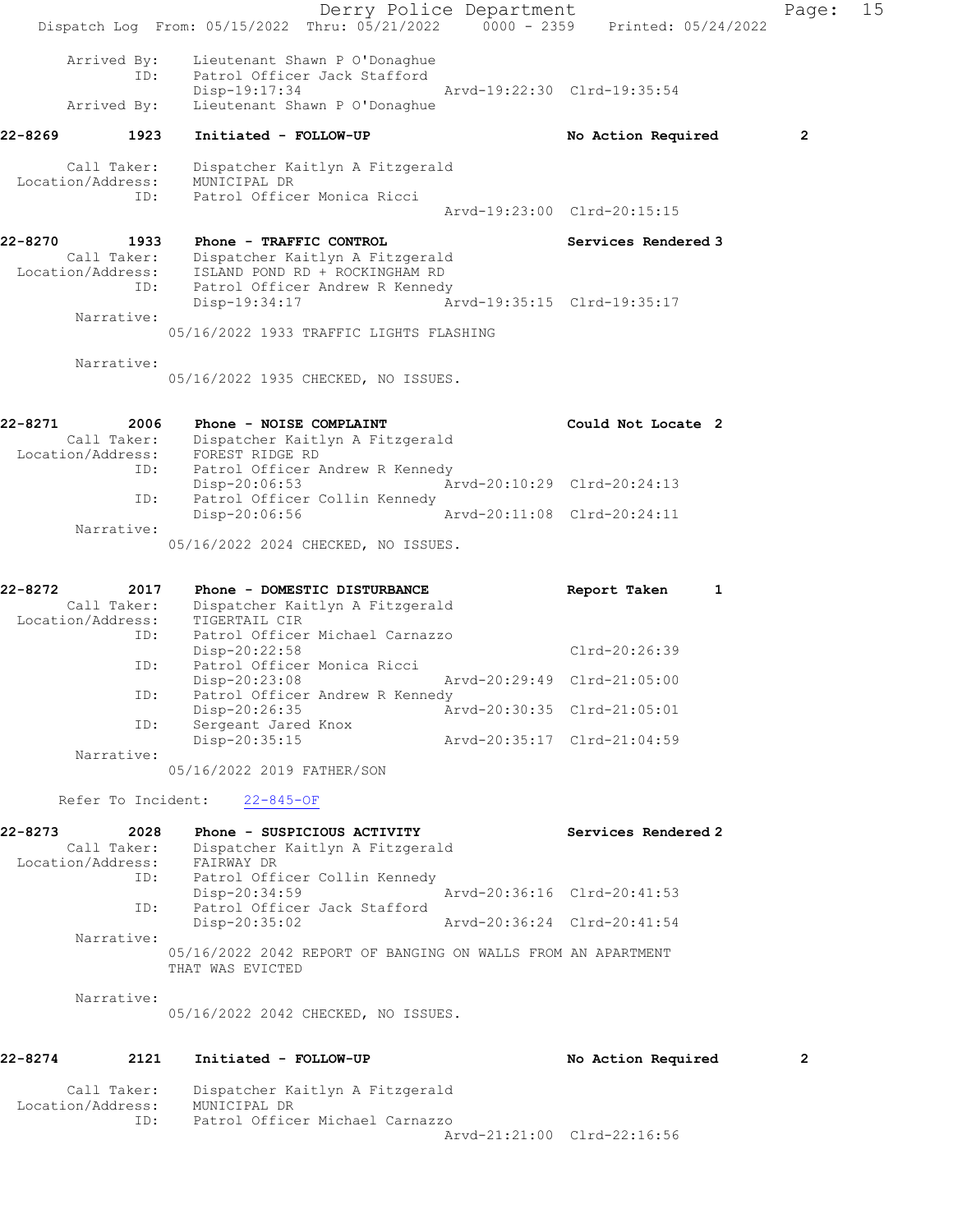Derry Police Department Fage: 16 Dispatch Log From: 05/15/2022 Thru: 05/21/2022 0000 - 2359 Printed: 05/24/2022 22-8275 2123 Initiated - FOLLOW-UP No Action Required 2 Call Taker: Dispatcher Kaitlyn A Fitzgerald Location/Address: MUNICIPAL DR ID: Patrol Officer Jack Stafford Arvd-21:23:00 Clrd-21:27:00 22-8276 2143 Initiated - ROAD HAZARD 22-8276 Services Rendered 2 Call Taker: Dispatcher Kaitlyn A Fitzgerald Location/Address: FORDWAY EXT ID: Patrol Officer Collin Kennedy Arvd-21:43:00 Clrd-21:44:30 Narrative: 05/16/2022 2144 LARGE AMOUNT OF WATER UNDER BRIDGE Narrative: 05/16/2022 2144 DPW NOTIFIED AND RESPONDING 22-8277 2152 Initiated - FOLLOW-UP No Action Required 2 Call Taker: Dispatcher Kaitlyn A Fitzgerald Location/Address: MUNICIPAL DR ID: Patrol Officer Collin Kennedy Arvd-21:52:00 Clrd-22:46:51 22-8278 2209 Initiated - MV STOP Warning Issued 3 Call Taker: Dispatcher Kaitlyn A Fitzgerald Location/Address: TSIENNETO RD ID: Patrol Officer Monica Ricci Arvd-22:09:00 Clrd-22:14:47 Refer To Citation: 22-2059-CN 22-8279 2254 Phone - INTERNET OFFENSES Report Taken 2 Call Taker: Dispatcher Christine D Carlson Location/Address: [DY 906] OAK ST ID: Patrol Officer Casey J Noyes Disp-22:57:28 Arvd-23:06:42 Clrd-23:19:49 Refer To Incident: 22-846-OF 22-8280 2308 Initiated - PROPERTY CHECK Services Rendered 2 Call Taker: Dispatcher Christine D Carlson Location/Address: TSIENNETO RD ID: Patrol Officer Sara R Joyce Arvd-23:08:00 Clrd-23:09:02 22-8281 2315 Phone - SUSPICIOUS ACTIVITY Services Rendered 2 Call Taker: Dispatcher Christine D Carlson Location/Address: GULF RD ID: Patrol Officer Charles L Doherty Disp-23:16:37 Arvd-23:21:38 Clrd-23:34:20 ID: Patrol Officer Sara R Joyce<br>Disp-23:16:41 Arvd-23:21:32 Clrd-23:34:19 ID: Patrol Officer Monica Ricci Disp-23:18:39 Arvd-23:27:12 Clrd-23:34:18 22-8282 2342 Initiated - MV STOP Warning Issued 3 Call Taker: Dispatcher Christine D Carlson Location/Address: BIRCH ST + NORTON ST ID: Patrol Officer Casey J Noyes Arvd-23:42:00 Clrd-23:46:21 Refer To Citation: 22-2060-CN 22-8283 2344 Initiated - VEHICLE OFF THE ROAD Report Taken 2 Call Taker: Dispatcher Christine D Carlson Location/Address: A ST Patrol Officer Melissa M Houde Arvd-23:44:00 Clrd-05/17/2022 @ 00:25:12 ID: Patrol Officer Monica Ricci Disp-23:48:32 Arvd-23:48:33 Clrd-05/17/2022 @ 00:24:39 Narrative: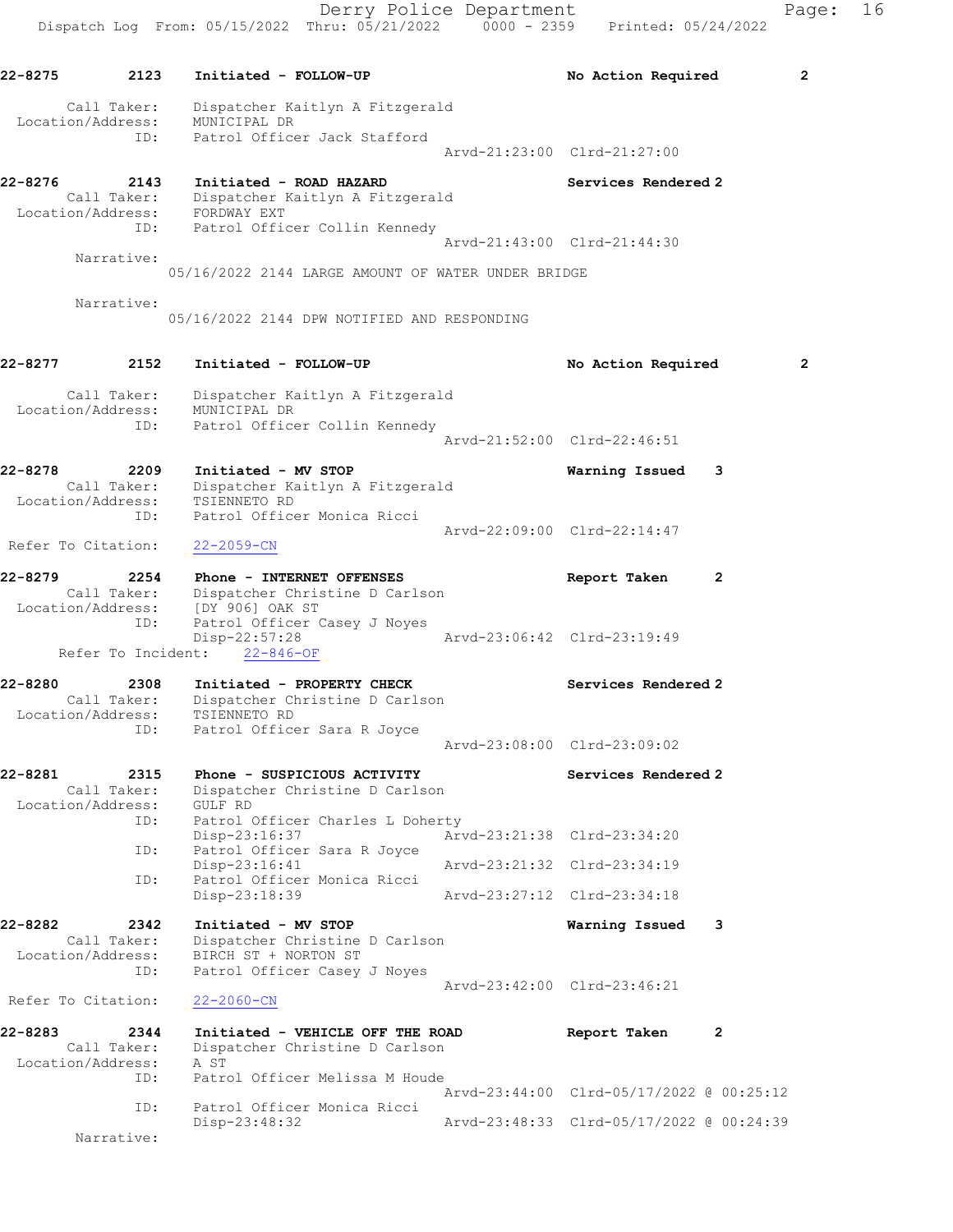Derry Police Department Fage: 17 Dispatch Log From:  $05/15/2022$  Thru:  $05/21/2022$  0000 - 2359 Printed: 05/24/2022 05/16/2022 2357 Called Recovery for tow - v/m left Narrative: 05/17/2022 0001 No answer from Recovery, called LBP enroute Narrative: 05/17/2022 0017 Wrecker on scene Refer To Accident: 22-241-AC Refer To Summons: 22-433-AR 22-8284 2349 Initiated - MV CHECK Vehicle checked 1 Call Taker: Dispatcher Christine D Carlson Location/Address: [DY 928] S MAIN ST ID: Patrol Officer Sara R Joyce Arvd-23:49:00 Clrd-23:50:50 22-8285 2352 Initiated - MV STOP Warning Issued 3 Call Taker: Dispatcher Christine D Carlson Location/Address: S MAIN ST ID: Patrol Officer Sara R Joyce Arvd-23:52:00 Clrd-23:57:35 Refer To Citation: 22-2061-CN For Date: 05/17/2022 - Tuesday 22-8286 0005 Initiated - PROPERTY CHECK Services Rendered 2 Call Taker: Dispatcher Christine D Carlson Location/Address: PIERCE AVE ID: Patrol Officer Casey J Noyes Arvd-00:05:00 Clrd-00:05:28 22-8287 0025 Initiated - MV CHECK CHECK Vehicle checked 1 Call Taker: Dispatcher Christine D Carlson Location/Address: A ST ID: Patrol Officer Melissa M Houde Arvd-00:25:00 Clrd-00:27:16 Refer To Field Int: 22-1693-FI 22-8288 0037 Initiated - MV CHECK Vehicle checked 1 Call Taker: Dispatcher Christine D Carlson Location/Address: CRYSTAL AVE ID: Patrol Officer Melissa M Houde Arvd-00:37:00 Clrd-00:43:46 ID: Patrol Officer Sara R Joyce Disp-00:41:02 Arvd-00:41:03 Clrd-00:42:43 Refer To Field Int: 22-1692-FI 22-8289 0136 Initiated - MV CHECK SENT ON THEIR WAY 1 Call Taker: Dispatcher Christine D Carlson Location/Address: [DY 928] S MAIN ST ID: Patrol Officer Melissa M Houde Arvd-01:36:00 Clrd-01:42:13 ID: Patrol Officer Sara R Joyce Disp-01:36:30 Arvd-01:36:32 Clrd-01:42:12 Refer To Field Int: 22-1691-FI 22-8290 0611 Initiated - MV STOP Warning Issued 3 Call Taker: Dispatcher Christine D Carlson Location/Address: LINLEW DR ID: Patrol Officer Sara R Joyce Arvd-06:11:00 Clrd-06:13:36 Refer To Citation: 22-2062-CN 22-8291 0640 Phone - SUSPICIOUS ACTIVITY Could Not Locate 2 Call Taker: Dispatcher Christine D Carlson Location/Address: COVE DR ID: Patrol Officer Charles L Doherty<br>Disp-06:40:46 Arv Disp-06:40:46 Arvd-06:47:06 Clrd-06:47:09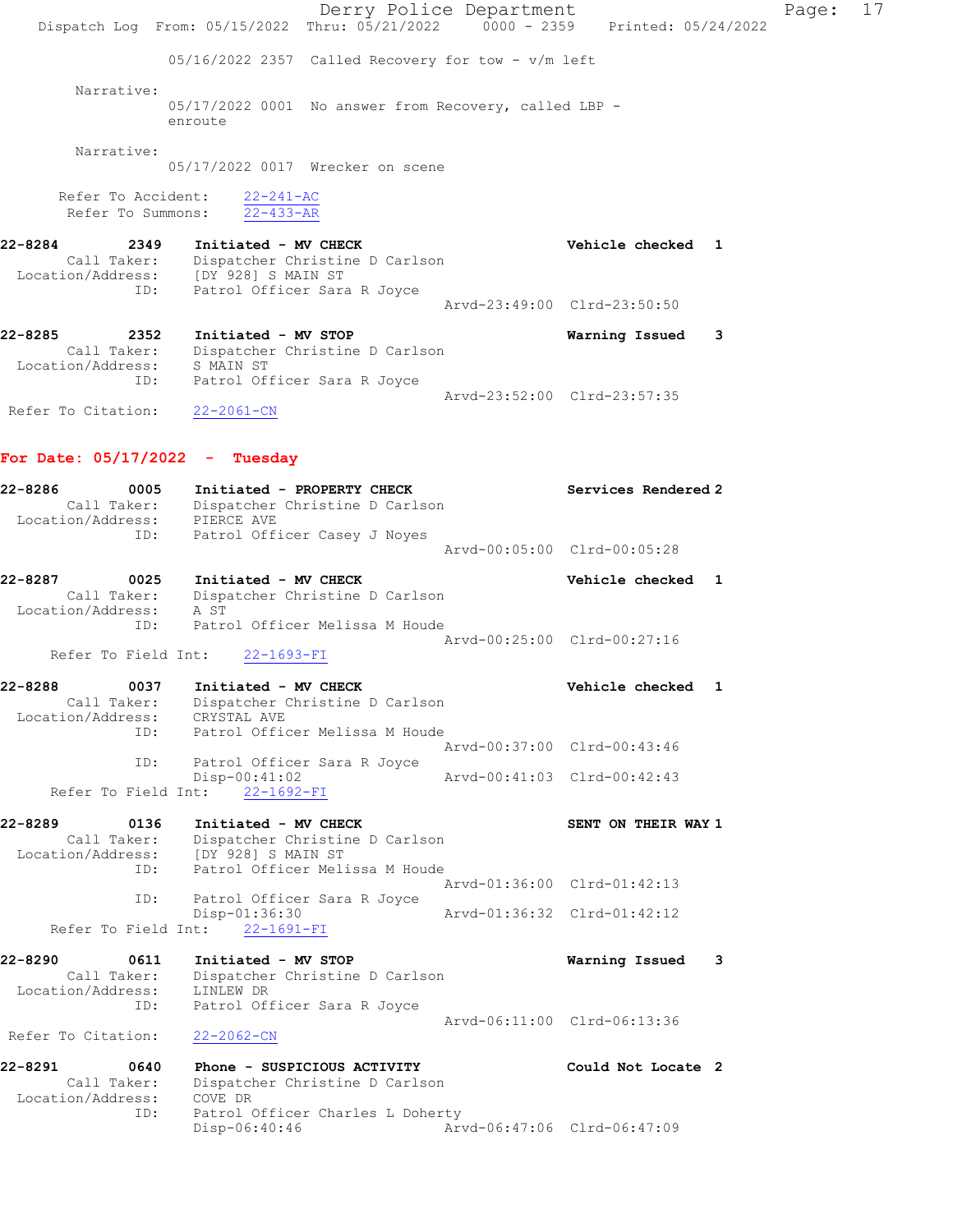Dispatch Log From: 05/15/2022 Thru: 05/21/2022 0000 - 2359 Printed: 05/24/2022 22-8292 0644 Initiated - MV STOP Warning Issued 3 Call Taker: Dispatcher Christine D Carlson Location/Address: TSIENNETO RD ID: Patrol Officer Sara R Joyce Arvd-06:44:00 Clrd-06:46:51 Refer To Citation: 22-2063-CN 22-8293 0733 Phone - SUSPICIOUS ACTIVITY SENT ON THEIR WAY 2 Call Taker: Dispatcher Jonathon S Pickering Location/Address: [DY 81] TSIENNETO RD ID: Patrol Officer Joshua W Morse Disp-07:33:52 Arvd-07:38:51 Clrd-07:53:07 ID: Patrol Officer Michael Carnazzo Disp-07:34:19 Arvd-07:36:44 Clrd-07:53:05 Narrative: 05/17/2022 0736 subject sitting on sidewalk by the employee entrance Refer To Field Int: 22-1651-FI 22-8294 0812 Initiated - MV STOP Warning Issued 3 Call Taker: Dispatcher Jonathon S Pickering Location/Address: WINDHAM DEPOT RD ID: Patrol Officer James M McClafferty Arvd-08:12:00 Clrd-08:17:39 Refer To Citation: 22-2064-CN 22-8295 0831 Initiated - MV STOP Warning Issued 3 Call Taker: Dispatcher Jonathon S Pickering Location/Address: S MAIN ST + HUMPHREY RD ID: Patrol Officer James M McClafferty Arvd-08:31:00 Clrd-08:34:36 Refer To Citation: 22-2065-CN 22-8296 0843 Initiated - MV STOP Warning Issued 3 Call Taker: Dispatcher Jonathon S Pickering Location/Address: S MAIN ST ID: Captain Vernon L Thomas Arvd-08:43:00 Clrd-08:51:39 22-8297 0843 Initiated - MV STOP Summons Issued 3 Call Taker: Dispatcher Jonathon S Pickering Location/Address: FAIRWAY DR ID: Patrol Officer James M McClafferty Arvd-08:43:00 Clrd-09:00:33 Refer To Citation: 22-2068-CN Refer To Summons: 22-434-AR 22-8298 0849 Initiated - MV STOP Warning Issued 3 Call Taker: Dispatcher Jonathon S Pickering Location/Address: E DERRY RD ID: Patrol Officer Joshua W Morse Arvd-08:49:00 Clrd-08:54:54 Refer To Citation: 22-2066-CN 22-8299 0853 Phone - TREE(S) DOWN Services Rendered 1 Call Taker: Dispatcher Jonathon S Pickering Location/Address: SCOBIE POND RD + EMERALD DR ID: Patrol Officer Joshua W Morse Disp-09:03:19 Arvd-09:11:33 Clrd-09:20:10 Narrative: 05/17/2022 0853 tree leaning on wires Narrative: 05/17/2022 0918 Consolidated Communications notified, pole # 101D-2 22-8300 0856 Initiated - MV STOP Warning Issued 3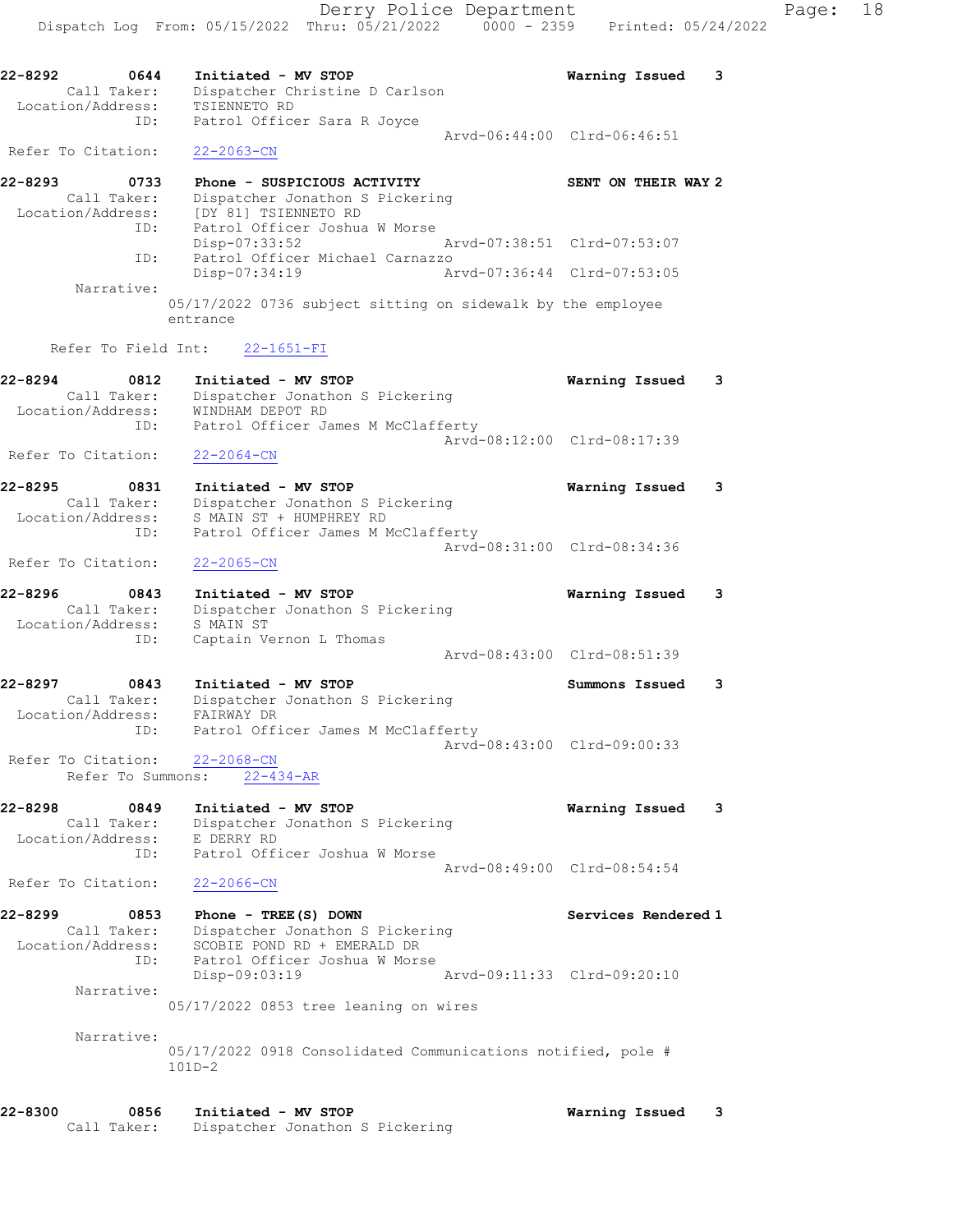|                                  | Derry Police Department<br>Dispatch Log From: 05/15/2022 Thru: 05/21/2022 0000 - 2359 Printed: 05/24/2022 |                             |              | Page: | 19 |
|----------------------------------|-----------------------------------------------------------------------------------------------------------|-----------------------------|--------------|-------|----|
|                                  |                                                                                                           |                             |              |       |    |
| Location/Address:<br>ID:         | E DERRY RD<br>Patrol Officer Joshua W Morse                                                               |                             |              |       |    |
| Refer To Citation:               | $22 - 2067 - CN$                                                                                          | Arvd-08:56:00 Clrd-09:02:54 |              |       |    |
| 22-8301<br>0911                  | Initiated - SUBPOENA DELIVERY                                                                             | Served                      | 1            |       |    |
|                                  | Call Taker: Dispatcher Jonathon S Pickering<br>Location/Address: [DY 997] PARKLAND DR                     |                             |              |       |    |
| ID:                              | Patrol Officer Michael P Accorto                                                                          | Arvd-09:11:00 Clrd-09:15:17 |              |       |    |
| 22-8302<br>0918<br>Call Taker:   | Initiated - MV STOP<br>Dispatcher Jonathon S Pickering                                                    | Warning Issued              | 3            |       |    |
| Location/Address:<br>ID:         | TSIENNETO RD<br>Patrol Officer Michael Carnazzo                                                           |                             |              |       |    |
| Refer To Citation:               | $22 - 2069 - CN$                                                                                          | Arvd-09:18:00 Clrd-09:24:41 |              |       |    |
| 22-8303<br>0918                  | Initiated - SUBPOENA DELIVERY                                                                             | Not Served                  | 1            |       |    |
| Call Taker:                      | Dispatcher Jonathon S Pickering<br>Location/Address: [DY 1837] PIERCE AVE                                 |                             |              |       |    |
| ID:                              | Patrol Officer Michael P Accorto                                                                          | Aryd-09:18:00 Clrd-09:20:24 |              |       |    |
| 22-8304<br>0926                  | Initiated - SUBPOENA DELIVERY                                                                             | Not Served                  | 1            |       |    |
| Location/Address:                | Call Taker: Dispatcher Jonathon S Pickering<br>E BROADWAY<br>Patrol Officer Michael P Accorto             |                             |              |       |    |
| ID:                              |                                                                                                           | Arvd-09:26:00 Clrd-09:32:20 |              |       |    |
| 22-8305<br>0929                  | Phone - TRAFFIC CONTROL                                                                                   | No Action Required          |              | 3     |    |
| Call Taker:<br>Location/Address: | Dispatcher Jonathon S Pickering<br>RT 28 + KILREA RD                                                      |                             |              |       |    |
| ID:                              | Patrol Officer James M McClafferty<br>Disp-09:29:58                                                       | Arvd-09:38:30 Clrd-09:43:24 |              |       |    |
| Narrative:                       | 05/17/2022 0929 traffic lights stuck on red                                                               |                             |              |       |    |
| Narrative:                       |                                                                                                           |                             |              |       |    |
|                                  | 05/17/2022 0942 lights properly cycling, State notified of<br>the issue and will monitor                  |                             |              |       |    |
| 22-8306<br>0934<br>Call Taker:   | Initiated - SUBPOENA DELIVERY<br>Dispatcher Jonathon S Pickering                                          | Not Served                  | 1            |       |    |
| Location/Address:<br>ID:         | BOYD RD<br>Patrol Officer Michael P Accorto                                                               |                             |              |       |    |
|                                  |                                                                                                           | Arvd-09:34:00 Clrd-09:38:21 |              |       |    |
| 22-8307<br>0942<br>Call Taker:   | Initiated - SUBPOENA DELIVERY<br>Dispatcher Jonathon S Pickering                                          | Not Served                  | 1            |       |    |
| Location/Address:<br>ID:         | E BROADWAY<br>Patrol Officer Michael P Accorto                                                            |                             |              |       |    |
|                                  |                                                                                                           | Arvd-09:42:00 Clrd-09:50:29 |              |       |    |
| 22-8308<br>0950<br>Call Taker:   | Initiated - SUBPOENA DELIVERY<br>Dispatcher Jonathon S Pickering                                          | Not Served                  | 1            |       |    |
| Location/Address:<br>ID:         | HILLSIDE AVE<br>Patrol Officer Michael P Accorto                                                          |                             |              |       |    |
|                                  |                                                                                                           | Arvd-09:50:00 Clrd-10:01:50 |              |       |    |
| 22-8309<br>0953<br>Call Taker:   | Initiated - ACO Paperwork Service<br>Dispatcher Jonathon S Pickering                                      | Not Served                  | $\mathbf{2}$ |       |    |
| Location/Address:<br>ID:         | DAMREN RD<br>Patrol Officer Joshua W Morse                                                                |                             |              |       |    |
|                                  |                                                                                                           | Arvd-09:53:00 Clrd-09:57:51 |              |       |    |
| 22-8310<br>1001<br>Call Taker:   | Initiated - ATTEMPTED PAPER SERVICE<br>Dispatcher Jonathon S Pickering                                    | Not Served                  | $\mathbf{2}$ |       |    |
| Location/Address:<br>ID:         | ROCCO DR<br>Patrol Officer Michael P Accorto                                                              |                             |              |       |    |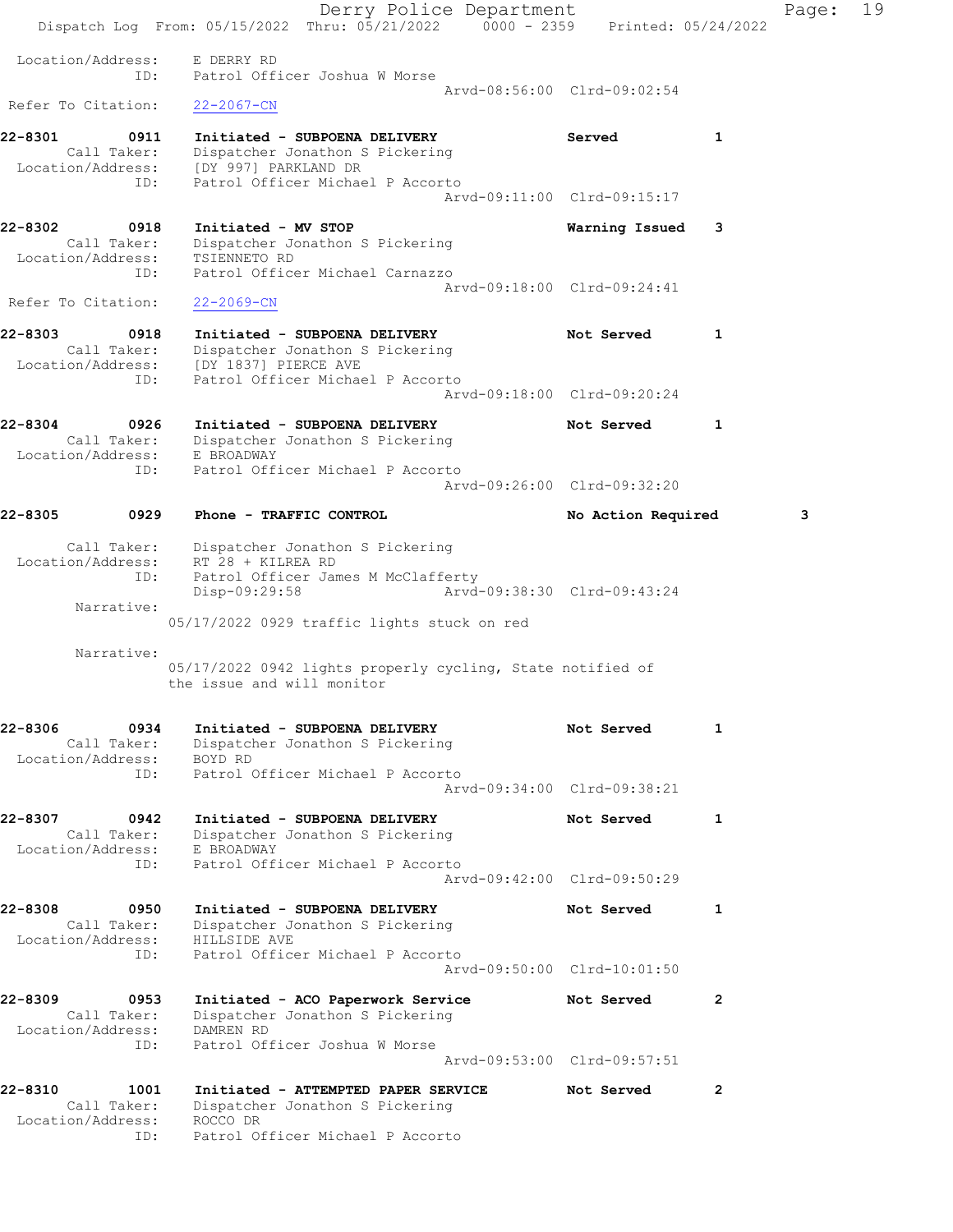|                              |                                             |                                                                                                                                      |                             | Arvd-10:01:00 Clrd-10:04:12 |   |
|------------------------------|---------------------------------------------|--------------------------------------------------------------------------------------------------------------------------------------|-----------------------------|-----------------------------|---|
| 22-8311<br>Location/Address: | 1008<br>Call Taker:                         | Initiated - MV REPO<br>Dispatcher Jonathon S Pickering<br>LINLEW DR                                                                  |                             | Vehicle Towed               | 1 |
|                              | ID:                                         | Patrol Officer Michael P Accorto                                                                                                     |                             | Aryd-10:08:00 Clrd-10:20:14 |   |
|                              | ID:<br>Narrative:                           | Dispatcher Jonathon S Pickering<br>Disp-10:20:11                                                                                     | Arvd-10:20:12 Clrd-10:20:15 |                             |   |
|                              |                                             | 05/17/2022 1008 2019 Yamaha MT10 motorcycle, owner unaware                                                                           |                             |                             |   |
| 22-8312<br>Location/Address: | 1011<br>Call Taker:<br>ID:                  | Initiated - MV STOP<br>Dispatcher Jonathon S Pickering<br>FRANKLIN ST EXT<br>Patrol Officer Michael Carnazzo                         |                             | Warning Issued              | 3 |
| Refer To Citation:           |                                             | 22-2070-CN                                                                                                                           |                             | Arvd-10:11:00 Clrd-10:20:01 |   |
| 22-8313                      | 1021<br>Call Taker:<br>ID:                  | Initiated - SUBPOENA DELIVERY<br>Dispatcher Jonathon S Pickering<br>Location/Address: PIERCE AVE<br>Patrol Officer Michael P Accorto |                             | Served                      | 1 |
|                              |                                             |                                                                                                                                      |                             | Arvd-10:21:00 Clrd-10:23:19 |   |
| 22-8314<br>Location/Address: | 1033<br>Call Taker:<br>$T\mathsf{D}\bullet$ | Initiated - MV STOP<br>Dispatcher Jonathon S Pickering<br>E BROADWAY<br>Datrol Officer Michael P Accorte                             |                             | Warning Issued              | 3 |

 ID: Patrol Officer Michael P Accorto Arvd-10:33:00 Clrd-10:35:18 Refer To Citation: 22-2071-CN

22-8315 1033 Phone - ALARM, BURGLAR False Alarm 1 Call Taker: Dispatcher Jonathon S Pickering Location/Address: [DY 2113] CRYSTAL AVE ID: Patrol Officer Michael Carnazzo Disp-10:34:06 Arvd-10:36:32 Clrd-11:01:34 ID: Patrol Officer Joshua W Morse<br>Disp-10:35:23 Disp-10:35:23 Arvd-10:35:56 Clrd-11:01:35 Narrative:

05/17/2022 1033 lobby motion

Refer To Field Int: 22-1654-FI

| 22-8316           | 1049        | Phone - WELFARE CHECK            |                             | Report Taken                |  |
|-------------------|-------------|----------------------------------|-----------------------------|-----------------------------|--|
|                   | Call Taker: | Dispatcher Jonathon S Pickering  |                             |                             |  |
| Location/Address: |             | FAIRWAY DR                       |                             |                             |  |
|                   | ID:         | Patrol Officer Michael P Accorto |                             |                             |  |
|                   |             | Disp-11:07:48                    | Arvd-11:14:20 Clrd-11:29:13 |                             |  |
|                   | ID:         | Patrol Officer Michael Carnazzo  |                             |                             |  |
|                   |             | $Disp-11:07:49$                  |                             | Arvd-11:12:44 Clrd-11:29:34 |  |
|                   |             | Refer To Incident: 22-847-OF     |                             |                             |  |

22-8317 1122 Phone - ASSIST CITIZEN Cleared 3 Call Taker: Patrol Officer Scott M Beegan<br>Location/Address: [DY 2] MUNICIPAL DR Location/Address: [DY 2] MUNICIPAL DR ID: Patrol Officer Scott M Beegan Disp-11:23:14 Arvd-11:23:28 Clrd-11:29:16 Refer To Field Int: 22-1641-FI

| 22-8318           | 1133        | Phone - JUVENILE OFFENSES                                                                                          |                             | Gone on Arrival 2           |  |
|-------------------|-------------|--------------------------------------------------------------------------------------------------------------------|-----------------------------|-----------------------------|--|
|                   | Call Taker: | Dispatcher Jonathon S Pickering                                                                                    |                             |                             |  |
| Location/Address: |             | HOODKROFT DR                                                                                                       |                             |                             |  |
|                   | ID:         | Patrol Officer Michael P Accorto                                                                                   |                             |                             |  |
|                   |             | Disp-11:33:44                                                                                                      | Arvd-11:33:46 Clrd-11:45:55 |                             |  |
|                   | ID:         | Patrol Officer Charles L Doherty                                                                                   |                             |                             |  |
|                   |             | Disp-11:33:47                                                                                                      | Arvd-11:33:48 Clrd-11:46:07 |                             |  |
|                   | ID:         | Patrol Officer Joshua W Morse                                                                                      |                             |                             |  |
|                   |             | $Disp-11:34:19$                                                                                                    |                             | Arvd-11:34:20 Clrd-11:45:56 |  |
|                   | Narrative:  |                                                                                                                    |                             |                             |  |
|                   |             | $\overline{AB}/17/0000$ $\overline{1100}$ increased the properties for $\overline{BA}$ and $\overline{BA}$ expects |                             |                             |  |

05/17/2022 1133 juvenile running from Pinkerton campus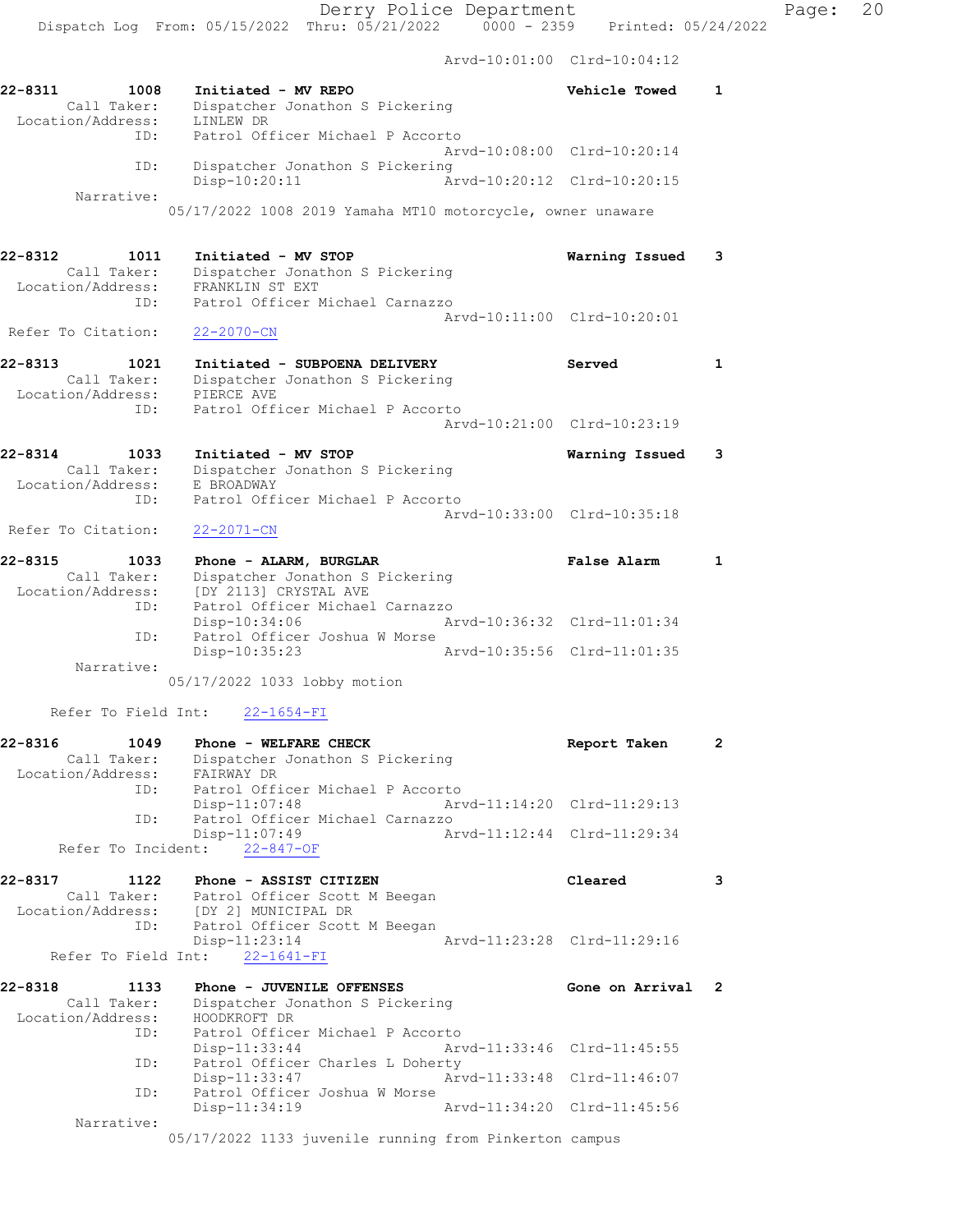Narrative: 05/17/2022 1153 GOA, handled by school

- 22-8319 1137 Initiated MV STOP Warning Issued 3 Call Taker: Dispatcher Jonathon S Pickering Location/Address: RT 28 ID: Patrol Officer James M McClafferty Arvd-11:37:00 Clrd-11:45:50<br>
22-2073-CN Refer To Citation:
- 22-8320 1146 Initiated JUVENILE OFFENSES Services Rendered 2 Call Taker: Dispatcher Jonathon S Pickering Location/Address: HOODKROFT DR ID: Patrol Officer Charles L Doherty Arvd-11:46:00 Clrd-11:46:36
	- Narrative: 05/17/2022 1146 second juvenile walked off campus, escorted back by SRO
- 22-8321 1224 Phone ROAD HAZARD Cleared 2 Call Taker: Dispatcher Jonathon S Pickering Location/Address: [DY 173] E BROADWAY ID: Patrol Officer Michael P Accorto Disp-12:25:00 Arvd-12:25:55 Clrd-12:27:34 Narrative: 05/17/2022 1227 pole 100/42, comcast line. the line was removed from the roadway. no road hazard

### 22-8322 1237 Phone - ASSIST CITIZEN ADVICE GIVEN 3 Call Taker: Sergeant Michael W Hughes Location/Address: DORIS ST ID: Patrol Officer Joshua W Morse Disp-12:39:06 Arvd-12:43:37 Clrd-12:58:53 Arrived By: Dispatcher Jonathon S Pickering Cleared By: Dispatcher Jonathon S Pickering Refer To Field Int: 22-1650-FI

| 22-8323<br>1238   | Phone - ALARM (OTHER)                          | False Alarm     | 2 |
|-------------------|------------------------------------------------|-----------------|---|
| Call Taker:       | Dispatcher Jonathon S Pickering                |                 |   |
| Location/Address: | [DY 3176] JOSEPH ST                            |                 |   |
| ID:               | Patrol Officer Michael Carnazzo                |                 |   |
|                   | $Disp-12:55:16$                                | $Clrd-12:58:53$ |   |
| ID:               | Patrol Officer Michael P Accorto               |                 |   |
|                   | Arvd-13:07:11 Clrd-13:09:56<br>$Disp-12:55:18$ |                 |   |
| ID:               | Patrol Officer Joshua W Morse                  |                 |   |
|                   | Disp-12:59:17                                  | Clrd-13:06:49   |   |
| ID:               | Patrol Officer James M McClafferty             |                 |   |
|                   | Disp-13:06:47                                  | $Clrd-13:09:55$ |   |
| Narrative:        |                                                |                 |   |

multiple alarm signals

Narrative:

05/17/2022 1310 off with homeowner, false alarm

#### Refer To Field Int: 22-1652-FI

| 22-8324           | 1239        | Phone - ALARM (OTHER)            | False Alarm                 |  |
|-------------------|-------------|----------------------------------|-----------------------------|--|
|                   | Call Taker: | Dispatcher Jonathon S Pickering  |                             |  |
| Location/Address: |             | [DY 3804] RAIN POND PL           |                             |  |
|                   | ID:         | Patrol Officer Michael Carnazzo  |                             |  |
|                   |             | Disp-12:41:00                    | Arvd-12:51:39 Clrd-12:55:09 |  |
|                   | ID:         | Patrol Officer Michael P Accorto |                             |  |
|                   |             | Disp-12:41:06                    | Arvd-12:51:37 Clrd-12:55:08 |  |
|                   | Narrative:  |                                  |                             |  |

interior motion and entry/exit

Refer To Field Int: 22-1653-FI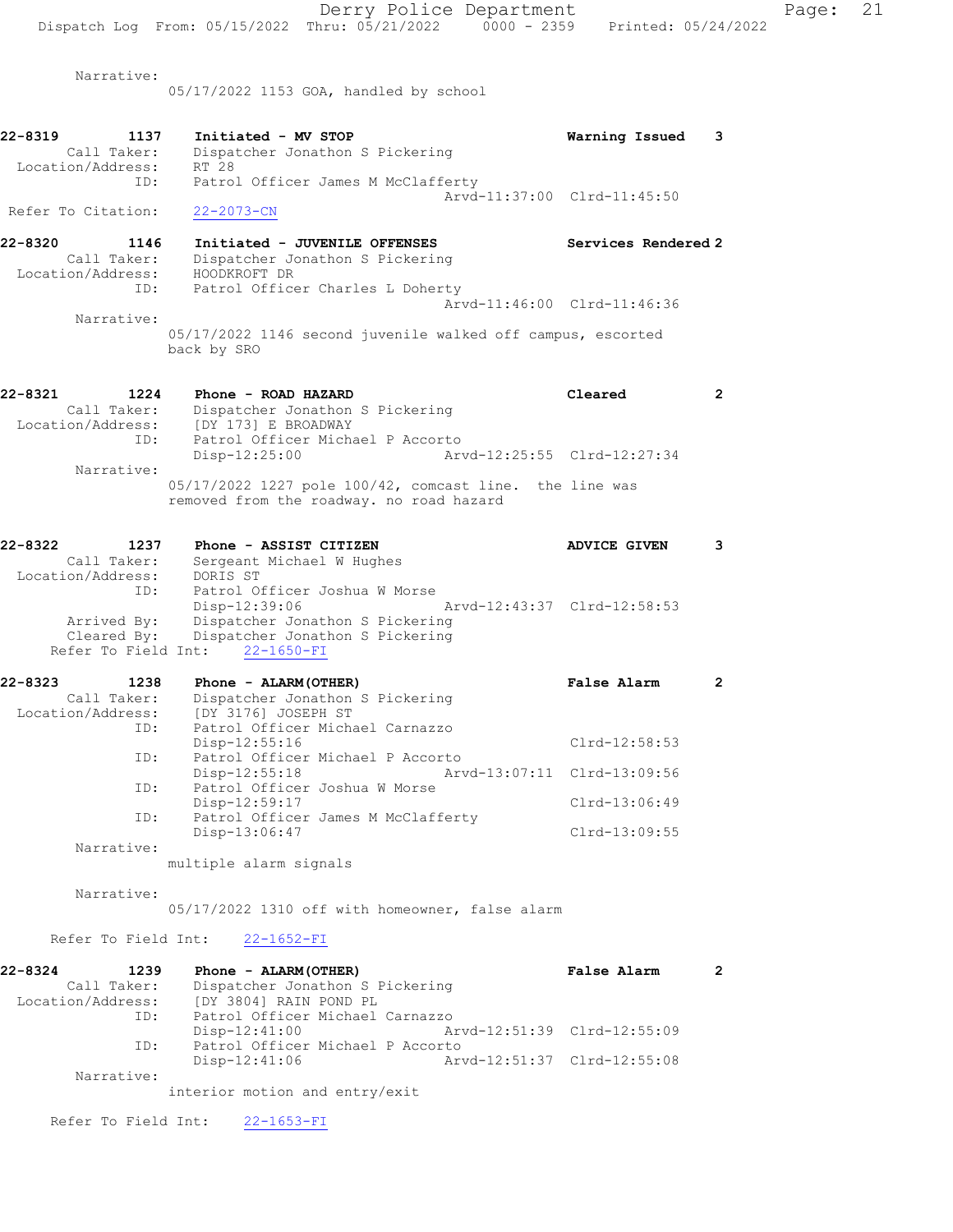| 22-8325<br>1258                                            | Phone - ASSIST CITIZEN                                                                                                            | Assistance Rendered                                        | 3 |
|------------------------------------------------------------|-----------------------------------------------------------------------------------------------------------------------------------|------------------------------------------------------------|---|
| Call Taker:<br>Location/Address:                           | Dispatcher Jonathon S Pickering<br>HAMPSTEAD RD                                                                                   |                                                            |   |
| ID:                                                        | Patrol Officer Joshua W Morse<br>Disp-12:59:05                                                                                    | Clrd-12:59:14                                              |   |
| ID:                                                        | Patrol Officer Michael Carnazzo<br>$Disp-12:59:08$                                                                                | Arvd-13:02:35 Clrd-13:18:04                                |   |
| ID:                                                        | Captain Vernon L Thomas<br>Disp-12:59:20                                                                                          | Arvd-12:59:34 Clrd-13:17:24                                |   |
| Narrative:                                                 | 05/17/2022 1317 subject overturned a riding lawnmower,<br>checked, no injuries and declined medical                               |                                                            |   |
| 22-8326<br>1324<br>Call Taker:<br>Location/Address:        | Phone - JUVENILE OFFENSES<br>Dispatcher Jonathon S Pickering<br>GRINNELL RD                                                       | Report Taken<br>2                                          |   |
| ID:                                                        | Patrol Officer James M McClafferty<br>Disp-13:25:22                                                                               | Arvd-13:42:07 Clrd-14:35:19                                |   |
| 22-8327<br>1357<br>Call Taker:<br>Location/Address:<br>ID: | Initiated - MV STOP<br>Dispatcher Jonathon S Pickering<br>E BROADWAY<br>Patrol Officer Joshua W Morse                             | Warning Issued<br>3                                        |   |
| Refer To Citation:                                         | $22 - 2074 - CN$                                                                                                                  | Arvd-13:57:00 Clrd-14:04:11                                |   |
| 22-8328<br>1403<br>Call Taker:<br>Location/Address:<br>ID: | Initiated - MV STOP<br>Dispatcher Jonathon S Pickering<br>MANCHESTER RD<br>Captain Vernon L Thomas                                | Warning Issued<br>3                                        |   |
| ID:                                                        | Patrol Officer Michael Carnazzo<br>Disp-14:07:04                                                                                  | Arvd-14:03:00 Clrd-14:08:48<br>Arvd-14:07:06 Clrd-14:08:51 |   |
| 22-8329<br>1410<br>Call Taker:<br>Location/Address:<br>ID: | Initiated - SEXUAL OFFENDER REGISTRATION<br>Dispatcher Jonathon S Pickering<br>[DY 2] MUNICIPAL DR<br>Detective Daniel J McCarthy | Services Rendered 1                                        |   |
|                                                            |                                                                                                                                   | Arvd-14:10:00 Clrd-14:10:56                                |   |
| 22-8330<br>1447<br>Call Taker:<br>Location/Address:<br>ID: | Phone - MV ACCIDENT<br>Sergeant Michael W Hughes<br>ROCKINGHAM RD<br>Patrol Officer Michael Carnazzo                              | Vehicle Towed<br>1                                         |   |
| Arrived By:<br>Cleared By:<br>Narrative:                   | Disp-14:48:18<br>Dispatcher Kaitlyn A Fitzgerald<br>Dispatcher Kaitlyn A Fitzgerald<br>05/17/2022 1506 OFF WITH NH 4906088        | Arvd-15:06:31 Clrd-15:34:56                                |   |
| Narrative:                                                 | 05/17/2022 1508 NEXT ON THE LIST, BIRCH ST COLLISION,<br>NOTIFIED AND RESPONDING                                                  |                                                            |   |
| Narrative:                                                 | 05/17/2022 1538 MCCLINTROCK VS DOWN BRANCH. REPORTABLE.                                                                           |                                                            |   |
| Refer To Accident:                                         | $22 - 242 - AC$                                                                                                                   |                                                            |   |
| 22-8331<br>1454<br>Call Taker:                             | Phone - SUSPICIOUS ACTIVITY<br>Dispatcher Jonathon S Pickering                                                                    | Report Taken<br>2                                          |   |

| Call Taker:       | Dispatcher Jonathon S Pickering         |                             |  |
|-------------------|-----------------------------------------|-----------------------------|--|
| Location/Address: | TRANSFER LN                             |                             |  |
| ID:               | Patrol Officer Bryan R Hanson           |                             |  |
|                   | $Disp-15:00:23$                         | Arvd-15:08:33 Clrd-15:18:19 |  |
| Arrived By:       | Dispatcher Kaitlyn A Fitzgerald         |                             |  |
| Cleared By:       | Dispatcher Kaitlyn A Fitzgerald         |                             |  |
| Narrative:        |                                         |                             |  |
|                   | 05/17/2022 1456 possible theft of metal |                             |  |
|                   |                                         |                             |  |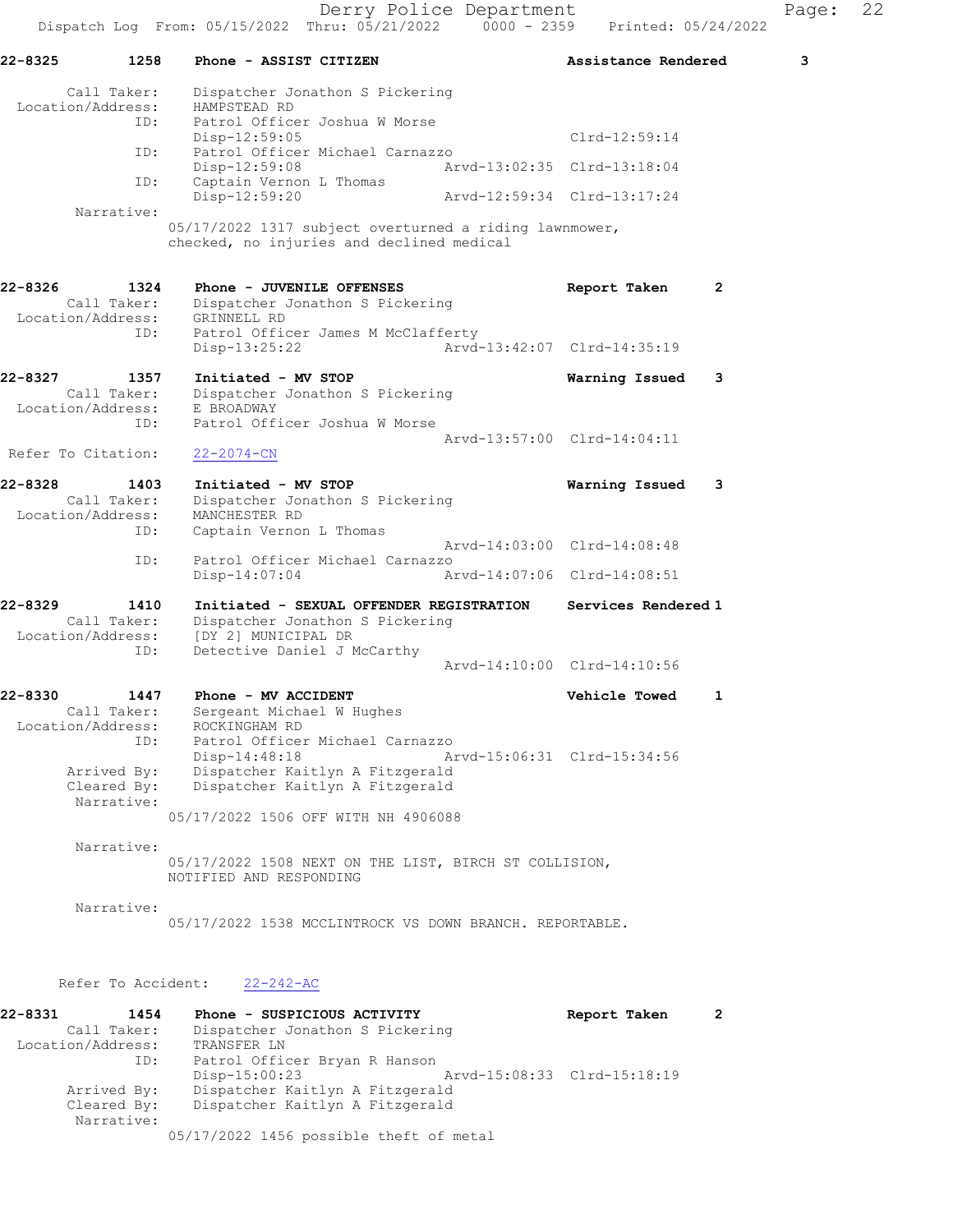Refer To Incident: 22-849-OF

22-8332 1503 Initiated - FOLLOW-UP Investigated 2 Call Taker: Dispatcher Kaitlyn A Fitzgerald Location/Address: MUNICIPAL DR ID: Patrol Officer Collin Kennedy Arvd-15:03:04 Clrd-15:37:21 Cleared By: Lieutenant Shawn P O'Donaghue

### 22-8333 1518 Phone - FOLLOW-UP No Action Required 2

 Call Taker: Dispatcher Kaitlyn A Fitzgerald Location/Address: CRAVEN TER ID: Patrol Officer Bryan R Hanson Disp-15:18:51 Arvd-15:26:50 Clrd-15:31:20

22-8334 1525 Phone - SUSPICIOUS ACTIVITY Gone on Arrival 2 Call Taker: Dispatcher Kaitlyn A Fitzgerald Location/Address: N MAIN ST ID: Patrol Officer Andrew R Kennedy Disp-15:26:43 Arvd-15:37:29 Clrd-15:37:31 Narrative:

REPORT OF A BICYCLIST STRUCK

| 22-8335           | 1534 | Initiated - MV STOP             | Warning Issued              | - 3 |
|-------------------|------|---------------------------------|-----------------------------|-----|
| Call Taker:       |      | Dispatcher Kaitlyn A Fitzgerald |                             |     |
| Location/Address: |      | TSIENNETO RD                    |                             |     |
|                   | ID:  | Patrol Officer Jeffrey R Pike   |                             |     |
|                   |      |                                 | Arvd-15:34:00 Clrd-15:37:05 |     |

| 22-8336<br>1534   | Phone - WELFARE CHECK                                    | Services Rendered 2         |
|-------------------|----------------------------------------------------------|-----------------------------|
| Call Taker:       | Lieutenant Shawn P O'Donaghue                            |                             |
| Location/Address: | [DY 830] MANCHESTER RD                                   |                             |
| ID:               | Patrol Officer Collin Kennedy                            |                             |
|                   | Disp-15:37:38                                            | Arvd-15:50:21 Clrd-16:03:53 |
| Arrived By:       | Dispatcher Kaitlyn A Fitzgerald                          |                             |
| Cleared By:       | Dispatcher Kaitlyn A Fitzgerald                          |                             |
| Narrative:        |                                                          |                             |
|                   | 05/17/2022 1604 DETERMINED TO HAVE OCCURED IN MANCHESTER |                             |

Refer To Field Int: 22-1659-FI

| 22-8337           | 1535        | Phone - WELFARE CHECK           |                             | Services Rendered 2 |
|-------------------|-------------|---------------------------------|-----------------------------|---------------------|
|                   | Call Taker: | Dispatcher Kaitlyn A Fitzgerald |                             |                     |
| Location/Address: |             | SENTER COVE RD                  |                             |                     |
|                   | ID:         | Patrol Officer Michael Carnazzo |                             |                     |
|                   |             | Disp-15:36:09                   | Arvd-15:44:01 Clrd-15:58:14 |                     |
|                   | ID:         | Patrol Officer Bryan R Hanson   |                             |                     |
|                   |             | Disp-15:36:30                   | Arvd-15:46:58 Clrd-15:58:10 |                     |
|                   | ID:         | Sergeant Jared Knox             |                             |                     |
|                   |             | Disp-15:48:56                   | Arvd-15:48:58 Clrd-15:58:08 |                     |
|                   | Narrative:  |                                 |                             |                     |

05/17/2022 1558 CHECKED, NO ISSUES.

Refer To Field Int: 22-1643-FI

| 22-8338<br>1542   | Phone - TRAFFIC CONTROL                 |                             | Services Rendered 3 |
|-------------------|-----------------------------------------|-----------------------------|---------------------|
| Call Taker:       | Dispatcher Kaitlyn A Fitzgerald         |                             |                     |
| Location/Address: | KILREA RD + RT 28                       |                             |                     |
| ID:               | Patrol Officer Andrew R Kennedy         |                             |                     |
|                   | $Disp-15:44:22$                         | Arvd-15:49:56 Clrd-15:51:36 |                     |
| Narrative:        |                                         |                             |                     |
|                   | 05/17/2022 1543 TRAFFIC LIGHTS FLASHING |                             |                     |
|                   |                                         |                             |                     |
| Narrative:        |                                         |                             |                     |

05/17/2022 1551 CHECKED, LIGHTS ARE WORKING PROPERLY.

22-8339 1600 Initiated - FOLLOW-UP No Action Required 2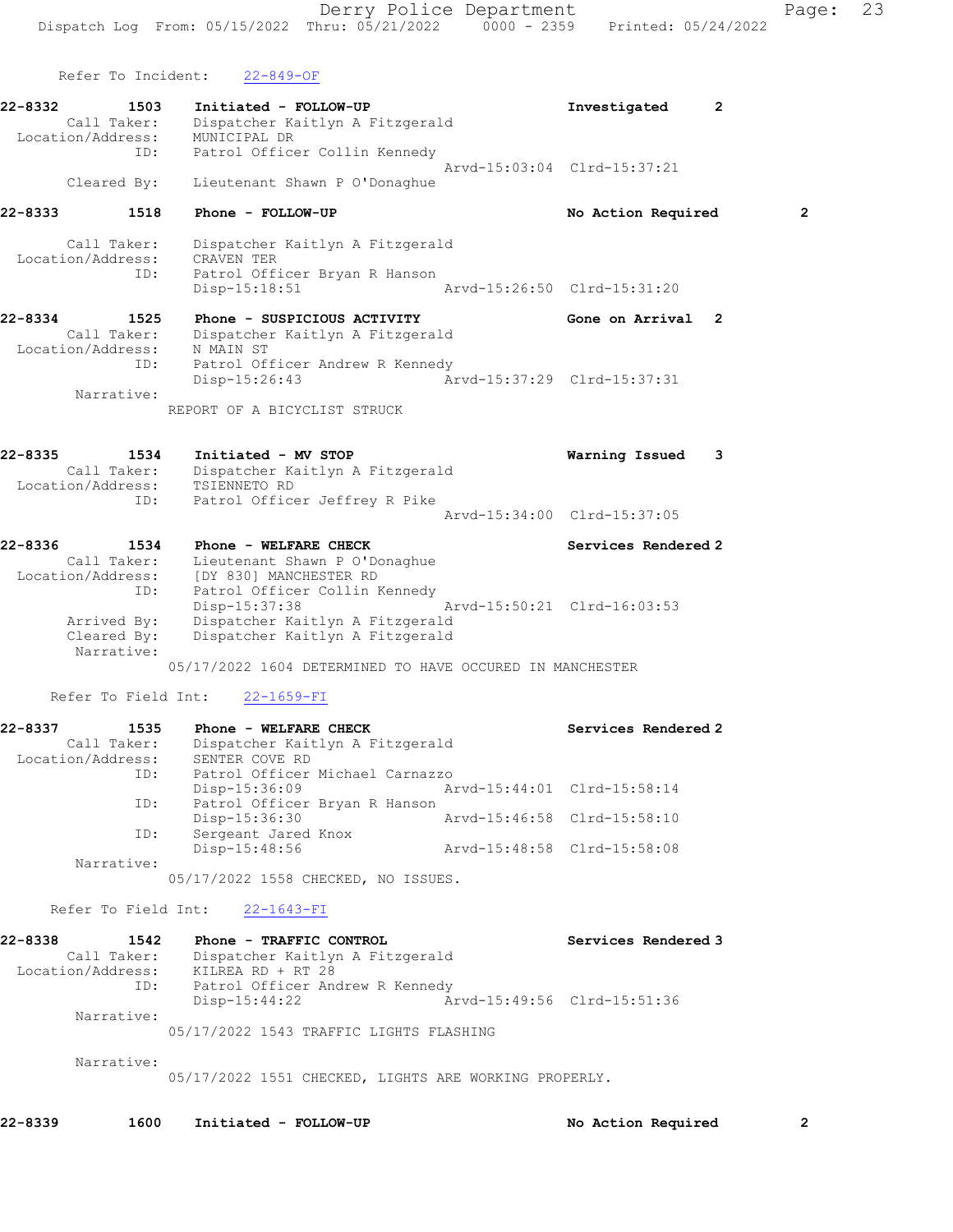Derry Police Department Fage: 24 Dispatch Log From: 05/15/2022 Thru: 05/21/2022 0000 - 2359 Printed: 05/24/2022 Call Taker: Dispatcher Kaitlyn A Fitzgerald Location/Address: MAXWELL DR ID: Patrol Officer Michael Carnazzo Arvd-16:00:00 Clrd-16:29:42 22-8340 1630 Initiated - MV STOP Warning Issued 3 Call Taker: Dispatcher Kaitlyn A Fitzgerald Location/Address: RT 28 + KILREA RD ID: Patrol Officer Andrew R Kennedy Arvd-16:30:00 Clrd-16:36:52 Refer To Citation: 22-2075-CN 22-8341 1640 Walk-In - PAPER SERVICE Cleared 3 Call Taker: Patrol Officer Scott M Beegan Location/Address: [DY 2] MUNICIPAL DR ID: Patrol Officer Scott M Beegan Disp-16:41:13 Arvd-16:41:14 Clrd-16:41:15 22-8342 1659 Initiated - ASSIST CITIZEN Assistance Rendered 3 Call Taker: Dispatcher Kaitlyn A Fitzgerald Location/Address: CYRIL RD ID: Patrol Officer Andrew R Kennedy Arvd-16:59:00 Clrd-17:46:53 Refer To Field Int: 22-1660-FI 22-8343 1720 Phone - Loose Dog Complaint Could Not Locate 2 Call Taker: Dispatcher Kaitlyn A Fitzgerald Location/Address: ISLAND POND RD ID: Patrol Officer Monica Ricci Disp-17:44:56 Clrd-17:47:20 ID: Patrol Officer Andrew R Kennedy Disp-17:47:05 Arvd-17:53:02 Clrd-17:57:59 Narrative: 05/17/2022 1721 GOLDEN RETRIEVER AND WHITE MUTT 22-8344 1743 Phone - PAPER SERVICE Served 3 Call Taker: Dispatcher Kaitlyn A Fitzgerald Location/Address: HILLSIDE AVE ID: Patrol Officer Bryan R Hanson Disp-17:44:34 Arvd-17:53:10 Clrd-17:56:09 22-8345 1745 Initiated - WARRANT ARREST Arrest(s) Made 2 Call Taker: Dispatcher Kaitlyn A Fitzgerald Location/Address: MUNICIPAL DR ID: Patrol Officer Cody Johnson Arvd-17:45:00 Clrd-17:45:52 Refer To Summons: 22-435-AR 22-8346 1747 Phone - ERRATIC OPERATION Could Not Locate 2 Call Taker: Dispatcher Kaitlyn A Fitzgerald Location/Address: WINDHAM RD ID: Patrol Officer Monica Ricci Disp-17:50:10 Arvd-17:54:03 Clrd-18:01:07 Narrative: 05/17/2022 1758 729 EN ROUTE TO BLUEBERRY RD 22-8347 1810 Initiated - FOLLOW-UP 12 No Action Required 2 Call Taker: Dispatcher Kaitlyn A Fitzgerald Location/Address: MUNICIPAL DR ID: Patrol Officer Michael Carnazzo Arvd-18:10:00 Clrd-18:54:39 22-8348 1821 Phone - CRIMINAL TRESPASS Services Rendered 2 Call Taker: Dispatcher Kaitlyn A Fitzgerald Location/Address: CRYSTAL AVE ID: Patrol Officer Monica Ricci Disp-18:22:20 Arvd-18:25:02 Clrd-18:44:33 ID: Patrol Officer Bryan R Hanson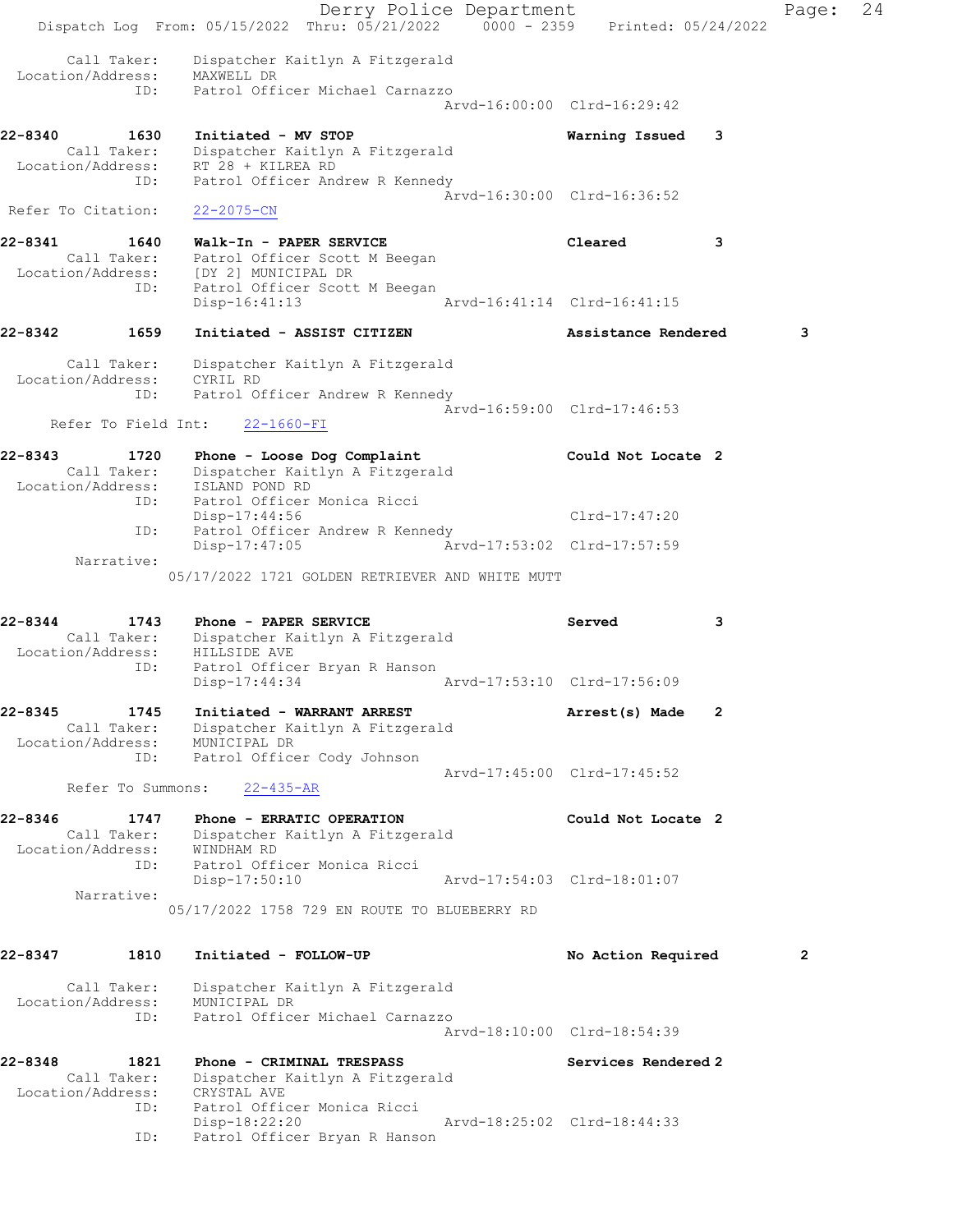|                                                                | Dispatch Log From: 05/15/2022 Thru: 05/21/2022 0000 - 2359 Printed: 05/24/2022                                                 | Derry Police Department |                             |   | Page:        | 25 |
|----------------------------------------------------------------|--------------------------------------------------------------------------------------------------------------------------------|-------------------------|-----------------------------|---|--------------|----|
|                                                                | Disp-18:22:35                                                                                                                  |                         | Arvd-18:25:27 Clrd-18:44:34 |   |              |    |
| ID:                                                            | Sergeant Jared Knox<br>Disp-18:28:00                                                                                           |                         | Arvd-18:28:02 Clrd-18:44:22 |   |              |    |
| Narrative:                                                     | 05/17/2022 1844 SUBJECT TRESPASSED                                                                                             |                         |                             |   |              |    |
|                                                                |                                                                                                                                |                         |                             |   |              |    |
| 22-8349<br>1848                                                | Initiated - FOLLOW-UP                                                                                                          |                         | No Action Required          |   | $\mathbf{2}$ |    |
| Call Taker:<br>Location/Address: ASHLEIGH DR<br>ID:            | Dispatcher Kaitlyn A Fitzgerald<br>Patrol Officer Monica Ricci                                                                 |                         |                             |   |              |    |
|                                                                |                                                                                                                                |                         | Arvd-18:48:00 Clrd-19:02:23 |   |              |    |
| 22-8350<br>1849<br>Location/Address: KILREA RD                 | Initiated - MV STOP<br>Call Taker: Dispatcher Kaitlyn A Fitzgerald                                                             |                         | Warning Issued              | 3 |              |    |
| ID:                                                            | Patrol Officer Andrew R Kennedy                                                                                                |                         | Arvd-18:49:00 Clrd-19:04:48 |   |              |    |
| Refer To Citation:<br>Refer To Citation:                       | $22 - 2076 - CN$<br>$22 - 816 - 001025$                                                                                        |                         |                             |   |              |    |
| 22-8351<br>1859<br>Location/Address:<br>ID:                    | Phone - TRAFFIC CONTROL<br>Call Taker: Dispatcher Kaitlyn A Fitzgerald<br>KILREA RD + RT 28<br>Patrol Officer Andrew R Kennedy |                         | Services Rendered 3         |   |              |    |
| Narrative:                                                     | $Disp-19:05:03$                                                                                                                |                         | Arvd-19:06:06 Clrd-19:06:47 |   |              |    |
|                                                                | LIGHTS STUCK ON RED COMING OFF OF KILREA                                                                                       |                         |                             |   |              |    |
| Narrative:                                                     | 05/17/2022 1906 CHECKED, NO ISSUES.                                                                                            |                         |                             |   |              |    |
| 22-8352<br>1901<br>Call Taker:<br>Location/Address:<br>ID:     | Initiated - MV STOP<br>Dispatcher Kaitlyn A Fitzgerald<br>TSIENNETO RD<br>Patrol Officer Michael Carnazzo                      |                         | Warning Issued              | 3 |              |    |
| Refer To Citation:                                             | $22 - 2077 - CN$                                                                                                               |                         | Arvd-19:01:00 Clrd-19:06:33 |   |              |    |
| 22-8353<br>1917<br>Location/Address:                           | Initiated - MV STOP<br>Call Taker: Dispatcher Kaitlyn A Fitzgerald<br>N MAIN ST                                                |                         | Warning Issued              | 3 |              |    |
| ID:<br>Refer To Citation:                                      | Patrol Officer Michael Carnazzo<br>$22 - 2079 - CN$                                                                            |                         | Arvd-19:17:00 Clrd-19:23:21 |   |              |    |
| Refer To Citation:                                             | $22 - 2078 - CN$                                                                                                               |                         |                             |   |              |    |
| 22-8354<br>1925<br>Call Taker:<br>Location/Address: JOSHUA CIR | Phone - SUSPICIOUS ACTIVITY<br>Dispatcher Kaitlyn A Fitzgerald                                                                 |                         | Services Rendered 2         |   |              |    |
| ID:                                                            | Patrol Officer Bryan R Hanson<br>Disp-19:36:11                                                                                 |                         | Arvd-19:47:34 Clrd-19:56:10 |   |              |    |
| Narrative:                                                     | 05/17/2022 1925 GREY HONDA CIVIC PARKED FOR TWO HOURS                                                                          |                         |                             |   |              |    |
| 22-8355                                                        | 1956 Phone - THEFT<br>Call Taker: Dispatcher Kaitlyn A Fitzgerald<br>Location/Address: KENDALL POND RD                         |                         | Report Taken 2              |   |              |    |
| ID:                                                            | Patrol Officer Bryan R Hanson<br>Disp-20:00:36                                                                                 |                         | Arvd-20:03:02 Clrd-20:14:45 |   |              |    |
| Narrative:                                                     | 05/17/2022 2001 CELTICS TICKETS                                                                                                |                         |                             |   |              |    |
| Refer To Incident:                                             | $22 - 850 - OF$                                                                                                                |                         |                             |   |              |    |
| 22-8356<br>Location/Address:                                   | 2013 Phone - SEX OFFENSES<br>Call Taker: Patrol Officer Kevin L Davies<br>[DY 2] MUNICIPAL DR                                  |                         | Report Taken                | 1 |              |    |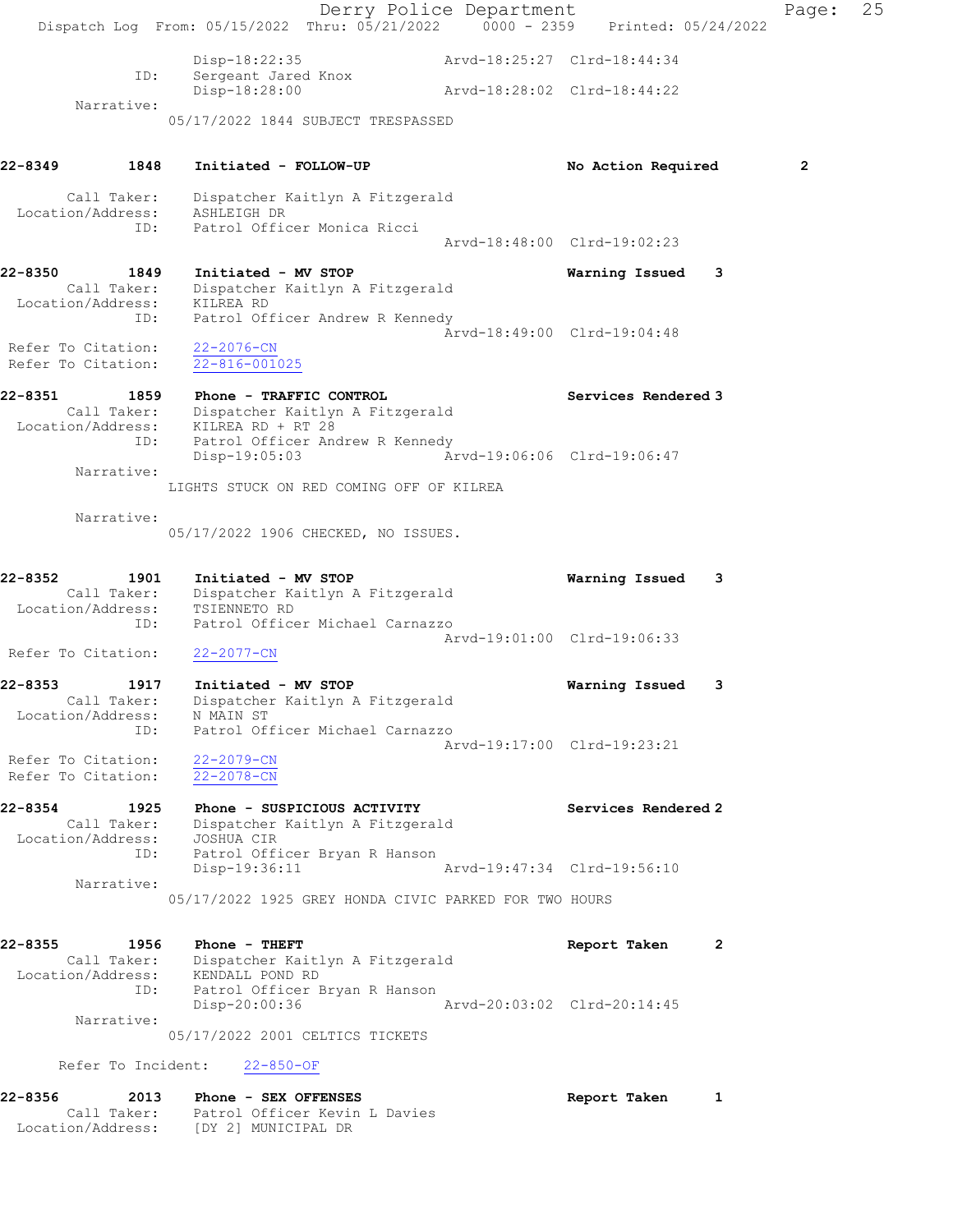Derry Police Department Page: 26 Dispatch Log From: 05/15/2022 Thru: 05/21/2022 0000 - 2359 Printed: 05/24/2022 ID: Patrol Officer Kevin L Davies<br>Disp-20:15:50 0-20:15:50 Arvd-20:15:53 Clrd-20:43:48<br>22-851-OF Refer To Incident: 22-8357 2028 911 - WELFARE CHECK Services Rendered 2 Call Taker: Lieutenant Shawn P O'Donaghue Location/Address: HUMMINGBIRD LN ID: Patrol Officer Michael Carnazzo Disp-20:30:08 Arvd-20:35:06 Clrd-21:15:45 Arrived By: Dispatcher Kaitlyn A Fitzgerald Cleared By: Dispatcher Kaitlyn A Fitzgerald ID: Patrol Officer Bryan R Hanson Disp-20:30:13 Arvd-20:35:09 Clrd-21:08:05 Arrived By: Dispatcher Kaitlyn A Fitzgerald Cleared By: Dispatcher Kaitlyn A Fitzgerald ID: Sergeant Jared Knox<br>Disp-20:32:27 Disp-20:32:27 Arvd-20:38:06 Clrd-21:08:02 Arrived By: Dispatcher Kaitlyn A Fitzgerald Cleared By: Dispatcher Kaitlyn A Fitzgerald ID: Patrol Officer Monica Ricci Disp-20:55:44 Arvd-20:59:18 Clrd-21:15:44 Dispatched By: Dispatcher Kaitlyn A Fitzgerald Arrived By: Dispatcher Kaitlyn A Fitzgerald Cleared By: Dispatcher Kaitlyn A Fitzgerald Narrative: 05/17/2022 2036 OFF WITH SUBJECT ON PAUL AVE (NH 168 4772) Narrative: 05/17/2022 2055 FIRE NOTIFIED Narrative: 05/17/2022 2115 FEMALE TRANSPORTED TO PMC Refer To Field Int: 22-1645-FI 22-8358 2039 Phone - DELIVER A MESSAGE Cancelled Prior to Arrival 1 Call Taker: Dispatcher Kaitlyn A Fitzgerald Location/Address: BARKLAND DR Narrative: 05/17/2022 2039 FOR HUDSON-FOUND DRIVERS LICENSE Narrative: 05/17/2022 2104 SUBJECT DOES NOT LIVE IN DERRY 22-8359 2048 Other - MV REPO 2001 2010 No Action Required 1 Call Taker: Patrol Officer Kevin L Davies Location/Address: LINLEW DR ID: Patrol Officer Kevin L Davies Disp-20:51:15 Arvd-20:51:17 Clrd-20:51:30 Narrative: BLACK 2009 lINCOLN MKZ. OWNER NOT AWARE. 22-8360 2102 Phone - DISTURBANCE New Matter Mediated 1 Call Taker: Dispatcher Kaitlyn A Fitzgerald Location/Address: LARAWAY CT ID: Patrol Officer Collin Kennedy<br>Disp-21:03:53 Disp-21:03:53 Arvd-21:08:34 Clrd-21:21:10<br>ID: Patrol Officer Andrew R Kennedy Patrol Officer Andrew R Kennedy<br>Disp-21:03:57 An Disp-21:03:57 Arvd-21:09:18 Clrd-21:21:12 ID: Sergeant Jared Knox<br>Disp-21:18:14 Arvd-21:18:15 Clrd-21:21:13 Narrative: 05/17/2022 2121 DISRUPTIVE MALE

Narrative:

05/17/2022 2121 QUITE UPON ARRIVAL, NO ISSUES.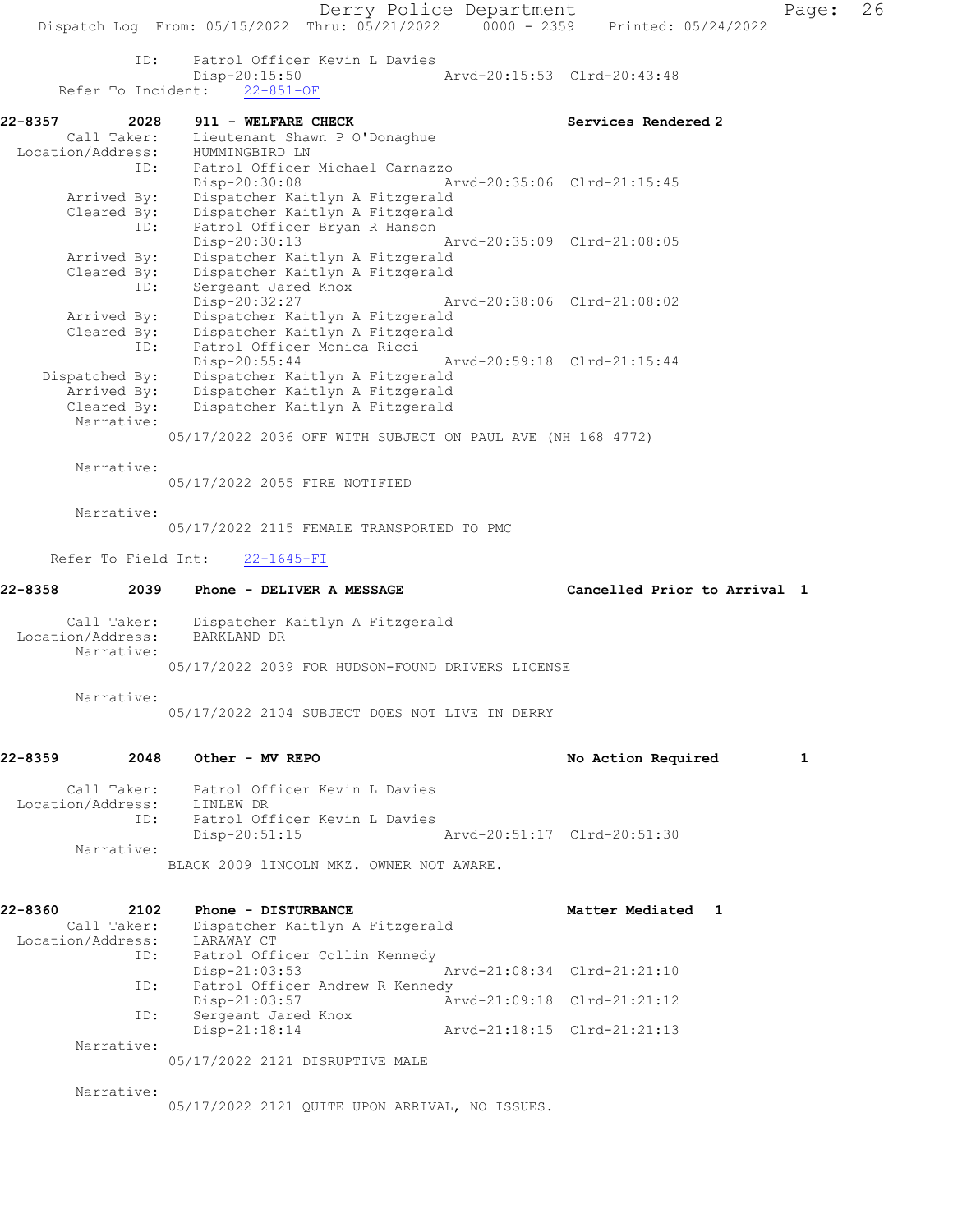Derry Police Department Page: 27 Dispatch Log From: 05/15/2022 Thru: 05/21/2022 0000 - 2359 Printed: 05/24/2022 22-8361 2125 Walk-In - INVOL EMERGENCY ADMISSION Transported to Hospital 2 Call Taker: Dispatcher Kaitlyn A Fitzgerald Location/Address: MUNICIPAL DR ID: Patrol Officer Kevin L Davies Disp-21:25:42 Arvd-21:25:44 Clrd-21:35:55 ID: Patrol Officer Bryan R Hanson Disp-21:28:54 Arvd-21:28:56 Clrd-21:53:40 Narrative: 05/17/2022 2128 338 TRANSPORTING ONE JUVENILE TO PMC S/M: 17832.2 Narrative: 05/17/2022 2134 338 OFF AT PMC WITH ONE JUVENILE E/M: 17833.7. 22-8362 2159 Phone - DISTURBANCE Services Rendered 1 Call Taker: Dispatcher Kaitlyn A Fitzgerald Location/Address: LARAWAY CT ID: Patrol Officer Collin Kennedy Disp-22:00:28 Arvd-22:03:21 Clrd-22:20:58 ID: Patrol Officer Michael Carnazzo<br>Disp-22:00:30 Ar Disp-22:00:30 Arvd-22:01:52 Clrd-22:20:59 ID: Sergeant Jared Knox Disp-22:10:57 Arvd-22:10:58 Clrd-22:20:56 Refer To Field Int: 22-1658-FI 22-8363 2222 Phone - ERRATIC OPERATION Gone on Arrival 2<br>Call Taker: Dispatcher Kaitlyn A Fitzgerald Call Taker: Dispatcher Kaitlyn A Fitzgerald Location/Address: N MAIN ST ID: Patrol Officer Monica Ricci Disp-22:24:56 Arvd-22:24:58 Clrd-22:27:38 Narrative: 05/17/2022 2223 RED SEDAN SWERVING 22-8364 2231 Initiated - MV CHECK SENT ON THEIR WAY 1 Call Taker: Dispatcher Kaitlyn A Fitzgerald Location/Address: YOUNG RD ID: Patrol Officer Monica Ricci Arvd-22:31:00 Clrd-22:41:31 ID: Patrol Officer Andrew R Kennedy<br>Disp-22:37:45 Ar Disp-22:37:45 Arvd-22:37:47 Clrd-22:38:43 Narrative: 05/17/2022 2244 CHECKED, NO ISSUES. 22-8365 2255 Phone - FIREWORKS COMPLAINT Could Not Locate 2 Call Taker: Dispatcher Christine D Carlson Location/Address: KILREA RD ID: Patrol Officer Nikita Tomnyuk Disp-23:04:58 Arvd-23:14:24 Clrd-23:22:20 22-8366 2320 Phone - DISTURBANCE Quieted on Request 1 Call Taker: Dispatcher Christine D Carlson Location/Address: LARAWAY CT ID: Patrol Officer Melissa M Houde<br>Disp-23:21:33 7 Disp-23:21:33 Arvd-23:24:35 Clrd-23:36:59<br>ID: Patrol Officer Monica Ricci Patrol Officer Monica Ricci Disp-23:21:38 Arvd-23:26:02 Clrd-23:36:57 ID: Patrol Officer Ryan M Panaro Arvd-23:26:03 Clrd-23:36:55 22-8367 2351 Initiated - MV STOP Warning Issued 3 Call Taker: Dispatcher Christine D Carlson Location/Address: S MAIN ST ID: Patrol Officer Melissa M Houde Arvd-23:51:00 Clrd-23:55:15 Refer To Citation: 22-2080-CN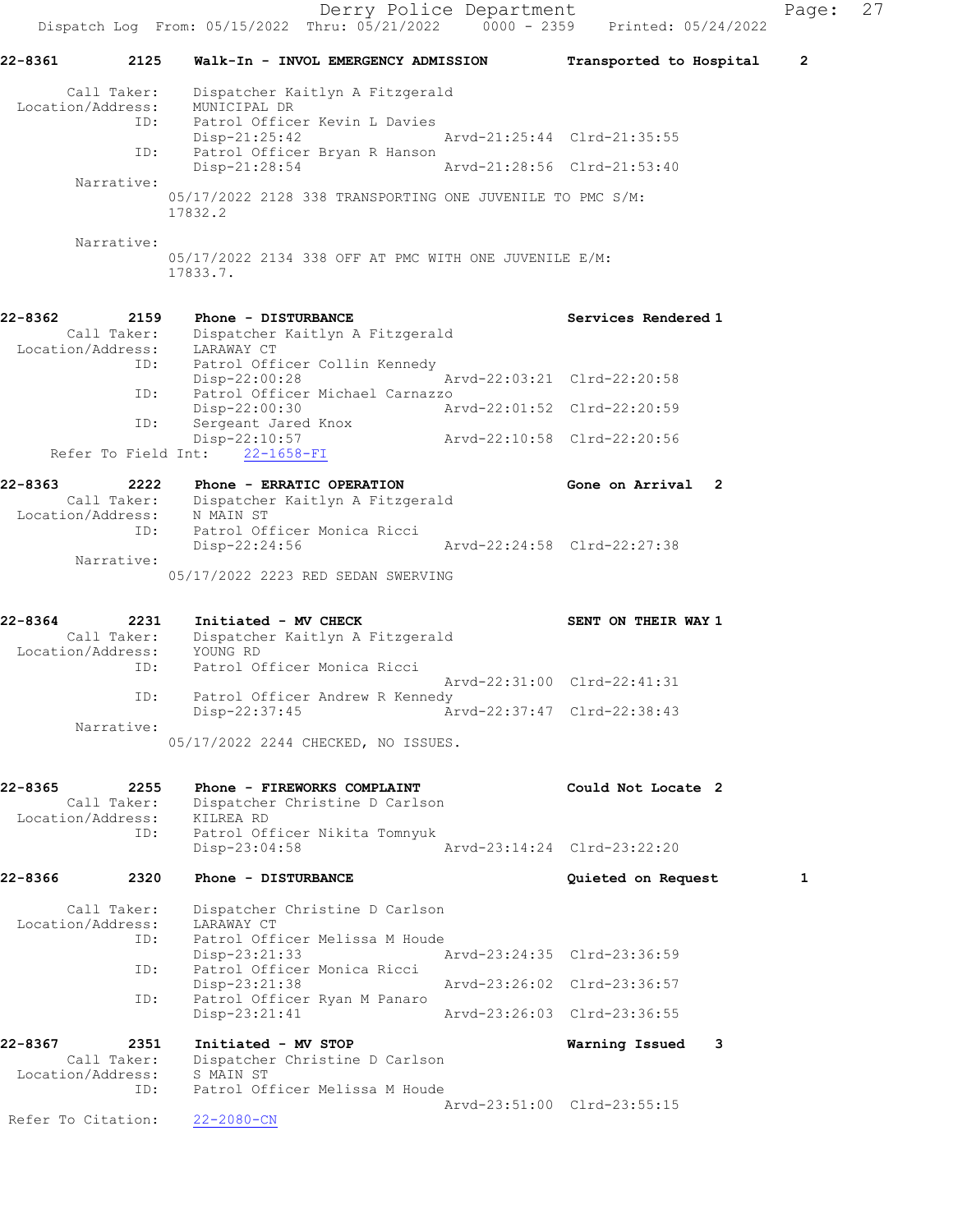| 22-8368<br>2358    | Phone - ERRATIC OPERATION      | Services Rendered 2                      |
|--------------------|--------------------------------|------------------------------------------|
| Call Taker:        | Dispatcher Christine D Carlson |                                          |
| Location/Address:  | FORDWAY ST                     |                                          |
| ID:                | Patrol Officer Casey J Noyes   |                                          |
|                    | Disp-23:58:55                  | Arvd-00:01:00 Clrd-05/18/2022 @ 00:11:55 |
| ID:                | Patrol Officer Monica Ricci    |                                          |
|                    | $Disp-00:00:02$                | Arvd-00:03:45 Clrd-05/18/2022 @ 00:11:51 |
| ID:                | Patrol Officer Nikita Tomnyuk  |                                          |
|                    | $Disp-00:02:11$                | Arvd-00:02:12 Clrd-05/18/2022 @ 00:11:53 |
| Refer To Citation: | $22 - 2081 - CN$               |                                          |

### For Date: 05/18/2022 - Wednesday

| 22-8369<br>0020<br>Call Taker:<br>Location/Address: | Initiated - PROPERTY CHECK<br>Dispatcher Christine D Carlson<br>[DY 975] ROCKINGHAM RD |                             | Services Rendered 2         |
|-----------------------------------------------------|----------------------------------------------------------------------------------------|-----------------------------|-----------------------------|
| ID:                                                 | Patrol Officer Nikita Tomnyuk                                                          |                             |                             |
|                                                     |                                                                                        |                             | Arvd-00:20:00 Clrd-01:09:16 |
| ID:                                                 | Patrol Officer Ryan M Panaro                                                           |                             |                             |
|                                                     | Disp-00:20:30                                                                          | Arvd-00:28:20 Clrd-01:09:14 |                             |
| ID:                                                 | Patrol Officer Melissa M Houde                                                         |                             |                             |
|                                                     | Disp-00:21:01                                                                          |                             | Arvd-00:28:39 Clrd-01:09:12 |
|                                                     | Refer To Field Int: 22-1664-FI                                                         |                             |                             |

| 22-8370           | 0025        | Phone - ASSIST CITIZEN         | Services Rendered 3         |
|-------------------|-------------|--------------------------------|-----------------------------|
|                   | Call Taker: | Dispatcher Christine D Carlson |                             |
| Location/Address: |             | IDY 1301 N MAIN ST             |                             |
|                   | ID:         | Patrol Officer Casey J Noyes   |                             |
|                   |             | Disp-00:26:12                  | Arvd-00:30:30 Clrd-00:36:03 |
|                   |             |                                |                             |

| 22-8371<br>Call Taker:<br>Location/Address: | 0028 | MUNICIPAL DR  | Initiated - DOMESTIC DISTURBANCE<br>Dispatcher Christine D Carlson |                             | Services Rendered 1 |
|---------------------------------------------|------|---------------|--------------------------------------------------------------------|-----------------------------|---------------------|
|                                             | ID:  |               | Patrol Officer Kevin L Davies                                      |                             |                     |
|                                             |      |               |                                                                    | Aryd-00:28:00 Clrd-00:38:25 |                     |
|                                             | ID:  |               | Sergeant Patrick H Dawson                                          |                             |                     |
|                                             |      | Disp-00:29:03 |                                                                    | Arvd-00:29:04 Clrd-00:38:27 |                     |
|                                             | ID:  |               | Patrol Officer Casey J Noyes                                       |                             |                     |
|                                             |      | Disp-00:36:11 |                                                                    | Arvd-00:36:12 Clrd-00:38:23 |                     |
| Refer To Field Int: 22-1646-FI              |      |               |                                                                    |                             |                     |

## 22-8372 0042 Initiated - INVOL EMERGENCY ADMISSION Transported to Hospital 2

| Call Taker:<br>Location/Address:<br>ID: | Dispatcher Christine D Carlson<br>REDFIELD CIR<br>Patrol Officer Kevin L Davies |
|-----------------------------------------|---------------------------------------------------------------------------------|
|                                         | Arvd-00:42:00 Clrd-01:47:02                                                     |
| ID:                                     | Patrol Officer Nikita Tomnyuk                                                   |
|                                         | Arvd-01:41:17 Clrd-02:36:14<br>Disp-01:33:26                                    |
| ID:                                     | Patrol Officer Casey J Noyes                                                    |
|                                         | $Disp-01:41:18$<br>Arvd-01:41:19 Clrd-01:57:23                                  |
| Narrative:                              |                                                                                 |
|                                         | $05/18/2022$ 0157 232 transporting one to PMC for IEA, $s/m$ :<br>83,041.6      |

 Narrative: 05/18/2022 0206 Off at PMC, e/m: 83,045.9

Narrative:

05/18/2022 0236 Subject released to PMC staff

Refer To Arrest: 22-437-AR

| 22-8373           | 0119 | Initiated - MV CHECK           | Vehicle checked 1           |  |
|-------------------|------|--------------------------------|-----------------------------|--|
| Call Taker:       |      | Dispatcher Christine D Carlson |                             |  |
| Location/Address: |      | [DY 146] ASHLEIGH DR           |                             |  |
|                   | TD:  | Patrol Officer Melissa M Houde |                             |  |
|                   |      |                                | Aryd-01:19:00 Clrd-01:22:08 |  |

### 22-8374 0230 Initiated - MV STOP Warning Issued 3

| Call Taker: | Dispatcher Christine D Carlson |  |  |  |
|-------------|--------------------------------|--|--|--|
|-------------|--------------------------------|--|--|--|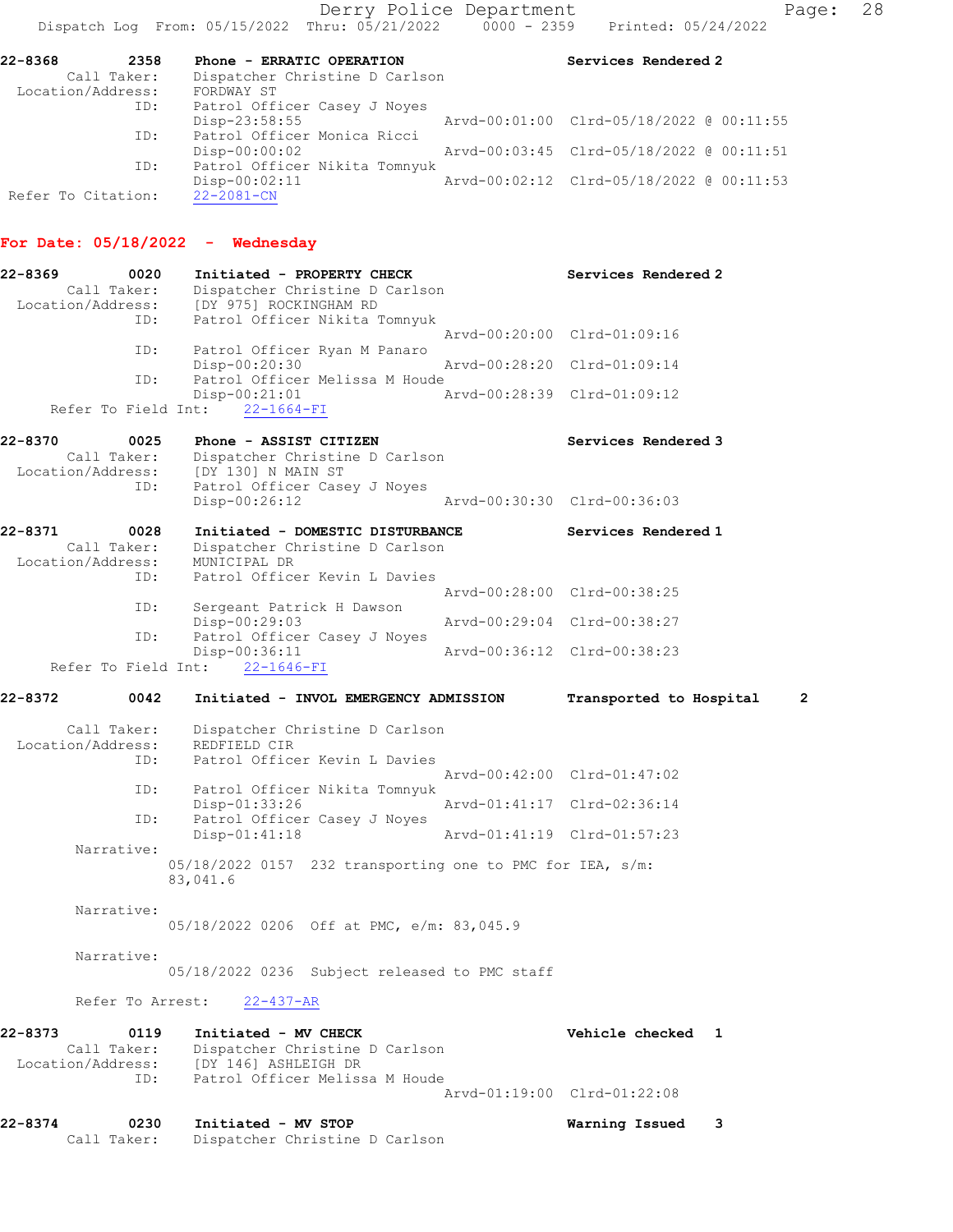|                                                            | Dispatch Log From: 05/15/2022 Thru: 05/21/2022 0000 - 2359 Printed: 05/24/2022                                                    | Derry Police Department     |                              |   | Page:          | 29 |
|------------------------------------------------------------|-----------------------------------------------------------------------------------------------------------------------------------|-----------------------------|------------------------------|---|----------------|----|
| Location/Address:<br>ID:                                   | [DY 2258] E BROADWAY<br>Patrol Officer Melissa M Houde                                                                            |                             |                              |   |                |    |
|                                                            |                                                                                                                                   |                             | Arvd-02:30:00 Clrd-02:32:19  |   |                |    |
| 22-8375<br>0547<br>Location/Address:<br>ID:                | Initiated - MV STOP<br>Call Taker: Dispatcher Christine D Carlson<br>FORDWAY EXT + BEACON HILL RD<br>Patrol Officer Casey J Noyes |                             | Warning Issued               | 3 |                |    |
|                                                            |                                                                                                                                   | Arvd-05:47:00 Clrd-05:55:03 |                              |   |                |    |
| 22-8376<br>0646                                            | Phone - ANIMAL COMPLAINT                                                                                                          |                             | Cancelled Prior to Arrival 1 |   |                |    |
| Call Taker:<br>Location/Address:<br>Narrative:             | Dispatcher Christine D Carlson<br>HAMPSHIRE DR                                                                                    |                             |                              |   |                |    |
|                                                            | 05/18/2022 0640 Found dog, has it contained                                                                                       |                             |                              |   |                |    |
| Narrative:                                                 | 05/18/2022 0658 OWNER LOCATED PRIOR TO ARRIVAL                                                                                    |                             |                              |   |                |    |
| 22-8377<br>0713                                            | Initiated - PROPERTY CHECK<br>Call Taker: Dispatcher Jess W Arcand<br>Location/Address: FORDWAY ST                                |                             | Services Rendered 2          |   |                |    |
| ID:                                                        | Patrol Officer Nicholas M Granville                                                                                               | Arvd-07:13:00 Clrd-07:18:39 |                              |   |                |    |
| 22-8378<br>0719                                            | Initiated - ASSAULT<br>Call Taker: Dispatcher Jess W Arcand                                                                       |                             | Report Taken                 | 1 |                |    |
| Location/Address: PINKERTON ST<br>ID:                      | Patrol Officer Brian J Landry                                                                                                     | Arvd-07:19:00 Clrd-07:44:14 |                              |   |                |    |
| Refer To Incident:<br>Refer To Incident:                   | $22 - 852 - OF$<br>$22 - 854 - OF$                                                                                                |                             |                              |   |                |    |
| 22-8379<br>0743                                            | Initiated - MV STOP<br>Call Taker: Dispatcher Jess W Arcand<br>Location/Address: S MAIN ST                                        |                             | Warning Issued               | 3 |                |    |
| ID:                                                        | Patrol Officer James M McClafferty                                                                                                | Arvd-07:43:00 Clrd-07:53:08 |                              |   |                |    |
| Refer To Citation:                                         | 22-2082-CN                                                                                                                        |                             |                              |   |                |    |
| 22-8380                                                    | 0750 Phone - MEDICAL EMERGENCY                                                                                                    |                             | SENT ON THEIR WAY 1          |   |                |    |
| Call Taker:<br>Location/Address:                           | Dispatcher Jess W Arcand<br>PINKERTON ST                                                                                          |                             |                              |   |                |    |
| ID:<br>ID:                                                 | Patrol Officer Charles L Doherty<br>$Disp-07:51:09$<br>Patrol Officer Brian J Landry                                              |                             | Arvd-07:53:31 Clrd-08:18:15  |   |                |    |
| ID:                                                        | Disp-07:51:18<br>Sergeant Jeffrey M Dawe                                                                                          |                             | Arvd-07:54:06 Clrd-08:18:11  |   |                |    |
|                                                            | Disp-08:09:42                                                                                                                     |                             | Arvd-08:09:44 Clrd-08:18:13  |   |                |    |
| 22-8381<br>0751                                            | Initiated - FOLLOW-UP                                                                                                             |                             | No Action Required           |   | $\overline{2}$ |    |
| Call Taker:<br>Location/Address:                           | Dispatcher Jess W Arcand<br>KINGSBURY ST                                                                                          |                             |                              |   |                |    |
| ID:                                                        | Patrol Officer Collin Kennedy                                                                                                     | Arvd-07:51:00 Clrd-08:04:56 |                              |   |                |    |
| 22-8382<br>0753<br>Call Taker:                             | Phone - DELIVER A MESSAGE<br>Dispatcher Jess W Arcand                                                                             |                             | Services Rendered 1          |   |                |    |
| Location/Address:<br>ID:                                   | ELM ST<br>Patrol Officer Nicholas M Granville<br>$Disp-07:53:51$                                                                  | Arvd-07:59:10 Clrd-08:09:32 |                              |   |                |    |
| Narrative:                                                 | 05/18/2022 0806 DELIVER A MESSAGE FOR PMC                                                                                         |                             |                              |   |                |    |
| 22-8383<br>0754<br>Call Taker:<br>Location/Address:<br>ID: | Initiated - MV STOP<br>Dispatcher Jess W Arcand<br>S MAIN ST<br>Patrol Officer James M McClafferty                                |                             | Summons Issued               | 3 |                |    |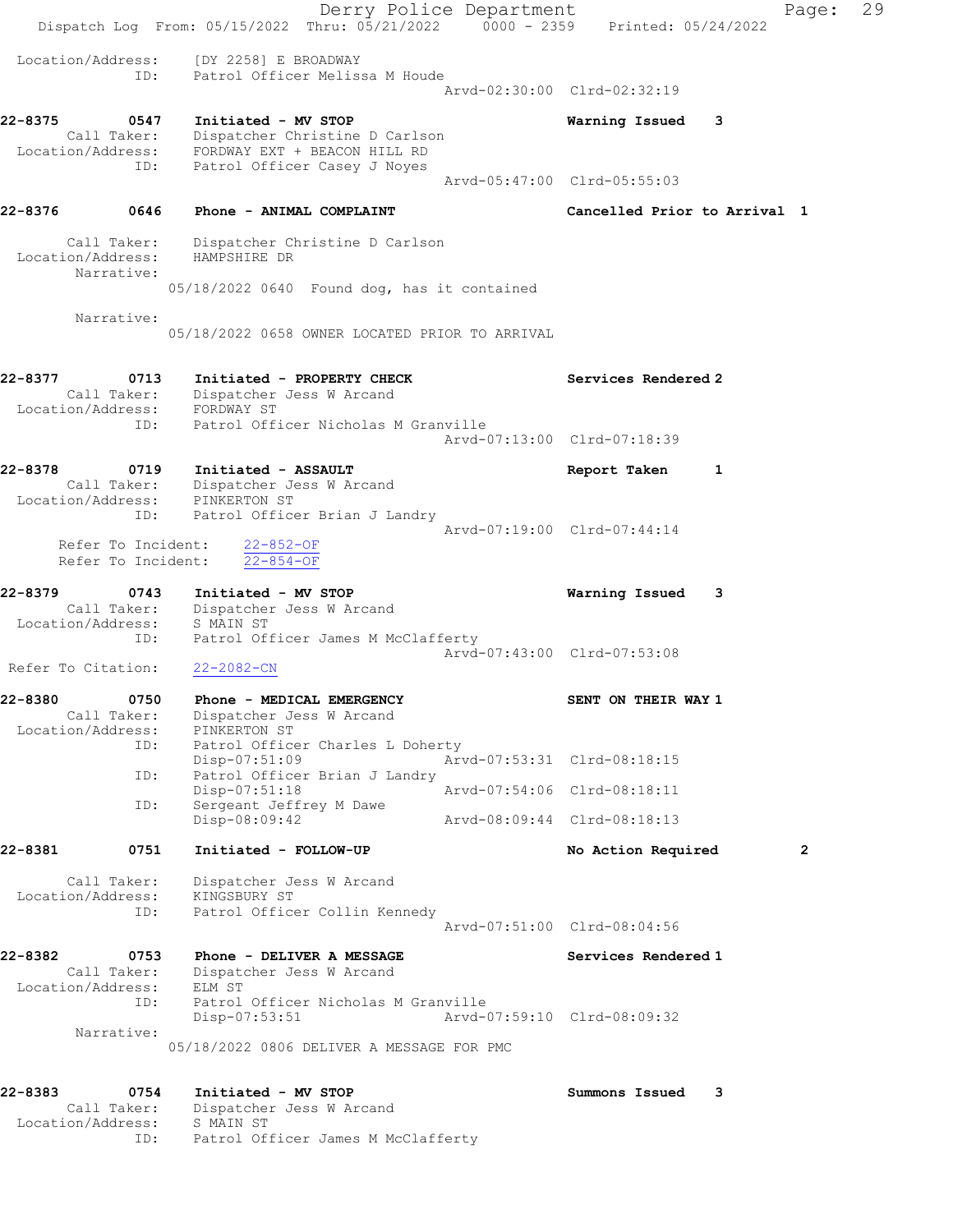Derry Police Department Fage: 30 Dispatch Log From: 05/15/2022 Thru: 05/21/2022 0000 - 2359 Printed: 05/24/2022 Arvd-07:54:00 Clrd-08:10:50 Refer To Citation: 22-2083-CN 22-8384 0805 Initiated - FOLLOW-UP No Action Required 2 Call Taker: Dispatcher Jess W Arcand Location/Address: GRANT ST ID: Patrol Officer Collin Kennedy Arvd-08:05:00 Clrd-08:08:16 22-8385 0829 Initiated - MV CHECK Report Taken 1 Call Taker: Dispatcher Jess W Arcand Location/Address: MAPLE ST ID: Detective Kimberly M Bouse Arvd-08:29:00 Clrd-08:34:14 ID: Patrol Officer Charles L Doherty<br>Disp-08:29:48 Arv Disp-08:29:48 Arvd-08:38:15 Clrd-09:15:02 ID: Patrol Officer Nicholas M Granville Disp-08:29:50 Arvd-08:31:16 Clrd-09:15:00 ID: Sergeant Jeffrey M Dawe Disp-08:33:28 Arvd-08:33:48 Clrd-09:14:50 Narrative: 05/18/2022 0844 CHECKING SOBRIETY Narrative: 05/18/2022 0854 NEG. 10-19 Narrative: 05/18/2022 0906 DFD NOTIFIED AND RESPONDING Refer To Incident: 22-853-OF 22-8386 0859 Initiated - Child Advocacy Center No Action Required 3 Call Taker: Dispatcher Jess W Arcand Location/Address: BIRCH ST ID: Detective Peter A Houlis Arvd-08:59:00 Clrd-10:03:45 ID: Patrol Officer Cody Johnson Disp-09:00:33 Arvd-09:00:41 Clrd-10:03:42 22-8387 0900 Initiated - PAPER SERVICE Not Served 3 Call Taker: Dispatcher Jess W Arcand Location/Address: UPSTONE LN ID: Patrol Officer James M McClafferty Arvd-09:00:00 Clrd-09:04:28 22-8388 0904 Initiated - FOLLOW-UP No Action Required 2 Call Taker: Dispatcher Jess W Arcand Location/Address: MUNICIPAL DR ID: Patrol Officer Collin Kennedy Arvd-09:04:00 Clrd-09:21:01 22-8389 0905 Phone - PARKING COMPLAINT Vehicle checked 1 Call Taker: Dispatcher Jess W Arcand Location/Address: CHESTER RD ID: Patrol Officer Collin Kennedy Disp-09:23:28 Arvd-09:31:28 Clrd-09:48:19 Narrative: 05/18/2022 0905 WORK TRUCK PARKED BEYOND 2 HR LIMIT 22-8390 0946 Initiated - MV ACCIDENT Report Taken 1 Call Taker: Dispatcher Jess W Arcand Location/Address: FOLSOM RD + FRANKLIN ST ID: Patrol Officer Charles L Doherty Arvd-09:46:00 Clrd-10:21:20 ID: Patrol Officer Nicholas M Granville

05/18/2022 0948 OFF WITH NH SKEEZX AND NH 4769445

Disp-09:46:43 Arvd-09:48:01 Clrd-10:02:54

Narrative: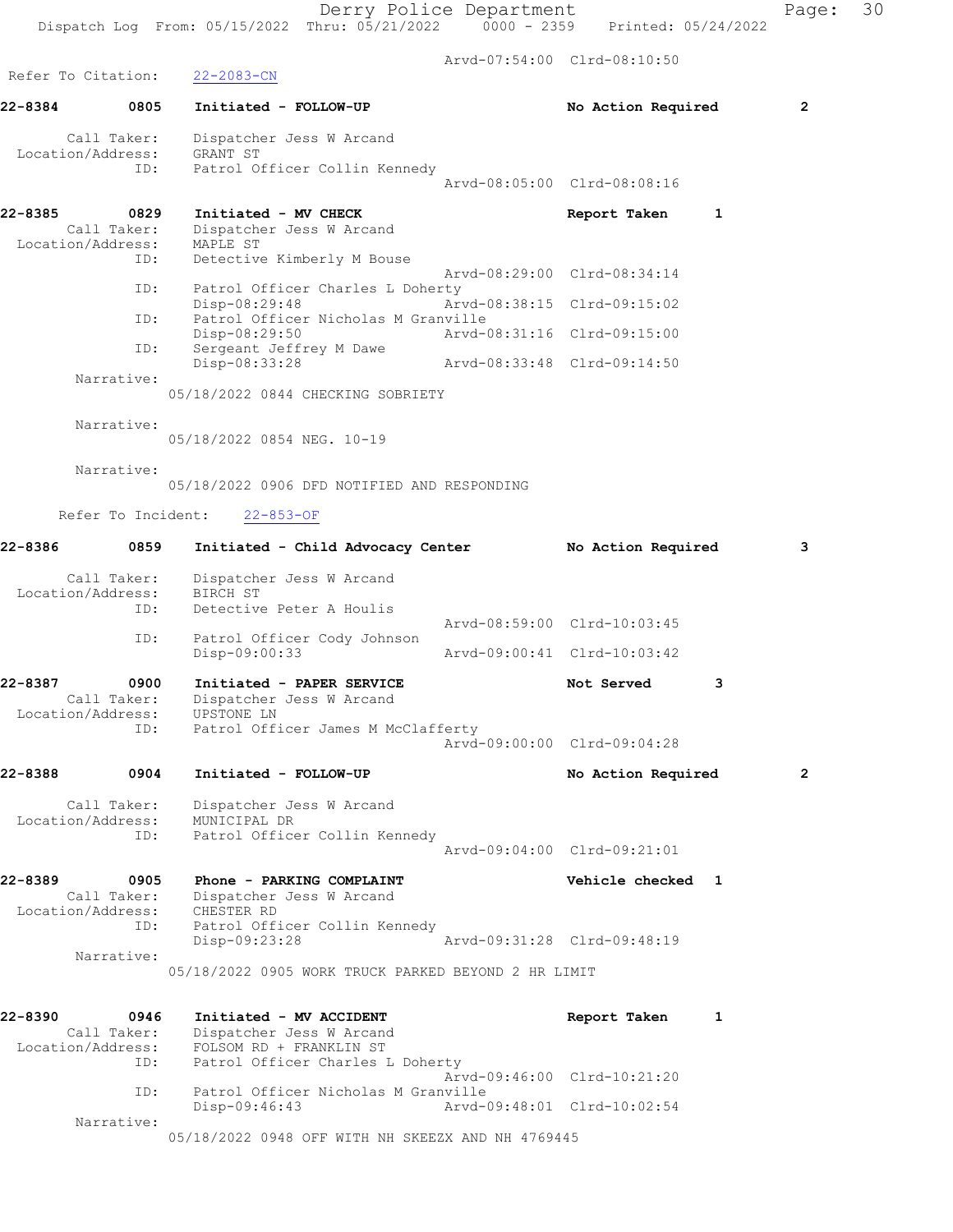Refer To Accident: 22-243-AC

| 22-8391           | 1005 | Phone - Wildlife Complaint                  |                             | Could Not Locate 2 |  |
|-------------------|------|---------------------------------------------|-----------------------------|--------------------|--|
| Call Taker:       |      | Dispatcher Jess W Arcand                    |                             |                    |  |
| Location/Address: |      | S MAIN ST + ROCKINGHAM RD                   |                             |                    |  |
|                   | ID:  | Patrol Officer James M McClafferty          |                             |                    |  |
|                   |      | $Disp-10:06:19$                             | Arvd-10:07:17 Clrd-10:08:17 |                    |  |
| Narrative:        |      |                                             |                             |                    |  |
|                   |      | 05/18/2022 1006 DUCKLINGS CROSSING THE ROAD |                             |                    |  |
|                   |      |                                             |                             |                    |  |
|                   |      |                                             |                             |                    |  |

| 22-8392 | 1014               | Initiated - MV STOP           | Warning Issued              | $\overline{\mathbf{3}}$ |
|---------|--------------------|-------------------------------|-----------------------------|-------------------------|
|         | Call Taker:        | Dispatcher Jess W Arcand      |                             |                         |
|         | Location/Address:  | N MAIN ST                     |                             |                         |
|         | ID:                | Patrol Officer Collin Kennedy |                             |                         |
|         |                    |                               | Aryd-10:14:00 Clrd-10:21:34 |                         |
|         | Refer To Citation: | 22-2085-CN                    |                             |                         |

| 22-8393<br>1022   | Phone - ATTEMPT TO LOCATE           | Cleared                     |  |
|-------------------|-------------------------------------|-----------------------------|--|
| Call Taker:       | Dispatcher Jess W Arcand            |                             |  |
| Location/Address: | COURTHOUSE LN                       |                             |  |
| ID:               | Patrol Officer Nicholas M Granville |                             |  |
|                   | $Disp-10:22:55$                     | Arvd-10:24:04 Clrd-10:36:00 |  |
| ID:               | Patrol Officer James M McClafferty  |                             |  |
|                   | Disp-10:22:57                       | Arvd-10:25:24 Clrd-10:35:59 |  |
| ID:               | Sergeant Jeffrey M Dawe             |                             |  |
|                   | $Disp-10:27:52$                     | Arvd-10:34:12 Clrd-10:36:02 |  |
| Narrative:        |                                     |                             |  |

05/18/2022 1022 SUBJECT AT THE COURT WITH AN EBW

| 22-8394            | 1026        | Initiated - MV STOP           | Warning Issued              | 3 |
|--------------------|-------------|-------------------------------|-----------------------------|---|
|                    | Call Taker: | Dispatcher Jess W Arcand      |                             |   |
| Location/Address:  |             | MANCHESTER RD                 |                             |   |
|                    | ID:         | Patrol Officer Collin Kennedy |                             |   |
|                    |             |                               | Arvd-10:26:00 Clrd-10:34:23 |   |
| Refer To Citation: |             | 22-2086-CN                    |                             |   |
| 22-8395            | 1058        | Other - Child Advocacy Center | Cleared                     |   |
|                    | Call Taker: | Sergeant Michael W Hughes     |                             |   |

| $C = 1$           | perdenie michiaer w hadnes   |                             |  |
|-------------------|------------------------------|-----------------------------|--|
| Location/Address: | BIRCH ST                     |                             |  |
| ID:               | Patrol Officer Cody Johnson  |                             |  |
|                   | Disp-10:59:46                | Arvd-10:59:58 Clrd-12:01:38 |  |
| Cleared By:       | Dispatcher Christina L Power |                             |  |
| ID:               | Detective Peter A Houlis     |                             |  |
|                   | $Disp-10:59:55$              | Arvd-11:00:00 Clrd-12:01:40 |  |
| Cleared By:       | Dispatcher Christina L Power |                             |  |
|                   |                              |                             |  |

| 22-8396           | 1126        | Initiated - ROAD HAZARD       | Removed Hazard              |  |
|-------------------|-------------|-------------------------------|-----------------------------|--|
|                   | Call Taker: | Dispatcher Christina L Power  |                             |  |
| Location/Address: |             | PINKERTON ST + HOODKROFT DR   |                             |  |
|                   | ID:         | Patrol Officer Collin Kennedy |                             |  |
|                   |             |                               | Arvd-11:26:00 Clrd-11:34:28 |  |

Narrative:

tree debris

| 22-8397           | 1214              | Initiated - TOBACCO VIOLATION |                             | Summons Issued |  |
|-------------------|-------------------|-------------------------------|-----------------------------|----------------|--|
|                   | Call Taker:       | Dispatcher Christina L Power  |                             |                |  |
| Location/Address: |                   | TDY 2501 PINKERTON ST         |                             |                |  |
|                   | ID:               | Patrol Officer Brian J Landry |                             |                |  |
|                   |                   |                               | Aryd-12:14:00 Clrd-12:25:23 |                |  |
|                   | Refer To Summons: | $22 - 438 - AR$               |                             |                |  |

```
22-8398 1231 Initiated - FOLLOW-UP Cleared 2 
 Call Taker: Dispatcher Christina L Power
 Location/Address: MAPLE ST
 ID: Patrol Officer Charles L Doherty
Arvd-12:31:00 Clrd-12:32:09
```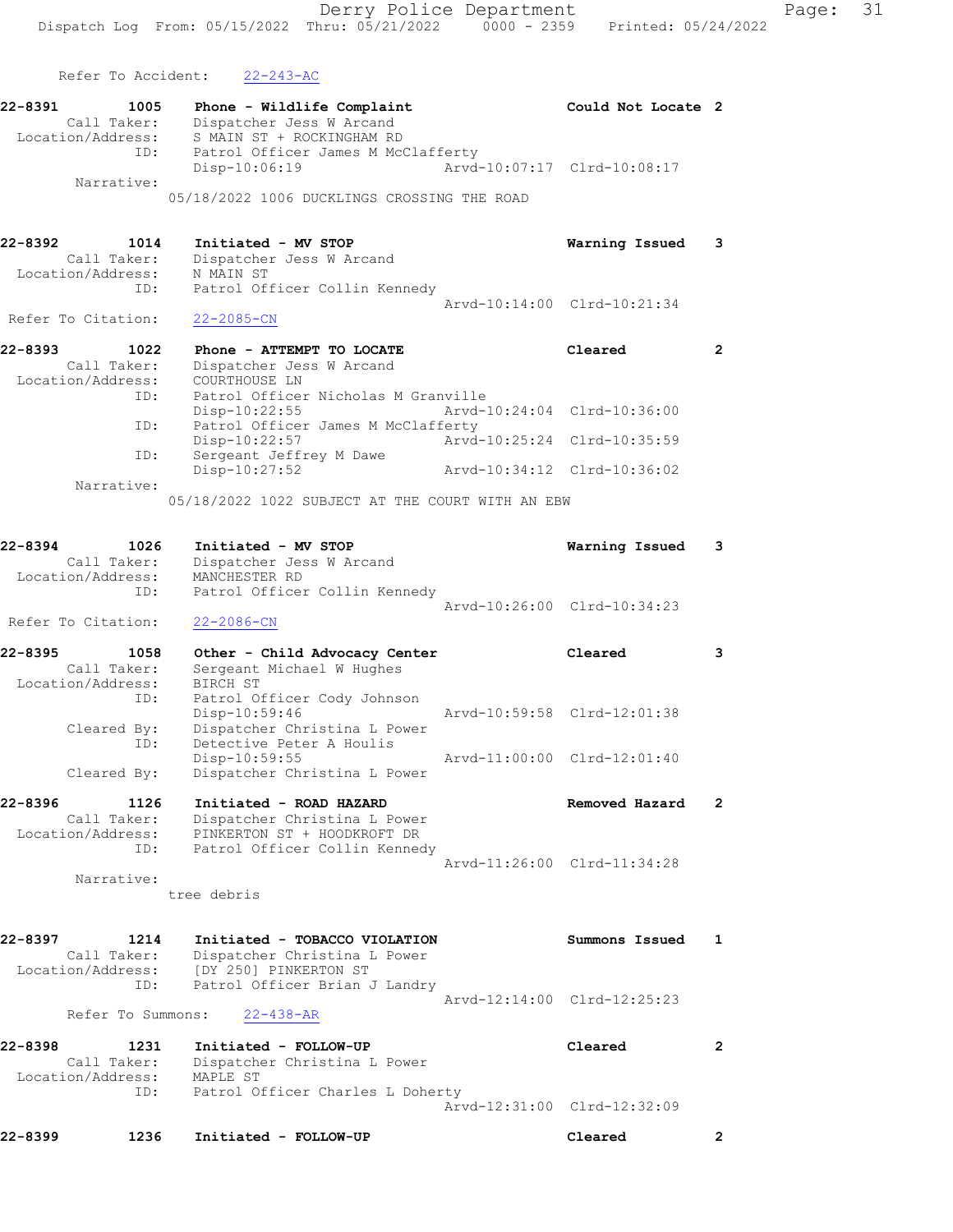Derry Police Department Fage: 32 Dispatch Log From: 05/15/2022 Thru: 05/21/2022 0000 - 2359 Printed: 05/24/2022 Call Taker: Dispatcher Christina L Power Location/Address: PARKLAND DR ID: Patrol Officer Charles L Doherty Arvd-12:36:00 Clrd-12:51:43 22-8400 1258 Phone - ASSIST OTHER AGENCY Assistance Rendered 3 Call Taker: Dispatcher Christina L Power Location/Address: SCHURMAN DR ID: Patrol Officer Charles L Doherty Disp-12:59:20 Arvd-13:05:29 Clrd-13:54:05 ID: Sergeant Jeffrey M Dawe Disp-13:22:20 Arvd-13:22:21 Clrd-13:54:09 22-8401 1332 Initiated - ROAD HAZARD Removed Hazard 2 Call Taker: Dispatcher Christina L Power Location/Address: KILREA RD ID: Patrol Officer James M McClafferty Arvd-13:32:00 Clrd-13:37:25 22-8402 1344 Initiated - MV STOP Warning Issued 3 Call Taker: Dispatcher Christina L Power Location/Address: S MAIN ST ID: Patrol Officer James M McClafferty Arvd-13:44:00 Clrd-13:48:34 Refer To Citation: 22-2087-CN 22-8403 1400 Phone - STRUCK ANIMAL Report Taken 2 Call Taker: Dispatcher Christina L Power Location/Address: RT 28 ID: Patrol Officer James M McClafferty Disp-14:01:26 Arvd-14:03:42 Clrd-14:28:24 Narrative: struck cat Refer To Incident: 22-855-OF 22-8404 1401 Phone - TRAFFIC CONTROL 120 Matter Rectified 3 Call Taker: Sergeant Michael W Hughes Location/Address: S MAIN ST ID: Patrol Officer Charles L Doherty<br>Disp-14:03:27 Arvd-14:12:51 Clrd-14:17:12 Disp-14:03:27 Arvd-14:12:51 Clrd-14:17:12 Dispatched By: Dispatcher Christina L Power Arrived By: Dispatcher Christina L Power Cleared By: Dispatcher Christina L Power Narrative: walk sign needed to be uprighted. 22-8405 1405 Phone - ASSIST OTHER AGENCY Services Rendered 3 Call Taker: Dispatcher Christina L Power Location/Address: KENDALL POND RD ID: Patrol Officer Nicholas M Granville Disp-14:05:44 Arvd-14:08:17 Clrd-14:22:13 22-8406 1412 Initiated - TOBACCO VIOLATION Warning Issued 1 Call Taker: Dispatcher Christina L Power Location/Address: PEABODY RD ANX ID: Patrol Officer Collin Kennedy Arvd-14:12:00 Clrd-14:20:20 Narrative: parent notified. 22-8407 1503 Phone - SUSPICIOUS ACTIVITY Gone on Arrival 2 Call Taker: Dispatcher Christina L Power Location/Address: POND VIEW DR ID: Patrol Officer Melissa M Houde Disp-15:05:29 Arvd-15:16:02 Clrd-15:18:35 Narrative: unk male on mc pulled up in front of the residence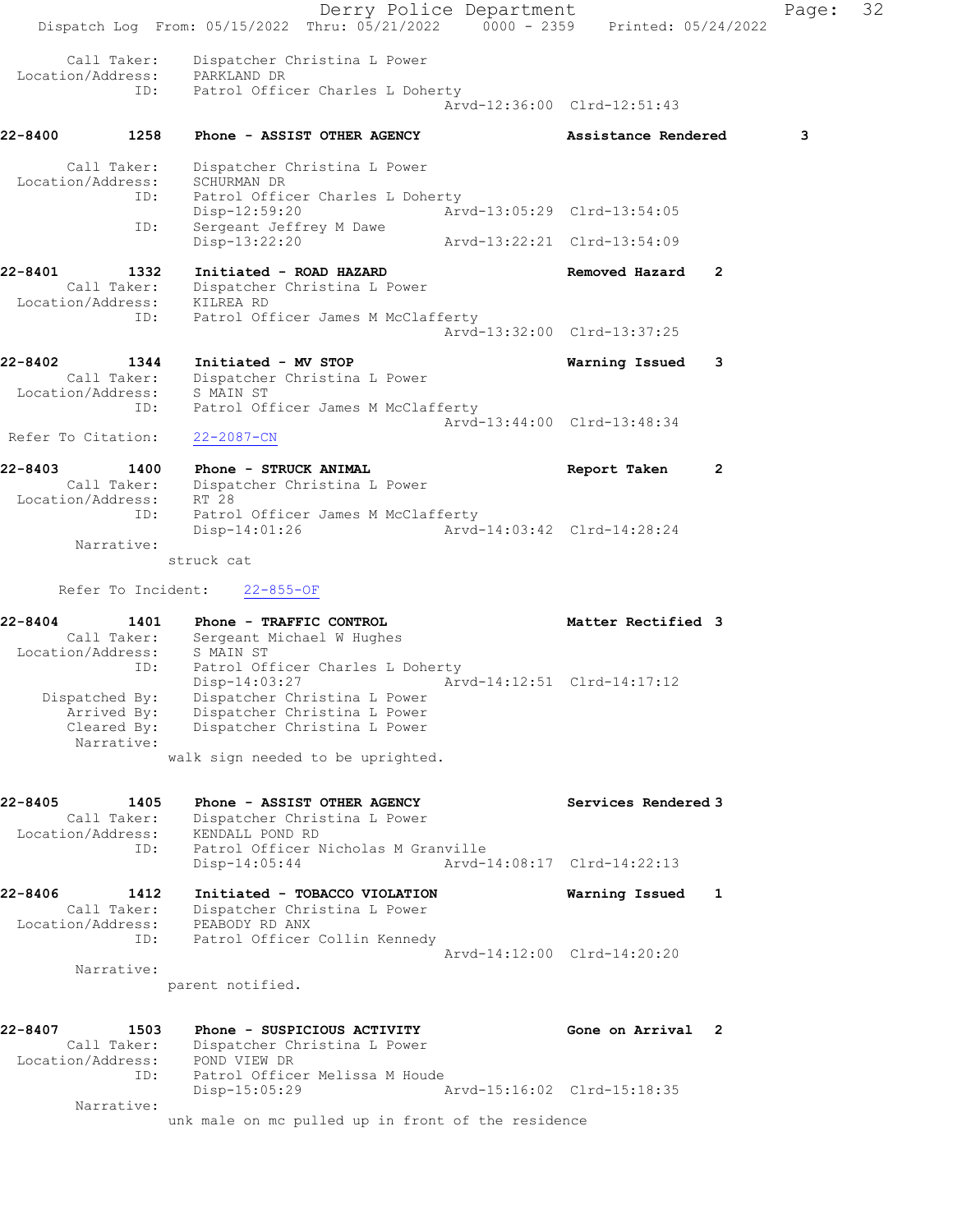22-8408 1545 Initiated - MV STOP Warning Issued 3 Call Taker: Dispatcher Christina L Power Location/Address: E DERRY RD ID: Patrol Officer Melissa M Houde Arvd-15:45:00 Clrd-15:59:36 Refer To Citation: 22-2088-CN

22-8409 1547 Phone - KEEP THE PEACE No. 22-8409 Services Rendered 2 Call Taker: Dispatcher Christina L Power Location/Address: MAXWELL DR ID: Patrol Officer Melissa M Houde Disp-15:59:55 Arvd-16:08:19 Clrd-16:29:07 Arrived By: Sergeant Jared Knox

22-8410 1555 Initiated - COMPLAINT Number of Services Rendered 3 Call Taker: Dispatcher Christina L Power Location/Address: KENDALL POND RD ID: Patrol Officer Bryan R Hanson Arvd-15:55:00 Clrd-16:05:54 Patrol Officer Michael P Accorto

Narrative:

checking on a paving co complaint

Narrative:

checked and no issues.

| 22-8411           | 1559        | Phone - WELFARE CHECK            |                             | Services Rendered 2 |
|-------------------|-------------|----------------------------------|-----------------------------|---------------------|
|                   | Call Taker: | Sergeant Jared Knox              |                             |                     |
| Location/Address: |             | UNION ST                         |                             |                     |
|                   | ID:         | Patrol Officer Bryan R Hanson    |                             |                     |
|                   |             | $Disp-16:08:23$                  | Arvd-16:14:13 Clrd-16:49:36 |                     |
|                   |             | Patrol Officer Michael P Accorto |                             |                     |
|                   | Arrived By: | Dispatcher Christina L Power     |                             |                     |
|                   | Cleared By: | Dispatcher Christina L Power     |                             |                     |
|                   | Narrative:  |                                  |                             |                     |
|                   |             | no issues upon checking          |                             |                     |

22-8412 1559 Initiated - Community Relations Cleared 2 Call Taker: Dispatcher Christina L Power Location/Address: W RUNNING BROOK LN ID: Patrol Officer Collin Kennedy Arvd-15:59:00 Clrd-16:11:59

### 22-8413 1612 Phone - MV ACCIDENT Report Taken 1 Call Taker: Dispatcher Christina L Power Location/Address: E BROADWAY ID: Patrol Officer Collin Kennedy Disp-16:14:21 Arvd-16:14:22 Clrd-16:49:23 ID: Sergeant Seth Plumer Disp-16:16:57 Arvd-16:16:58 Clrd-16:49:21 Disp-16:16:57<br>ID: Patrol Officer Sara R Joyce<br>Disp-16:17:04 Disp-16:17:04 Arvd-16:19:24 Clrd-16:49:25 Narrative: next on the list requested for NH reg 2372669, Spacetown Auto assigned, next on the list for NH reg 4783304, Recovery Solutions assigned Narrative: 05/18/2022 1640 Recovery on scene

05/18/2022 1642 Spacetown on scene

Narrative:

Narrative:

Drew V Germinara, reportable

Refer To Accident: 22-244-AC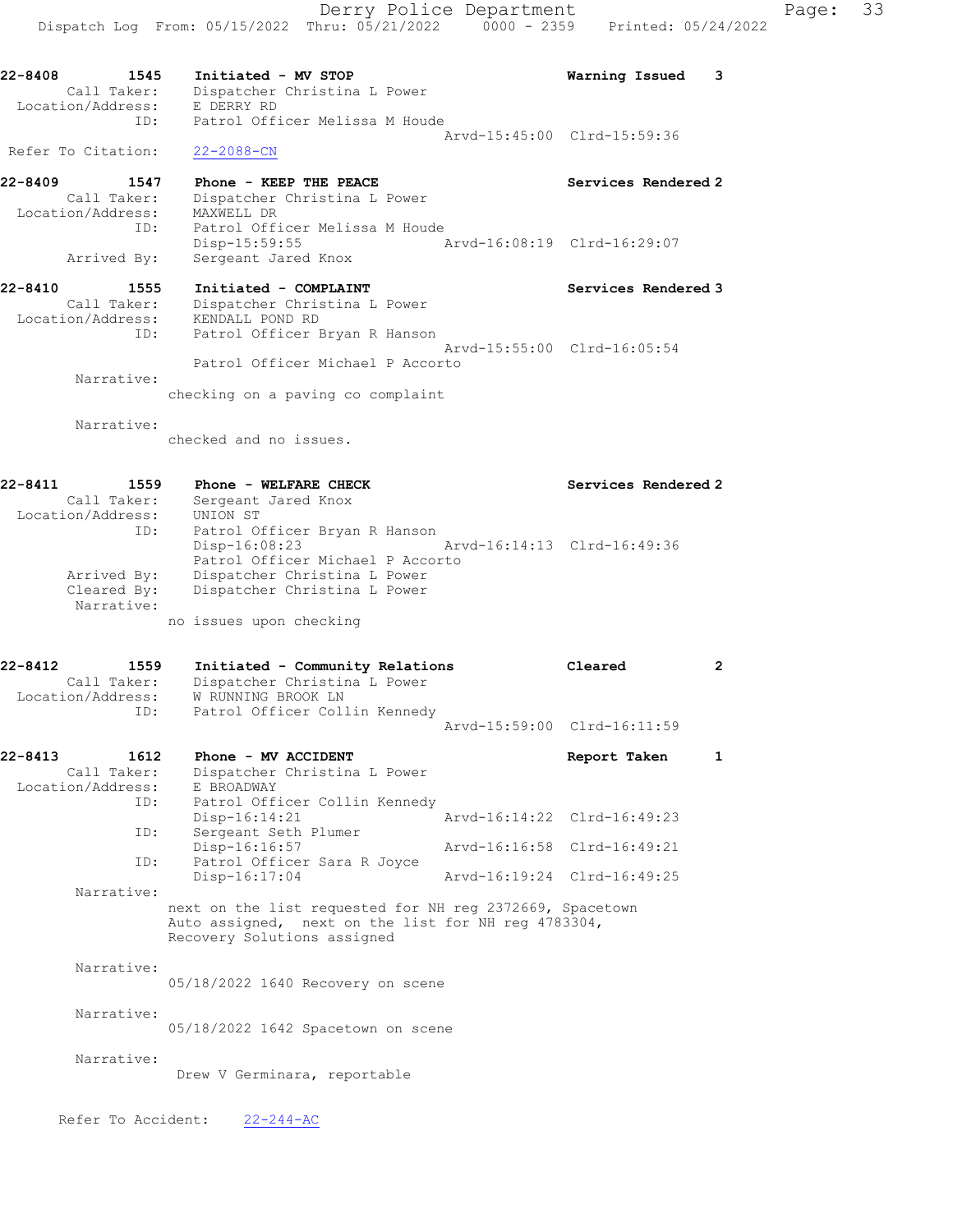Derry Police Department Fage: 34 Dispatch Log From: 05/15/2022 Thru: 05/21/2022 0000 - 2359 Printed: 05/24/2022 22-8414 1713 Initiated - MV STOP Warning Issued 3 Call Taker: Dispatcher Christina L Power Location/Address: BIRCH ST ID: Patrol Officer Sara R Joyce Arvd-17:13:00 Clrd-17:17:08 Refer To Citation: 22-2090-CN 22-8415 1731 Initiated - MV STOP Warning Issued 3 Call Taker: Dispatcher Christina L Power Location/Address: WINDHAM RD ID: Patrol Officer Sara R Joyce Arvd-17:31:00 Clrd-17:34:52<br>22-2091-CN Refer To Citation: 22-8416 1753 Phone - HIT AND RUN Report Taken 2 Call Taker: Patrol Officer Robert Corwin Location/Address: [DY 3521] ISLAND POND RD ID: Patrol Officer Sara R Joyce Disp-18:03:25 Arvd-18:05:54 Clrd-18:17:40 Dispatched By: Dispatcher Christina L Power Arrived By: Dispatcher Christina L Power Cleared By: Dispatcher Christina L Power Narrative: parked vehicle Refer To Incident: 22-856-OF 22-8417 1803 Phone - VIN CHECK Services Rendered 3<br>Call Taker: Dispatcher Christina L Power Call Taker: Dispatcher Christina L Power Location/Address: LOUISE WAY ID: Patrol Officer Melissa M Houde Disp-18:14:15 Arvd-18:23:32 Clrd-18:32:42 22-8418 1805 Initiated - MV CHECK 1988 1989 Gone on Arrival 1 Call Taker: Dispatcher Christina L Power Location/Address: BYPASS 28 ID: Patrol Officer Melissa M Houde Arvd-18:05:00 Clrd-18:13:39 22-8419 1856 Initiated - MV STOP Warning Issued 3 Call Taker: Dispatcher Christina L Power Location/Address: S MAIN ST ID: Patrol Officer Kevin L Davies Arvd-18:56:00 Clrd-19:02:27 Refer To Citation: 22-2092-CN 22-8420 1904 Initiated - MV STOP Warning Issued 3 Call Taker: Dispatcher Christina L Power Location/Address: ROCKINGHAM RD ID: Patrol Officer Sara R Joyce Arvd-19:04:00 Clrd-19:07:56 Refer To Citation: 22-2093-CN 22-8421 1909 Initiated - MV STOP Warning Issued 3 Call Taker: Dispatcher Christina L Power Location/Address: CRYSTAL AVE ID: Patrol Officer Kevin L Davies Arvd-19:09:00 Clrd-19:13:43 Refer To Citation: 22-2094-CN 22-8422 1910 Initiated - MV STOP Warning Issued 3 Call Taker: Dispatcher Christina L Power Location/Address: ISLAND POND RD ID: Patrol Officer Sara R Joyce Arvd-19:10:00 Clrd-19:14:40 Refer To Citation: 22-2095-CN 22-8423 1913 Initiated - FOLLOW-UP Cleared 2 Call Taker: Dispatcher Christina L Power Location/Address: MUNICIPAL DR ID: Patrol Officer Bryan R Hanson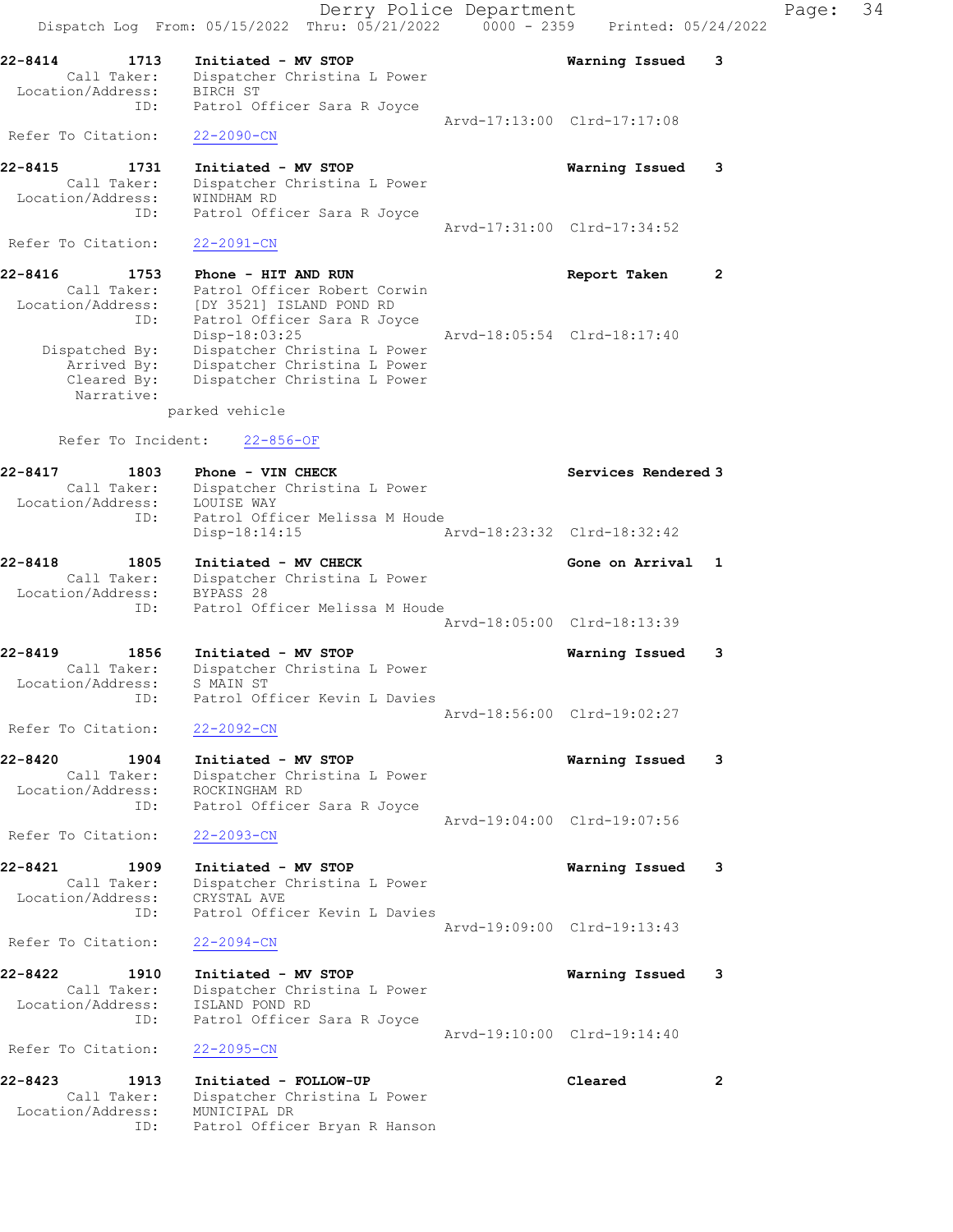Derry Police Department Fage: 35 Dispatch Log From: 05/15/2022 Thru: 05/21/2022 0000 - 2359 Printed: 05/24/2022 Arvd-19:13:00 Clrd-19:46:12 Patrol Officer Michael P Accorto Cleared By: Patrol Officer Robert Corwin 22-8424 1920 Phone - ASSIST OTHER AGENCY Services Rendered 3 Call Taker: Dispatcher Christina L Power Location/Address: WAYNE DR ID: Patrol Officer Melissa M Houde<br>Disp-19:20:38 Disp-19:20:38 Arvd-19:27:14 Clrd-19:32:39 ID: Patrol Officer Kevin L Davies Disp-19:20:42 Arvd-19:28:43 Clrd-19:32:37 22-8425 1943 Phone - SUSPICIOUS ACTIVITY Could Not Locate 2 Call Taker: Dispatcher Christina L Power Location/Address: MANCHESTER RD ID: Patrol Officer Kevin L Davies Disp-19:43:48 Arvd-19:46:18 Clrd-19:46:32 Narrative: checking a report of an intoxicated couple 22-8426 1945 Phone - ASSIST CITIZEN Cleared 3 Call Taker: Patrol Officer Robert Corwin Location/Address: [DY 997] PARKLAND DR ID: Patrol Officer Bryan R Hanson Disp-19:46:21 Arvd-19:51:53 Clrd-20:15:40 Patrol Officer Michael P Accorto Arrived By: Dispatcher Christina L Power Cleared By: Dispatcher Christina L Power Refer To Field Int: 22-1678-FI 22-8427 1956 Initiated - MV STOP Warning Issued 3 Call Taker: Dispatcher Christina L Power Location/Address: E DERRY RD ID: Patrol Officer Melissa M Houde Arvd-19:56:00 Clrd-20:00:57 Refer To Citation: 22-2096-CN 22-8428 2009 Initiated - FOLLOW-UP Cleared 2 Call Taker: Dispatcher Christina L Power Location/Address: ENGLISH RANGE RD ID: Patrol Officer Melissa M Houde Arvd-20:09:00 Clrd-20:14:57 22-8429 2031 Initiated - MV STOP Warning Issued 3 Call Taker: Dispatcher Christina L Power Location/Address: S MAIN ST ID: Patrol Officer Sara R Joyce Arvd-20:31:00 Clrd-20:35:14 Refer To Citation: 22-2097-CN 22-8430 2038 Initiated - FOLLOW-UP Cleared 2 Call Taker: Dispatcher Christina L Power Location/Address: TSIENNETO RD ID: Patrol Officer Kevin L Davies Arvd-20:38:00 Clrd-20:53:34 22-8431 2041 Initiated - MV STOP Warning Issued 3 Call Taker: Dispatcher Christina L Power Location/Address: E DERRY RD ID: Patrol Officer Melissa M Houde Arvd-20:41:00 Clrd-20:46:46<br>22-2098-CN Refer To Citation: 22-8432 2052 Phone - SUSPICIOUS ACTIVITY Cone on Arrival 2 Call Taker: Dispatcher Christina L Power Location/Address: CRYSTAL AVE<br>ID: Patrol Offic Patrol Officer Bryan R Hanson Disp-20:53:28 Arvd-20:55:28 Clrd-21:07:36 Patrol Officer Michael P Accorto ID: Patrol Officer Collin Kennedy<br>Disp-20:53:31 Disp-20:53:31 Arvd-20:53:32 Clrd-21:07:34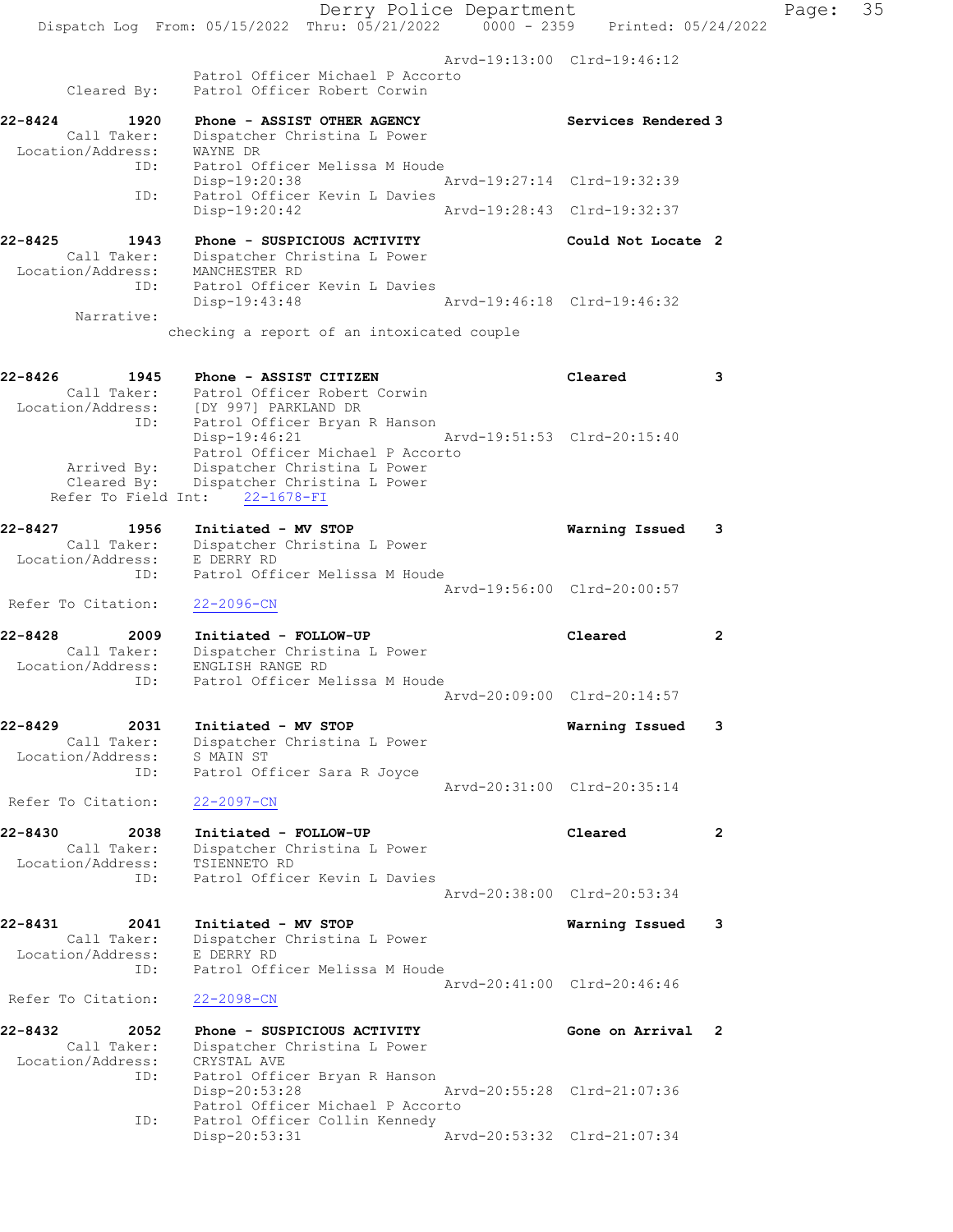22-8433 2124 Initiated - MV STOP Warning Issued 3 Call Taker: Dispatcher Christina L Power Location/Address: TSIENNETO RD ID: Patrol Officer Collin Kennedy Arvd-21:24:00 Clrd-21:31:57 Refer To Citation: 22-2099-CN 22-8434 2235 Phone - SUSPICIOUS ACTIVITY CHARE Report Taken 2 Call Taker: Dispatcher Christina L Power Location/Address: PERLEY RD ID: Patrol Officer Collin Kennedy Disp-22:35:40 Arvd-22:38:38 Clrd-23:10:35 Cleared By: Dispatcher Christine D Carlson ID: Patrol Officer Robert Corwin Disp-22:35:41 Clrd-22:35:46 ID: Patrol Officer Kevin L Davies Disp-22:35:44 Arvd-22:38:57 Clrd-23:10:24 Cleared By: Dispatcher Christine D Carlson Refer To Incident: 22-857-OF 22-8435 2303 Initiated - MV STOP Warning Issued 3 Call Taker: Dispatcher Christine D Carlson Location/Address: CRYSTAL AVE ID: Patrol Officer Melissa M Houde Arvd-23:03:00 Clrd-23:08:09 Refer To Citation: 22-2100-CN 22-8436 2322 Initiated - MV CHECK SENT ON THEIR WAY 1 Call Taker: Dispatcher Christine D Carlson Location/Address: ROLLINS ST ID: Patrol Officer Casey J Noyes Arvd-23:22:00 Clrd-23:24:03 22-8437 2337 Initiated - MV STOP Warning Issued 3 Call Taker: Dispatcher Christine D Carlson Location/Address: RT 28 + ISLAND POND RD ID: Sergeant Patrick H Dawson Arvd-23:37:00 Clrd-23:43:38

ID: Patrol Officer Charles L Doherty<br>Disp-23:38:58 Arv Disp-23:38:58 Arvd-23:38:59 Clrd-23:40:55 Refer To Citation: 22-2101-CN

#### For Date:  $05/19/2022 -$  Thursday

| 22-8438<br>0029<br>Call Taker:                                 | Initiated - MV CHECK<br>Dispatcher Christine D Carlson<br>Location/Address: [DY 2419] MANCHESTER RD<br>ID: Patrol Officer Melissa M Houde                         | Vehicle checked 1<br>Arvd-00:29:00 Clrd-00:30:15   |              |
|----------------------------------------------------------------|-------------------------------------------------------------------------------------------------------------------------------------------------------------------|----------------------------------------------------|--------------|
| 22-8439<br>0032<br>Call Taker:                                 | Initiated - MV CHECK<br>Dispatcher Christine D Carlson<br>Location/Address: [DY 2199] CRYSTAL AVE<br>ID: Patrol Officer Kevin L Davies                            | SENT ON THEIR WAY 1<br>Arvd-00:32:00 Clrd-00:35:27 | $\mathbf{1}$ |
| 22-8440<br>0052<br>Call Taker:<br>Location/Address: PIERCE AVE | Initiated - PROPERTY CHECK<br>Dispatcher Christine D Carlson<br>ID: Patrol Officer Casey J Noyes                                                                  | Services Rendered 2<br>Arvd-00:52:00 Clrd-00:52:23 |              |
| 22-8441<br>0153<br>Call Taker:<br>Location/Address:            | Phone - ANIMAL COMPLAINT<br>Dispatcher Christine D Carlson<br>SPRING DR<br>ID: Patrol Officer Charles L Doherty<br>Arvd-02:03:03 Clrd-02:09:37<br>$Disp-01:53:50$ | Could Not Locate 1                                 |              |
| $22 - 8442$<br>0757<br>Call Taker:                             | Initiated - SUBPOENA DELIVERY<br>Dispatcher Jess W Arcand                                                                                                         | 1<br>Not Served                                    |              |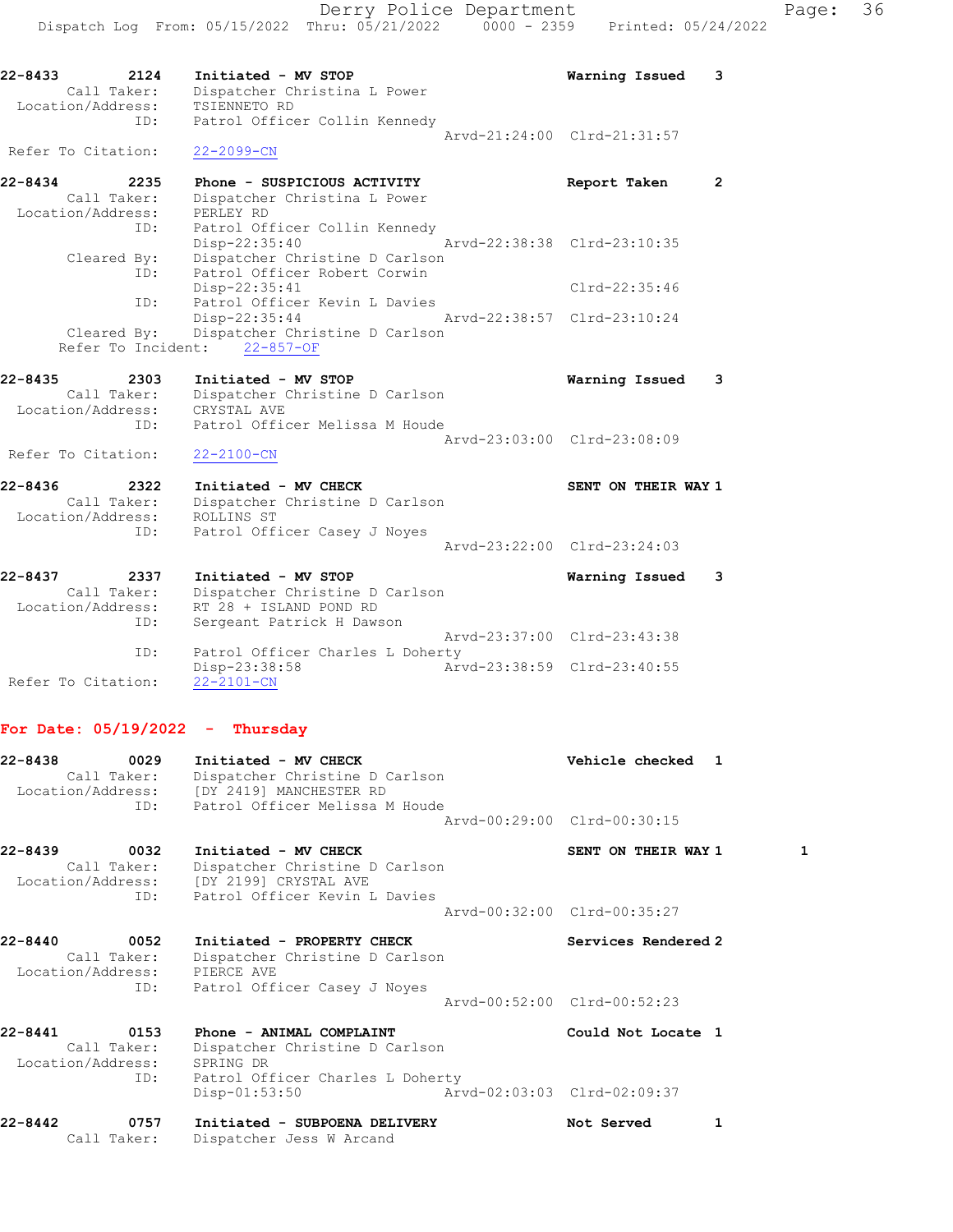Derry Police Department Fage: 37 Dispatch Log From: 05/15/2022 Thru: 05/21/2022 0000 - 2359 Printed: 05/24/2022 Location/Address: PARKLAND DR ID: Patrol Officer Nicholas M Granville Arvd-07:57:00 Clrd-08:01:12 22-8443 0908 Initiated - MV STOP Warning Issued 3 Call Taker: Dispatcher Jess W Arcand Location/Address: LINLEW DR + BYPASS 28 ID: Patrol Officer Cody Johnson Arvd-09:08:00 Clrd-09:18:07 22-8444 0946 Initiated - ASSIST CITIZEN Assistance Rendered 3 Call Taker: Dispatcher Jess W Arcand Location/Address: BEAVER LAKE AVE ID: Patrol Officer Cody Johnson Arvd-09:46:00 Clrd-09:51:53 22-8445 0950 Phone - WELFARE CHECK Services Rendered 2 Call Taker: Dispatcher Jess W Arcand Location/Address: MANCHESTER RD ID: Patrol Officer Charles L Doherty Disp-09:51:49 Arvd-09:52:42 Clrd-10:01:48 ID: Patrol Officer Cody Johnson Disp-09:52:10 Clrd-09:55:16 ID: Patrol Officer Nicholas M Granville Disp-09:55:09 Arvd-09:55:13 Clrd-10:01:46 Narrative: 05/19/2022 0952 418 STOPPING NH 117432 ON A ST 22-8446 1002 Initiated - Community Relations No Action Required 2 Call Taker: Dispatcher Jess W Arcand Location/Address: PINKERTON ST ID: Patrol Officer Cody Johnson Arvd-10:02:00 Clrd-10:22:11 22-8447 1027 Phone - FOUND/LOST PROPERTY Services Rendered 3 Call Taker: Dispatcher Jess W Arcand Location/Address: FAIRWAY DR ID: Patrol Officer Charles L Doherty Disp-10:27:47 Arvd-10:34:31 Clrd-10:37:56 Narrative: 05/19/2022 1027 FOUND PILL 22-8448 1051 Initiated - ASSIST OTHER AGENCY Services Rendered 3 Call Taker: Dispatcher Jess W Arcand Location/Address: MUNICIPAL DR ID: Detective Peter A Houlis Arvd-10:51:00 Clrd-10:51:31 Refer To Field Int: 22-1666-FI 22-8449 1117 911 - MEDICAL EMERGENCY 1990 Assistance Rendered 1 Call Taker: Dispatcher Jess W Arcand Location/Address: N SHORE (IP) RD ID: Patrol Officer James M McClafferty Disp-11:18:22 Arvd-11:26:31 Clrd-12:04:29 Refer To Field Int: 22-1667-FI 22-8450 1121 Phone - WELFARE CHECK Services Rendered 2 Call Taker: Dispatcher Jess W Arcand Location/Address: FAIRWAY DR ID: Patrol Officer Charles L Doherty Disp-11:22:13 Arvd-11:27:14 Clrd-11:33:25 22-8451 1124 Phone - DRUG VIOLATION Arrest(s) Made 2 Call Taker: Dispatcher Jess W Arcand Location/Address: PINKERTON ST ID: Patrol Officer Cody Johnson Disp-11:25:03 Arvd-11:32:51 Clrd-12:37:02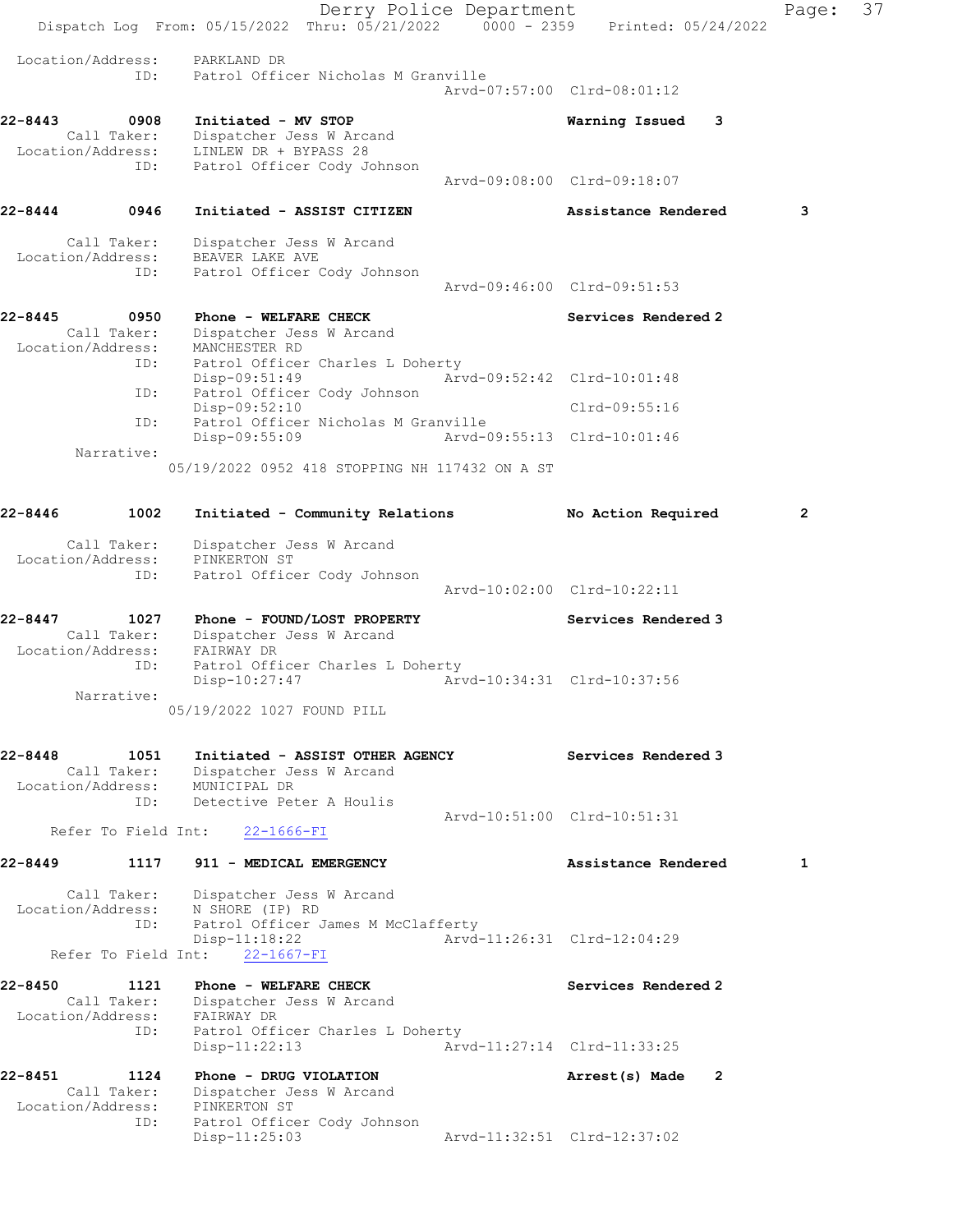|                                                                         | Dispatch Log From: 05/15/2022 Thru: 05/21/2022 0000 - 2359 Printed: 05/24/2022                                                                    | Derry Police Department |                             |                | Page: | 38 |
|-------------------------------------------------------------------------|---------------------------------------------------------------------------------------------------------------------------------------------------|-------------------------|-----------------------------|----------------|-------|----|
| ID:                                                                     | Patrol Officer Brian J Landry<br>Disp-11:25:08                                                                                                    |                         | Arvd-11:25:10 Clrd-12:36:59 |                |       |    |
| Narrative:                                                              | 05/19/2022 1141 ONE IN CUSTODY FOR POSSESSION OF CONTROLLED<br><b>DRUG</b>                                                                        |                         |                             |                |       |    |
| Narrative:                                                              | 05/19/2022 1141 115 TRANSPORTING ONE TO HQ SM 14607.3                                                                                             |                         |                             |                |       |    |
| Narrative:                                                              | 05/19/2022 1145 OFF AT HQ EM 14608.1                                                                                                              |                         |                             |                |       |    |
| Narrative:                                                              | 05/19/2022 1219 IDENTIFIED AS JUVENILE                                                                                                            |                         |                             |                |       |    |
| Narrative:                                                              | 05/19/2022 1219 PLACED IN ROOM 217                                                                                                                |                         |                             |                |       |    |
| Narrative:                                                              | 05/19/2022 1236 RELEASED TO A PARENT                                                                                                              |                         |                             |                |       |    |
| 22-8452<br>ID:                                                          | 1155 Phone - PAPER SERVICE<br>Call Taker: Patrol Officer Scott M Beegan<br>Location/Address: [DY 2] MUNICIPAL DR<br>Patrol Officer Scott M Beegan |                         | Cleared                     | 3              |       |    |
|                                                                         | Disp-11:55:35                                                                                                                                     |                         | Arvd-11:55:36 Clrd-11:55:37 |                |       |    |
| 22-8453<br>1219<br>Location/Address:                                    | Initiated - SUBPOENA DELIVERY<br>Call Taker: Dispatcher Jess W Arcand<br>PARKLAND DR                                                              |                         | Served                      | 1              |       |    |
| ID:                                                                     | Patrol Officer Nicholas M Granville                                                                                                               |                         | Arvd-12:19:00 Clrd-12:19:57 |                |       |    |
| 22-8454<br>1222<br>Call Taker:<br>Location/Address:<br>ID:              | Initiated - MV STOP<br>Dispatcher Jess W Arcand<br>TRANSFER LN<br>Patrol Officer Nicholas M Granville                                             |                         | Warning Issued 3            |                |       |    |
| Refer To Citation:                                                      | 22-2102-CN                                                                                                                                        |                         | Arvd-12:22:00 Clrd-12:26:10 |                |       |    |
| 22-8455<br>1239<br>Location/Address:                                    | Initiated - ENDANGERING THE WELFARE<br>Call Taker: Dispatcher Jess W Arcand<br>MUNICIPAL DR<br>ID: Detective Peter A Houlis                       |                         | Report Taken                | 2              |       |    |
| Refer To Incident:                                                      | $22 - 858 - OF$                                                                                                                                   |                         | Arvd-12:39:00 Clrd-12:39:47 |                |       |    |
| 22-8456<br>1239<br>Call Taker:<br>Location/Address: MUNICIPAL DR<br>ID: | Initiated - FOLLOW-UP<br>Dispatcher Jess W Arcand<br>Patrol Officer Cody Johnson                                                                  |                         | Cleared                     | $\overline{2}$ |       |    |
|                                                                         |                                                                                                                                                   |                         | Arvd-12:39:00 Clrd-13:31:26 |                |       |    |
| 22-8457<br>1244<br>Call Taker:<br>Location/Address: BARKLAND DR<br>ID:  | Phone - INVOL EMERGENCY ADMISSION<br>Dispatcher Jess W Arcand<br>Patrol Officer Nicholas M Granville                                              |                         | <b>TRANSPORTED</b>          | $\overline{2}$ |       |    |
| ID:                                                                     | Disp-12:45:56<br>Patrol Officer Charles L Doherty                                                                                                 |                         | Arvd-12:52:05 Clrd-13:27:17 |                |       |    |
| Narrative:                                                              | Disp-12:46:00                                                                                                                                     |                         | Arvd-12:52:07 Clrd-13:46:28 |                |       |    |
|                                                                         | 05/19/2022 1301 DFD REQUESTED TO CONDUCT THE TRANSPORT TO<br><b>PMC</b>                                                                           |                         |                             |                |       |    |
| Narrative:                                                              | 05/19/2022 1307 DFD ON SCENE                                                                                                                      |                         |                             |                |       |    |
| Narrative:                                                              | 05/19/2022 1317 DFD TRANSPORTED SUBJECT TO PMC                                                                                                    |                         |                             |                |       |    |
| Narrative:                                                              |                                                                                                                                                   |                         |                             |                |       |    |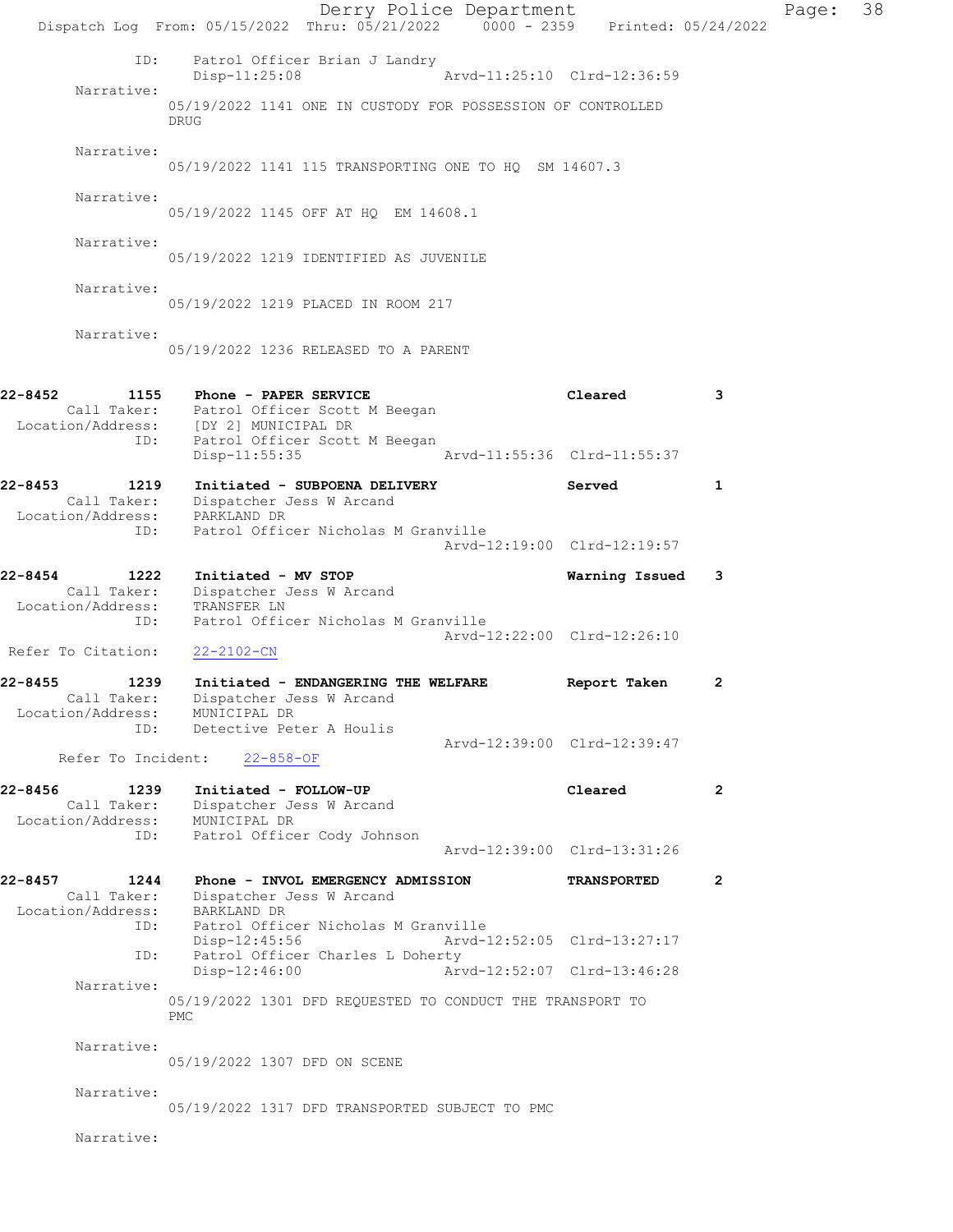Derry Police Department Fage: 39 Dispatch Log From: 05/15/2022 Thru: 05/21/2022 0000 - 2359 Printed: 05/24/2022 05/19/2022 1329 418 OFF AT PMC WITH DFD Refer To Summons: 22-440-AR 22-8458 1326 Phone - THEFT Report Taken 2 Call Taker: Dispatcher Jess W Arcand Location/Address: WINDHAM RD ID: Patrol Officer James M McClafferty Disp-13:47:17 Arvd-13:56:03 Clrd-14:30:54 Narrative: THEFT OF A SIGN FROM THE FRONT YARD Refer To Incident: 22-859-OF 22-8459 1348 Phone - ABANDONED MV **Report Taken** 3 Call Taker: Dispatcher Jess W Arcand Location/Address: WATERMAN HILL RD ID: Patrol Officer Nicholas M Granville Disp-13:48:42 Arvd-13:58:40 Clrd-14:42:19 Narrative: 05/19/2022 1416 MA 4725RJ PARKED SUSPICIOUS Refer To Incident: 22-860-OF 22-8460 1507 Phone - ERRATIC OPERATION Services Rendered 2 Call Taker: Dispatcher Jess W Arcand Location/Address: HAMPSTEAD RD ID: Patrol Officer Jeffrey R Pike Disp-15:21:12 Arvd-15:31:20 Clrd-15:53:05 Refer To Field Int: 22-1670-FI 22-8461 1507 Phone - ERRATIC OPERATION Warning Issued 2 Call Taker: Dispatcher Jess W Arcand Location/Address: TSIENNETO RD ID: Patrol Officer Jeffrey R Pike Disp-15:09:22 Arvd-15:14:11 Clrd-15:21:01 Refer To Citation: 22-2103-CN 22-8462 1521 Initiated - FOLLOW-UP No Action Required 2 Call Taker: Dispatcher Jess W Arcand Location/Address: ROCKINGHAM RD ID: Patrol Officer Jack Stafford Arvd-15:21:00 Clrd-15:24:45 22-8463 1544 Initiated - MV STOP Summons Issued 3 Call Taker: Dispatcher Jess W Arcand Location/Address: FORDWAY ST + AIKEN ST ID: Patrol Officer Collin Kennedy Arvd-15:44:00 Clrd-16:00:50 Refer To Summons: 22-441-AR 22-8464 1557 Initiated - MV STOP Warning Issued 3 Call Taker: Dispatcher Jess W Arcand Location/Address: MUNICIPAL DR ID: Patrol Officer Jeffrey R Pike Arvd-15:57:00 Clrd-16:05:01 22-8465 1616 Initiated - DISABLED MV 1990 Vehicle checked 3 Call Taker: Dispatcher Jess W Arcand Location/Address: PARKLAND DR + BIRCH ST ID: Sergeant Seth Plumer Arvd-16:16:00 Clrd-16:17:11 Narrative: 05/19/2022 1617 OWNER CONTACTED WRECKER PRIOR TO ARRIVAL 22-8466 1620 Initiated - INTERNET OFFENSES Report Taken 2 Call Taker: Dispatcher Jess W Arcand

Location/Address: MUNICIPAL DR

ID: Detective Scott A Tompkins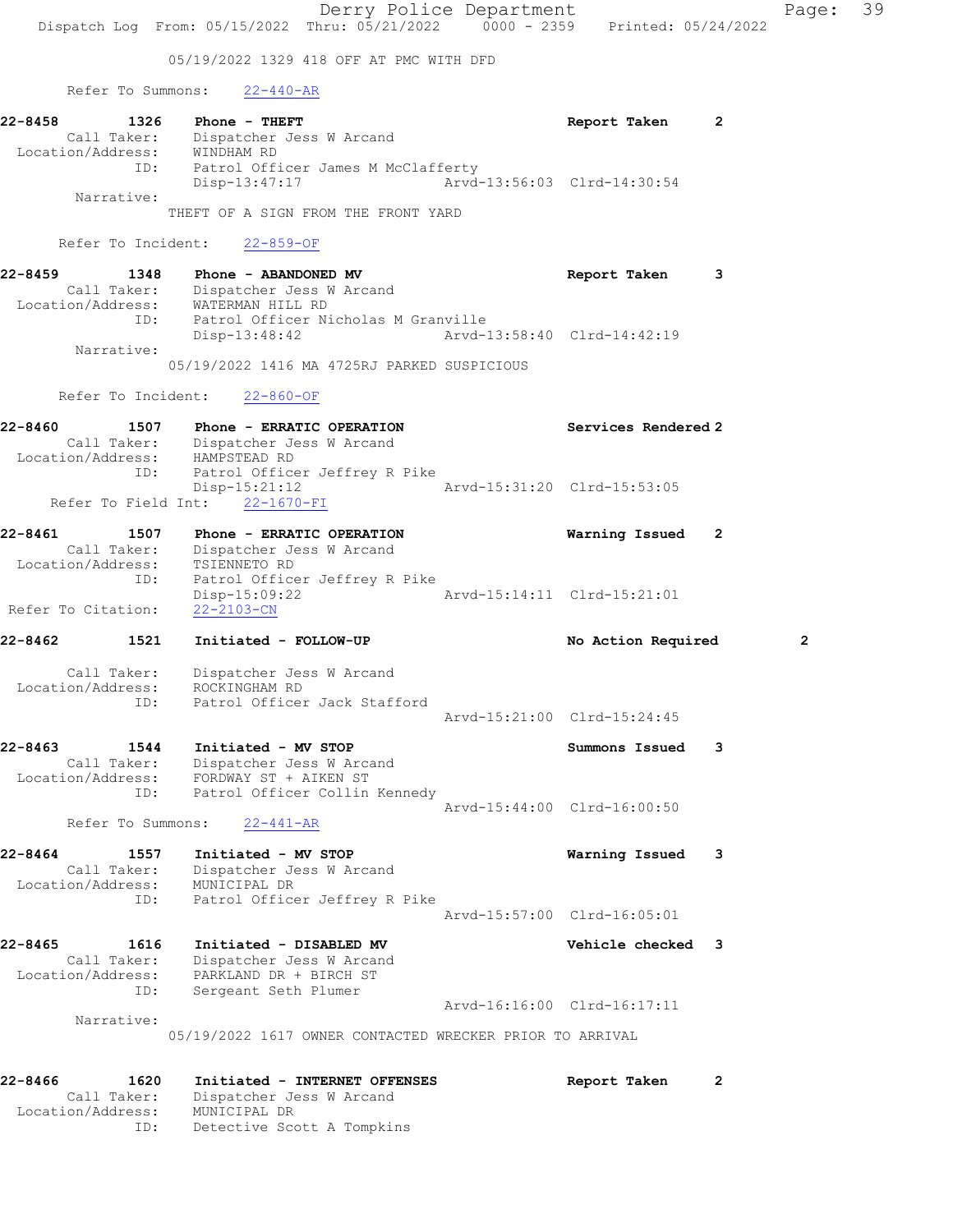Arvd-16:20:00 Clrd-16:20:49

Refer To Incident: 22-861-OF 22-8467 1655 Initiated - SUBPOENA DELIVERY 1 Not Served 1 Call Taker: Dispatcher Jess W Arcand Location/Address: ROCCO DR ID: Patrol Officer Bryan R Hanson Arvd-16:55:00 Clrd-17:02:52 Patrol Officer Michael P Accorto Cleared By: Sergeant Jared Knox 22-8468 1705 Phone - ERRATIC OPERATION Could Not Locate 2 Call Taker: Dispatcher Jess W Arcand Location/Address: A ST ID: Patrol Officer Collin Kennedy Disp-17:05:46 Arvd-17:07:20 Clrd-17:10:47 22-8469 1710 Initiated - SUBPOENA DELIVERY Served 1 Call Taker: Dispatcher Jess W Arcand Location/Address: E BROADWAY ID: Patrol Officer Bryan R Hanson Arvd-17:10:00 Clrd-17:18:39 Patrol Officer Michael P Accorto 22-8470 1720 Initiated - FOLLOW-UP No Action Required 2 Call Taker: Dispatcher Jess W Arcand Location/Address: N HIGH ST ID: Patrol Officer Jeffrey R Pike Arvd-17:20:00 Clrd-17:20:52 22-8471 1721 Initiated - SERVE RESTRAINING ORDER Served 2 Call Taker: Dispatcher Jess W Arcand Location/Address: BROOKVIEW DR ID: Patrol Officer Jeffrey R Pike Arvd-17:21:00 Clrd-17:24:00 ID: Patrol Officer Bryan R Hanson<br>Disp-17:21:11 Disp-17:21:11 Arvd-17:34:22 Clrd-17:47:01 Patrol Officer Michael P Accorto<br>ID: Patrol Officer Jeffrey R Pike ID: Patrol Officer Jeffrey R Pike Disp-17:34:11 Arvd-17:34:22 Clrd-17:47:03 ID: Sergeant Seth Plumer Disp-17:36:06 Arvd-17:36:08 Clrd-17:46:59 22-8472 1724 Initiated - MV STOP Warning Issued 3 Call Taker: Dispatcher Jess W Arcand Location/Address: MANCHESTER RD ID: Patrol Officer Jeffrey R Pike Arvd-17:24:00 Clrd-17:34:11 22-8473 1743 Phone - SUSPICIOUS ACTIVITY SENT ON THEIR WAY 2 Call Taker: Dispatcher Jess W Arcand Location/Address: MANCHESTER RD ID: Patrol Officer Collin Kennedy Disp-17:44:35 Arvd-17:46:55 Clrd-17:55:31 ID: Patrol Officer Kevin L Davies Disp-17:44:50 Arvd-17:46:57 Clrd-17:55:18 22-8474 1745 Phone - RUNAWAY JUVENILE Report Taken 2 Call Taker: Dispatcher Jess W Arcand Location/Address: LARAWAY CT ID: Patrol Officer Collin Kennedy Disp-17:55:45 Arvd-17:58:43 Clrd-18:17:16 Refer To Incident: 22-862-OF 22-8475 1746 Phone - Loose Dog Complaint Could Not Locate 2 Call Taker: Dispatcher Jess W Arcand Location/Address: ASH ST EXT ID: Patrol Officer Kevin L Davies Disp-18:07:56 Arvd-18:10:27 Clrd-18:15:15 Narrative: 05/19/2022 1746 BROWN DOG W/ A HARNESS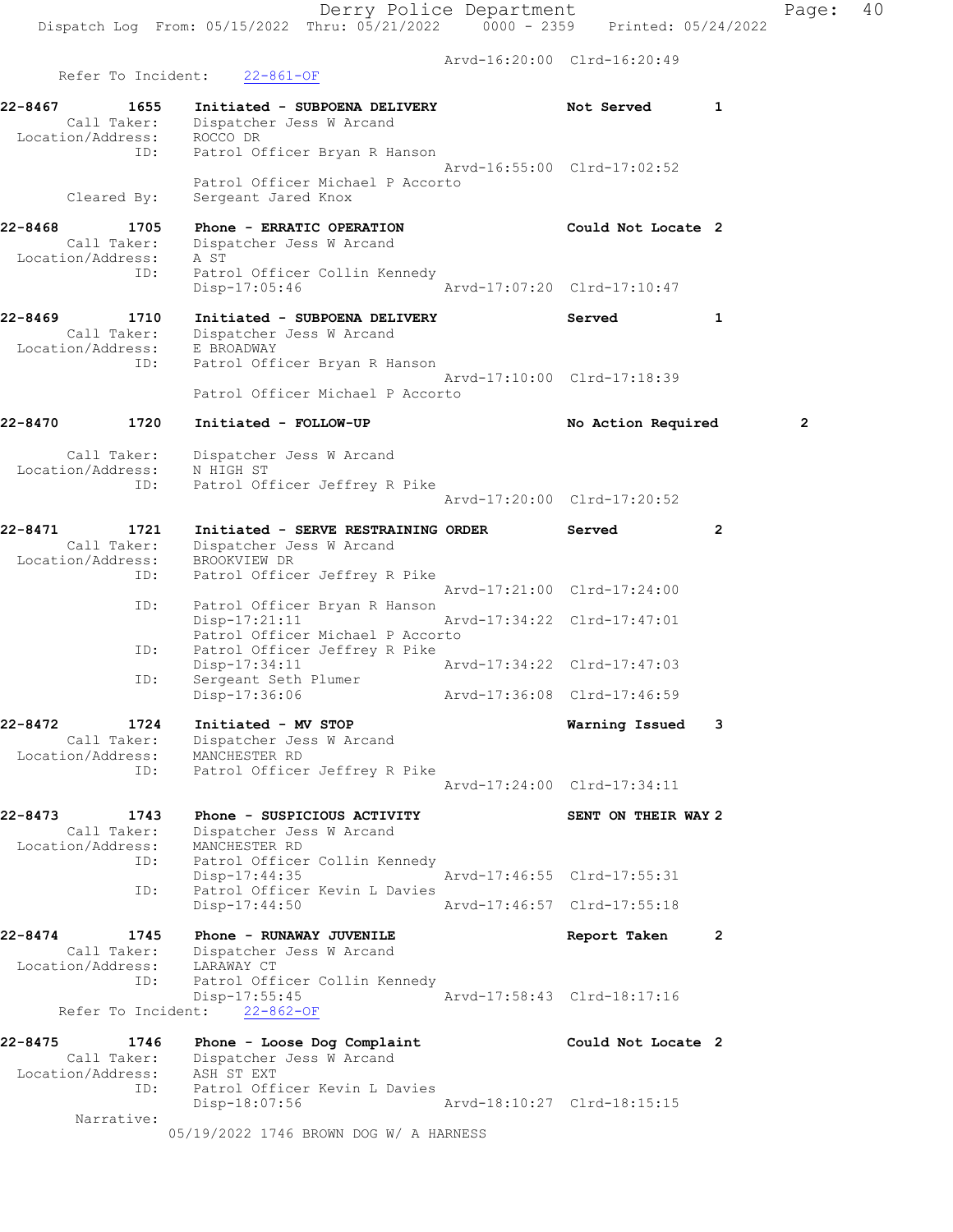22-8476 1754 Phone - SUSPICIOUS ACTIVITY SENT ON THEIR WAY 2 Call Taker: Patrol Officer Robert Corwin Location/Address: [DY 2258] E BROADWAY ID: Patrol Officer Bryan R Hanson Disp-17:55:08 Arvd-17:58:34 Clrd-18:07:34 Patrol Officer Michael P Accorto Arrived By: Dispatcher Jess W Arcand Cleared By: Dispatcher Jess W Arcand ID: Patrol Officer Kevin L Davies Disp-17:55:28 Arvd-17:58:27 Clrd-18:07:31 Dispatched By: Dispatcher Jess W Arcand Arrived By: Dispatcher Jess W Arcand Cleared By: Dispatcher Jess W Arcand ID: Sergeant Seth Plumer Disp-17:58:37 Arvd-17:58:39 Clrd-18:07:29 Dispatched By: Dispatcher Jess W Arcand Arrived By: Dispatcher Jess W Arcand Cleared By: Dispatcher Jess W Arcand Refer To Field Int: 22-1679-FI 22-8477 1757 Initiated - MV STOP Warning Issued 3 Call Taker: Dispatcher Jess W Arcand Location/Address: BYPASS 28 ID: Patrol Officer Jeffrey R Pike Arvd-17:57:00 Clrd-18:05:15 Refer To Citation: 22-2104-CN 22-8478 1817 Initiated - FOLLOW-UP No Action Required 2 Call Taker: Dispatcher Jess W Arcand Location/Address: ROLLINS ST ID: Patrol Officer Collin Kennedy Arvd-18:17:00 Clrd-18:32:46 22-8479 1830 Initiated - MV STOP Warning Issued 3 Call Taker: Dispatcher Jess W Arcand Location/Address: BYPASS 28 ID: Patrol Officer Jeffrey R Pike Arvd-18:30:00 Clrd-18:44:06 Refer To Citation: 22-2105-CN 22-8480 1850 Initiated - MV STOP Summons Issued 3 Call Taker: Dispatcher Jess W Arcand Location/Address: BYPASS 28 + ENGLISH RANGE RD ID: Patrol Officer Jeffrey R Pike Arvd-18:50:00 Clrd-19:07:08 Refer To Citation: 22-816-004010 22-8481 1906 Initiated - PED CHECK Services Rendered 2 Call Taker: Dispatcher Jess W Arcand Location/Address: KENDALL POND RD ID: Patrol Officer Cody Johnson Arvd-19:06:00 Clrd-19:37:45 ID: Detective Daniel J McCarthy<br>Disp-19:09:30 Disp-19:09:30 Arvd-19:09:31 Clrd-19:37:44 22-8482 1919 Initiated - MV STOP Warning Issued 3 Call Taker: Dispatcher Jess W Arcand Location/Address: FORDWAY ST ID: Patrol Officer Jack Stafford Arvd-19:19:00 Clrd-19:26:52 Refer To Citation: 22-2106-CN 22-8483 1920 Phone - ALARM(OTHER) Services Rendered 2 Call Taker: Patrol Officer Robert Corwin Location/Address: FERLAND DR ID: Patrol Officer Kevin L Davies Disp-19:21:35 Arvd-19:27:56 Clrd-19:38:21 Arrived By: Dispatcher Jess W Arcand Cleared By: Dispatcher Jess W Arcand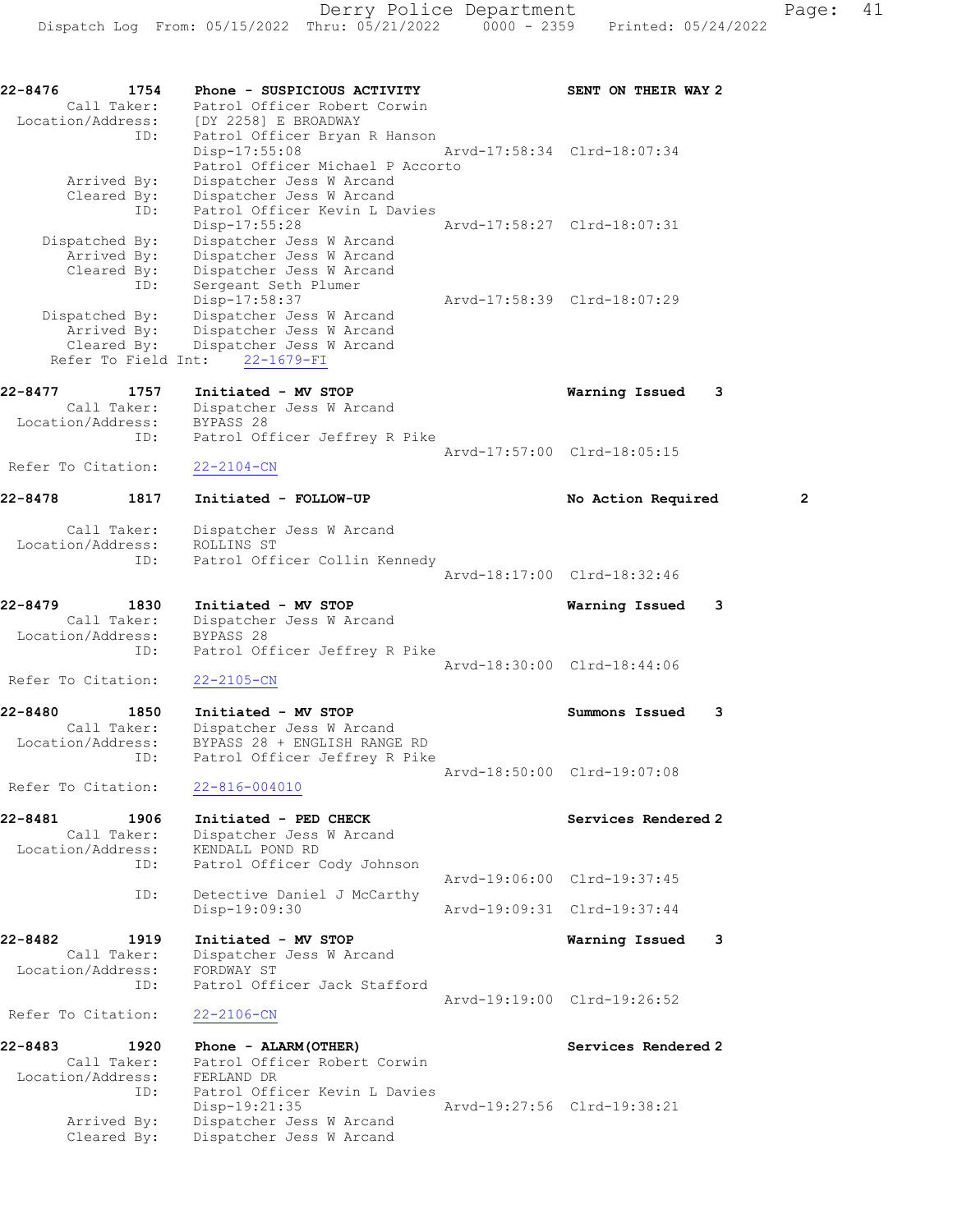Narrative:

unknown alarm going off

| 22-8484<br>Location/Address: | 1931<br>Call Taker:<br>ID: | Walk-In - ASSIST CITIZEN<br>Patrol Officer Robert Corwin<br>(DY 21 MUNICIPAL DR<br>Patrol Officer Robert Corwin<br>Disp-19:46:48 | <b>ADVICE GIVEN</b><br>Aryd-19:52:27 Clrd-20:10:43 |   |
|------------------------------|----------------------------|----------------------------------------------------------------------------------------------------------------------------------|----------------------------------------------------|---|
|                              | Narrative:                 | on going issue with ex wife<br>Refer To Field Int: 22-1668-FI                                                                    |                                                    |   |
| 22-8485<br>Location/Address: | 1957<br>Call Taker:<br>ID: | Initiated - MV STOP<br>Dispatcher Jess W Arcand<br>PINKERTON ST<br>Patrol Officer Jack Stafford                                  | Warning Issued                                     | з |
|                              |                            |                                                                                                                                  | Arvd-19:57:00 Clrd-19:59:07                        |   |

Refer To Citation: 22-2107-CN

- 22-8486 2009 Walk-In SEXUAL OFFENDER REGISTRATION Services Rendered 1 Call Taker: Dispatcher Jess W Arcand Location/Address: MUNICIPAL DR ID: Detective Kevin G Ruppel Disp-20:10:16 Arvd-20:10:18 Clrd-20:10:21
- 22-8487 2010 Initiated MV STOP Warning Issued 3 Call Taker: Dispatcher Jess W Arcand Location/Address: WINDHAM RD ID: Patrol Officer Kevin L Davies Arvd-20:10:00 Clrd-20:14:22

Refer To Citation: 22-2108-CN

| 22-8488<br>2019   | 911 - DOMESTIC DISTURBANCE       | Arrest(s) Made              |  |
|-------------------|----------------------------------|-----------------------------|--|
| Call Taker:       | Dispatcher Jess W Arcand         |                             |  |
| Location/Address: | TYLER RD                         |                             |  |
| ID:               | Patrol Officer Bryan R Hanson    |                             |  |
|                   | Disp-20:20:36                    | Arvd-20:38:25 Clrd-21:53:00 |  |
|                   | Patrol Officer Michael P Accorto |                             |  |
| Cleared By:       | Patrol Officer Robert Corwin     |                             |  |
| ID:               | Patrol Officer Kevin L Davies    |                             |  |
|                   | $Disp-20:20:38$                  | Arvd-20:23:56 Clrd-21:01:49 |  |
| ID:               | Sergeant Seth Plumer             |                             |  |
|                   | Disp-20:24:44                    | Arvd-20:24:46 Clrd-20:56:20 |  |
| Narrative:        |                                  |                             |  |

05/19/2022 2038 ONE IN CUSTODY

 Narrative: 05/19/2022 2043 EN ROUTE TO HQ SM 18043.6

Narrative:

05/19/2022 2051 OFF AT HQ EM 18046.2

Narrative:

05/19/2022 2126 IDENTIFIED AS JUVENILE

Narrative:

 Narrative: 05/19/2022 2131 OFF AT PMC EM 18047.7

Refer To Arrest:  $\frac{22-442-AR}{22-863-OF}$ Refer To Incident:

| 22-8489<br>2048   | Phone - ASSIST CITIZEN       | <b>ADVICE GIVEN</b>         | . २ |
|-------------------|------------------------------|-----------------------------|-----|
| Call Taker:       | Patrol Officer Robert Corwin |                             |     |
| Location/Address: | [DY 2] MUNICIPAL DR          |                             |     |
| ID:               | Patrol Officer Robert Corwin |                             |     |
|                   | Disp-20:49:10                | Aryd-20:49:18 Clrd-20:49:20 |     |

05/19/2022 2127 TRANSPORTING ONE TO PMC SM 18046.2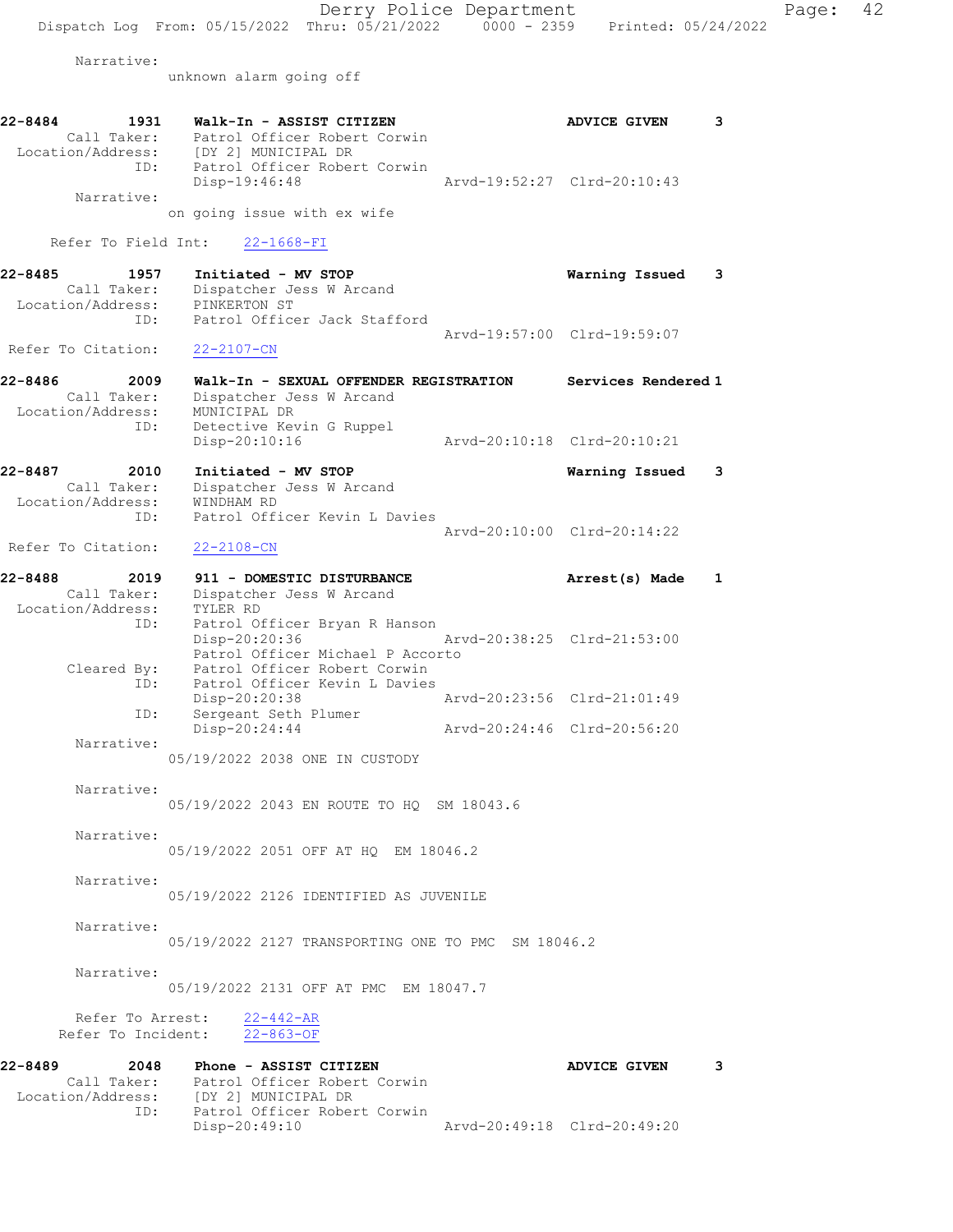| 22-8490                          | 2101                       | Initiated - FOLLOW-UP                                                                               | No Action Required          | $\mathbf{2}$ |
|----------------------------------|----------------------------|-----------------------------------------------------------------------------------------------------|-----------------------------|--------------|
| Location/Address:                | Call Taker:<br>ID:         | Dispatcher Jess W Arcand<br>ROCKINGHAM RD<br>Patrol Officer Kevin L Davies                          |                             |              |
|                                  | ID:                        | Patrol Officer Jack Stafford                                                                        | Arvd-21:01:00 Clrd-21:35:14 |              |
|                                  |                            | Disp-21:02:13                                                                                       | Arvd-21:03:19 Clrd-21:35:10 |              |
|                                  | ID:                        | Sergeant Seth Plumer<br>Disp-21:03:24                                                               | Arvd-21:03:25 Clrd-21:35:12 |              |
| 22-8491                          | 2117<br>Call Taker:        | Phone - NEIGHBORHOOD DISPUTE<br>Dispatcher Jess W Arcand                                            | Services Rendered 2         |              |
| Location/Address:                | ID:                        | PERLEY RD<br>Patrol Officer Collin Kennedy<br>$Disp-21:18:11$                                       | Arvd-21:25:25 Clrd-21:40:18 |              |
|                                  | ID:                        | Patrol Officer Jeffrey R Pike<br>Disp-21:18:18                                                      | Arvd-21:30:57 Clrd-21:40:14 |              |
| 22-8492                          | 2202                       | 911 - DISABLED MV                                                                                   | Vehicle Towed<br>3          |              |
| Location/Address:                | Call Taker:<br>ID:         | Dispatcher Jess W Arcand<br>OLD MANCHESTER RD<br>Patrol Officer Collin Kennedy                      |                             |              |
|                                  | Cleared By:<br>ID:         | Disp-22:03:45<br>Dispatcher Jonathon S Pickering<br>Sergeant Seth Plumer                            | Arvd-22:08:50 Clrd-23:37:23 |              |
|                                  | Cleared By:<br>Narrative:  | $Disp-22:08:53$<br>Patrol Officer Robert Corwin                                                     | Arvd-22:08:55 Clrd-23:03:32 |              |
|                                  |                            | 05/19/2022 2309 next on the list requested for NH 4972184,<br>LBP Towing responding                 |                             |              |
|                                  | Narrative:                 | 05/19/2022 2309 negative DWI                                                                        |                             |              |
|                                  | Narrative:                 | 05/19/2022 2327 LBP Towing on scene                                                                 |                             |              |
| 22-8493                          | 2203                       | Initiated - FOLLOW-UP                                                                               | No Action Required          | $\mathbf{2}$ |
| Location/Address:                | Call Taker:<br>ID:         | Dispatcher Jess W Arcand<br>MUNICIPAL DR<br>Patrol Officer Kevin L Davies                           | Arvd-22:03:00 Clrd-23:06:06 |              |
|                                  | Cleared By:                | Dispatcher Jonathon S Pickering                                                                     |                             |              |
| $22 - 8494$<br>Location/Address: | 2229<br>Call Taker:<br>ID: | Initiated - MV STOP<br>Dispatcher Jess W Arcand<br>KENDALL POND RD<br>Patrol Officer Bryan R Hanson | 3<br>Warning Issued         |              |
| Refer To Citation:               | Cleared By:                | Patrol Officer Michael P Accorto<br>Patrol Officer Robert Corwin<br>22-2109-CN                      | Arvd-22:29:00 Clrd-22:36:16 |              |
| $22 - 8495$<br>Location/Address: | 2245<br>Call Taker:<br>ID: | Initiated - MV STOP<br>Patrol Officer Robert Corwin<br>RT 28<br>Detective Daniel J McCarthy         | Warning Issued<br>3         |              |
|                                  | ID:                        | Patrol Officer Cody Johnson                                                                         | Arvd-22:45:00 Clrd-22:49:44 |              |
|                                  |                            | Disp-22:46:26                                                                                       | Arvd-22:46:29 Clrd-22:49:42 |              |
| 22-8496                          | 2254                       | Initiated - DISABLED MV                                                                             | No Action Required          | 3            |
| Location/Address:                | Call Taker:                | Patrol Officer Robert Corwin<br>E BROADWAY                                                          |                             |              |
|                                  | ID:                        | Patrol Officer Cody Johnson                                                                         | Arvd-22:54:00 Clrd-22:58:10 |              |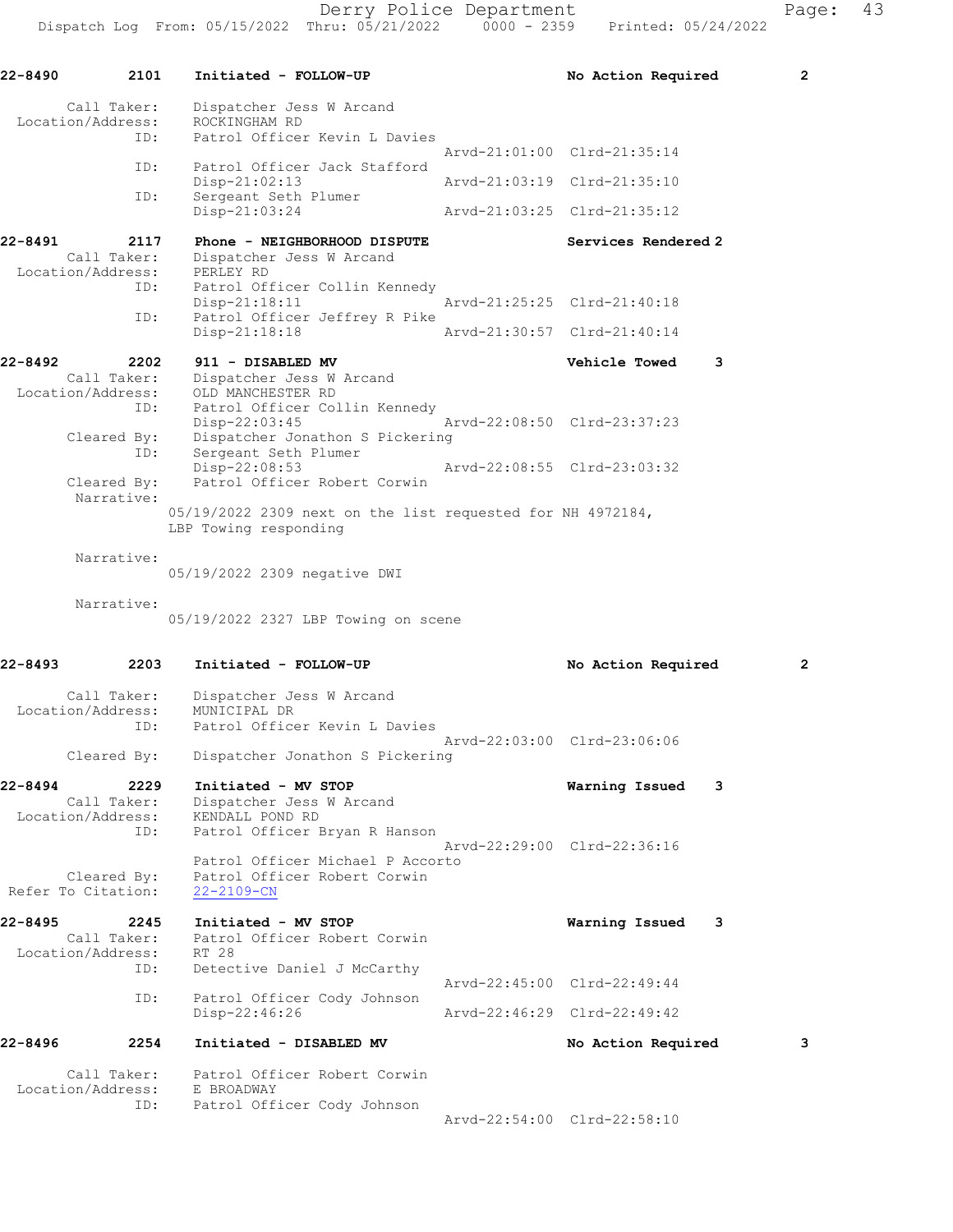|                   |             | Dispatch Log From: 05/15/2022 Thru: 05/21/2022 0000 - 2359 Printed: 05/24/2022 | Derry Police Department     |                             | Page:          | 44 |
|-------------------|-------------|--------------------------------------------------------------------------------|-----------------------------|-----------------------------|----------------|----|
| 22-8497           |             | 2307 Phone - DOMESTIC DISTURBANCE                                              |                             | Verbal in Nature 1          |                |    |
|                   |             | Call Taker: Dispatcher Jonathon S Pickering                                    |                             |                             |                |    |
|                   |             | Location/Address: [DY 2783] HILDA AVE                                          |                             |                             |                |    |
|                   | ID:         | Patrol Officer Timothy J Underhill                                             |                             |                             |                |    |
|                   |             | $Disp-23:08:01$                                                                |                             |                             |                |    |
|                   | ID:         | Patrol Officer Sara R Joyce                                                    |                             |                             |                |    |
|                   |             | Disp-23:08:05                                                                  | Arvd-23:13:41 Clrd-23:24:04 |                             |                |    |
|                   | ID:         | Sergeant Patrick H Dawson                                                      |                             |                             |                |    |
|                   |             | Disp-23:14:40                                                                  | Arvd-23:18:05 Clrd-23:24:06 |                             |                |    |
|                   |             | Arrived By: Patrol Officer Robert Corwin                                       |                             |                             |                |    |
|                   |             | Refer To Field Int: 22-1669-FI                                                 |                             |                             |                |    |
| 22-8498           |             | 2312 Initiated - FOLLOW-UP                                                     |                             | Served<br>$\overline{2}$    |                |    |
|                   |             | Call Taker: Dispatcher Jonathon S Pickering                                    |                             |                             |                |    |
|                   |             | Location/Address: [DY 997] PARKLAND DR                                         |                             |                             |                |    |
|                   | ID:         | Patrol Officer Kevin L Davies                                                  |                             |                             |                |    |
|                   |             |                                                                                |                             | Arvd-23:12:00 Clrd-23:23:28 |                |    |
| $22 - 8499$       | 2323        | Phone - FOLLOW-UP                                                              |                             | No Action Required          | $\overline{2}$ |    |
|                   | Call Taker: | Dispatcher Jonathon S Pickering                                                |                             |                             |                |    |
| Location/Address: |             | DERRYFIELD RD                                                                  |                             |                             |                |    |
|                   | ID:         | Patrol Officer Kevin L Davies                                                  |                             |                             |                |    |
|                   |             | Disp-23:32:14 Arvd-23:36:18 Clrd-23:43:56                                      |                             |                             |                |    |
|                   | ID:         | Patrol Officer Timothy J Underhill                                             |                             |                             |                |    |
|                   |             | Disp-23:32:17                                                                  | Arvd-23:37:20 Clrd-23:43:57 |                             |                |    |
|                   | ID:         | Sergeant Patrick H Dawson                                                      |                             |                             |                |    |
|                   |             | Disp-23:32:19                                                                  | Arvd-23:37:20 Clrd-23:43:54 |                             |                |    |

Narrative:

05/19/2022 2344 no contact with juvenile

### For Date: 05/20/2022 - Friday

| Initiated - PROPERTY CHECK      | Services Rendered 2         |
|---------------------------------|-----------------------------|
| Dispatcher Jonathon S Pickering |                             |
| TSIENNETO RD                    |                             |
| Patrol Officer Sara R Joyce     |                             |
|                                 | Aryd-00:01:00 Clrd-00:01:48 |
|                                 |                             |

22-8501 0006 Phone - ERRATIC OPERATION Gone on Arrival 2 Call Taker: Dispatcher Jonathon S Pickering Location/Address: RT 93 ID: Patrol Officer Collin Kennedy Disp-00:06:58 Arvd-00:09:35 Clrd-00:19:40 Narrative: 05/20/2022 0015 checking for an erratic operation for NHSP, NH 5034474

22-8502 0037 Phone - FOLLOW-UP Services Rendered 2 Call Taker: Dispatcher Jonathon S Pickering Location/Address: [BRE] NORTH RD ID: Patrol Officer Timothy J Underhill Disp-00:37:43 Arvd-01:09:42 Clrd-01:09:42 Narrative: 05/20/2022 0109 property returned

22-8503 0111 Initiated - MV STOP Warning Issued 3 Call Taker: Dispatcher Jonathon S Pickering Location/Address: E BROADWAY ID: Patrol Officer Sara R Joyce Arvd-01:11:00 Clrd-01:17:01 Refer To Citation: 22-2110-CN

22-8504 0626 Initiated - MV STOP Warning Issued 3 Call Taker: Dispatcher Jonathon S Pickering Location/Address: N MAIN ST + PINKERTON ST ID: Patrol Officer Sara R Joyce Arvd-06:26:00 Clrd-06:29:15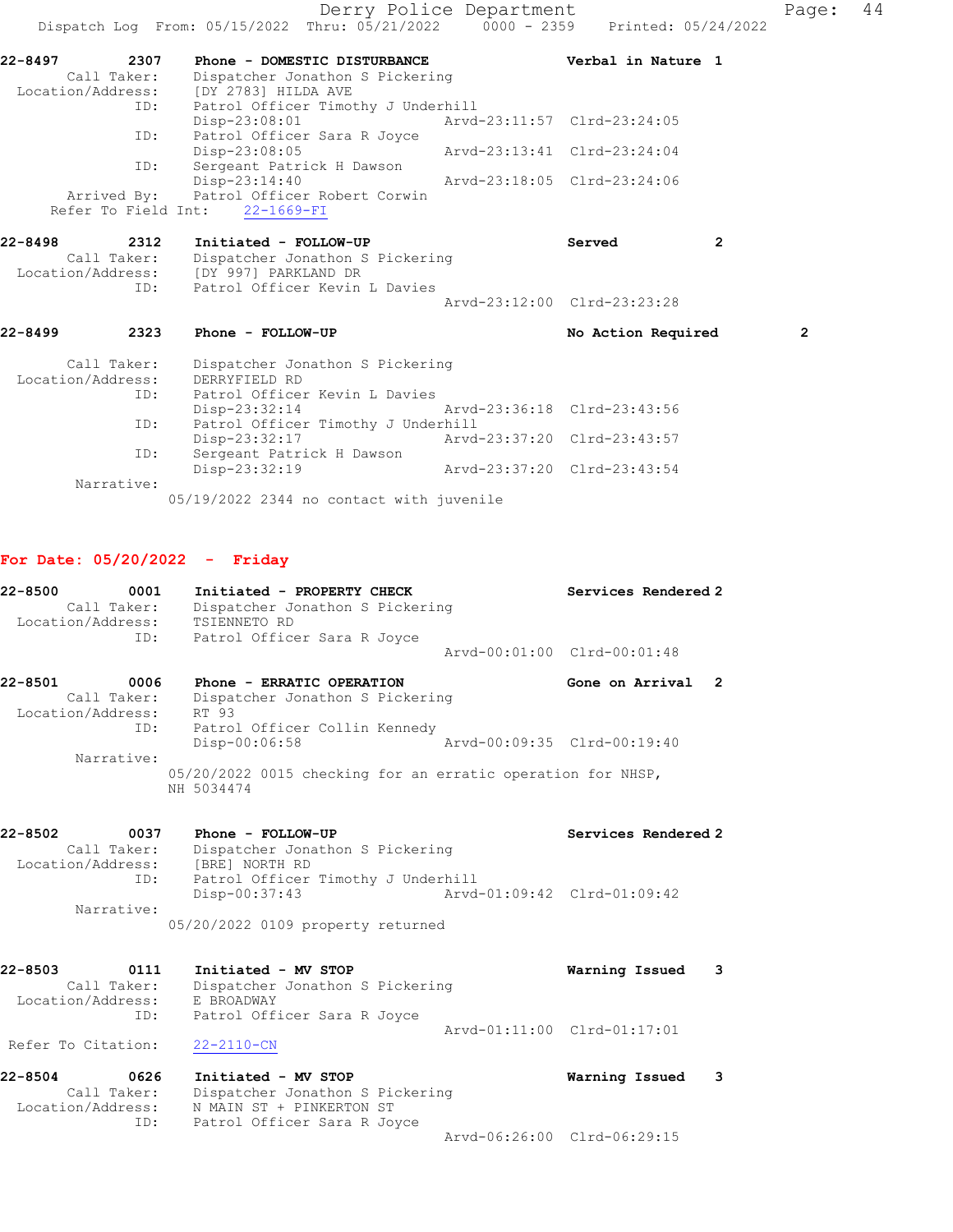Derry Police Department Fage: 45 Dispatch Log From: 05/15/2022 Thru: 05/21/2022 0000 - 2359 Printed: 05/24/2022 Refer To Citation: 22-2113-CN 22-8505 0709 Walk-In - MV REPO Vehicle Towed 1 Call Taker: Dispatcher Jess W Arcand Location/Address: LAWRENCE RD ID: Dispatcher Jess W Arcand Disp-07:11:47 Arvd-07:11:49 Clrd-07:11:51 Narrative: 05/20/2022 0710 2014 NISSAN SENTRA RED. OWNER UNAWARE. 22-8506 0720 Initiated - MV STOP Warning Issued 3 Call Taker: Dispatcher Jess W Arcand Location/Address: CRYSTAL AVE ID: Patrol Officer Cody Johnson Arvd-07:20:00 Clrd-07:28:33 Refer To Citation: 22-2115-CN 22-8507 0730 Initiated - MV STOP Warning Issued 3 Call Taker: Dispatcher Jess W Arcand Location/Address: MANCHESTER RD ID: Patrol Officer Cody Johnson Arvd-07:30:00 Clrd-07:41:08 Refer To Citation: 22-2114-CN 22-8508 0751 Phone - SUSPICIOUS ACTIVITY No Action Required 2 Call Taker: Dispatcher Jess W Arcand Location/Address: N SHORE (IP) RD 22-8509 0827 Phone - UNWANTED SUBJECT Report Taken 2 Call Taker: Dispatcher Jess W Arcand Location/Address: OLD CHESTER RD ID: Patrol Officer Andrew J Teague Disp-08:28:38 Arvd-08:37:39 Clrd-09:32:08 ID: Patrol Officer Michael Carnazzo Disp-08:28:41 Arvd-08:37:41 Clrd-09:32:10 ID: Sergeant Jeffrey M Dawe Disp-08:36:25 Arvd-08:36:31 Clrd-09:32:12 Narrative: 05/20/2022 0828 UNKNOWN VAN PARKED IN LOT WITH PERSON SLEEPING INSIDE Narrative: 05/20/2022 0836 CHECKING MA 4ZA683 Narrative: 05/20/2022 0906 DFD REQUESTED AND ON SCENE Refer To Incident: 22-864-OF 22-8510 0850 Initiated - TOBACCO VIOLATION Summons Issued 1 Call Taker: Dispatcher Jess W Arcand Location/Address: PINKERTON ST ID: Patrol Officer Brian J Landry Arvd-08:50:00 Clrd-09:56:03 Refer To Summons: 22-443-AR 22-8511 0855 Initiated - Community Relations Services Rendered 2 Call Taker: Dispatcher Jess W Arcand Location/Address: ROCKINGHAM RD ID: Patrol Officer Cody Johnson Arvd-08:55:00 Clrd-09:44:02 22-8512 0943 Initiated - FOLLOW-UP No Action Required 2 Call Taker: Dispatcher Jess W Arcand Location/Address: MUNICIPAL DR ID: Patrol Officer Andrew J Teague Arvd-09:43:00 Clrd-10:37:26

Patrol Officer Michael P Accorto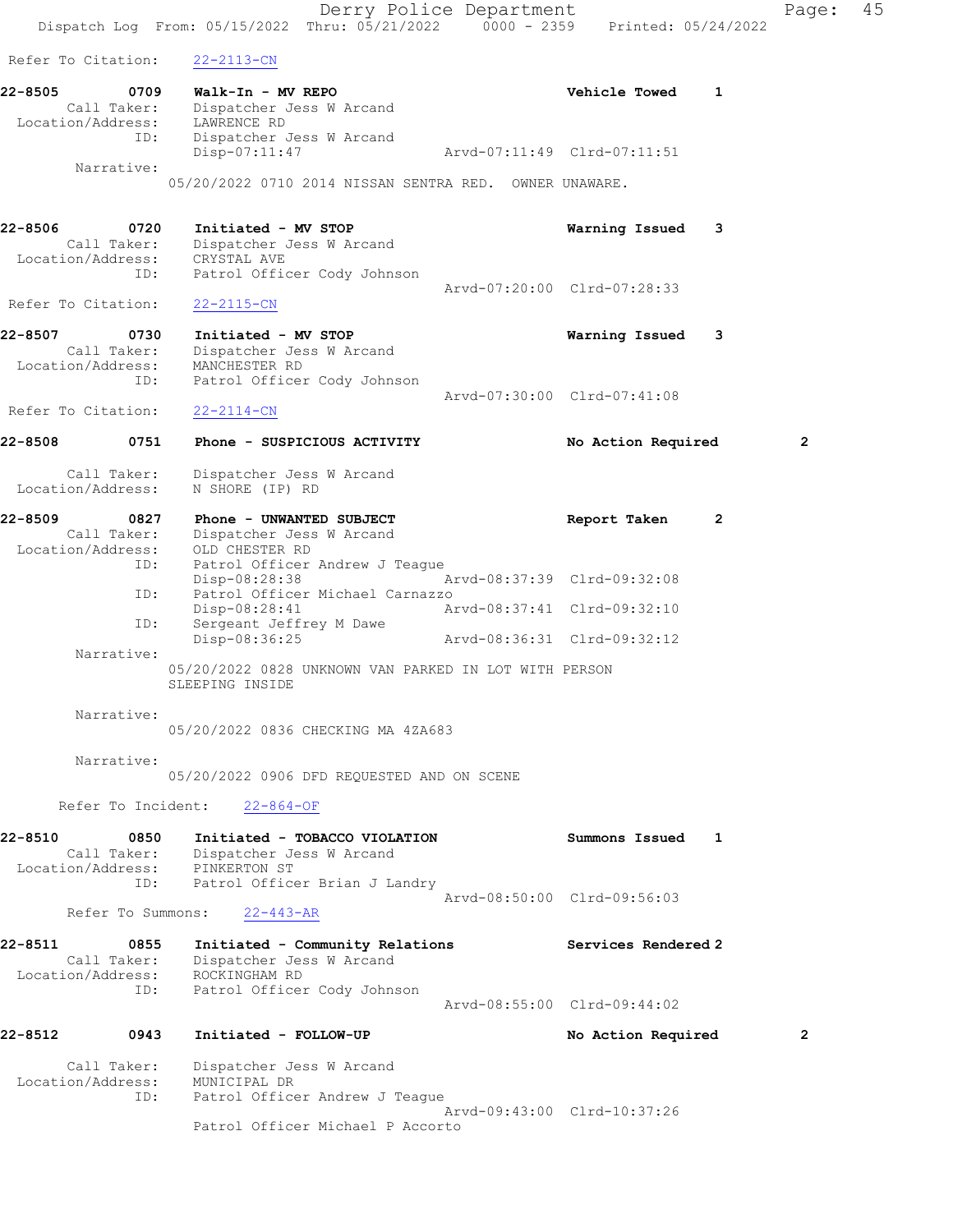22-8513 1037 Initiated - FOLLOW-UP 12 No Action Required 2 Call Taker: Dispatcher Jess W Arcand Location/Address: MUNICIPAL DR ID: Patrol Officer Andrew J Teague Arvd-10:37:00 Clrd-11:05:08 Patrol Officer Michael P Accorto 22-8514 1105 Initiated - MV STOP Warning Issued 3 Call Taker: Dispatcher Jess W Arcand Location/Address: CHESTER RD + NESMITH ST ID: Patrol Officer Michael Carnazzo Arvd-11:05:00 Clrd-11:13:15 22-8515 1123 Phone - VIN CHECK Services Rendered 3 Call Taker: Dispatcher Jess W Arcand Location/Address: OXBOW LN ID: Patrol Officer Cody Johnson Disp-11:24:25 Arvd-11:36:09 Clrd-11:44:23 22-8516 1153 Initiated - MV STOP Warning Issued 3 Call Taker: Dispatcher Jess W Arcand Location/Address: MANCHESTER RD ID: Patrol Officer Michael Carnazzo Arvd-11:53:00 Clrd-12:03:28 Refer To Citation: 22-2116-CN 22-8517 1212 Phone - VIN CHECK Services Rendered 3 Call Taker: Dispatcher Jess W Arcand Location/Address: CHESTER RD ID: Patrol Officer Andrew J Teague Disp-12:17:19 Arvd-12:28:53 Clrd-12:44:41 Patrol Officer Michael P Accorto 22-8518 1214 Initiated - FOLLOW-UP No Action Required 2 Call Taker: Dispatcher Jess W Arcand Location/Address: E BROADWAY ID: Patrol Officer Scott M Beegan Arvd-12:14:00 Clrd-12:19:34 22-8519 1229 Walk-In - KEEP THE PEACE Cleared 2 Call Taker: Dispatcher Jess W Arcand Location/Address: HOPE HILL RD ID: Patrol Officer Nicholas M Granville Disp-12:29:29 Arvd-12:42:39 Clrd-12:57:02<br>ID: Patrol Officer Scott M Beegan Patrol Officer Scott M Beegan Disp-12:29:34 Arvd-12:42:41 Clrd-12:57:04 22-8520 1237 Initiated - ANIMAL COMPLAINT ADVICE GIVEN 1 Call Taker: Detective Victoria M Kidd Location/Address: [DY 2] MUNICIPAL DR ID: Detective Victoria M Kidd Arvd-12:37:00 Clrd-12:40:18 22-8521 1247 Phone - MV ACCIDENT Report Taken 1 Call Taker: Dispatcher Jess W Arcand Location/Address: BYPASS 28 + HERITAGE LN ID: Patrol Officer Andrew J Teague Disp-12:49:14 Arvd-12:51:26 Clrd-13:14:10 Patrol Officer Michael P Accorto ID: Sergeant Jeffrey M Dawe Disp-12:49:28 Arvd-12:52:57 Clrd-12:58:29 Narrative: Motorcycle crash Narrative:

05/20/2022 1313 REPORTABLE. MULVIHILL VS ROADSIDE

Refer To Accident: 22-245-AC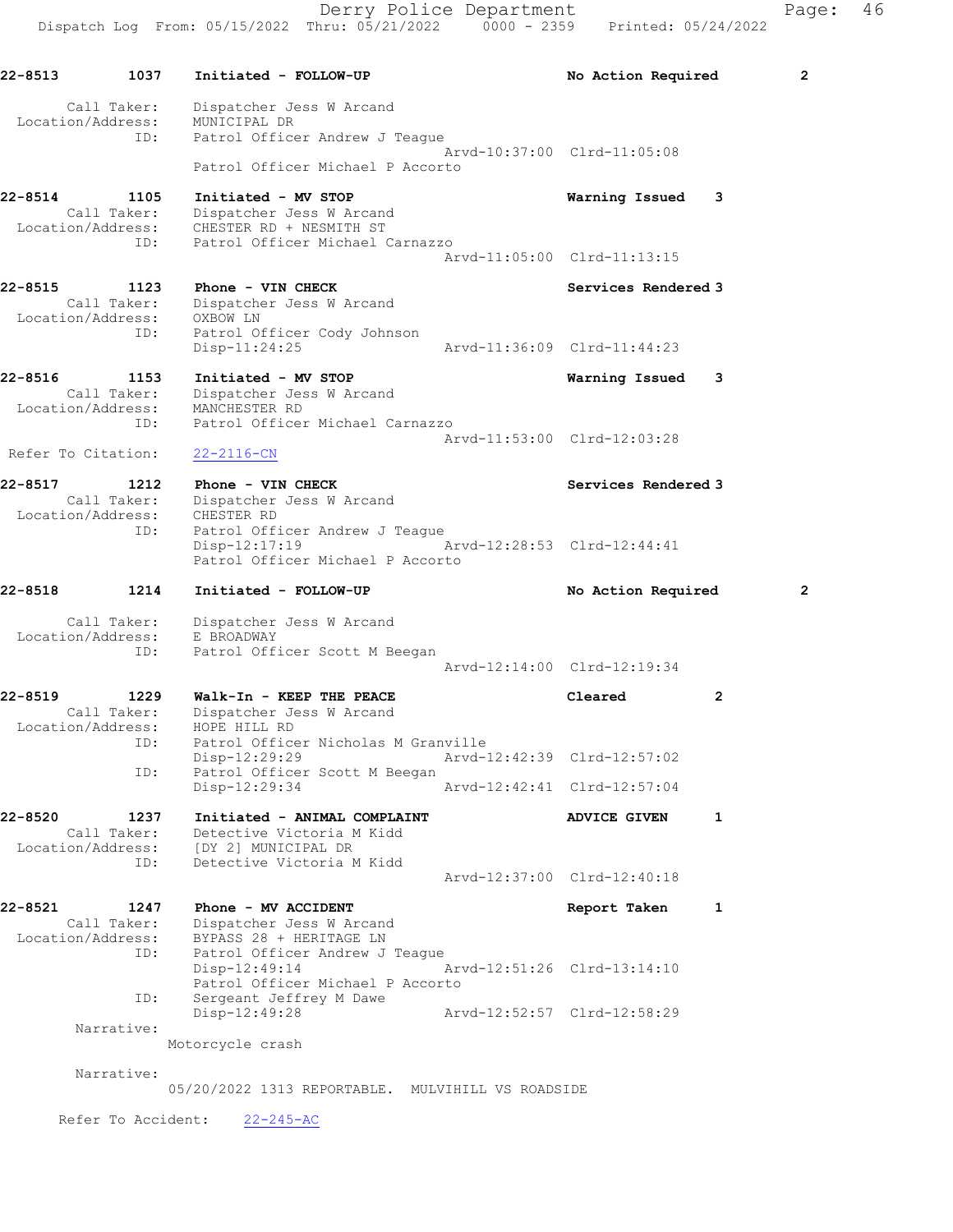Location/Address: E BROADWAY ID: Patrol Officer Nicholas M Granville Disp-13:29:19 Arvd-13:31:19 Clrd-13:37:01 Narrative: 05/20/2022 1328 REPORT OF PED CROSSING SIGN NOT WORKING PROPERLY

Narrative:

05/20/2022 1337 DPW NOTIFIED

#### 22-8524 1358 911 - MV ACCIDENT Report Taken 1 Call Taker: Dispatcher Jess W Arcand Location/Address: CHESTER RD ID: Patrol Officer Scott M Beegan Disp-13:59:59 Arvd-14:03:35 Clrd-14:04:34 Cleared By: Lieutenant Michael T Muncey ID: Patrol Officer Andrew J Teague<br>Disp-14:00:07 A Arvd-14:03:33 Clrd-14:38:47 Patrol Officer Michael P Accorto ID: Sergeant Jeffrey M Dawe Disp-14:03:23 Arvd-14:03:29 Clrd-14:07:03 Cleared By: Lieutenant Michael T Muncey Narrative: 05/20/2022 1404 MA 1ZNE71 & MA K480

Narrative:

05/20/2022 1450 REPORTABLE. Espinal v. Odell

Refer To Accident: 22-246-AC

### 22-8525 1414 Phone - MV ACCIDENT 1 1 Report Taken 1 Call Taker: Dispatcher Jess W Arcand Location/Address: E DERRY RD + POND RD ID: Patrol Officer Scott M Beegan Disp-14:14:47 Arvd-14:18:55 Clrd-15:11:16 Cleared By: Dispatcher Kaitlyn A Fitzgerald Narrative: 05/20/2022 1511 BOUCHER VS SCHUMACHER. REPORTABLE.

Refer To Accident: 22-247-AC

| 22-8526           | 1416                         | Initiated - MV STOP                                     | Warning Issued              | $\overline{\phantom{a}}$ 3 |
|-------------------|------------------------------|---------------------------------------------------------|-----------------------------|----------------------------|
| Location/Address: | Call Taker:                  | Dispatcher Jess W Arcand<br>MANCHESTER RD + TINKHAM AVE |                             |                            |
|                   | ID:                          | Sergeant Jeffrey M Dawe                                 |                             |                            |
|                   |                              |                                                         | Arvd-14:16:00 Clrd-14:22:17 |                            |
| 22-8527           | 1421<br>$0.433$ males $\sim$ | Phone - PARKING COMPLAINT<br>Disset shake Tage M Beach  | Vehicle checked 1           |                            |

 Call Taker: Dispatcher Jess W Arcand Location/Address: BEAVER RD ID: Patrol Officer Michael Carnazzo Disp-14:39:55 Arvd-14:46:50 Clrd-14:52:30 Narrative: 05/20/2022 1431 TRAILER PARKED ON THE SIDE OF THE ROAD

| $22 - 8528$       | 1433        | Phone - SUSPICIOUS ACTIVITY | Services Rendered 2         |
|-------------------|-------------|-----------------------------|-----------------------------|
|                   | Call Taker: | Dispatcher Jess W Arcand    |                             |
| Location/Address: |             | FLOYD RD                    |                             |
|                   | ID:         | Patrol Officer Cody Johnson |                             |
|                   |             | Disp-14:33:55               | Arvd-14:39:35 Clrd-14:43:18 |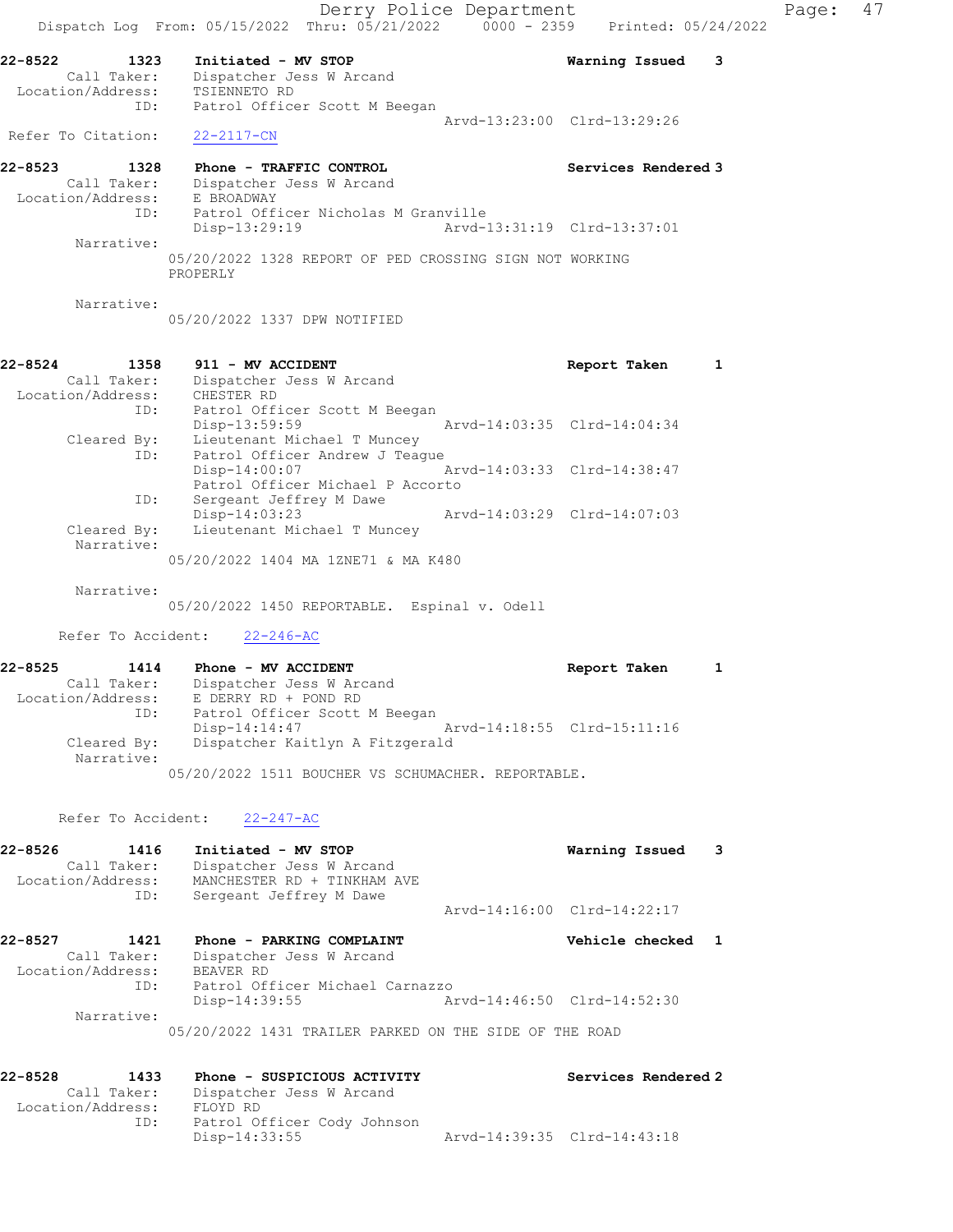05/20/2022 1433 SUSPICIOUS CAR IN THE AREA

| $22 - 8529$<br>1448 |     | Phone - DISABLED MV                      |                             | Gone on Arrival 3 |  |
|---------------------|-----|------------------------------------------|-----------------------------|-------------------|--|
| Call Taker:         |     | Dispatcher Jess W Arcand                 |                             |                   |  |
| Location/Address:   |     | ENGLISH RANGE RD                         |                             |                   |  |
|                     | ID: | Patrol Officer Jack Stafford             |                             |                   |  |
|                     |     | $Disp-15:19:22$                          | Arvd-15:30:16 Clrd-15:34:02 |                   |  |
| Dispatched By:      |     | Dispatcher Kaitlyn A Fitzgerald          |                             |                   |  |
| Arrived By:         |     | Dispatcher Kaitlyn A Fitzgerald          |                             |                   |  |
| Cleared By:         |     | Dispatcher Kaitlyn A Fitzgerald          |                             |                   |  |
| Narrative:          |     |                                          |                             |                   |  |
|                     |     | 05/20/2022 1526 GREY CAR WITH HAZARDS ON |                             |                   |  |

| 22-8530 | 1451              | Phone - SUSPICIOUS ACTIVITY<br>Arrest(s) Made<br>$\overline{2}$ |  |
|---------|-------------------|-----------------------------------------------------------------|--|
|         | Call Taker:       | Dispatcher Jess W Arcand                                        |  |
|         | Location/Address: | HOODKROFT DR                                                    |  |
|         | ID:               | Patrol Officer Andrew J Teague                                  |  |
|         |                   | Arvd-14:52:41 Clrd-15:09:24<br>Disp-14:52:24                    |  |
|         |                   | Patrol Officer Michael P Accorto                                |  |
|         | Cleared By:       | Dispatcher Kaitlyn A Fitzgerald                                 |  |
|         | ID:               | Patrol Officer Cody Johnson                                     |  |
|         |                   | Disp-14:52:28<br>Arvd-14:53:25 Clrd-15:30:23                    |  |
|         | Cleared By:       | Dispatcher Kaitlyn A Fitzgerald                                 |  |
|         | ID:               | Patrol Officer Michael Carnazzo                                 |  |
|         |                   | Disp-14:52:39<br>Arvd-14:53:23 Clrd-15:35:14                    |  |
|         | Cleared By:       | Dispatcher Kaitlyn A Fitzgerald                                 |  |
|         | ID:               | Sergeant Jeffrey M Dawe                                         |  |
|         |                   | Disp-14:52:45<br>Arvd-14:52:47 Clrd-15:07:04                    |  |
|         | Cleared By:       | Dispatcher Kaitlyn A Fitzgerald                                 |  |
|         | ID:               | Patrol Officer Nicholas M Granville                             |  |
|         |                   | Disp-14:54:19<br>Arvd-14:54:23 Clrd-14:59:53                    |  |
|         | ID:               | Detective Victoria M Kidd                                       |  |
|         |                   | Disp-15:17:17<br>Arvd-15:17:21 Clrd-15:30:20                    |  |
|         | Dispatched By:    | Dispatcher Kaitlyn A Fitzgerald                                 |  |
|         | Arrived By:       | Dispatcher Kaitlyn A Fitzgerald                                 |  |
|         | Cleared By:       | Dispatcher Kaitlyn A Fitzgerald                                 |  |
|         | ID:               | Patrol Officer Bryan R Hanson                                   |  |
|         |                   | Disp-15:30:29<br>Arvd-15:30:31 Clrd-16:41:58                    |  |
|         |                   | Patrol Officer Michael P Accorto                                |  |
|         | Dispatched By:    | Dispatcher Kaitlyn A Fitzgerald                                 |  |
|         | Arrived By:       | Dispatcher Kaitlyn A Fitzgerald                                 |  |
|         | Cleared By:       | Dispatcher Kaitlyn A Fitzgerald                                 |  |
|         | Narrative:        |                                                                 |  |
|         |                   | 05/20/2022 1455 ONE IN CUSTODY FOR RESISTING ARREST             |  |
|         |                   |                                                                 |  |
|         | Narrative:        |                                                                 |  |
|         |                   | 05/20/2022 1458 215 EN ROUTE TO HQ WITH ONE SM 83378.3          |  |
|         |                   |                                                                 |  |
|         | Narrative:        |                                                                 |  |
|         |                   | 05/20/2022 1504 215 OFF AT DPDHQ WITH ONE E/M 83379.3           |  |
|         |                   |                                                                 |  |
|         | Narrative:        |                                                                 |  |
|         |                   | 05/20/2022 1515 SUBJECT IDENTIFIED AS A JUVENILE                |  |
|         |                   |                                                                 |  |
|         | Narrative:        |                                                                 |  |
|         |                   | 05/20/2022 1530 338 TRANSPORTING ONE JUVENILE TO THE SUNUNU     |  |
|         |                   | CENTER S/M 80485.1                                              |  |
|         |                   |                                                                 |  |
|         | Narrative:        |                                                                 |  |

05/20/2022 1554 338 OFF AT THE SUNUNU CENTER WITH ONE E/M 80499.4

# Refer To Arrest:  $22-444-R$

| 22-8531<br>1504   | Phone - ABANDONED 911           | <b>False Alarm</b> |  |
|-------------------|---------------------------------|--------------------|--|
| Call Taker:       | Dispatcher Kaitlyn A Fitzgerald |                    |  |
| Location/Address: | MANCHESTER RD                   |                    |  |
| ID:               | Patrol Officer Jack Stafford    |                    |  |
|                   | Disp-15:35:38                   | Clrd-15:38:24      |  |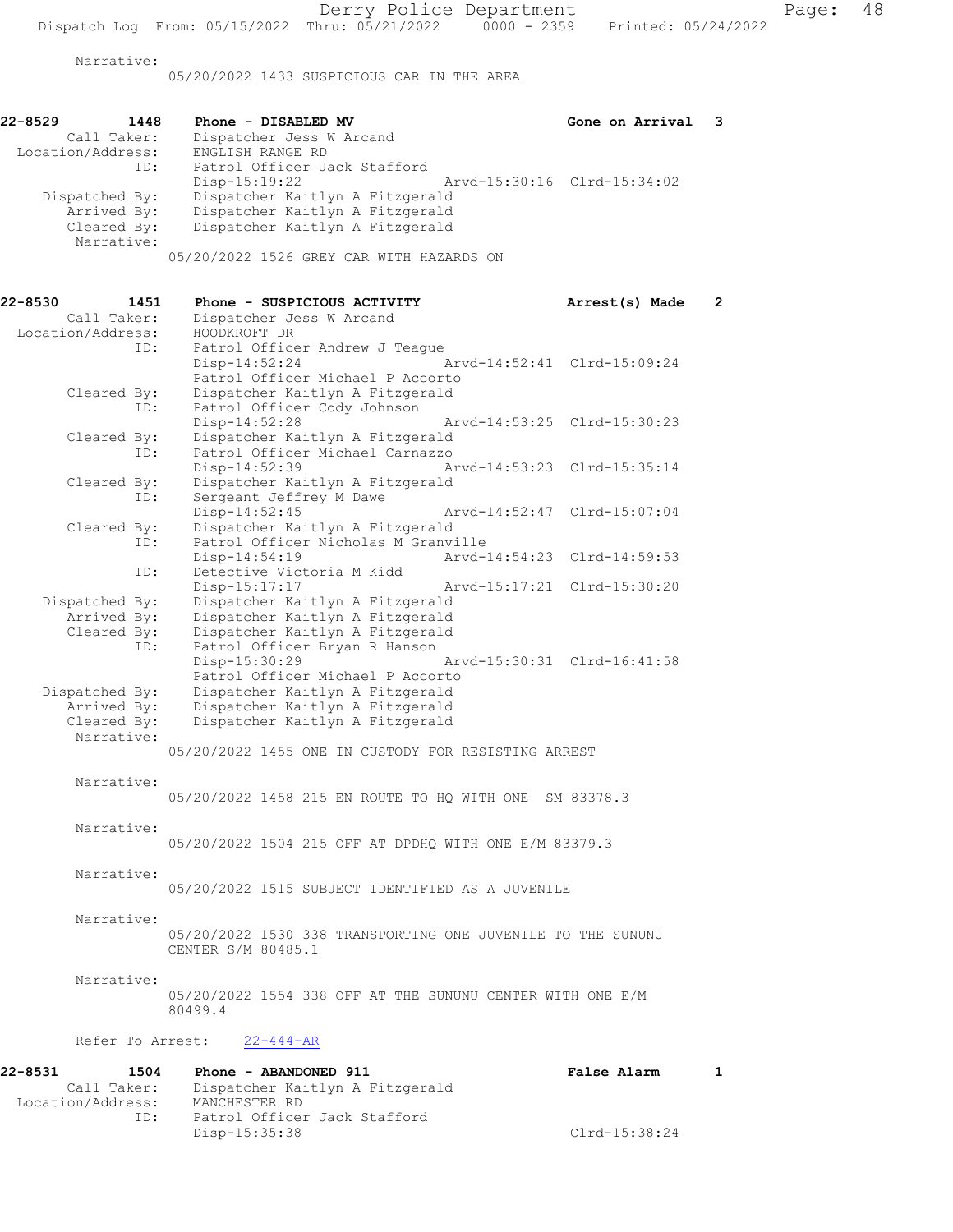Derry Police Department Fage: 49 Dispatch Log From: 05/15/2022 Thru: 05/21/2022 0000 - 2359 Printed: 05/24/2022 ID: Patrol Officer Michael Carnazzo Disp-15:35:41 Arvd-15:37:50 Clrd-15:38:26 ID: Sergeant Seth Plumer Disp-15:36:16 Arvd-15:37:49 Clrd-15:38:16 Narrative: 05/20/2022 1538 CONFIRMED FALSE BY EMPLOYEE Refer To Field Int: 22-1683-FI 22-8532 1538 Initiated - FOUND/LOST PROPERTY Cleared 3 Call Taker: Detective Victoria M Kidd Location/Address: [DY 2] MUNICIPAL DR ID: Detective Victoria M Kidd Arvd-15:38:00 Clrd-16:19:11 Refer To Field Int: 22-1694-FI 22-8533 1543 Initiated - FOLLOW-UP No Action Required 2 Call Taker: Dispatcher Kaitlyn A Fitzgerald Location/Address: MUNICIPAL DR ID: Patrol Officer Michael Carnazzo Arvd-15:43:00 Clrd-17:03:22 22-8534 1609 Walk-In - Drop Box Maintenance Report Taken 3 Call Taker: Dispatcher Kaitlyn A Fitzgerald Refer To Incident: 22-866-OF 22-8535 1619 Initiated - DEPARTMENT INFO Report Taken 3 Call Taker: Detective Victoria M Kidd Location/Address: FAIRWAY DR ID: Detective Victoria M Kidd Arvd-16:19:00 Clrd-16:23:37 Refer To Incident: 22-867-OF 22-8536 1714 Phone - ERRATIC OPERATION Could Not Locate 2 Call Taker: Dispatcher Kaitlyn A Fitzgerald Location/Address: CHESTER RD ID: Patrol Officer Michael Carnazzo Disp-17:15:55 Arvd-17:16:00 Clrd-17:20:58 Narrative: 05/20/2022 1715 RED TOYOTA WEAVING INTO TRAFFIC 22-8537 1715 Phone - ERRATIC OPERATION Vehicle checked 2 Call Taker: Lieutenant Shawn P O'Donaghue Location/Address: TSIENNETO RD ID: Patrol Officer Scott M Beegan Disp-17:20:50 Arvd-17:20:52 Clrd-17:44:14 Dispatched By: Dispatcher Kaitlyn A Fitzgerald Arrived By: Dispatcher Kaitlyn A Fitzgerald Cleared By: Dispatcher Kaitlyn A Fitzgerald ID: Patrol Officer Michael Carnazzo Disp-17:22:14 Arvd-17:30:40 Clrd-17:44:16 Dispatched By: Dispatcher Kaitlyn A Fitzgerald Arrived By: Dispatcher Kaitlyn A Fitzgerald Cleared By: Dispatcher Kaitlyn A Fitzgerald ID: Sergeant Seth Plumer Disp-17:22:55 Arvd-17:23:36 Clrd-17:44:13 Dispatched By: Dispatcher Kaitlyn A Fitzgerald Arrived By: Dispatcher Kaitlyn A Fitzgerald Cleared By: Dispatcher Kaitlyn A Fitzgerald Narrative: NH 5060271 Narrative: 05/20/2022 1744 CHECKED, NO ISSUES. 22-8538 1746 Initiated - MV STOP No Action Required 3

 Call Taker: Dispatcher Kaitlyn A Fitzgerald Location/Address: PINKERTON ST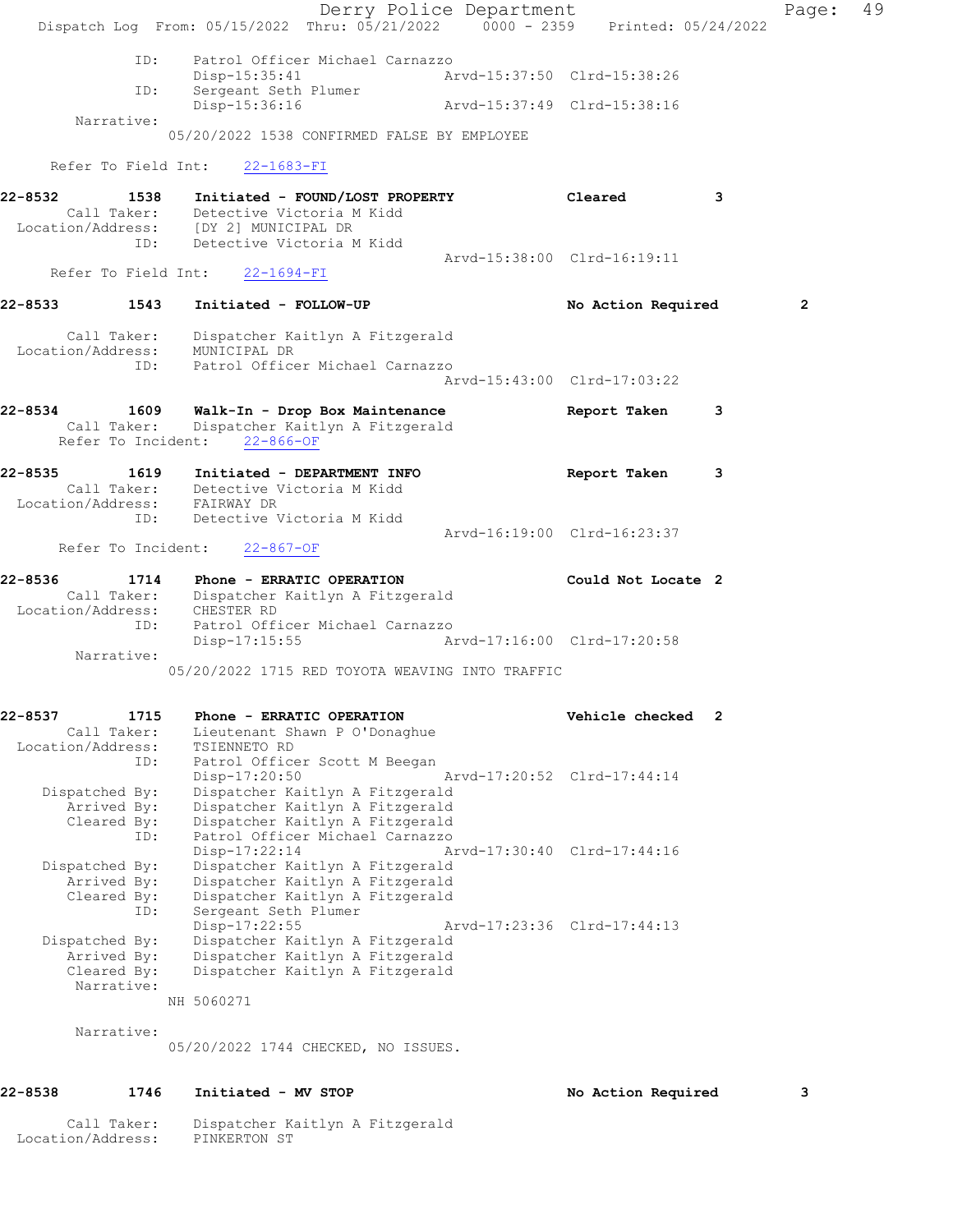Derry Police Department Page: 50 Dispatch Log From: 05/15/2022 Thru: 05/21/2022 0000 - 2359 Printed: 05/24/2022 ID: Patrol Officer Michael Carnazzo Arvd-17:46:00 Clrd-17:48:05 22-8539 1839 Phone - INVOL EMERGENCY ADMISSION Transported to Hospital 2 Call Taker: Dispatcher Kaitlyn A Fitzgerald Location/Address: COVE DR ID: Patrol Officer Michael Carnazzo Disp-18:40:37 Arvd-18:44:50 Clrd-18:59:34 Arrived By: Lieutenant Shawn P O'Donaghue ID: Patrol Officer Monica Ricci Disp-18:40:41 Arvd-18:44:56 Clrd-19:56:28 ID: Sergeant Seth Plumer<br>Disp-18:44:13 Arvd-18:44:35 Clrd-18:59:32 Narrative: 05/20/2022 1858 729 TRANSPORTING ONE FEMALE TO PMC FOR IEA S/M: 45611.3 Narrative: 05/20/2022 1908 729 OFF AT PMC WITH ONE E/M: 45615.3 Refer To P/C: 22-445-AR 22-8540 1859 Radio - PAPER SERVICE Served 3 Call Taker: Dispatcher Kaitlyn A Fitzgerald Location/Address: BROOKVIEW DR ID: Detective Daniel J McCarthy<br>Disp-18:59:59 Disp-18:59:59<br>Disp-18:59:59 Arvd-19:00:14 Clrd-19:13:21<br>ID: Patrol Officer Cody Johnson Patrol Officer Cody Johnson<br>Disp-19:00:04 Disp-19:00:04 Arvd-19:00:16 Clrd-19:13:23 22-8541 1912 Phone - NOISE COMPLAINT 1992 Services Rendered 2 Call Taker: Patrol Officer Robert Corwin Location/Address: GAMACHE RD ID: Patrol Officer Bryan R Hanson Disp-19:14:08 Arvd-19:16:34 Clrd-19:21:11 Patrol Officer Michael P Accorto Arrived By: Dispatcher Kaitlyn A Fitzgerald Cleared By: Dispatcher Kaitlyn A Fitzgerald 22-8542 1922 Initiated - MV STOP Warning Issued 3 Call Taker: Dispatcher Kaitlyn A Fitzgerald Location/Address: TSIENNETO RD ID: Patrol Officer Michael Carnazzo Arvd-19:22:00 Clrd-19:31:06 Refer To Citation: 22-2118-CN 22-8543 1940 Initiated - ASSIST CITIZEN ADVICE GIVEN 3 Call Taker: Dispatcher Kaitlyn A Fitzgerald Location/Address: KENDALL POND RD ID: Patrol Officer Jack Stafford Arvd-19:40:00 Clrd-19:48:15 22-8544 1947 Phone - MV ACCIDENT Report Taken 1 Call Taker: Dispatcher Kaitlyn A Fitzgerald Location/Address: N MAIN ST + TSIENNETO RD ID: Patrol Officer Michael Carnazzo Disp-19:48:22 Arvd-19:52:44 Clrd-20:47:20 ID: Patrol Officer Scott M Beegan Disp-19:48:28 Arvd-19:52:10 Clrd-20:47:18 ID: Sergeant Seth Plumer Disp-19:51:40 Arvd-19:51:41 Clrd-20:47:15 Narrative: 05/20/2022 1951 FIRE ON SCENE Narrative: 05/20/2022 1952 OFF WITH NH 4958685 AND NH 4783399 Narrative: 05/20/2022 2022 NEXT ON THE LIST, BIRCH ST, NOTIFIED AND RESPONDING FOR NH 4958685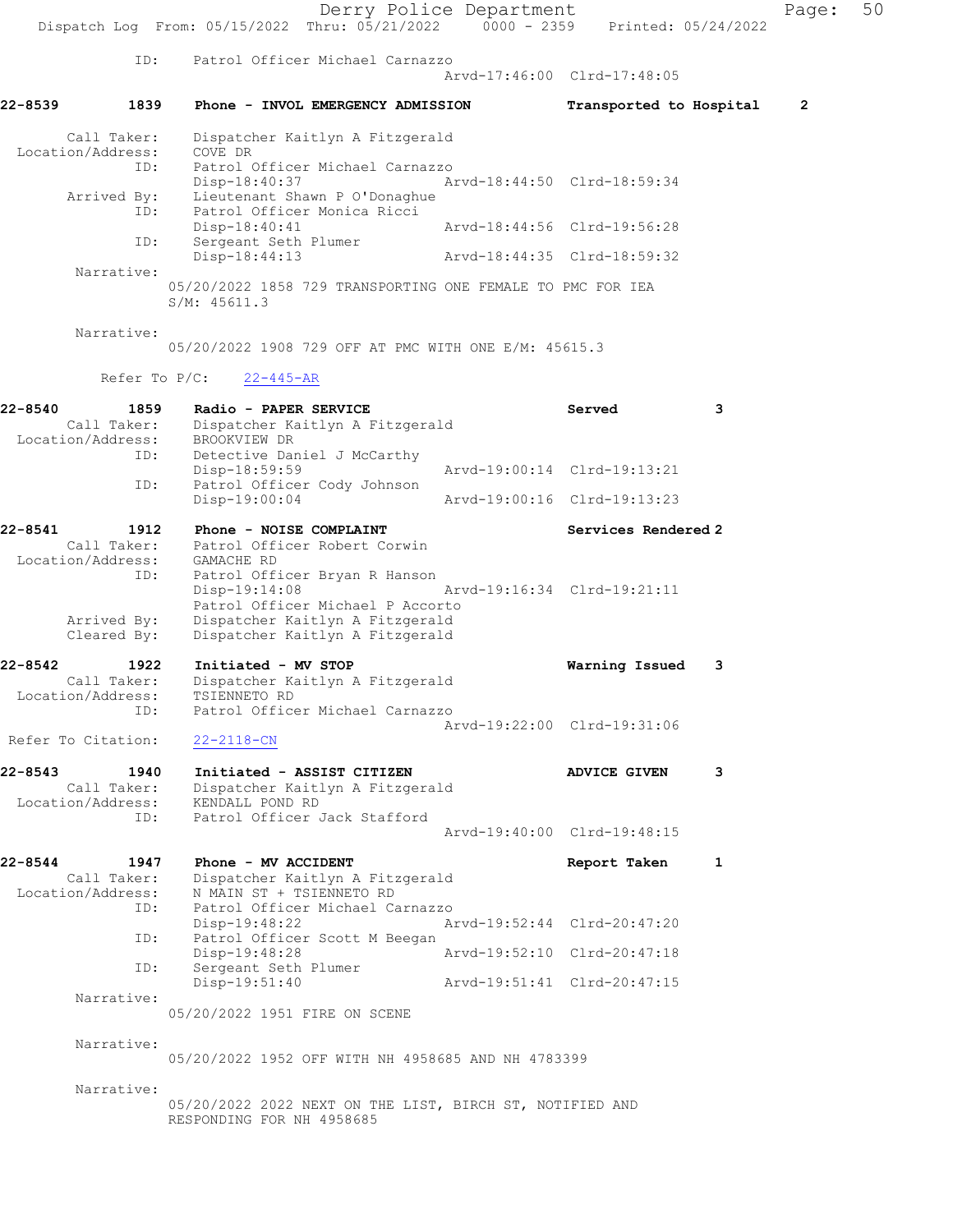Derry Police Department Page: 51 Dispatch Log From: 05/15/2022 Thru: 05/21/2022 0000 - 2359 Printed: 05/24/2022 Narrative: 05/20/2022 2038 BIRCH ST ON SCENE Narrative: 05/20/2022 2202 SINCLAIR VS TETREAULT. REPORTABLE. Refer To Accident: 22-248-AC 22-8545 1954 Phone - PED CHECK SENT ON THEIR WAY 2 Call Taker: Dispatcher Kaitlyn A Fitzgerald Location/Address: ROCKINGHAM RD ID: Patrol Officer Cody Johnson Disp-19:55:52 Arvd-19:55:53 Clrd-19:56:01 ID: Detective Daniel J McCarthy<br>Disp-19:55:56 Arvd-19:55:57 Clrd-19:55:59 Narrative: 05/20/2022 1955 CHECKED, NO ISSUES. 22-8546 2001 Initiated - MV STOP Warning Issued 3 Call Taker: Dispatcher Kaitlyn A Fitzgerald Location/Address: RT 28 + FROST RD ID: Patrol Officer Jack Stafford Arvd-20:01:00 Clrd-20:09:16 Refer To Citation: 22-2119-CN 22-8547 2005 Initiated - SEXUAL OFFENDER REGISTRATION Services Rendered 1 Call Taker: Dispatcher Kaitlyn A Fitzgerald Location/Address: MUNICIPAL DR ID: Detective Mark Borgatti Arvd-20:05:00 Clrd-20:05:32 22-8548 2047 Radio - FOLLOW-UP No Action Required 2 Call Taker: Dispatcher Kaitlyn A Fitzgerald Location/Address: MUNICIPAL DR ID: Patrol Officer Monica Ricci Disp-20:48:11 Arvd-20:48:13 Clrd-21:29:23 22-8549 2130 Phone - MV ACCIDENT TRANSPORTED Transported to Hospital 1 Call Taker: Dispatcher Kaitlyn A Fitzgerald Location/Address: SENTER COVE RD ID: Patrol Officer Monica Ricci<br>Disp-21:31:55 Arvd-21:38:34 Clrd-21:52:45 ID: Patrol Officer Scott M Beegan<br>Disp-21:31:58 Mrvd-21:39:02 Clrd-21:52:48 Disp-21:31:58 Arvd-21:39:02 Clrd-21:52:48 ID: Sergeant Seth Plumer Disp-21:39:05 Arvd-21:39:07 Clrd-21:52:46 Narrative: 05/20/2022 2134 FEMALE ON GROUND Narrative: 05/20/2022 2206 SULLIVAN VS PEDESTRIAN. REPORTABLE. Refer To Accident: 22-249-AC 22-8550 2132 Phone - MV CHECK Cleared 1 Call Taker: Dispatcher Kaitlyn A Fitzgerald Location/Address: FORDWAY EXT ID: Patrol Officer Bryan R Hanson Disp-21:32:45 Arvd-21:32:46 Clrd-21:33:37 Patrol Officer Michael P Accorto Cleared By: Patrol Officer Robert Corwin 22-8551 2132 Phone - SUSPICIOUS ACTIVITY Gone on Arrival 2 Call Taker: Patrol Officer Robert Corwin Location/Address: MARY JO LN ID: Patrol Officer Jack Stafford Disp-21:33:21 Arvd-21:45:21 Clrd-21:55:42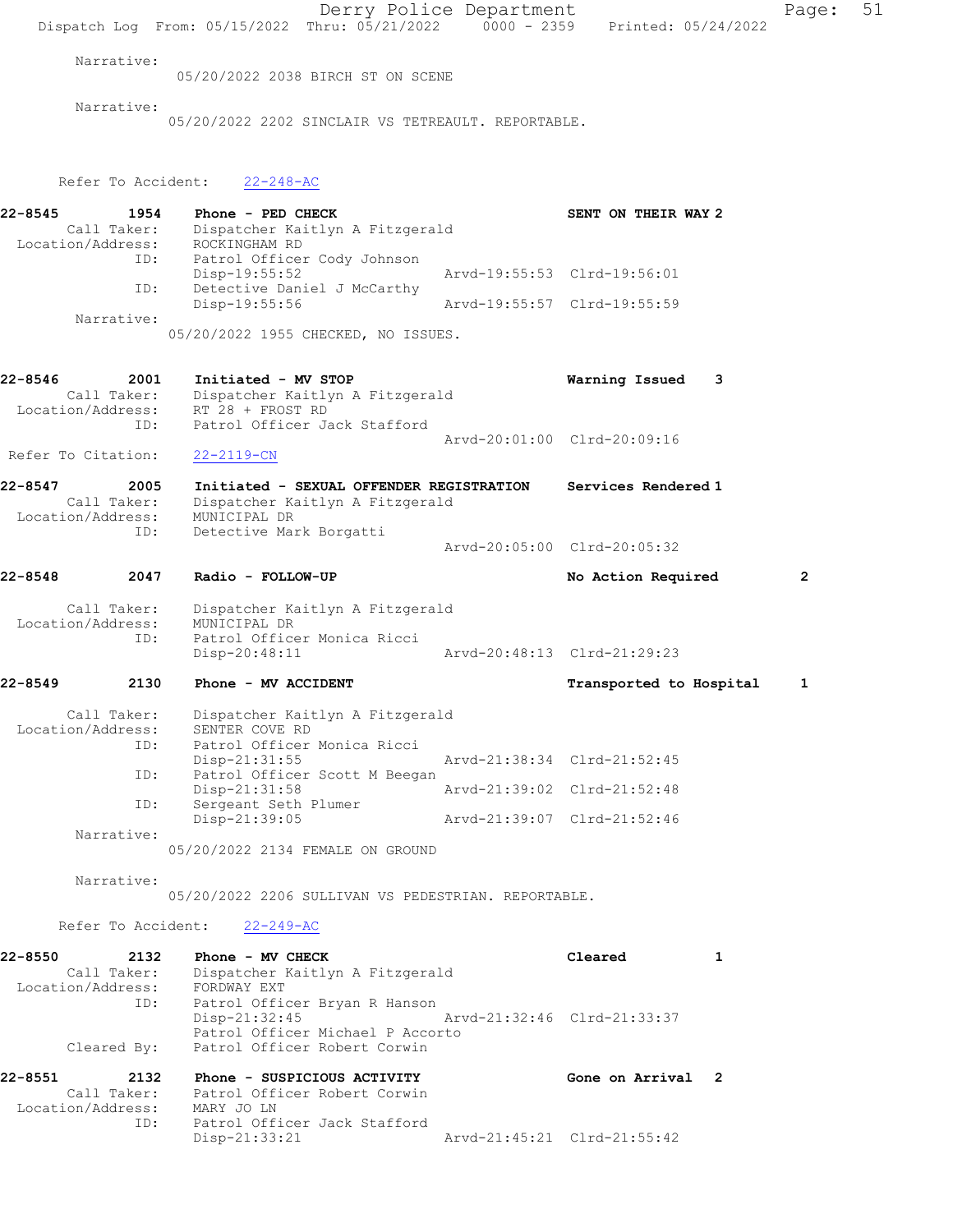Derry Police Department Fage: 52 Dispatch Log From: 05/15/2022 Thru: 05/21/2022 0000 - 2359 Printed: 05/24/2022 Arrived By: Dispatcher Kaitlyn A Fitzgerald Cleared By: Dispatcher Kaitlyn A Fitzgerald<br>ID: Patrol Officer Bryan R Hanson Patrol Officer Bryan R Hanson<br>Disp-21:33:46 Disp-21:33:46 Arvd-21:46:36 Clrd-21:55:44 Patrol Officer Michael P Accorto Arrived By: Dispatcher Kaitlyn A Fitzgerald Cleared By: Dispatcher Kaitlyn A Fitzgerald Narrative: several vehicles in roadway Refer To Field Int: 22-1680-FI 22-8552 2221 Phone - SUSPICIOUS ACTIVITY TERED Report Taken 2 Call Taker: Dispatcher Kaitlyn A Fitzgerald Location/Address: ASHLEIGH DR ID: Patrol Officer Scott M Beegan<br>Disp-22:22:48 Disp-22:22:48 Arvd-22:29:00 Clrd-22:51:21 ID: Patrol Officer Monica Ricci Disp-22:22:50 Arvd-22:27:46 Clrd-22:51:19 ID: Sergeant Seth Plumer<br>Disp-22:27:42 Disp-22:27:42 Arvd-22:27:44 Clrd-22:51:18<br>ID: Patrol Officer Bryan R Hanson Patrol Officer Bryan R Hanson<br>Disp-22:28:51 Arvd-22:29:01 Clrd-22:51:22 Disp-22:28:51 Patrol Officer Michael P Accorto Narrative: 05/20/2022 2231 MAN HITTING VEHICLE Refer To Incident: 22-868-OF 22-8553 2232 Initiated - MV STOP Warning Issued 3 Call Taker: Dispatcher Kaitlyn A Fitzgerald Location/Address: FAIRWAY DR ID: Patrol Officer Jack Stafford Arvd-22:32:00 Clrd-22:36:41 22-8554 2249 Phone - SUSPICIOUS ACTIVITY Services Rendered 2 Call Taker: Dispatcher Kaitlyn A Fitzgerald Location/Address: ROCKINGHAM RD ID: Patrol Officer Monica Ricci Disp-23:07:19 Arvd-23:09:20 Clrd-23:13:38 Dispatched By: Dispatcher Jonathon S Pickering Arrived By: Dispatcher Jonathon S Pickering Cleared By: Dispatcher Jonathon S Pickering ID: Patrol Officer Nikita Tomnyuk Disp-23:07:58 Arvd-23:11:27 Clrd-23:13:39 Dispatched By: Dispatcher Jonathon S Pickering Arrived By: Dispatcher Jonathon S Pickering Cleared By: Dispatcher Jonathon S Pickering ID: Sergeant Patrick H Dawson Disp-23:09:24 Arvd-23:09:25 Clrd-23:13:37 Dispatched By: Dispatcher Jonathon S Pickering Arrived By: Dispatcher Jonathon S Pickering Cleared By: Dispatcher Jonathon S Pickering Narrative: 05/20/2022 2249 LIGHTS FLASHING IN STORE Narrative: 05/20/2022 2313 property checked, no issues found 22-8555 2308 Initiated - MV CHECK Vehicle checked 1 Call Taker: Dispatcher Jonathon S Pickering Location/Address: ASHLEIGH DR ID: Patrol Officer Melissa M Houde Arvd-23:08:00 Clrd-23:10:03 22-8556 2311 Initiated - PROPERTY CHECK Services Rendered 2 Call Taker: Dispatcher Jonathon S Pickering Location/Address: PIERCE AVE ID: Patrol Officer Timothy J Underhill Arvd-23:11:00 Clrd-23:12:16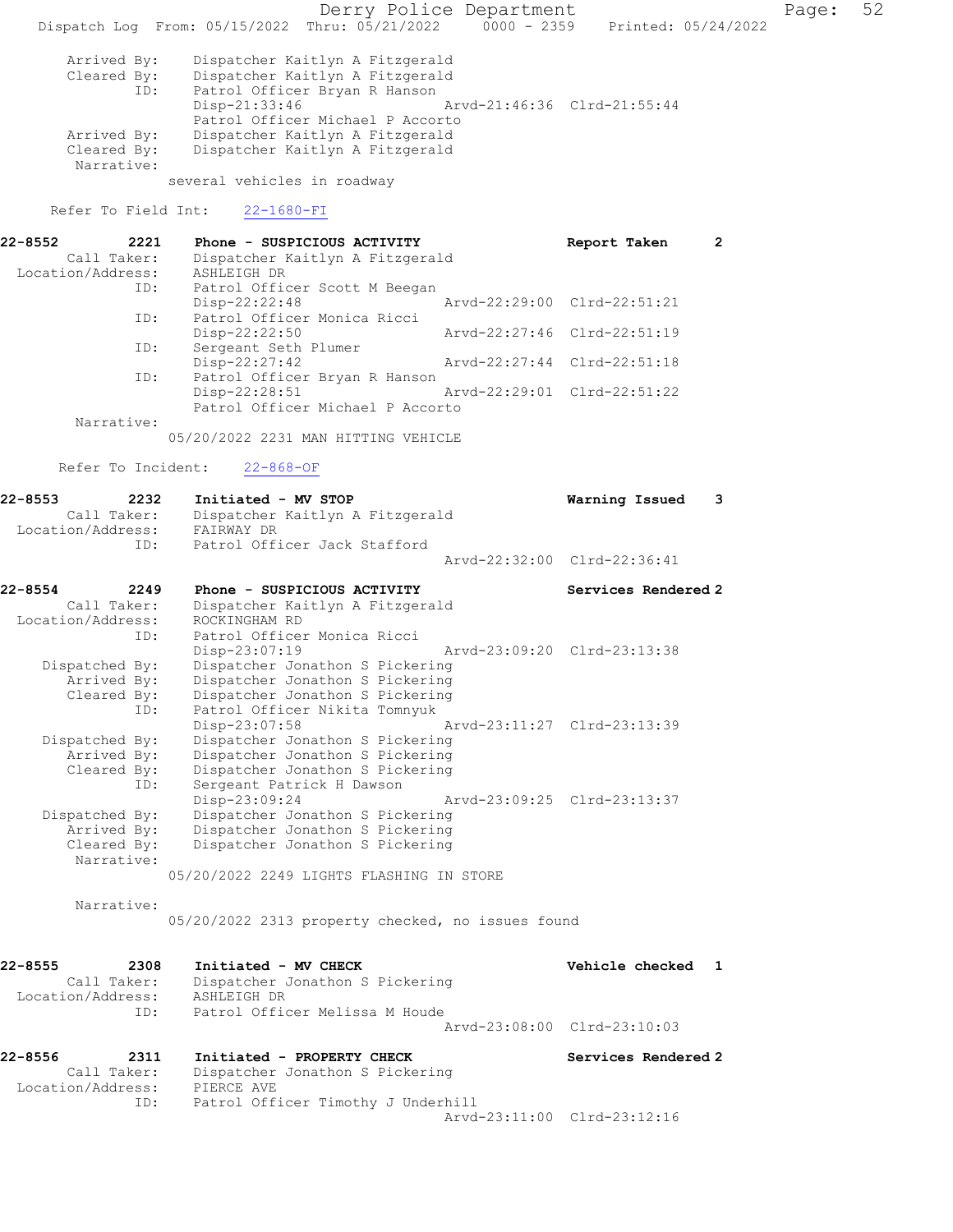Derry Police Department Controller Page: 53 Dispatch Log From: 05/15/2022 Thru: 05/21/2022 0000 - 2359 Printed: 05/24/2022 22-8557 2313 Initiated - PROPERTY CHECK Services Rendered 2 Call Taker: Dispatcher Jonathon S Pickering Location/Address: TSIENNETO RD ID: Patrol Officer Sara R Joyce Arvd-23:13:00 Clrd-23:14:02 22-8558 2318 Initiated - MV STOP Warning Issued 3 Call Taker: Dispatcher Jonathon S Pickering Location/Address: PINKERTON ST ID: Patrol Officer Melissa M Houde Arvd-23:18:00 Clrd-23:22:37 Refer To Citation: 22-2120-CN 22-8559 2324 Initiated - MV STOP Warning Issued 3 Call Taker: Dispatcher Jonathon S Pickering Location/Address: [DY 329] ROCKINGHAM RD ID: Patrol Officer Nikita Tomnyuk Arvd-23:24:00 Clrd-23:41:44 Refer To Citation: 22-2121-CN 22-8560 2332 Initiated - MV STOP Warning Issued 3 Call Taker: Dispatcher Jonathon S Pickering Location/Address: PINKERTON ST ID: Patrol Officer Melissa M Houde Arvd-23:32:00 Clrd-23:37:24 Refer To Citation: 22-2122-CN 22-8561 2336 Initiated - MV STOP Warning Issued 3 Call Taker: Dispatcher Jonathon S Pickering Location/Address: E DERRY RD + CEMETERY RD ID: Sergeant Patrick H Dawson Arvd-23:36:00 Clrd-23:41:38 Refer To Citation: 22-2123-CN 22-8562 2338 Initiated - MV STOP Warning Issued 3 Call Taker: Dispatcher Jonathon S Pickering Location/Address: CRESCENT ST + E BROADWAY ID: Patrol Officer Sara R Joyce Arvd-23:38:00 Clrd-23:42:25 Refer To Citation: 22-2124-CN 22-8563 2350 Initiated - MV STOP Warning Issued 3 Call Taker: Dispatcher Jonathon S Pickering Location/Address: [DY 167] CRYSTAL AVE ID: Patrol Officer Melissa M Houde Arvd-23:50:00 Clrd-23:55:13 Refer To Citation: 22-2125-CN 22-8564 2351 Initiated - MV STOP Warning Issued 3 Call Taker: Dispatcher Jonathon S Pickering Location/Address: E DERRY RD + THORNTON ST ID: Patrol Officer Sara R Joyce Arvd-23:51:00 Clrd-23:54:19 Refer To Citation: 22-2126-CN For Date: 05/21/2022 - Saturday 22-8565 0009 Initiated - MV CHECK Vehicle checked 1 Call Taker: Dispatcher Jonathon S Pickering Location/Address: [DY 146] ASHLEIGH DR ID: Patrol Officer Melissa M Houde Arvd-00:09:00 Clrd-00:17:12 22-8566 0016 Initiated - PROPERTY CHECK Services Rendered 2 Call Taker: Dispatcher Jonathon S Pickering Location/Address: ROCKINGHAM RD

22-8567 0022 Initiated - MV CHECK CHECK Vehicle checked 1

Arvd-00:16:00 Clrd-00:17:17

ID: Sergeant Patrick H Dawson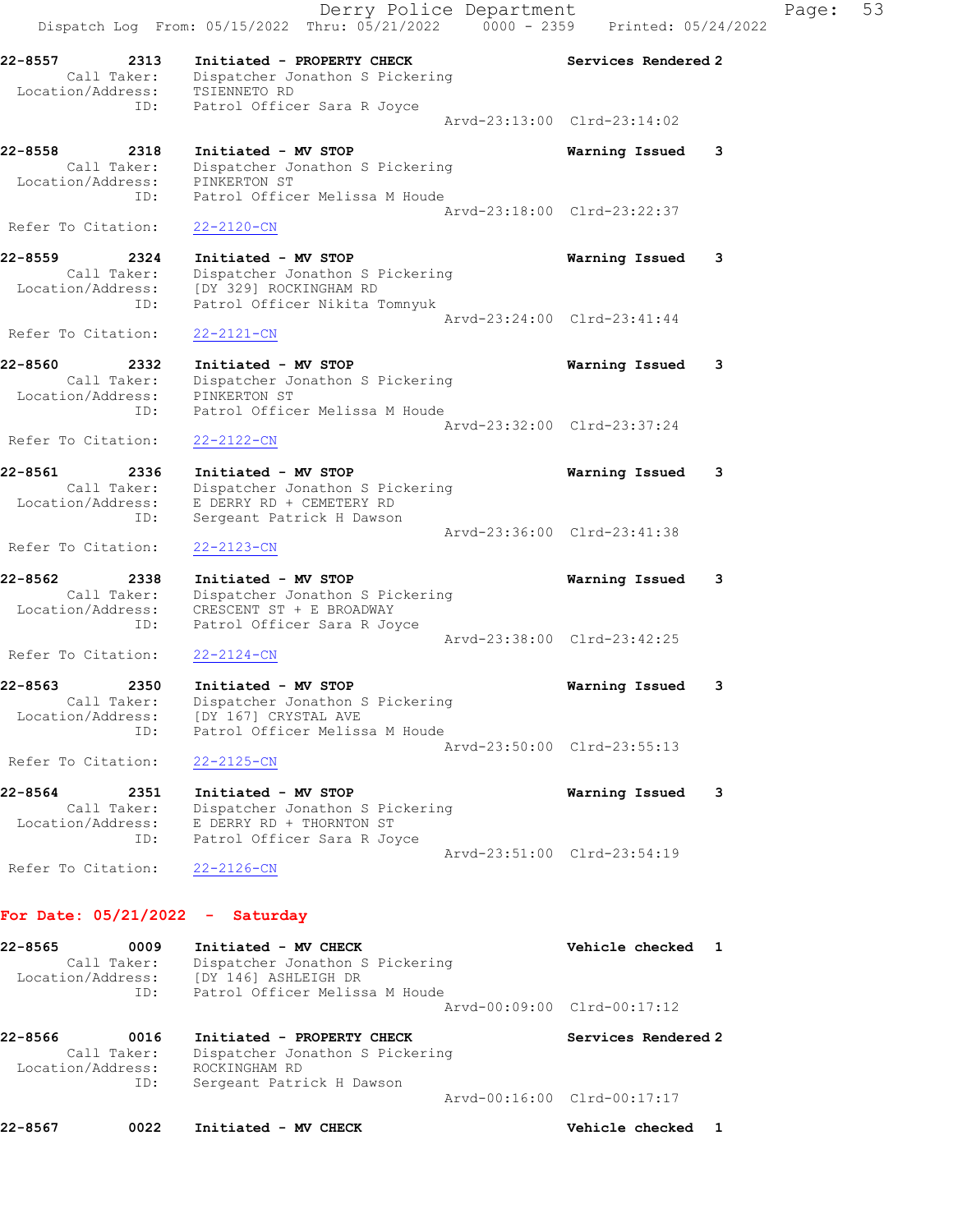Derry Police Department Page: 54 Dispatch Log From:  $05/15/2022$  Thru:  $05/21/2022$  0000 - 2359 Printed: 05/24/2022 Call Taker: Dispatcher Jonathon S Pickering Location/Address: [DY 1001] ROCKINGHAM RD ID: Sergeant Patrick H Dawson Arvd-00:22:00 Clrd-00:23:53 22-8568 0024 Initiated - MV STOP Warning Issued 3 Call Taker: Dispatcher Jonathon S Pickering Location/Address: E DERRY RD + POND RD ID: Patrol Officer Sara R Joyce Arvd-00:24:00 Clrd-00:27:52<br>22-2127-CN Refer To Citation: 22-8569 0028 Initiated - PROPERTY CHECK Services Rendered 2 Call Taker: Dispatcher Jonathon S Pickering Location/Address: ROLLINS ST ID: Patrol Officer Melissa M Houde Arvd-00:28:00 Clrd-00:31:09 22-8570 0044 Initiated - MV STOP Warning Issued 3 Call Taker: Dispatcher Jonathon S Pickering Location/Address: [DY 1217] CRYSTAL AVE ID: Patrol Officer Melissa M Houde Arvd-00:44:00 Clrd-00:49:59<br>22-2129-CN Refer To Citation: 22-8571 0103 Initiated - MV STOP Summons Issued 3 Call Taker: Dispatcher Jonathon S Pickering Location/Address: CRYSTAL AVE ID: Patrol Officer Melissa M Houde Arvd-01:03:00 Clrd-01:10:07 Refer To Citation: 22-816-007012 22-8572 0113 Phone - ALARM, BURGLAR False Alarm 1 Call Taker: Dispatcher Jonathon S Pickering Location/Address: [DY 1278] EASTGATE RD ID: Patrol Officer Sara R Joyce Disp-01:14:24 Arvd-01:18:41 Clrd-01:43:02 ID: Patrol Officer Monica Ricci Disp-01:14:25 Arvd-01:18:40 Clrd-01:43:01 Narrative: 05/21/2022 0114 corridor 182 alarm Narrative: 05/21/2022 0132 keyholder on scene Refer To Field Int: 22-1699-FI 22-8573 0129 Phone - Foot Patrol Services Rendered 1 Call Taker: Dispatcher Jonathon S Pickering Location/Address: FAIRWAY DR ID: Patrol Officer Melissa M Houde Disp-01:32:09 Arvd-01:32:11 Clrd-01:57:48 ID: Patrol Officer Timothy J Underhill<br>Disp-01:32:14 Arvd- Disp-01:32:14 Arvd-01:32:15 Clrd-01:57:48 22-8574 0134 Initiated - PROPERTY CHECK Services Rendered 2 Call Taker: Dispatcher Jonathon S Pickering Location/Address: BOWERS RD ID: Patrol Officer Nikita Tomnyuk Arvd-01:34:00 Clrd-01:34:56 22-8575 0201 Initiated - PROPERTY CHECK No Action Required 2 Call Taker: Dispatcher Jonathon S Pickering Location/Address: ROLLINS ST ID: Sergeant Patrick H Dawson Arvd-02:01:00 Clrd-02:01:18 22-8576 0203 Initiated - MV CHECK Vehicle checked 1 Call Taker: Dispatcher Jonathon S Pickering Location/Address: RAILROAD AVE ID: Sergeant Patrick H Dawson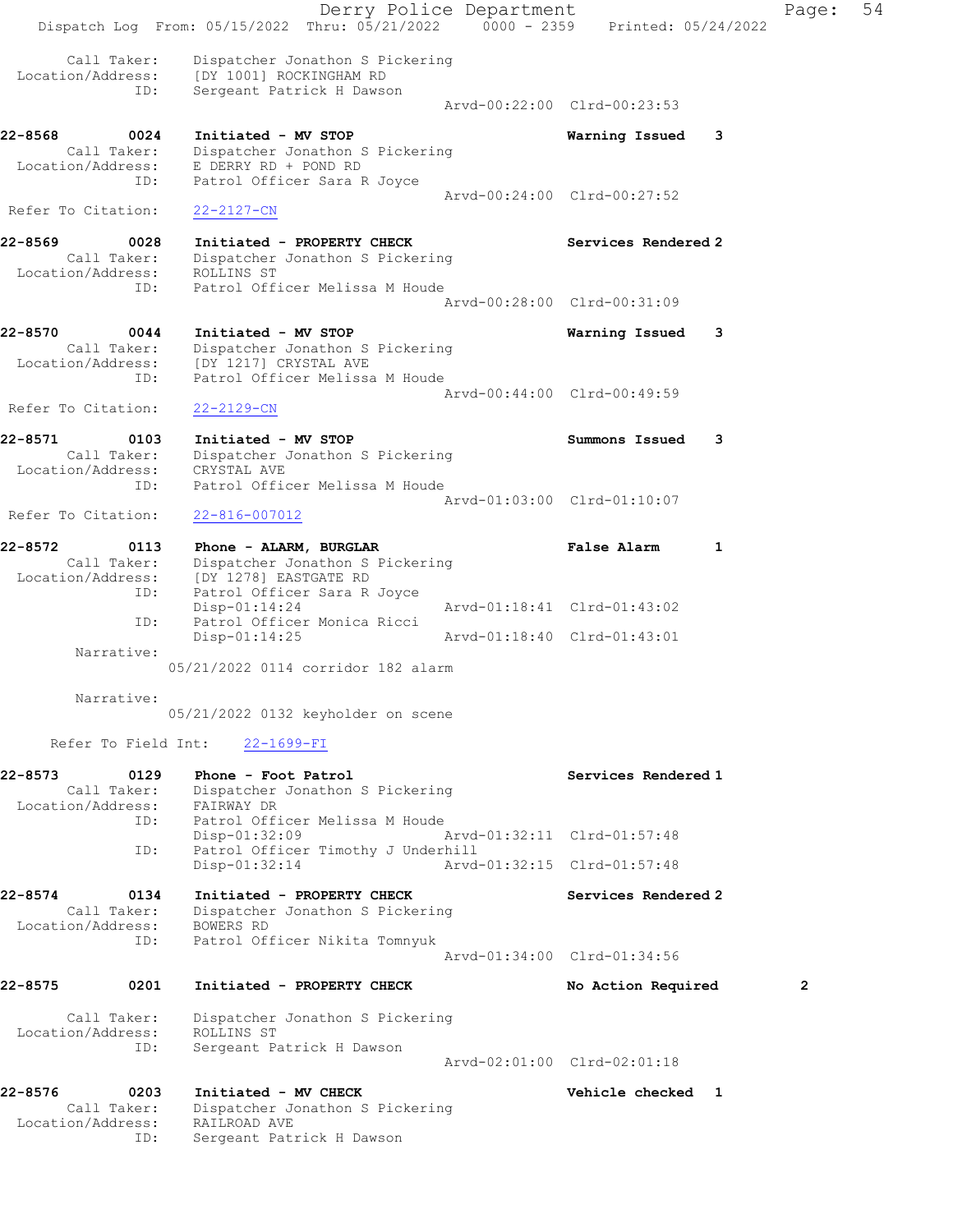Arvd-02:03:00 Clrd-02:04:18

| 22-8577<br>0208<br>Call Taker:<br>Location/Address: | Initiated - MV CHECK<br>Dispatcher Jonathon S Pickering<br>ABBOTT CT                     | Vehicle checked<br>1        |
|-----------------------------------------------------|------------------------------------------------------------------------------------------|-----------------------------|
| ID:                                                 | Patrol Officer Melissa M Houde                                                           | Aryd-02:08:00 Clrd-02:11:07 |
| $22 - 8578$<br>0233<br>Call Taker:                  | Phone - Barking Dog Complaint<br>Dispatcher Jonathon S Pickering                         | Services Rendered 2         |
| Location/Address:<br>ID:                            | PINEHURST AVE<br>Patrol Officer Timothy J Underhill<br>Disp-02:34:01                     | Arvd-02:39:03 Clrd-02:45:38 |
| Narrative:                                          | 05/21/2022 0246 dog continuously barking, unable to raise<br>the homeowner               |                             |
| 22-8579<br>0351                                     | Phone - DOMESTIC DISTURBANCE                                                             | Verbal in Nature 1          |
| Call Taker:                                         | Dispatcher Jonathon S Pickering                                                          |                             |
| Location/Address:<br>ID:                            | BOYD RD<br>Patrol Officer Melissa M Houde<br>Disp-03:53:01                               | Arvd-03:56:25 Clrd-04:33:25 |
| ID:                                                 | Patrol Officer Timothy J Underhill<br>Disp-03:53:02                                      | Aryd-03:56:25 Clrd-04:52:02 |
| ID:                                                 | Patrol Officer Nikita Tomnyuk<br>Disp-04:04:07                                           | Arvd-04:04:09 Clrd-04:09:00 |
| ID:                                                 | Sergeant Patrick H Dawson<br>Disp-04:04:23                                               | Arvd-04:04:24 Clrd-04:26:43 |
| ID:                                                 | Patrol Officer Sara R Joyce<br>Disp-04:19:31                                             | Arvd-04:19:32 Clrd-04:26:44 |
| Narrative:                                          |                                                                                          |                             |
| Narrative:                                          | 05/21/2022 0352 juvenile out of control<br>05/21/2022 0419 off with juvenile on Brook St |                             |
| Narrative:                                          | $05/21/2022$ 0425 324 transporting subject to Boyd Rd s/m:<br>18268.9                    |                             |
| Narrative:                                          | 05/21/2022 0428 off on Boyd Rd e/m: 18269.9                                              |                             |
| Narrative:                                          | 05/21/2022 0438 DFD requested and responding                                             |                             |
| Narrative:                                          | 05/21/2022 0451 DFD clear, subject refused medical                                       |                             |
| Refer To Field Int:                                 | $22 - 1681 - FI$                                                                         |                             |
| 22-8580<br>0409                                     | Initiated - PED CHECK                                                                    | SENT ON THEIR WAY 2         |
| Location/Address:                                   | Call Taker: Dispatcher Jonathon S Pickering<br>BOYD RD                                   |                             |
| ID:                                                 | Patrol Officer Nikita Tomnyuk                                                            | Arvd-04:09:00 Clrd-04:09:50 |
| Narrative:                                          | 05/21/2022 0409 subject sent on his way                                                  |                             |
| 22-8581<br>0432                                     | Phone - MV CHECK<br>Call Taker: Dispatcher Jonathon S Pickering                          | Report Taken<br>1           |
| Location/Address: FAIRWAY DR<br>ID:                 | Patrol Officer Melissa M Houde                                                           |                             |
| ID:                                                 | $Disp-04:33:29$<br>Patrol Officer Nikita Tomnyuk                                         | Arvd-04:38:30 Clrd-05:44:35 |
| Narrative:                                          | Disp-04:33:32                                                                            | Arvd-04:36:10 Clrd-05:44:14 |
|                                                     | 05/21/2022 0516 one parent on scene                                                      |                             |

Narrative: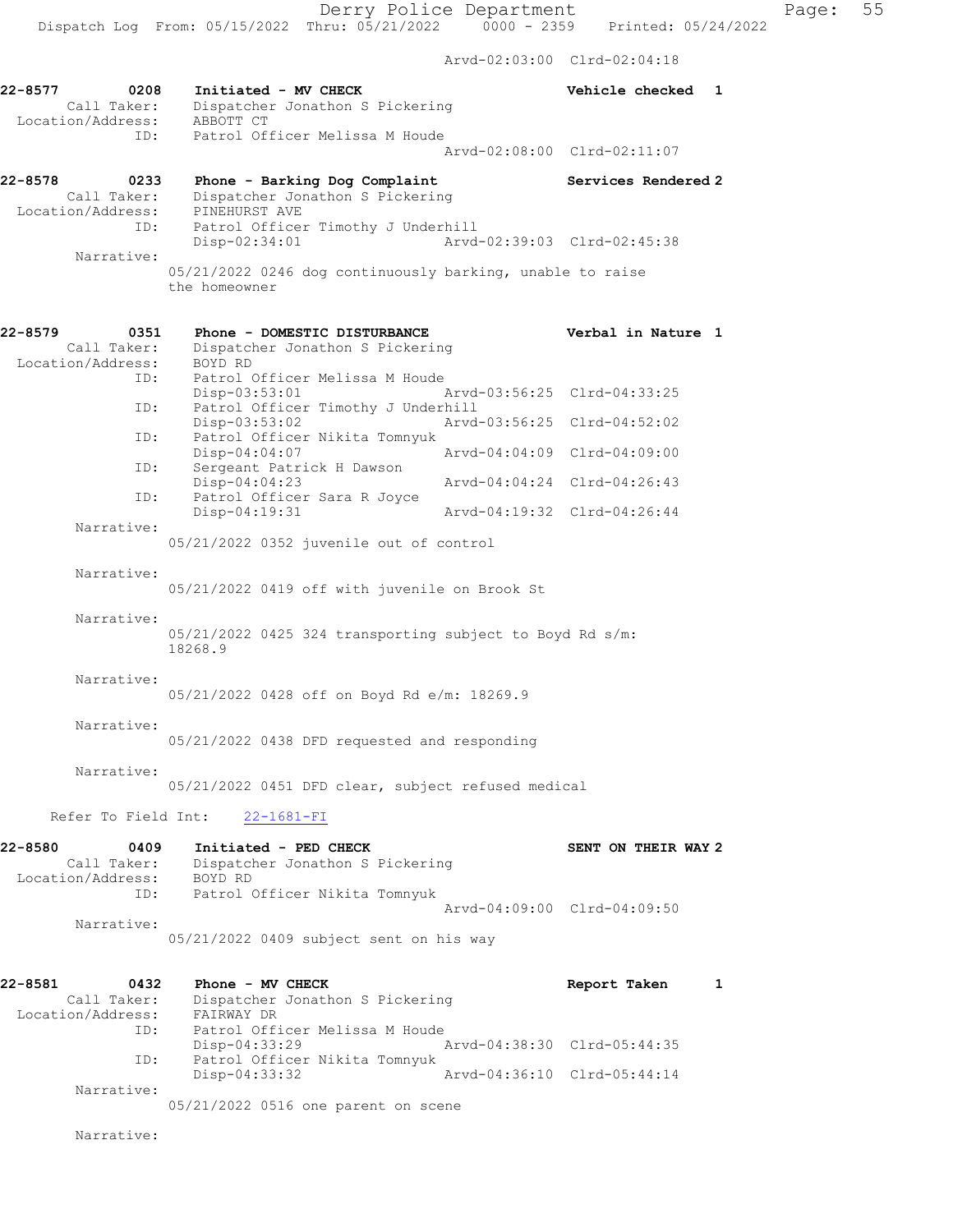Derry Police Department Page: 56 Dispatch Log From: 05/15/2022 Thru: 05/21/2022 0000 - 2359 Printed: 05/24/2022 05/21/2022 0541 second parent on scene Refer To P/C:  $\frac{22-446-AR}{22-447-AR}$ Refer To  $P/C$ : 22-8582 0600 Initiated - FOUND/LOST PROPERTY PLACED IN EVIDENCE 3 Call Taker: Dispatcher Jonathon S Pickering Location/Address: POND RD ID: Patrol Officer Sara R Joyce Arvd-06:00:00 Clrd-06:21:55 Narrative: 05/21/2022 0600 fishing gear Refer To Incident: 22-869-OF 22-8583 0605 Phone - ASSIST CITIZEN Assistance Rendered 3 Call Taker: Dispatcher Jonathon S Pickering Location/Address: [DY 2667] NUTFIELD CT ID: Patrol Officer Timothy J Underhill Disp-06:06:21 Arvd-06:08:03 Clrd-06:24:27 Narrative: 05/21/2022 0606 resident lockout Narrative: 05/21/2022 0611 DFD on scene 22-8584 0621 Phone - DRUG OVERDOSE Cleared 2 Call Taker: Dispatcher Jonathon S Pickering Location/Address: SILVESTRI CIR ID: Patrol Officer Melissa M Houde Disp-06:22:12 Arvd-06:23:16 Clrd-10:25:12 Cleared By: Detective Victoria M Kidd ID: Patrol Officer Sara R Joyce Disp-06:22:15 Arvd-06:24:04 Clrd-07:28:55<br>Cleared By: Dispatcher Jess W Arcand<br>ID: Patrol Officer Nikita Tomnyuk Dispatcher Jess W Arcand Patrol Officer Nikita Tomnyuk<br>Disp-06:23:10 Disp-06:23:10 Arvd-06:24:24 Clrd-08:29:16 Cleared By: Dispatcher Jess W Arcand ID: Sergeant Patrick H Dawson Disp-06:26:06 Arvd-06:26:07 Cleared By: Dispatcher Jess W Arcand Cleared By: Dispatcher Jess W Arcand ID: Sergeant Jared Knox Disp-08:05:09 Arvd-08:16:09 Clrd-08:29:12 Dispatched By: Lieutenant Michael T Muncey Arrived By: Dispatcher Jess W Arcand<br>Cleared By: Dispatcher Jess W Arcand By: Dispatcher Jess W Arcand<br>ID: Patrol Officer Andrew J T Patrol Officer Andrew J Teague<br>Disp-08:05:13 Disp-08:05:13 Arvd-08:16:07 Clrd-08:29:13 Dispatched By: Lieutenant Michael T Muncey Arrived By: Dispatcher Jess W Arcand Cleared By: Dispatcher Jess W Arcand Narrative: 05/21/2022 0624 off with DFD Narrative: 05/21/2022 0649 DFD transporting to PMC, 426 following Refer To Incident: 22-870-OF 22-8585 0710 Phone - ANIMAL COMPLAINT Services Rendered 1 Call Taker: Dispatcher Jess W Arcand Location/Address: FORDWAY EXT + TWINBROOK DR ID: Patrol Officer Awess Abdulkadir Arvd-07:15:43 Clrd-07:27:41 Narrative: 05/21/2022 0711 LOOSE GOATS IN ROAD

22-8586 0747 911 - MEDICAL EMERGENCY Assistance Rendered 1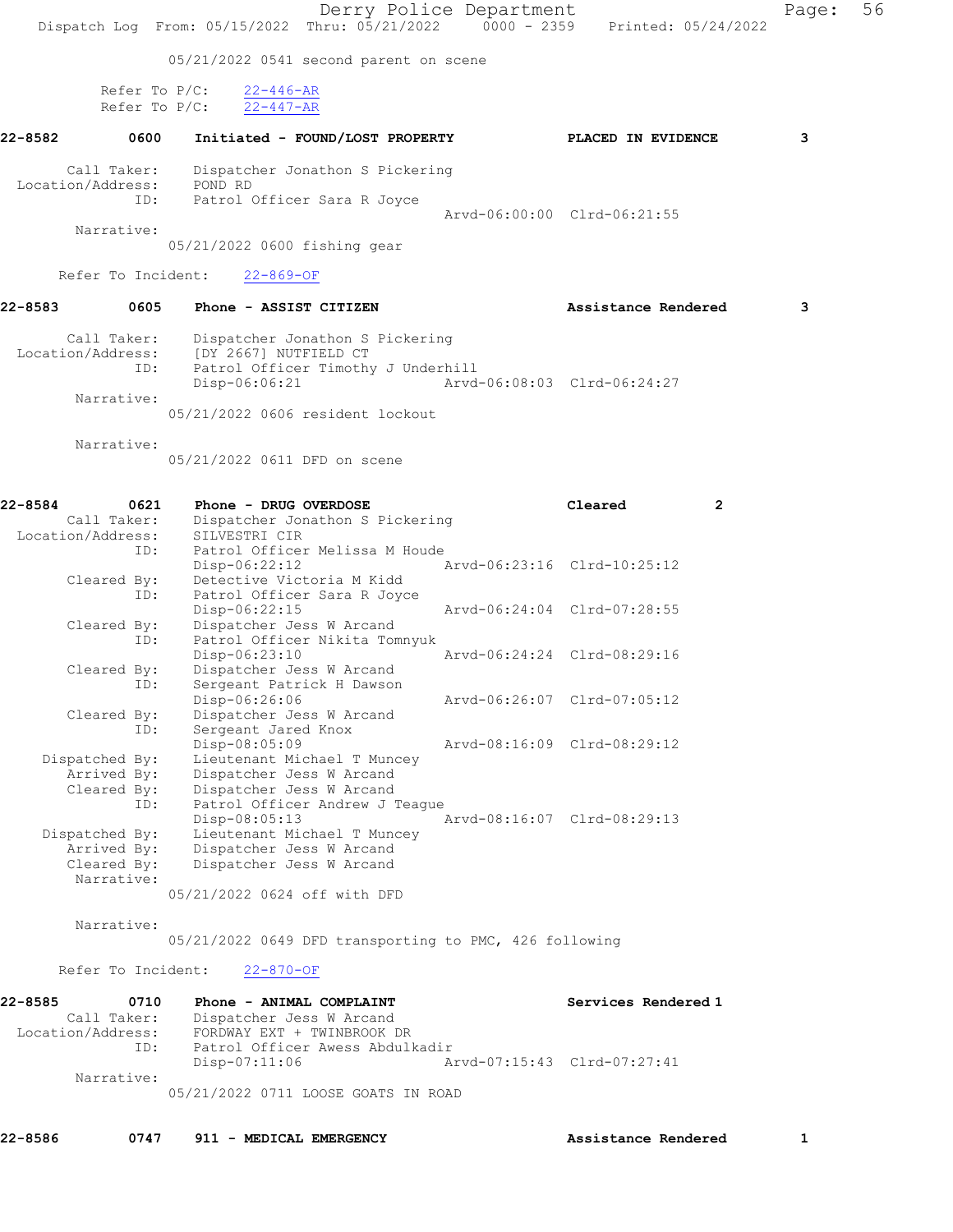Derry Police Department Fage: 57 Dispatch Log From: 05/15/2022 Thru: 05/21/2022 0000 - 2359 Printed: 05/24/2022 Call Taker: Dispatcher Jess W Arcand Location/Address: BLACKBERRY RD ID: Patrol Officer Joshua W Morse Disp-07:47:45 Arvd-07:53:58 Clrd-08:02:44 ID: Patrol Officer Awess Abdulkadir<br>Disp-07:47:49 Ar Disp-07:47:49 Arvd-07:51:06 Clrd-08:02:46 ID: Sergeant Patrick H Dawson Disp-07:57:21 Arvd-07:57:23 Clrd-08:02:48 Refer To Field Int: 22-1684-FI 22-8587 0810 Phone - THEFT Report Taken 2 Call Taker: Dispatcher Jess W Arcand Location/Address: CARDINAL CIR ID: Patrol Officer Joshua W Morse<br>Disp-08:16:16 Disp-08:16:16 Arvd-08:18:44 Clrd-08:34:38 Refer To Incident:  $22-871-OF$ 22-8588 0843 Initiated - SUBPOENA DELIVERY Not Served 1 Call Taker: Dispatcher Jess W Arcand Location/Address: ALYSSA DR ID: Patrol Officer Nikita Tomnyuk Arvd-08:43:00 Clrd-08:50:35 22-8589 0844 Walk-In - KEEP THE PEACE Services Rendered 2 Call Taker: Dispatcher Jess W Arcand Location/Address: HOODKROFT DR ID: Patrol Officer Awess Abdulkadir Disp-08:44:31 Arvd-08:54:54 Clrd-09:11:02 Refer To Field Int: 22-1708-FI 22-8590 0900 Initiated - MV STOP Warning Issued 3 Call Taker: Dispatcher Jess W Arcand Location/Address: ISLAND POND RD ID: Patrol Officer Nikita Tomnyuk Arvd-09:00:00 Clrd-09:56:12 Refer To Citation: 22-2131-CN 22-8591 0956 Initiated - SUBPOENA DELIVERY Served 1 Call Taker: Dispatcher Jess W Arcand Location/Address: EASTGATE RD ID: Patrol Officer Joshua W Morse Arvd-09:56:00 Clrd-10:00:51 22-8592 1044 Initiated - MV STOP Warning Issued 3 Call Taker: Detective Victoria M Kidd Location/Address: HAMPSTEAD RD ID: Patrol Officer Joshua W Morse Arvd-10:44:00 Clrd-10:51:58 Refer To Citation: 22-2132-CN 22-8593 1045 Initiated - Drop Box Maintenance Cleared 3 Call Taker: Detective Victoria M Kidd Refer To Incident: 22-872-OF 22-8594 1050 911 - DOMESTIC DISTURBANCE Could Not Locate 1 Call Taker: Detective Victoria M Kidd Location/Address: LINLEW DR ID: Patrol Officer Awess Abdulkadir Disp-10:52:39 Arvd-10:56:05 Clrd-11:11:05 Cleared By: Dispatcher Kaitlyn A Fitzgerald ID: Patrol Officer Andrew J Teague<br>Disp-10:52:40 Arvd-10:56:07 Clrd-11:11:09 Patrol Officer Melissa M Houde Cleared By: Dispatcher Kaitlyn A Fitzgerald ID: Sergeant Jared Knox Disp-10:54:55 Arvd-10:57:03 Clrd-10:57:06 Arrived By: Dispatcher Kaitlyn A Fitzgerald ID: Sergeant Jared Knox Disp-10:58:51 Arvd-10:58:54 Clrd-11:11:06 Cleared By: Dispatcher Kaitlyn A Fitzgerald Narrative: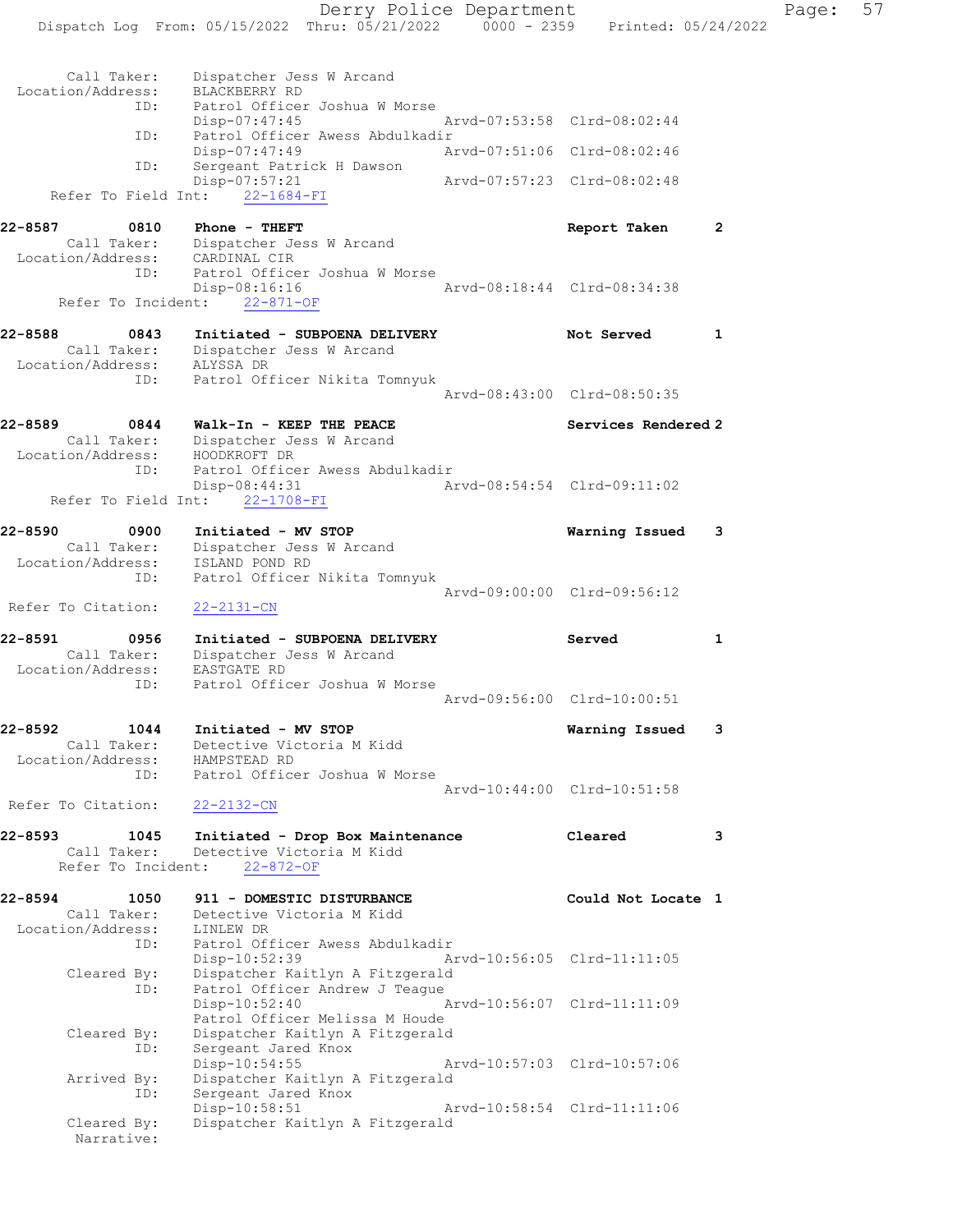Derry Police Department Fage: 58 Dispatch Log From: 05/15/2022 Thru: 05/21/2022 0000 - 2359 Printed: 05/24/2022 05/21/2022 1111 SCREAMING HEARD FROM ANOTHER BUILDING Narrative: 05/21/2022 1111 SPOKE TO SEVERAL RESIDENTS WHO DID NOT HEAR SCREAMING 22-8595 1053 Phone - WELFARE CHECK Services Rendered 2 Call Taker: Detective Victoria M Kidd Location/Address: LAWRENCE RD ID: Patrol Officer Nikita Tomnyuk Disp-10:55:18 Arvd-11:00:02 Clrd-11:35:12 Arrived By: Dispatcher Kaitlyn A Fitzgerald Cleared By: Dispatcher Kaitlyn A Fitzgerald Narrative: 05/21/2022 1135 ELDERLY WOMEN FLAGGING DOWN MOTORISTS Narrative: 05/21/2022 1135 CHECKED, NO ISSUES. RETURNED TO THE CARE OF HER HUSBAND Refer To Field Int: 22-1685-FI 22-8596 1121 Phone - MV ACCIDENT Services Rendered 1 Call Taker: Dispatcher Kaitlyn A Fitzgerald Location/Address: ASHLEIGH DR ID: Patrol Officer Joshua W Morse Disp-11:22:54 Arvd-11:38:58 Clrd-11:51:22 Narrative: 05/21/2022 1140 OFF WITH NH 2730060 AND NH LALLX4 Narrative: 05/21/2022 1153 LALLY VS DAILY. NONREPORTABLE. Refer To Accident: 22-250-AC 22-8597 1221 Initiated - MV STOP Warning Issued 3 Call Taker: Dispatcher Kaitlyn A Fitzgerald Location/Address: GOODHUE RD + ISLAND POND RD ID: Patrol Officer Nikita Tomnyuk Arvd-12:21:00 Clrd-12:27:52 Refer To Citation: 22-2133-CN 22-8598 1243 Initiated - WELFARE CHECK No Action Required 2 Call Taker: Dispatcher Kaitlyn A Fitzgerald Location/Address: LINLEW DR ID: Patrol Officer Awess Abdulkadir Arvd-12:43:00 Clrd-12:51:05 Narrative: 05/21/2022 1257 CHECKED, NO ISSUES. Refer To Incident: 22-873-OF 22-8599 1301 Initiated - ERRATIC OPERATION Could Not Locate 2 Call Taker: Dispatcher Kaitlyn A Fitzgerald Location/Address: ROCKINGHAM RD ID: Patrol Officer Nikita Tomnyuk Arvd-13:01:00 Clrd-13:01:17 Narrative: 05/21/2022 1301 SILVER SEDAN 22-8600 1315 Initiated - FOLLOW-UP No Action Required 2 Call Taker: Dispatcher Kaitlyn A Fitzgerald Location/Address: MUNICIPAL DR ID: Patrol Officer Awess Abdulkadir Arvd-13:15:00 Clrd-14:36:19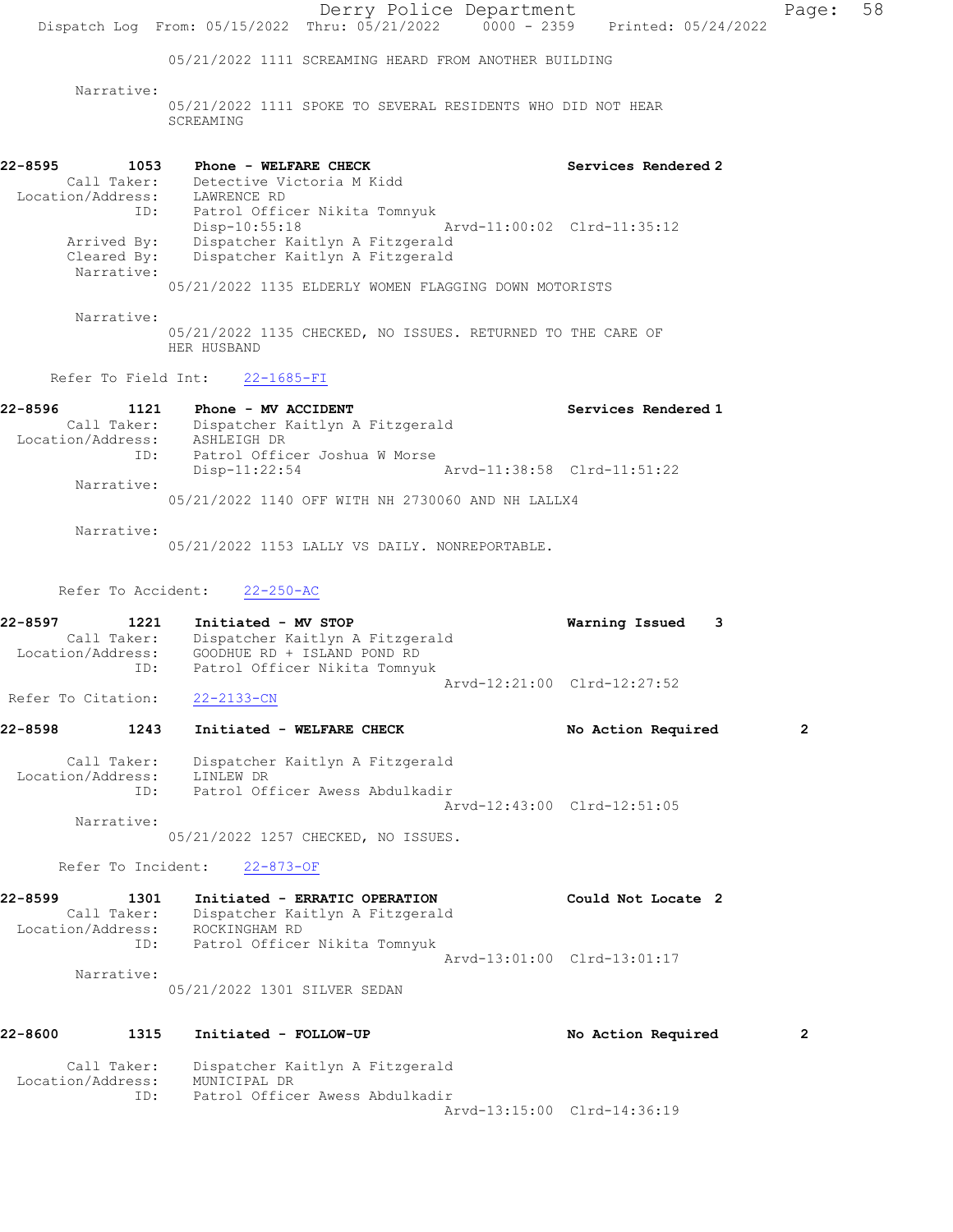Derry Police Department Controller Page: 59 Dispatch Log From: 05/15/2022 Thru: 05/21/2022 0000 - 2359 Printed: 05/24/2022 22-8601 1321 Initiated - Community Relations Services Rendered 2 Call Taker: Dispatcher Kaitlyn A Fitzgerald Location/Address: LENOX RD ID: Patrol Officer Andrew J Teague Arvd-13:21:00 Clrd-13:27:50 Patrol Officer Melissa M Houde 22-8602 1343 Phone - MV CHECK CHECH CHECH Gone on Arrival 1 Call Taker: Dispatcher Kaitlyn A Fitzgerald Location/Address: E BROADWAY ID: Patrol Officer Andrew J Teague Disp-13:44:35 Arvd-13:48:37 Clrd-13:53:53 Patrol Officer Melissa M Houde Narrative: 05/21/2022 1347 WHITE VAN WITH YELLOW KAYAKSWITH WHITE WINDOW COVERING 22-8603 1353 Phone - SUSPICIOUS ACTIVITY SENT ON THEIR WAY 2 Call Taker: Dispatcher Kaitlyn A Fitzgerald Location/Address: FORDWAY EXT ID: Patrol Officer Andrew J Teague Disp-13:55:35 Arvd-13:59:40 Clrd-14:13:56 Patrol Officer Melissa M Houde Narrative: 05/21/2022 1354 RED SUBARU Narrative: 05/21/2022 1359 OFF WITH NH 4740865 Refer To Field Int: 22-1703-FI 22-8604 1410 Initiated - FOLLOW-UP No Action Required 2 Call Taker: Dispatcher Kaitlyn A Fitzgerald Location/Address: LARAWAY CT ID: Patrol Officer Scott M Beegan Arvd-14:10:00 Clrd-14:18:24 22-8605 1412 Initiated - SUBPOENA DELIVERY Served 1 Call Taker: Dispatcher Kaitlyn A Fitzgerald Location/Address: ALYSSA DR ID: Patrol Officer Nikita Tomnyuk Arvd-14:12:00 Clrd-14:19:40 22-8606 1423 Initiated - FOLLOW-UP No Action Required 2 Call Taker: Dispatcher Kaitlyn A Fitzgerald Location/Address: SOUTH AVE ID: Patrol Officer Scott M Beegan Arvd-14:23:00 Clrd-14:27:40 22-8607 1426 Phone - HIT AND RUN Report Taken 2 Call Taker: Dispatcher Kaitlyn A Fitzgerald Location/Address: ASHLEIGH DR ID: Detective Victoria M Kidd Disp-14:27:12 Arvd-14:27:14 Clrd-14:27:24 Refer To Incident: 22-874-OF 22-8608 1435 Walk-In - FOLLOW-UP No Action Required 2 Call Taker: Detective Victoria M Kidd Location/Address: [DY 228] BYPASS 28 ID: Patrol Officer Joshua W Morse Disp-14:36:16 Arvd-14:50:18 Clrd-14:50:20 Arrived By: Dispatcher Kaitlyn A Fitzgerald Cleared By: Dispatcher Kaitlyn A Fitzgerald 22-8609 1441 Radio - FOUND/LOST PROPERTY Services Rendered 3 Call Taker: Dispatcher Kaitlyn A Fitzgerald Location/Address: [ABR] SCOTTS PL ID: Patrol Officer Scott M Beegan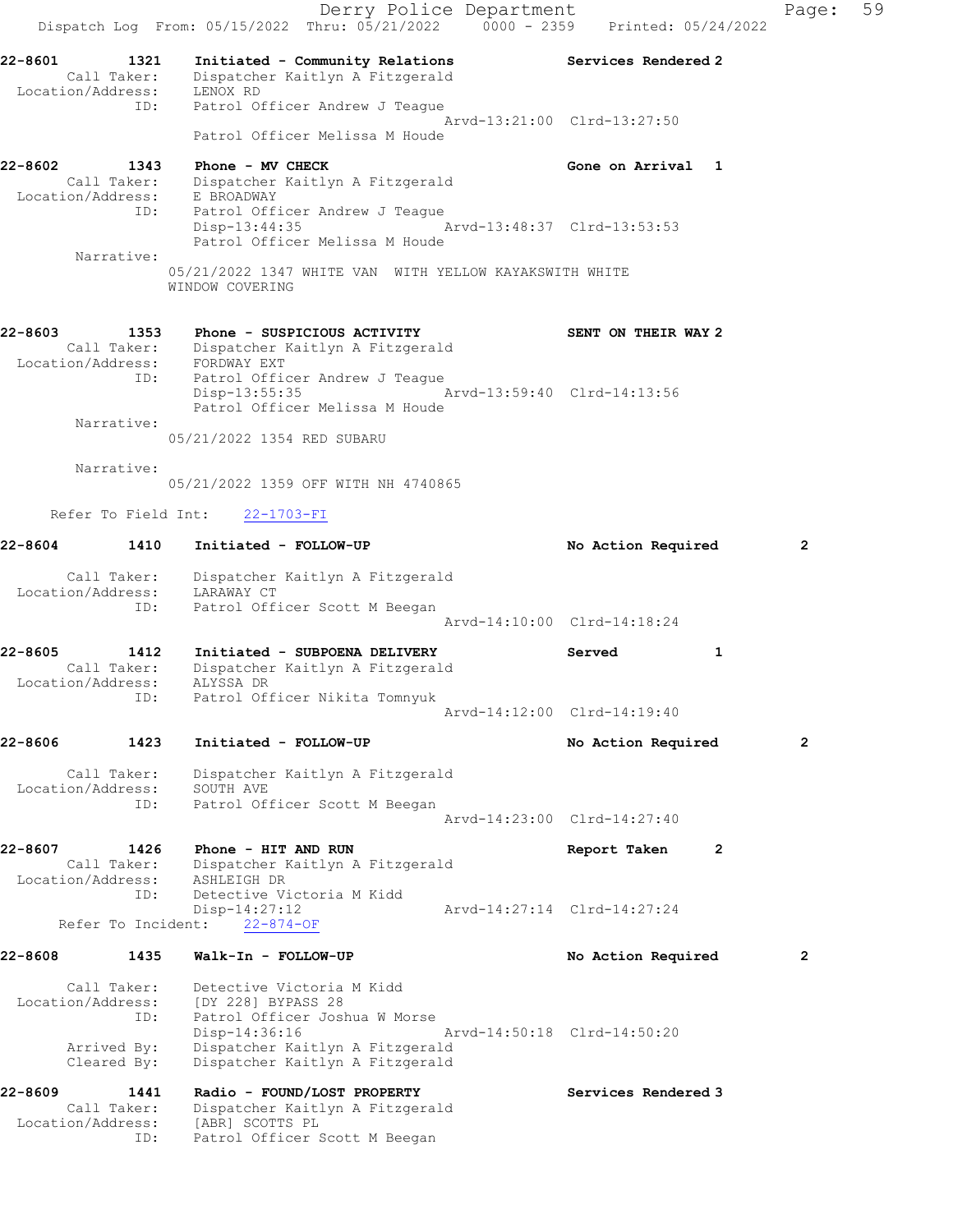Derry Police Department Fage: 60 Dispatch Log From: 05/15/2022 Thru: 05/21/2022 0000 - 2359 Printed: 05/24/2022 Disp-14:42:56 Arvd-14:42:58 Clrd-14:50:45 Narrative: 05/21/2022 1442 RETURN OF PROPERTY 22-8610 1509 Initiated - FOLLOW-UP No Action Required 2 Call Taker: Dispatcher Kaitlyn A Fitzgerald Location/Address: ASHLEIGH DR ID: Patrol Officer Scott M Beegan Arvd-15:09:00 Clrd-15:35:54 22-8611 1516 Initiated - MV STOP Warning Issued 3 Call Taker: Dispatcher Kaitlyn A Fitzgerald Location/Address: HAMPSTEAD RD ID: Patrol Officer Sara R Joyce Arvd-15:16:00 Clrd-15:20:18 Cleared By: Detective Victoria M Kidd Refer To Citation: 22-2134-CN 22-8612 1516 Initiated - ERRATIC OPERATION Could Not Locate 2 Call Taker: Dispatcher Kaitlyn A Fitzgerald Location/Address: BYPASS 28 + TSIENNETO RD ID: Patrol Officer Awess Abdulkadir Arvd-15:16:00 Clrd-15:17:15 Narrative: 05/21/2022 1516 MOTORCYCLE 22-8613 1623 Phone - SHOOTING COMPLAINT COULT Could Not Locate 2 Call Taker: Dispatcher Kaitlyn A Fitzgerald Location/Address: WARNER HILL RD ID: Patrol Officer Andrew R Kennedy Disp-16:25:46 Arvd-16:30:21 Clrd-16:38:24 ID: Patrol Officer Scott M Beegan Disp-16:25:48 Arvd-16:34:06 Clrd-16:38:25 22-8614 1652 Phone - ASSIST OTHER AGENCY Cleared 3 Call Taker: Dispatcher Kaitlyn A Fitzgerald Location/Address: [DY 997] PARKLAND DR ID: Patrol Officer Jack Stafford Disp-16:53:33 Arvd-16:55:18 Clrd-17:09:29 Cleared By: Detective Victoria M Kidd ID: Patrol Officer Scott M Beegan Disp-16:54:01 Arvd-16:58:27 Clrd-17:09:27 Cleared By: Detective Victoria M Kidd Narrative: 05/21/2022 1654 ASSIST DFD Refer To Field Int: 22-1686-FI 22-8615 1709 Phone - WELFARE CHECK CHECT Cancelled Prior to Arrival 2 Call Taker: Dispatcher Kaitlyn A Fitzgerald Location/Address: SILVESTRI CIR Narrative: 05/21/2022 1713 MADE PHONE CONTACT WITH SUBJECT. CONFIRMED NO ISSUES. 22-8616 1744 Phone - UNATTENDED DEATH Report Taken 2 Call Taker: Dispatcher Kaitlyn A Fitzgerald Location/Address: TSIENNETO RD ID: Patrol Officer Monica Ricci Disp-17:45:13 Arvd-17:46:52 Clrd-21:04:46 Arrived By: Patrol Officer Robert Corwin ID: Patrol Officer Sara R Joyce Disp-17:45:14 Arvd-17:46:50 Clrd-21:04:50 Arrived By: Patrol Officer Robert Corwin ID: Detective Daniel J McCarthy Disp-19:45:02 Arvd-19:45:07 Clrd-21:04:44 ID: Detective Scott A Tompkins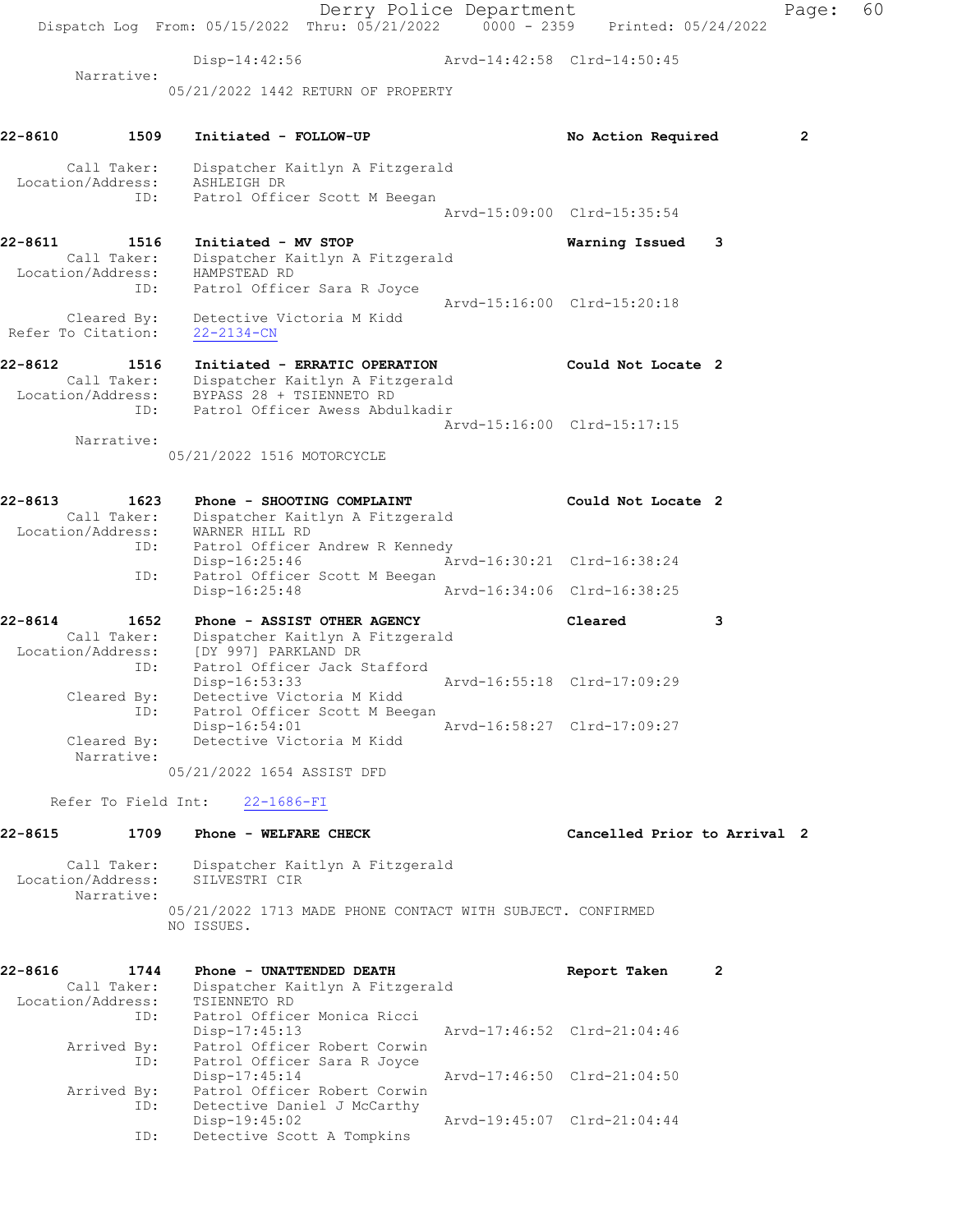Derry Police Department Page: 61 Dispatch Log From: 05/15/2022 Thru: 05/21/2022 0000 - 2359 Printed: 05/24/2022 Disp-19:45:04 Arvd-19:45:06 Clrd-21:04:48 Narrative: 05/21/2022 1747 FIRE ON SCENE Narrative: 05/21/2022 1748 CPR IN PROGRESS Narrative: 05/21/2022 1830 A3 NOTIFIED Narrative: 05/21/2022 1839 MESSAGE LEFT WITH 904 Narrative: 05/21/2022 1839 913 NOTIFIED AND RESPONDING Narrative: 05/21/2022 1845 904 CALLED BACK AND RESPONDING Narrative: 05/21/2022 1906 A2 NOTIFIED Narrative: 05/21/2022 1928 ROCKINGHAM CO SHERIFFS DEPT NOTIFIED OF CA AND ME REQUEST Narrative: 05/21/2022 1940 JANINE FREDRICK, ME, NOTIFIED AND DECLINED Narrative: 05/21/2022 1948 ACA, MICHAEL DENNIS, NOTIFIED Narrative: 05/21/2022 2001 PEABODYS NOTIFIED Narrative: 05/21/2022 2049 PEABODYS ON SCENE Refer To Incident: 22-875-OF 22-8617 1823 Phone - KEEP THE PEACE Network Services Rendered 2 Call Taker: Patrol Officer Robert Corwin Location/Address: FROST RD ID: Patrol Officer Andrew R Kennedy<br>Disp-18:24:17 Ar Disp-18:24:17 Arvd-18:30:40 Clrd-18:59:52 Arrived By: Dispatcher Kaitlyn A Fitzgerald Cleared By: Dispatcher Kaitlyn A Fitzgerald ID: Patrol Officer Jack Stafford Disp-18:24:24 Arvd-18:34:11 Clrd-18:59:53<br>Cleared By: Dispatcher Kaitlyn A Fitzgerald Dispatcher Kaitlyn A Fitzgerald Refer To Field Int: 22-1696-FI 22-8618 1900 Phone - MEDICAL EMERGENCY 1 Transported to Hospital 1 Call Taker: Dispatcher Kaitlyn A Fitzgerald Location/Address: CRYSTAL AVE ID: Patrol Officer Jack Stafford Disp-19:02:07 Arvd-19:06:16 Clrd-19:13:55<br>ID: Patrol Officer Awess Abdulkadir Patrol Officer Awess Abdulkadir<br>Disp-19:02:13 Am Disp-19:02:13 Arvd-19:03:24 Clrd-19:13:53 Narrative: 05/21/2022 1905 FIRE ON SCENE Refer To Field Int: 22-1687-FI 22-8619 1917 Initiated - MV STOP Warning Issued 3 Call Taker: Dispatcher Kaitlyn A Fitzgerald Location/Address: KENDALL POND RD ID: Patrol Officer Andrew R Kennedy Arvd-19:17:00 Clrd-19:26:41 Refer To Citation: 22-2135-CN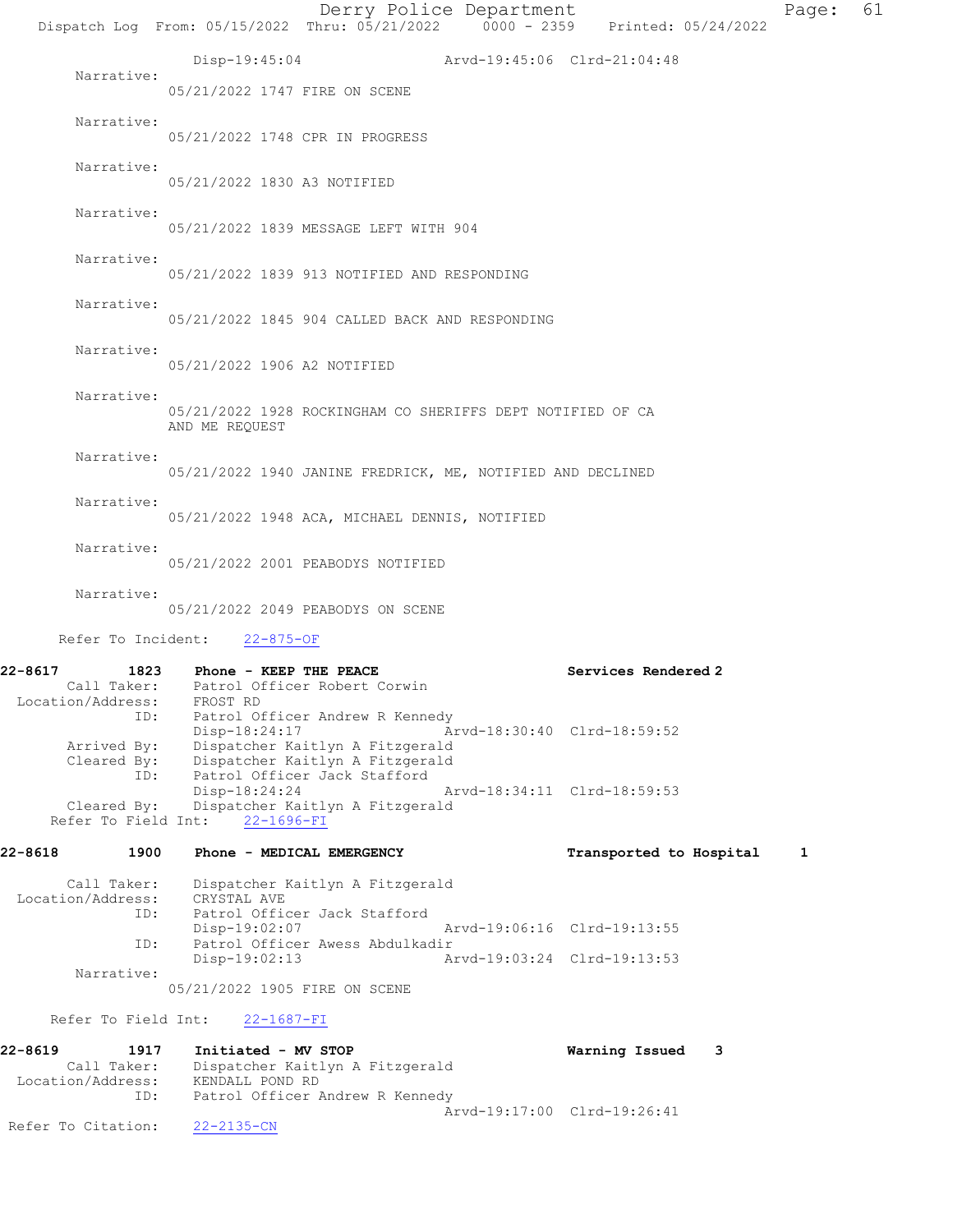ID: Patrol Officer Awess Abdulkadir Disp-20:35:19 Arvd-20:39:31 Clrd-21:17:31 Arrived By: Dispatcher Kaitlyn A Fitzgerald Cleared By: Dispatcher Kaitlyn A Fitzgerald

22-8621 2046 Phone - SUSPICIOUS ACTIVITY Services Rendered 2 Call Taker: Patrol Officer Robert Corwin Location/Address: [DY 151] E BROADWAY ID: Patrol Officer Jack Stafford Disp-20:47:29 Arvd-20:50:08 Clrd-21:05:10 Arrived By: Dispatcher Kaitlyn A Fitzgerald Cleared By: Dispatcher Kaitlyn A Fitzgerald Narrative:

man sleeping near entrance

 Narrative: 05/21/2022 2058 TRANSPORTING ONE MALE TO B ST/FRANKLIN ST EXT S/M: 14860.4

Narrative:

05/21/2022 2102 OFF ON B ST/FRANKLIN ST EXT E/M 14861.9

### 22-8622 2110 Phone - SUSPICIOUS ACTIVITY Could Not Locate 2 Call Taker: Patrol Officer Robert Corwin Location/Address: MANCHESTER RD ID: Patrol Officer Jack Stafford Disp-21:11:16 Arvd-21:15:31 Clrd-21:31:11 Arrived By: Dispatcher Kaitlyn A Fitzgerald Cleared By: Dispatcher Kaitlyn A Fitzgerald ID: Patrol Officer Awess Abdulkadir Disp-21:17:57 Arvd-21:21:20 Clrd-21:31:10 Dispatched By: Dispatcher Kaitlyn A Fitzgerald Arrived By: Dispatcher Kaitlyn A Fitzgerald Cleared By: Dispatcher Kaitlyn A Fitzgerald Narrative:

man stumbling near roadway

#### 22-8623 2130 Initiated - PED CHECK SENT ON THEIR WAY 2 Call Taker: Dispatcher Kaitlyn A Fitzgerald Location/Address: LINLEW DR ID: Patrol Officer Monica Ricci Arvd-21:30:00 Clrd-21:30:59

22-8624 2139 Initiated - PED CHECK SENT ON THEIR WAY 2 Call Taker: Dispatcher Kaitlyn A Fitzgerald Location/Address: MANCHESTER RD ID: Patrol Officer Jack Stafford Arvd-21:39:00 Clrd-21:40:59

22-8625 2141 Initiated - FOLLOW-UP No Action Required 2 Call Taker: Dispatcher Kaitlyn A Fitzgerald

 Location/Address: MUNICIPAL DR ID: Patrol Officer Sara R Joyce

Arvd-21:41:00 Clrd-22:41:21

22-8626 2144 Initiated - MV STOP Warning Issued 3 Call Taker: Dispatcher Kaitlyn A Fitzgerald Location/Address: E BROADWAY + HOOD RD ID: Patrol Officer Monica Ricci Arvd-21:44:00 Clrd-21:47:37

Refer To Citation: 22-2136-CN

22-8627 2159 Initiated - PROPERTY CHECK Services Rendered 2 Call Taker: Dispatcher Kaitlyn A Fitzgerald Location/Address: BOWERS RD